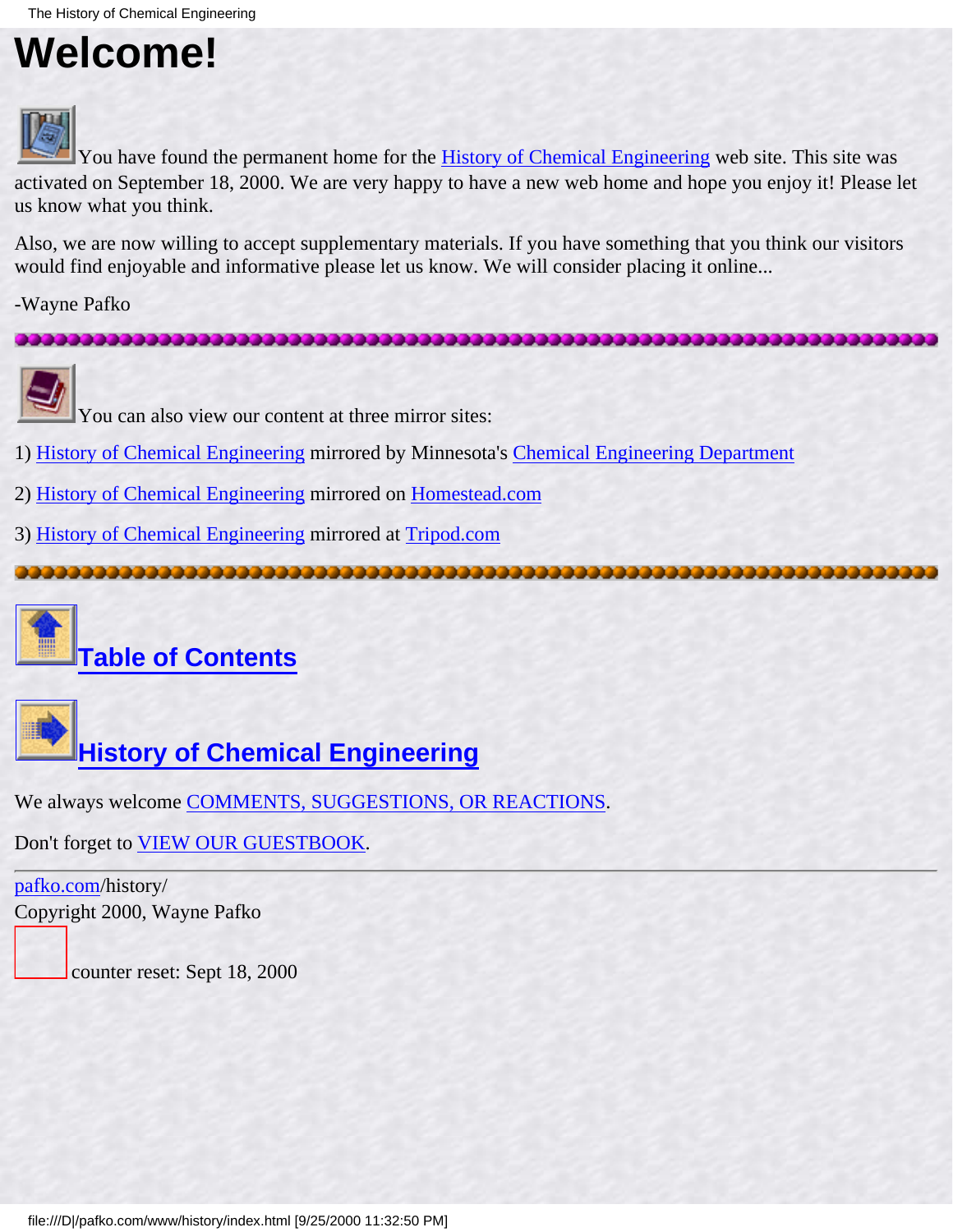### <span id="page-1-0"></span>**Introduction & Overview!**



Welcome to our **History of Chemical Engineering & Chemical Technology**.



Our goal is to bring you a history of chemical engineering that encompasses its **conceptual origins in Great Britain**, subsequent **struggle for survival** in the **United States**, and concludes with a cornucopia of **contributions** made in this Century.



Along the way, many **tables and figures** help illustrate the **growth and change** in the **chemical industry**, the **chemical engineering profession**, and its **educational infrastructure**.



**Some questions** we hope to examine **include**:

- *What is chemical engineering*?
- *How, and why, did chemical engineering develop*?
- *What obstacles did the profession face and overcome*?
- *What contributions have chemical engineers made*?

*How has the profession grown and changed over the last Century*?



While the following documents cover a fair amount of ground, it is important to keep in mind that this is **only a brief tour** of this topic which **leaves many important events untouched**. If you find our short history interesting and informative we hope you will **continue to explore the subject**, as there are **many excellent sources available**. In any case, we hope to hear your **reactions**, **comments**, and **suggestions**.

-**Wayne Pafko**

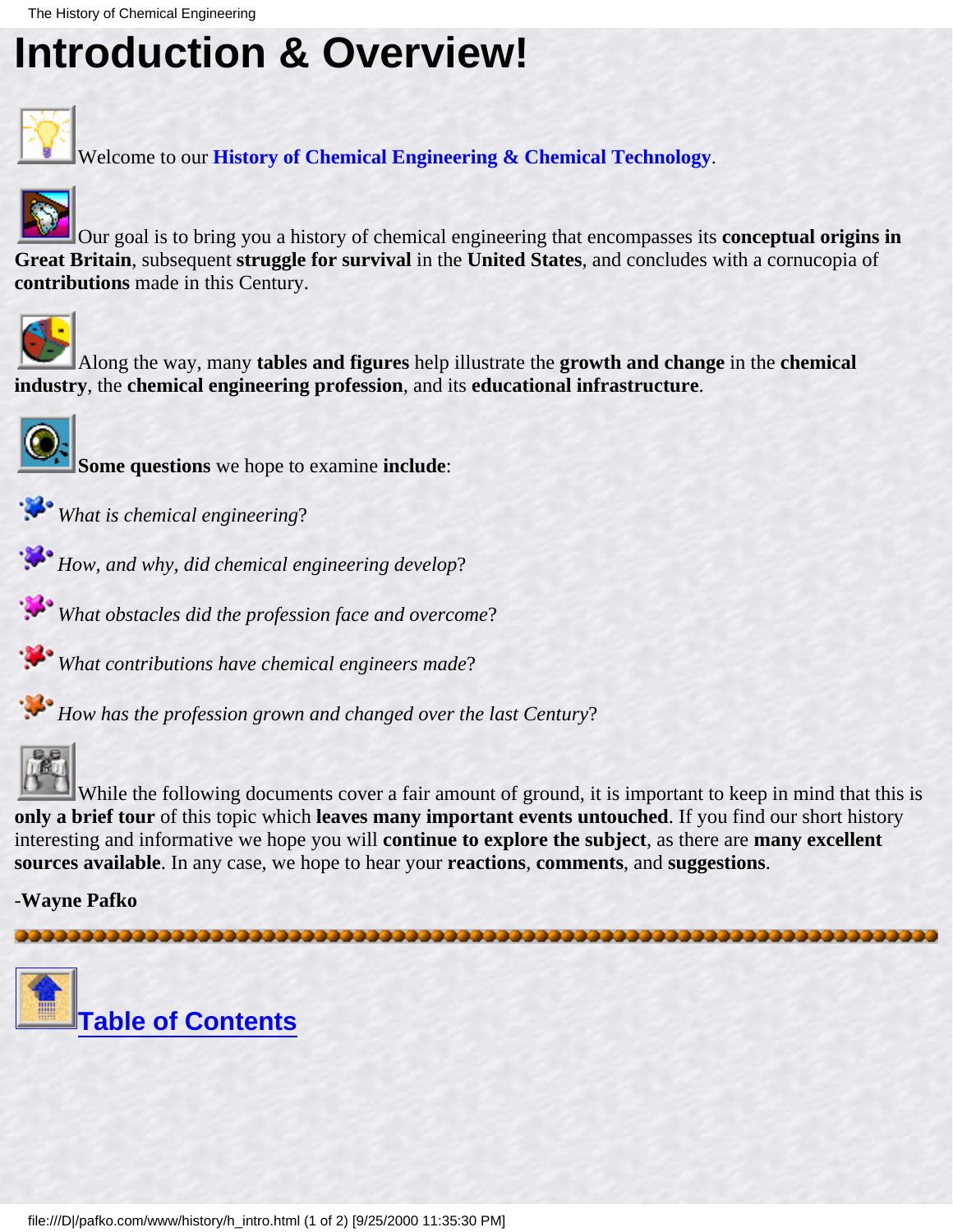The History of Chemical Engineering





"The end already... [go back to the top](#page-1-0)."

We always welcome [COMMENTS, SUGGESTIONS, OR REACTIONS](#page-5-0).

Don't forget to [VIEW OUR GUESTBOOK.](http://www.pafko.com/vbpro/htdocs/guestbook/history/entries.html)

[pafko.com](file:///)[/history](#page-0-0)/h\_intro.html Copyright 2000, Wayne Pafko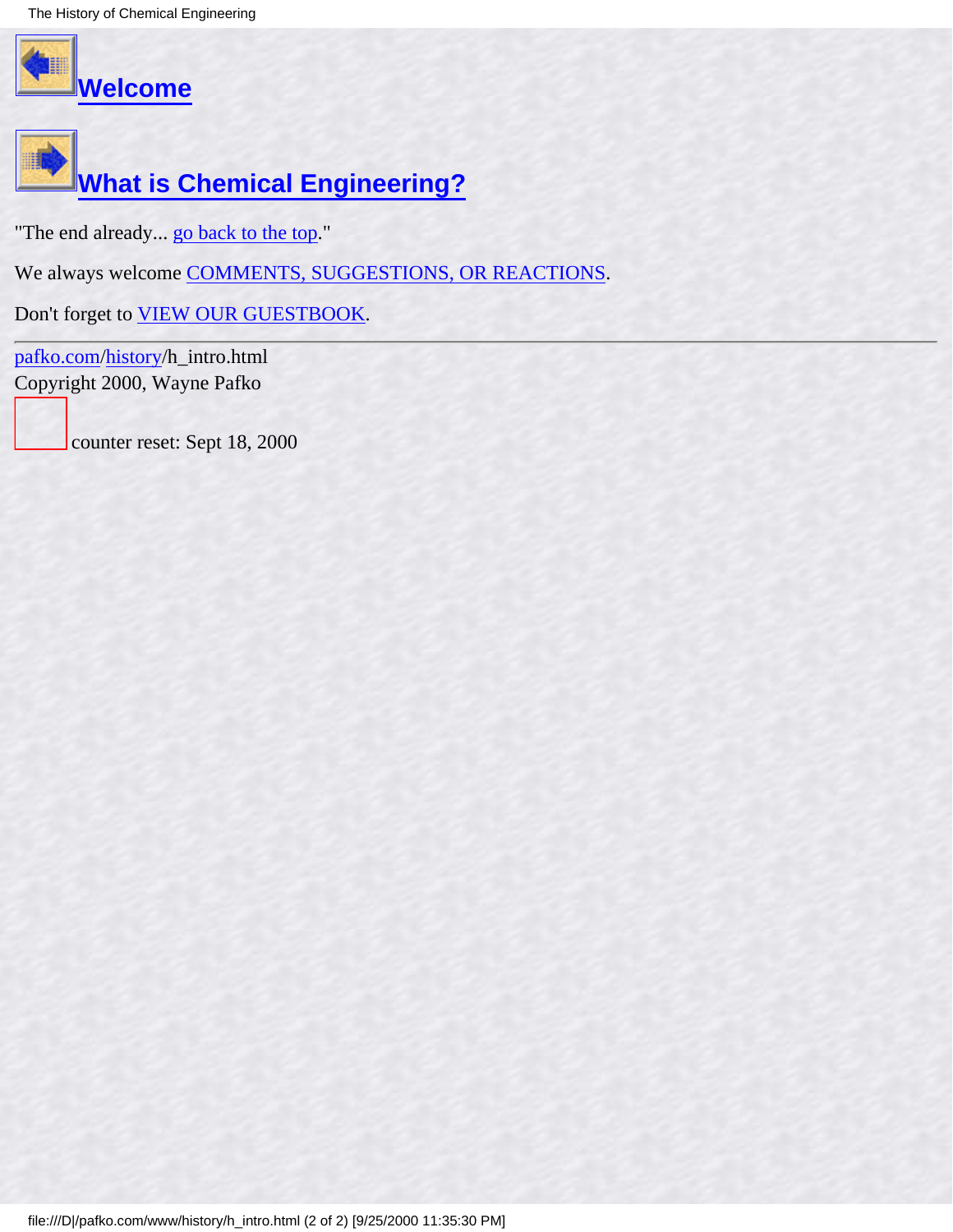### **Table of Contents**

<span id="page-3-0"></span>



**BACKGROUND**

[Welcome](#page-0-0)

[Introduction and Overview!](#page-1-0)

[What is Chemical Engineering?](#page-6-0)



### **THE PAST & PRESENT**

[Setting the Stage for a New Profession](#page-11-0)

[The Struggle for Survival](#page-18-0)

[A Century of Contributions](#page-26-0)



[Sulfuric Acid Production, The Gage of Industry!](#page-31-0)

[AIChE & The Future](#page-33-0)

[Growth of Chemical Engineering Education](#page-35-0)

[Nitrogen: Food or Flames?](#page-39-0)

[Oil, Energy, and Petrochemicals](#page-45-0)

[Engineering & Scientific Wages and Populations](#page-51-0)



[Origins of the Industry](#page-56-0)

[Modern Refining](#page-62-0)

**[Distillation](#page-70-0)** 

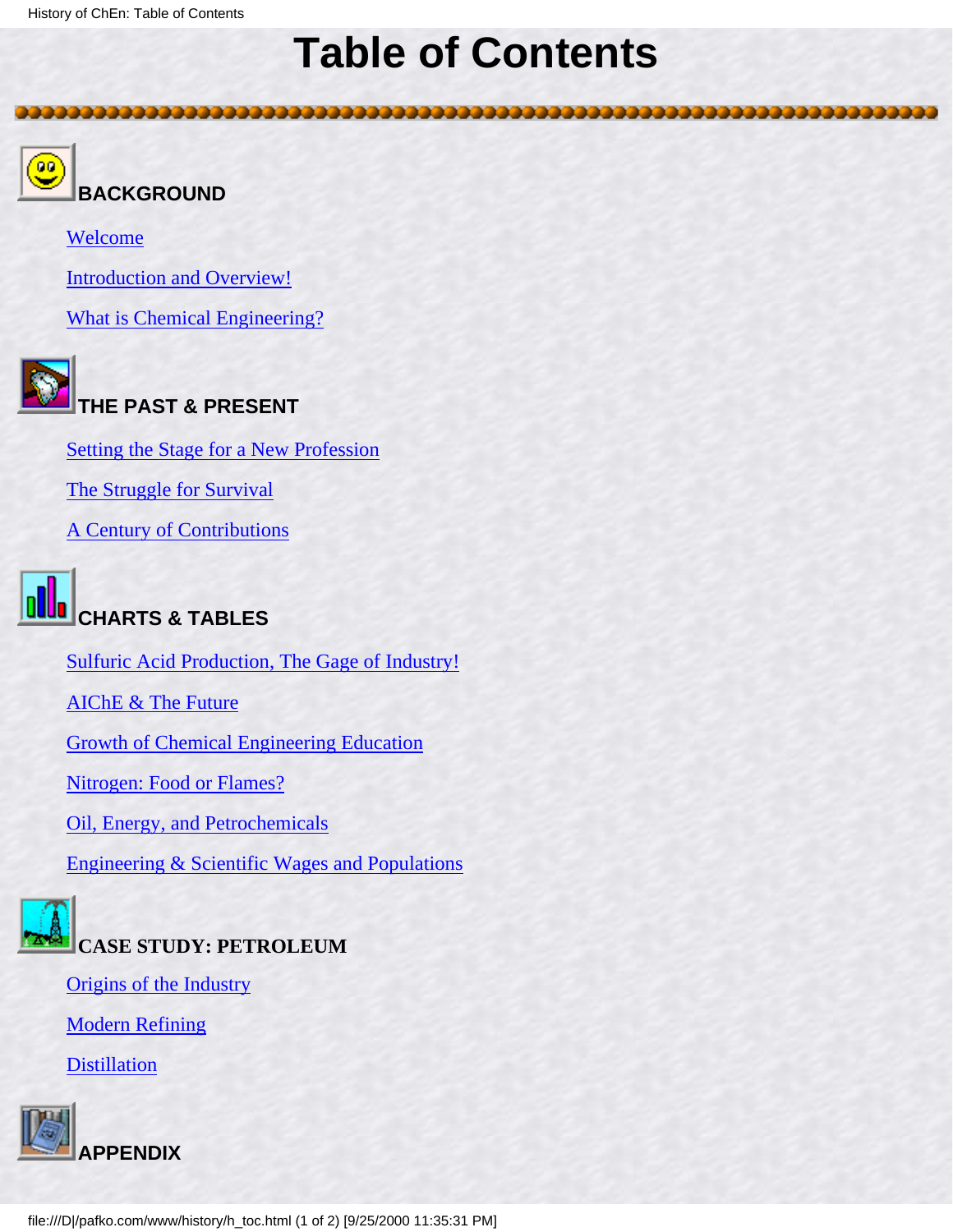History of ChEn: Table of Contents

[Timeline](#page-76-0)

**[Bibliography](#page-96-0)** 



#### [External Links](#page-102-0)

"The end already... go back to the top."

We always welcome [COMMENTS, SUGGESTIONS, OR REACTIONS](#page-5-0).

Don't forget to [VIEW OUR GUESTBOOK.](http://www.pafko.com/vbpro/htdocs/guestbook/history/entries.html)

This page was last updated on September 18, 2000 by Wayne Pafko...

[pafko.com](file:///)[/history](#page-0-0)/h\_toc.html Copyright 2000, Wayne Pafko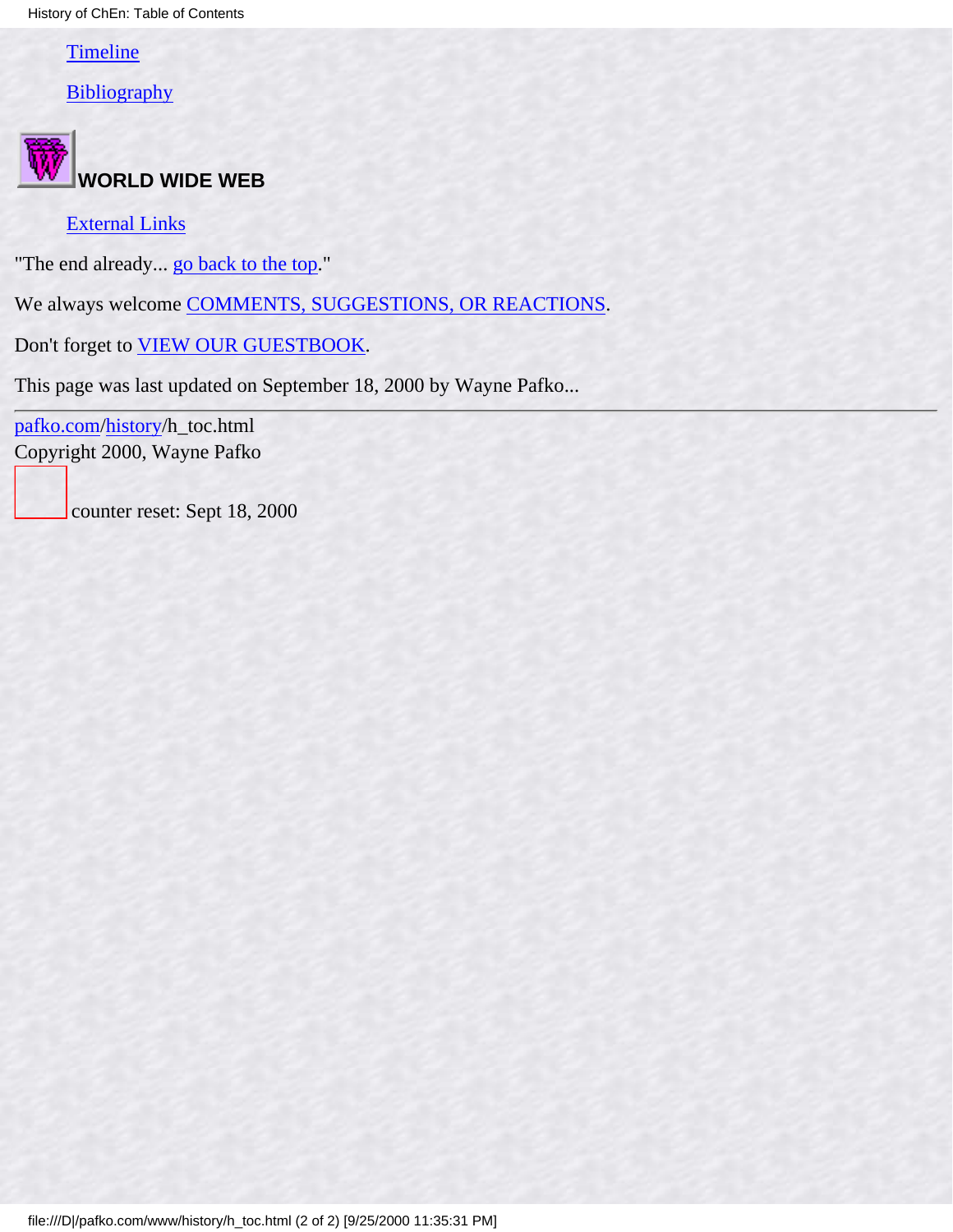### <span id="page-5-0"></span>**Comments and Suggestions**

We hope you have enjoyed this web site. Thank you for continuing to help us improve it. All of your **comments**, **suggestions**, **praise**, and **snide remarks** are **greatly appreciated**....**keep them coming**!

-Wayne Pafko



**[Table of Contents](#page-3-0)**



**[Sign our Guestbook](http://www.pafko.com/vbpro/htdocs/guestbook/history/)**



 **or, Send a Comment via E-Mail to:**

[Wayne Pafko \(pafko@excite.com\) "The Author"](mailto:pafko@excite.com)

#### **About the Author**



**Wayne M. Pafko** (Dec. 31, 1973 - Present)

The author holds a B.S. degree in chemical engineering from the **University of Minnesota** (1997). He is presently working in food product development for the **Procter & Gamble** Company in Cincinnati, Ohio. Previous positions have included a technical aide position at 3M, summer internship at AlliedSignal Laminate Systems, and co-owner of Cedar Lake Software (a small shareware software publisher). This web site (a history of chemical engineering targeted primarily at high school and college students) was initiated as a special project during an introductory class on the history of science and technology at the University of Minnesota. It has since grown into one of the most popular chemical engineering web sites, and provides a good introduction to what the profession is all about.

[pafko.com](file:///)[/history](#page-0-0)/h\_commen.html Copyright 2000, Wayne Pafko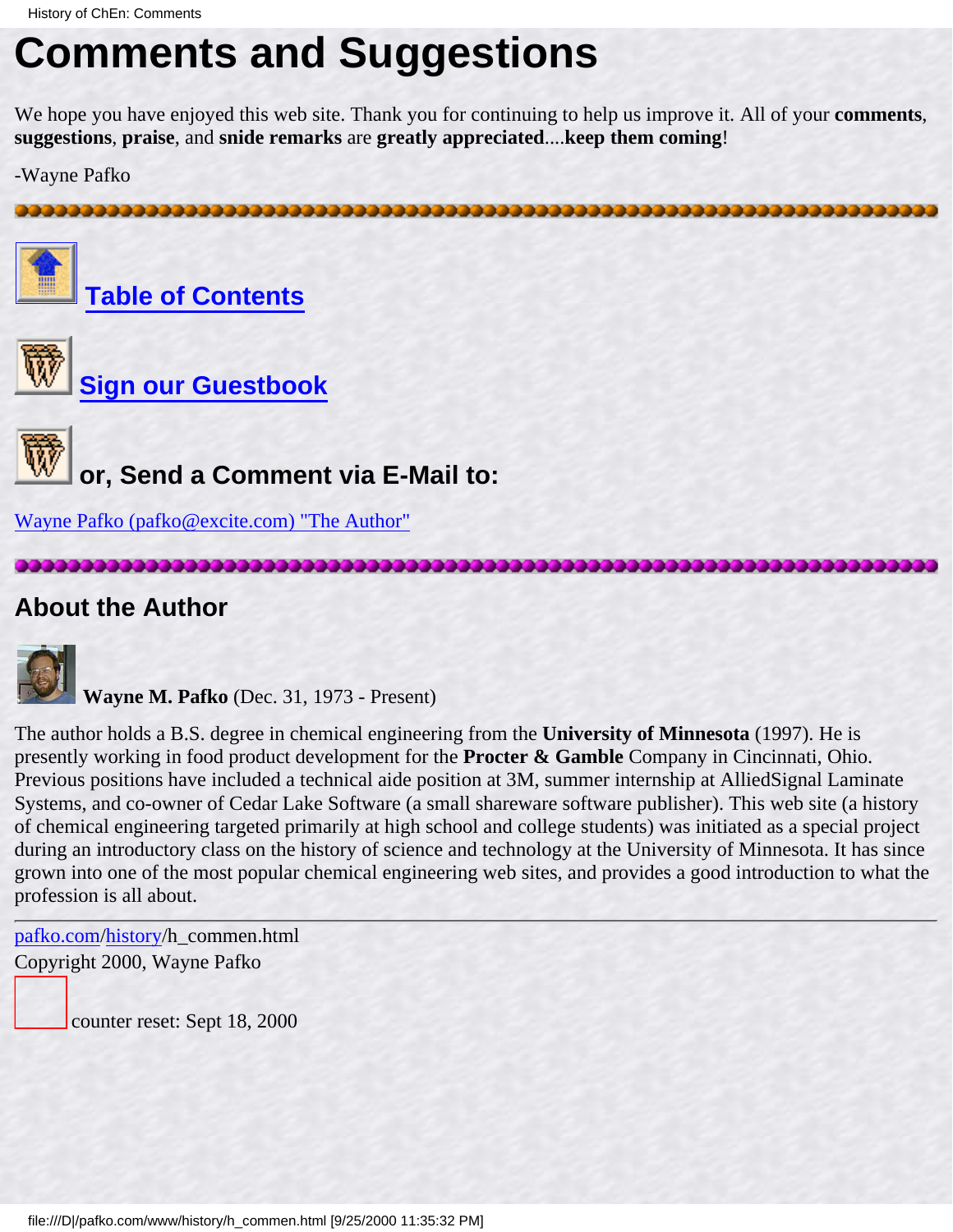## <span id="page-6-0"></span>**What is a Chemical Engineer?**



**b) A Chemist who works in a factory, or**



## **c) A glorified Plumber?**

This is actually a trick question as the correct answer is **d) "None of the above."** (Note however that chemical engineering students bored with the relentless "pipe-flow example" during fluid dynamics class may begin to think of themselves as simply "glorified plumbers".)

The first two incorrect answers make sense based upon the narrow sounding title; "chemical engineer." Surely such a person must be either a "chemist who builds things", or an "engineer who makes chemicals". Yet, the English language has never really made any sense and the name "chemical engineer" is a case in point.

"Enough already...go to the bottom."

## **All Right, So What is a Chemical Engineer?**

It is true that chemical engineers are **comfortable with chemistry**, but they do much more with this knowledge than just make chemicals. In fact, the **term "chemical engineer"** is not even intended to describe the type of work a chemical engineer performs. Instead it **is meant to reveal what makes the field different** from the **other branches of engineering**.

All **engineers employ mathematics, physics, and the engineering art to overcome technical problems in a safe and economical fashion**. Yet, it is the chemical engineer alone that draws upon the vast and powerful science of chemistry to solve a wide range of problems. The strong technical and social ties that bind chemistry and chemical engineering are unique in the fields of science and technology. This marriage between chemists and chemical engineers has been beneficial to both sides and has rightfully brought the envy of the other engineering fields.

The breadth of scientific and technical knowledge inherent in the profession has caused some to describe the chemical engineer as the "**universal engineer**." Yes, you are hearing me correctly; despite a title that suggests a profession composed of narrow specialists, chemical engineers are actually extremely versatile and able to handle a wide range of technical problems.

,,,,,,,,,,,,,,,,,,,,,,,,,,,,,,,,,,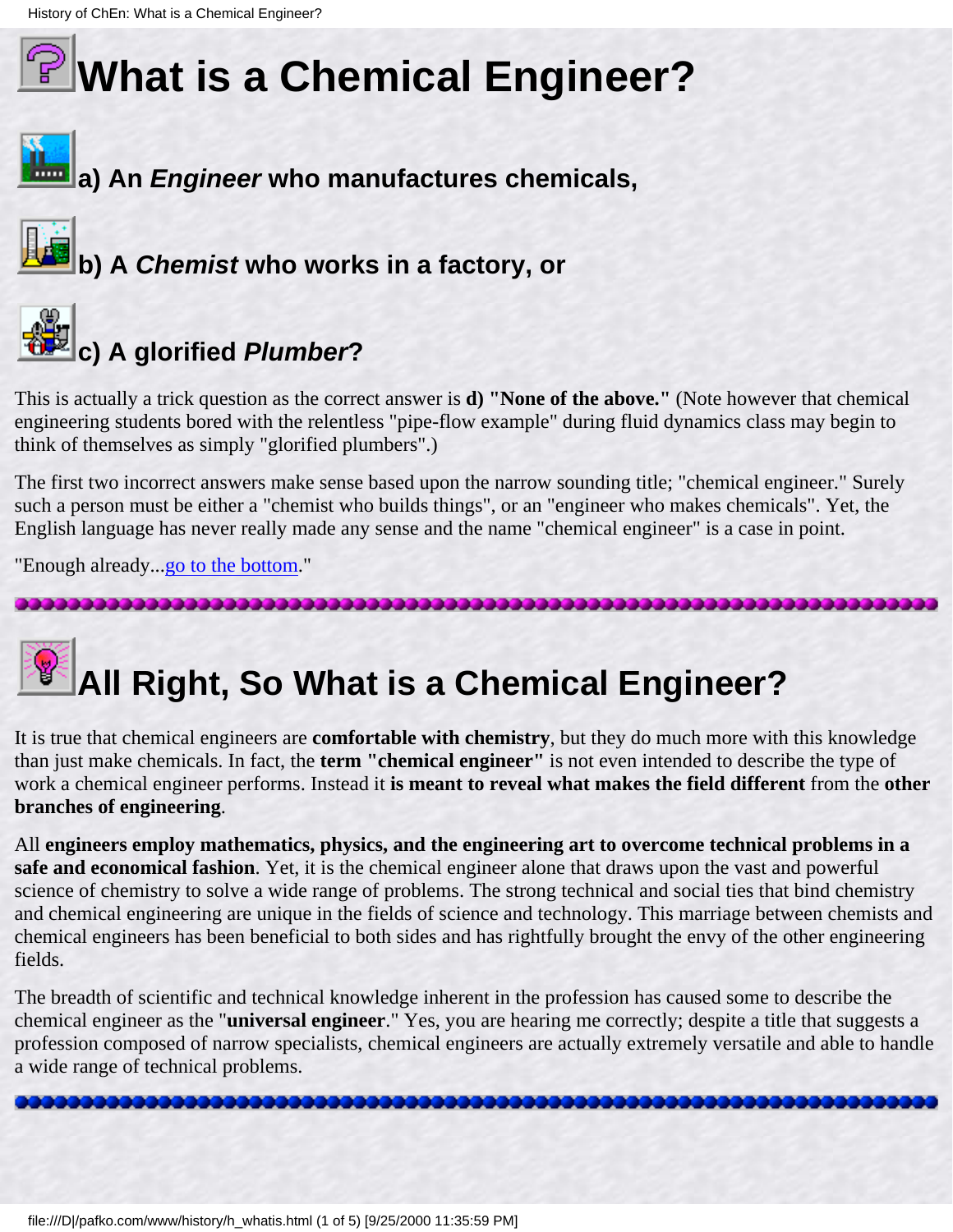

During the past Century, chemical engineers have made tremendous contributions to our standard of living. To celebrate these accomplishments, the American Institute of Chemical Engineers (AIChE) has compiled a list of the "**10 Greatest Achievements of Chemical Engineering.**" These triumphs are summarized below:



## **The Atom, as Large as Life:**

Biology, medicine, metallurgy, and power generation have all been revolutionized by our ability to **split the atom** and **isolate isotopes**. Chemical engineers played a prominent role in achieving both of these results. Early on facilities such as DuPont's Hanford Chemical Plant used these techniques to bring an abrupt conclusion to **World War II** with the production of the atomic bomb. Today these technologies have found uses in more peaceful applications. **Medical doctors** now use isotopes to monitor bodily functions; quickly identifying clogged arteries and veins. Similarly **biologists** gain invaluable insight into the basic mechanisms of life, and **archaeologists** can accurately date their historical findings.



The 19th Century saw enormous advances in **polymer chemistry**. However, it required the insights of chemical engineers during the 20th Century to make mass produced polymers a viable **economic reality**. When a plastic called **Bakelite** was introduced in 1908 it sparked the dawn of the "Plastic Age" and quickly found uses in electric insulation, plugs & sockets, clock bases, iron cooking handles, and fashionable jewelry (see [OIL](#page-45-0)). Today plastic has become so common that we hardly notice it exists. Yet nearly all aspects of modern life are positively and profoundly impacted by plastic.



### **The Human Reactor:**

Chemical engineers have long studied complex chemical processes by breaking them up into smaller "**unit operations.**" Such operations might consist of heat exchangers, filters, chemical reactors and the like. Fortunately this concept has also been applied to the human body. The results of such analysis have helped improve **clinical care**, suggested improvements in **diagnostic and therapeutic devices**, and led to mechanical wonders such as **artificial organs**. Medical doctors and chemical engineers continue to work hand in hand to help us **live longer fuller lives**.



Chemical engineers have been able to take small amounts of **antibiotics** developed by people such as Sir Arthur Fleming (who discovered penicillin in 1929) and **increase their yields** several thousand times through **mutation** and special **brewing** techniques. Today's **low price, high volume,** drugs owe their existence to the work of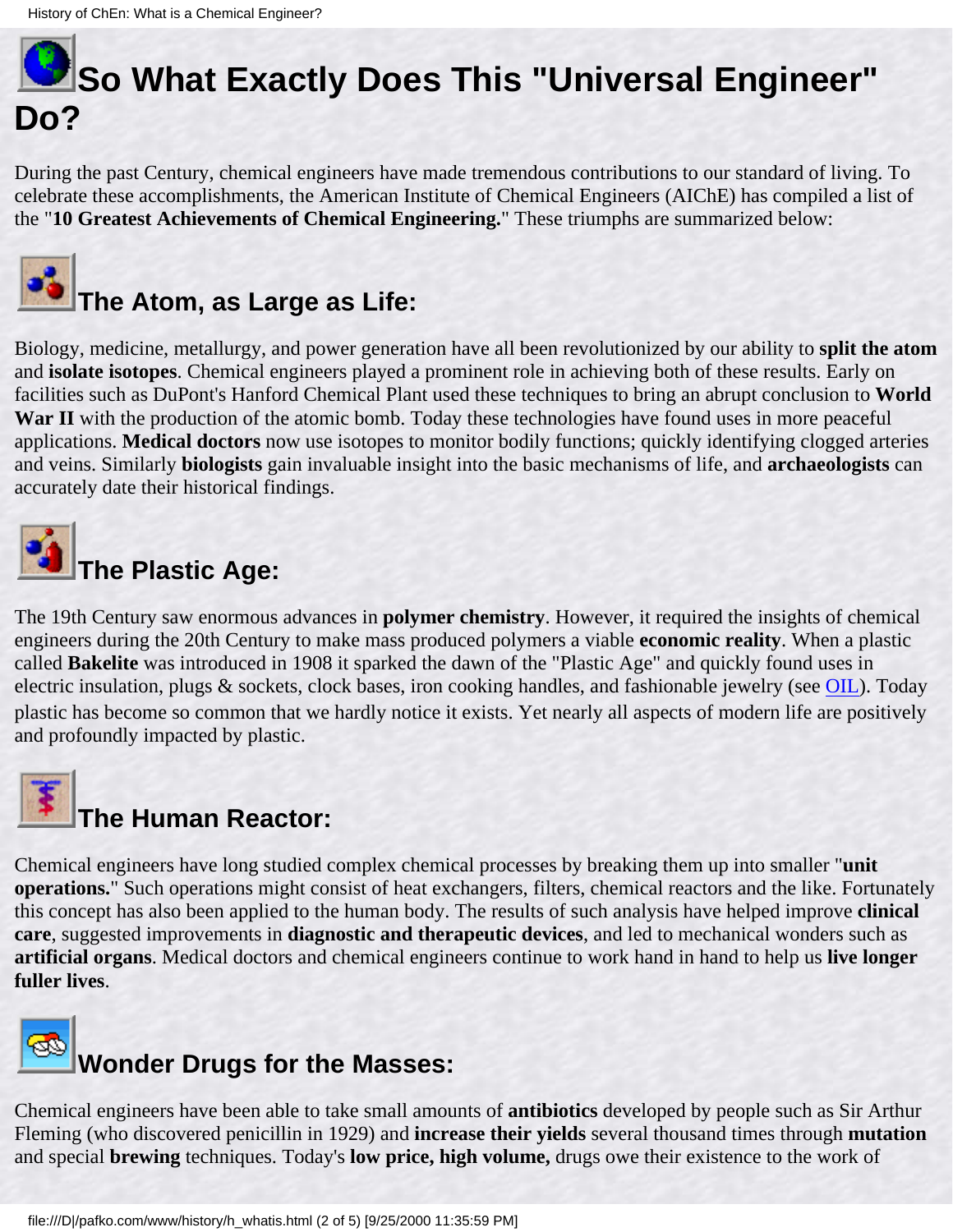History of ChEn: What is a Chemical Engineer?

chemical engineers. This ability to bring once scarce materials to **all members of society** through industrial creativity is a defining characteristic of chemical engineering (see Plastics above, Synthetic Fibers, Food, and Synthetic Rubber below).



From blankets and clothes to beds and pillows, synthetic fibers keep us **warm**, **comfortable**, and provide a **good night's rest**. Synthetic fibers also help **reduce the strain** on natural sources of **cotton and wool**, and can be tailored to specific applications. For example; **nylon stockings** make legs look young and attractive while **bullet proof vests** keep people out of harm's way.



When air is cooled to very low temperatures (about **320 deg F below zero**) it condenses into a liquid. Chemical engineers can then separate out the different components. The purified **nitrogen** can be used to recover petroleum, freeze food, produce semiconductors, or prevent unwanted reactions while **oxygen** is used to make steel, smelt copper, weld metals together, and support the lives of patients in hospitals.

### **The Environment, We All Have to Live Here:**

Chemical engineers provide **economical answers** to clean up yesterday's **waste** and prevent tomorrow's **pollution**. **Catalytic converters**, reformulated **gasoline**, and smoke stack **scrubbers** all help keep the world clean. Additionally, chemical engineers help reduce the strain on natural materials through **synthetic replacements**, more **efficient processing**, and new **recycling** technologies.



**Plants** need large amounts of **nitrogen**, **potassium**, and **phosphorus** to grow in abundance. Chemical **fertilizers** can help provide these nutrients to crops, which in turn provide us with **a bountiful and balanced diet**. Fertilizers are especially important in certain regions of Asia and Africa where food can sometimes be scarce (See [NITROGEN\)](#page-39-0). Advances in **biotechnology** also offer the potential to further increase worldwide food production. Finally, chemical engineers are at the forefront of **food processing** where they help create better tasting and most nutritious foods.



Chemical engineers have helped develop processes like **catalytic cracking** to **break down** the complex organic molecules found in crude oil into much simpler species. These **building blocks** are then separated and recombined to form many useful products including: **gasoline**, **lubricating oils**, **plastics**, **synthetic rubber**, and **synthetic fibers**. Petroleum processing is therefore recognized as an **enabling technology**, without which, much of modern life would cease to function (see [OIL](#page-45-0)).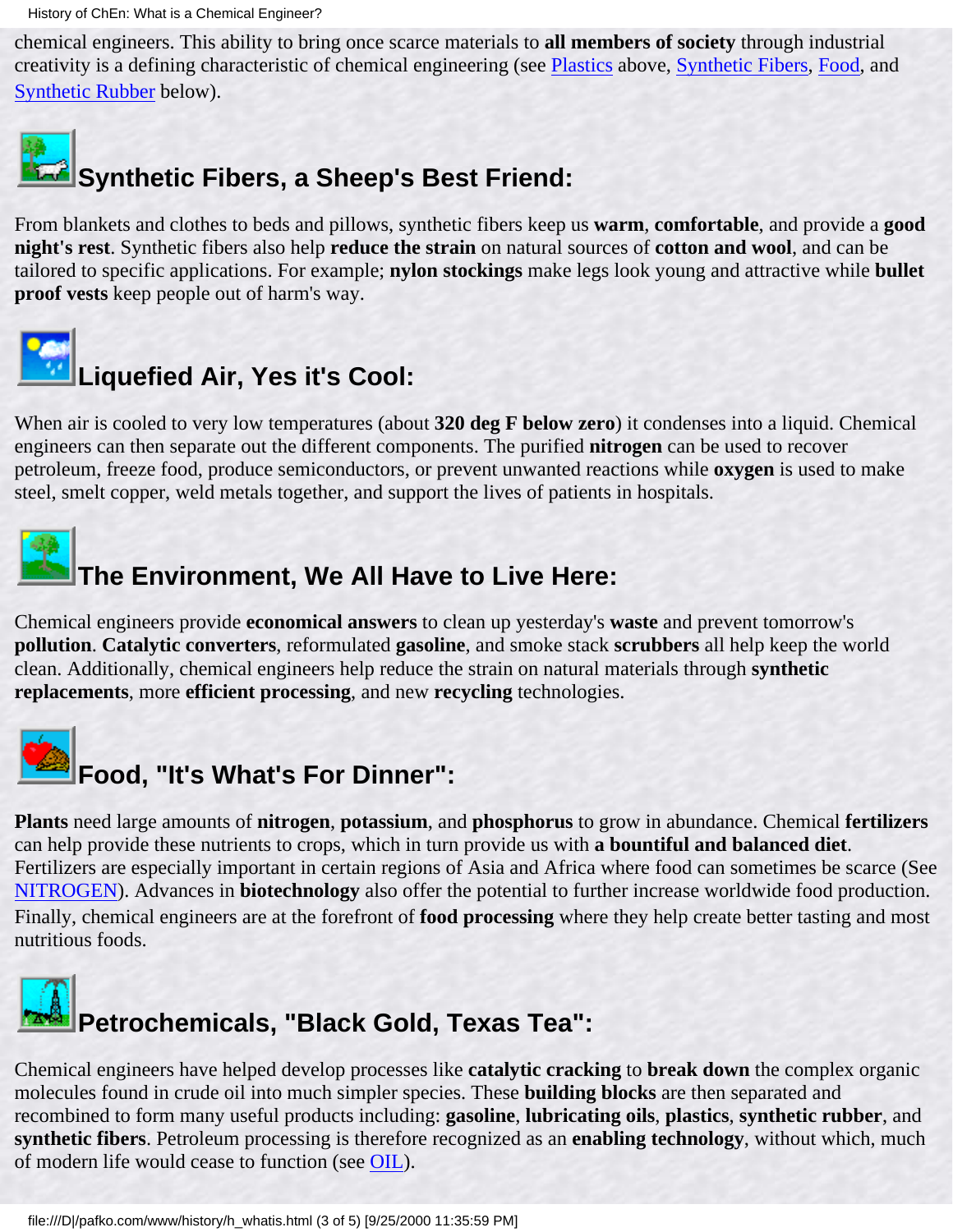## **Running on Synthetic Rubber:**

Chemical engineers played a prominent role in developing today's synthetic rubber industry. During **World War II**, synthetic rubber capacity suddenly became of paramount importance. This was because modern society runs on rubber. **Tires**, **gaskets**, **hoses**, and **conveyor belts** (not to mention **running shoes**) are all made of rubber. Whether you drive, bike, roller-blade, or run; odds are you are running on rubber.



The "**Big Four**" engineering fields consist of **civil, mechanical, electrical, and chemical engineers.** Of these, **chemical engineers** are **numerically** the **smallest** group. However, this relatively small group holds a very prominent position in many industries, and chemical engineers are, on average, the **highest paid** of the "Big Four" (see [WAGES\)](#page-51-0). Additionally, many chemical engineers have found their way into **upper management**. A chemical engineer is either currently, or has previously, occupied the CEO position for**: 3M, Du Pont, General Electric, Union Carbide, Dow Chemical, Exxon, BASF, Gulf Oil, Texaco, and B.F. Goodrich**. Even a former director of the **CIA**, John M. Deutch, was a chemical engineer by training.

More typically, chemical engineers concern themselves with the chemical processes that turn **raw materials into valuable products**. The necessary skills encompass all aspects of design, testing, scale-up, operation, control, and optimization, and require a detailed understanding of the various "**unit operations**", such as distillation, mixing, and biological processes, which make these conversions possible. Chemical engineering science utilizes **mass, momentum, and energy transfer** along with **thermodynamics** and **chemical kinetics** to analyze and improve on these "unit operations."

Today there are around **70,000 practicing chemical engineers** in the United States (57,000 of these are AIChE members) (see [AIChE MEMBERSHIP\)](#page-33-0). During the entire **history of the profession** there have been only about **135,000 American chemical engineers** (including those alive today). This means that **more than a half** of all the chemical engineers who have ever existed are **contributing to society right now**! Chemical engineering is not a profession that has to dwell on the achievements of the past for comfort, for its greatest accomplishments are yet to come.



**[Introduction](#page-1-0)**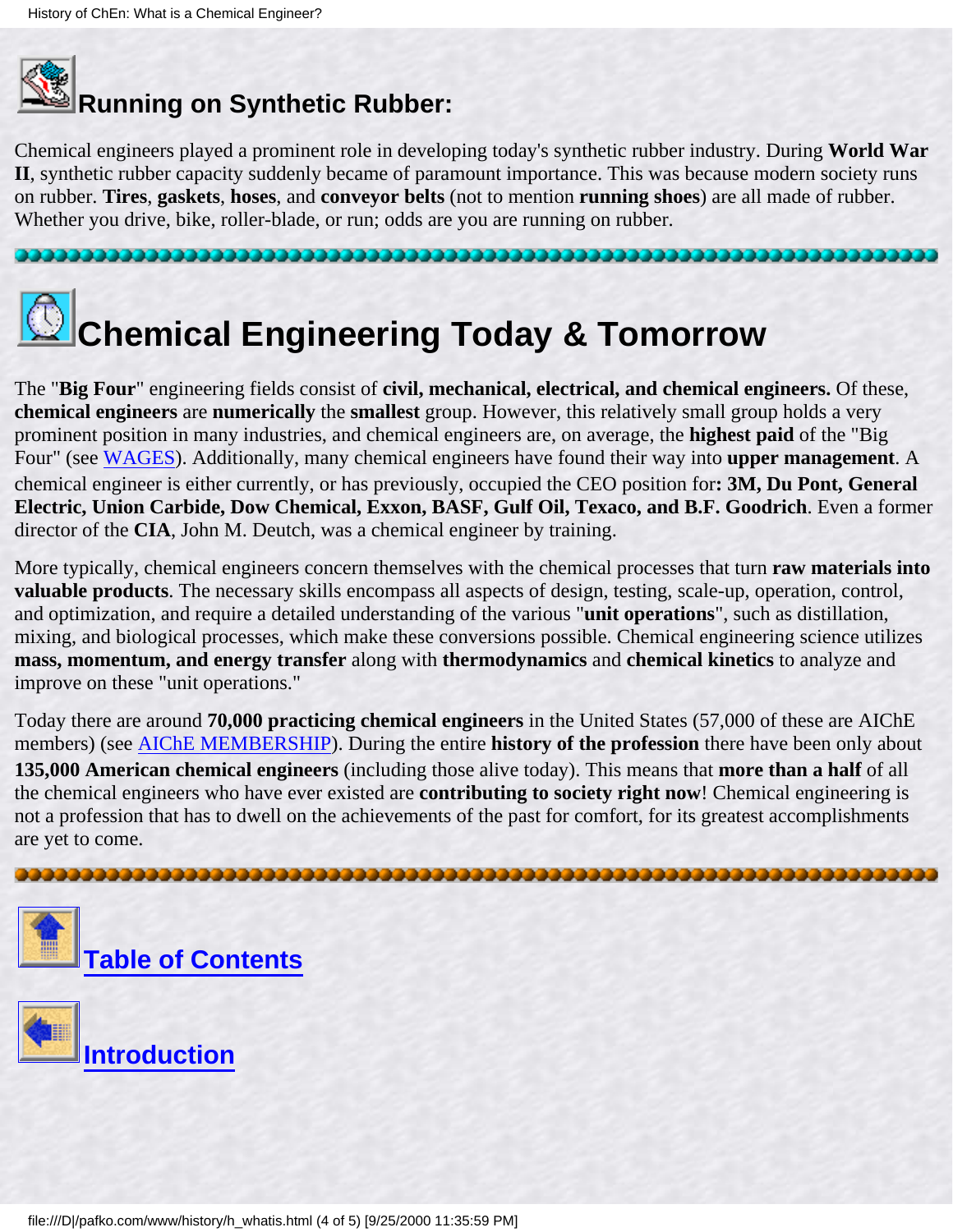

### **[Setting the Stage \(1888\)](#page-11-0)**

"The end already...[go back to the top.](#page-6-0)"

We always welcome [COMMENTS, SUGGESTIONS, OR REACTIONS](#page-5-0).

Don't forget to [VIEW OUR GUESTBOOK.](http://www.pafko.com/vbpro/htdocs/guestbook/history/entries.html)

This page was last updated on September 18, 2000 by Wayne Pafko...

[pafko.com](file:///)[/history](#page-0-0)/h\_whatis.html Copyright 2000, Wayne Pafko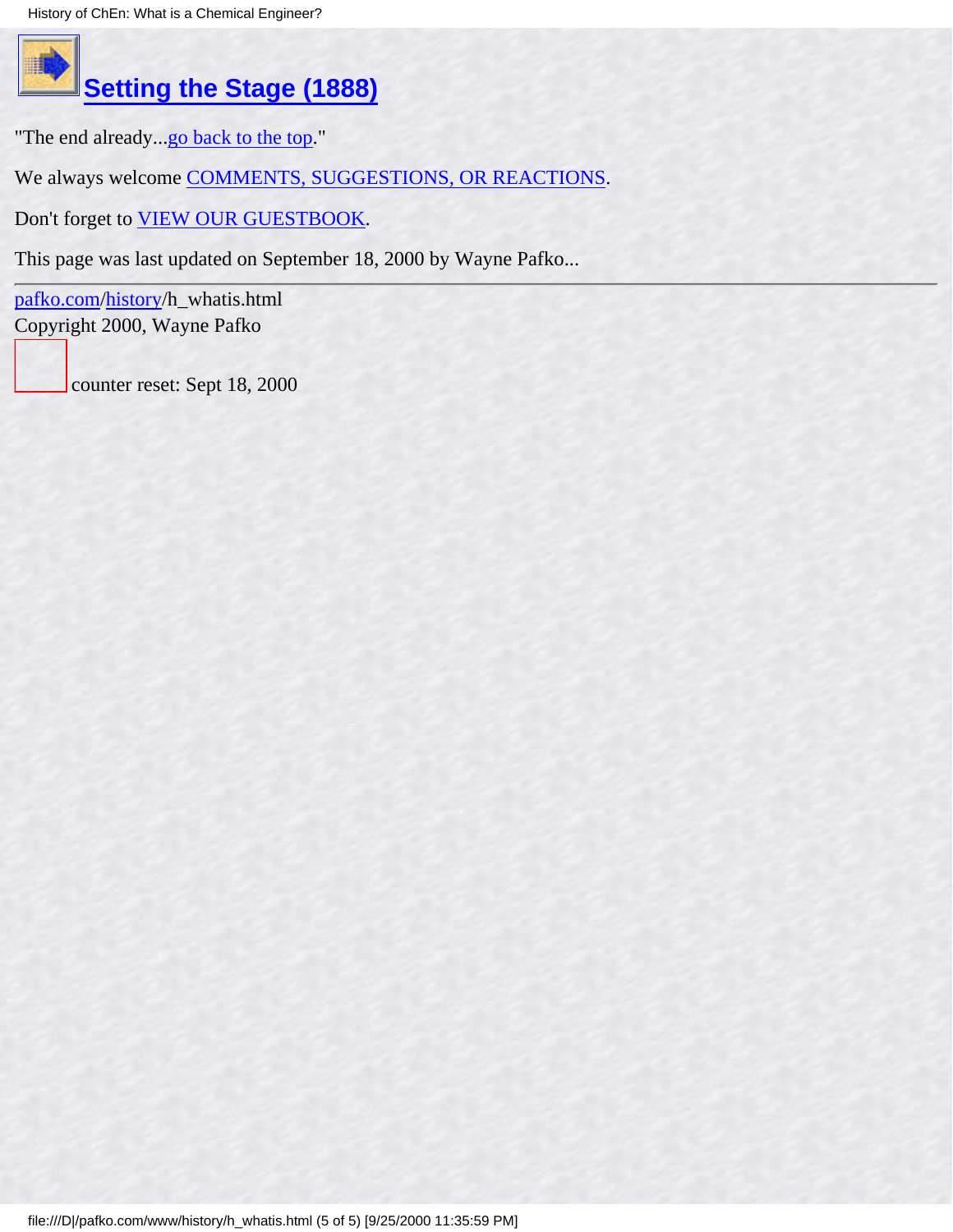### <span id="page-11-1"></span><span id="page-11-0"></span>**Setting the Stage for a New Profession, Chemical Engineering in 1888.**

For all intents and purposes the **chemical engineering** profession **began in 1888**. While, the term "chemical engineer" had been floating around technical circles throughout the 1880's, there was no formal education for such a person. The "chemical engineer" of these years was either a mechanical engineer who had gained some knowledge of chemical process equipment, a chemical plant foreman with a lifetime of experience but little education, or an applied chemist with knowledge of large scale industrial chemical reactions.

An effort in 1880, by **George Davis** (see [Davis](#page-13-0) below), to unite these varied professionals through a "**Society of Chemical Engineers**" proved unsuccessful. However, this muddled state of affairs was changed in 1888, when **Professor Lewis Norton** of the **Massachusetts Institute of Technology** (see [MIT](#page-14-0) below) introduced "**Course X**" (ten), thereby uniting chemical engineers through a **formal degree**. Other schools, such as the **University of Pennsylvania** and **Tulane University**, quickly followed suit adding their own four year chemical engineering programs in 1892 and 1894 respectively.

"Enough already..[.go to the bottom.](#page-17-0)"



### **Questions to Ponder**

What events led to the formation of this new profession?

Was this new profession really necessary?

Why did it emerge at the end of the 19th Century?

Why did England need chemical engineers?

How did America become the cradle of this new profession?

### **The Story: Early Industrial Chemistry**



As the **Industrial Revolution** (18th Century to the present) steamed along certain basic chemicals quickly became necessary to sustain growth. **Sulfuric acid** was first among these "industrial chemicals". It was said that a nation's industrial might could be gauged solely by the vigor of its sulfuric acid industry (C1). With this in mind, it comes as no surprise that **English industrialists** spent a lot of **time**, **money**, and **effort** in attempts to improve their processes for making sulfuric acid. A slight savings in production led to large profits because of the vast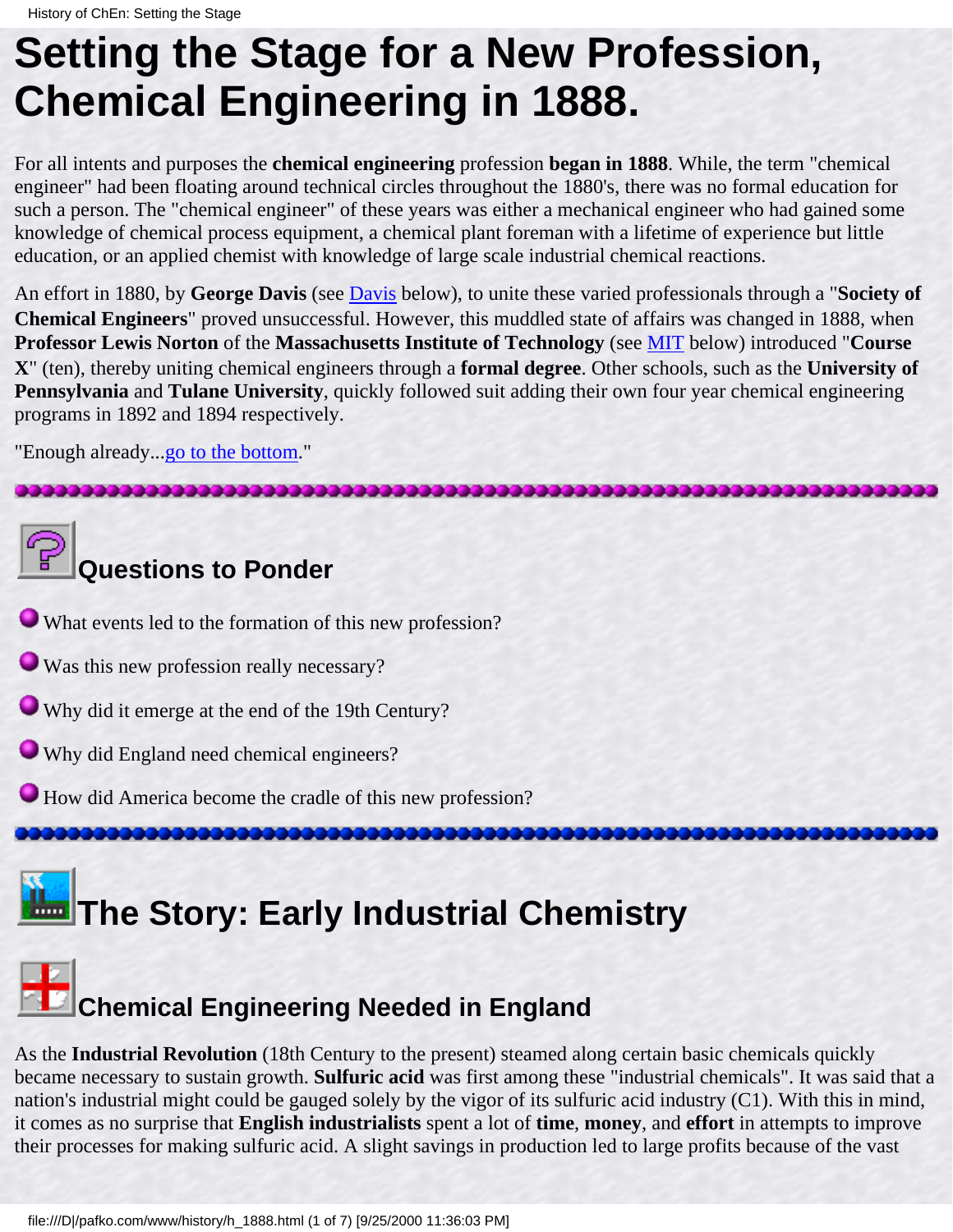quantities of sulfuric acid consumed by industry.

<span id="page-12-1"></span>

#### **Sulfuric Acid Production**

To create sulfuric acid the long used (since 1749), and little understood, **Lead-Chamber Method** (see [Lead-Chamber](#page-16-0) below) required air, water, sulfur dioxide, a nitrate, and a large lead container. Of these ingredients the nitrate was frequently the most expensive. This was because during the final stage of the process, nitrate (in the form of nitric oxide) was **lost to the atmosphere** thereby necessitating a make-up stream of fresh nitrate. This additional nitrate, in the form of **sodium nitrate** (see [Nitrates](#page-16-1) below), had to be imported all the way from **Chile**, making it very **costly** indeed!

<span id="page-12-0"></span>In 1859, **John Glover** helped solve this problem by introducing **a mass transfer tower to recover some of this lost nitrate**. In his tower, sulfuric acid (still containing nitrates) was trickled downward against upward flowing burner gases. The flowing gas absorbed some of the previously lost nitric oxide. Subsequently, when the gases were recycled back into the lead chamber the nitric oxide could be re-used.

The **Glover Tower** represented the trend in many chemical industries during the close of the 19th Century. **Economic forces were driving the rapid development and modernization of chemical plants**. A well designed plant with innovative chemical operations, such as the Glover Tower, often meant the difference between success and failure in the highly competitive chemical industries. (see [Sulfuric Acid](#page-16-2) below, or [FIGURE:](#page-31-0) [SULFURIC ACID GROWTH](#page-31-0) ).

<span id="page-12-2"></span>

#### **Alkali & The Le Blanc Process**

Another very competitive (and ancient) chemical industry involved the manufacture of **soda ash** (Na  $_2CO_3$ ) and **potash**  $(K_2CO_3)$  (see [Carbonates](#page-16-3) below). These **Alkali compounds** found use in a wide range of products including **glass**, **soap**, and **textiles** and were therefor in tremendous demand. As the 1700's expired, and English trees became scarce, the only native source of soda ash remaining on the British Isles was **kelp** (seaweed) which irregularly washed up on its shores. Imports of Alkali, from America in the form of wood ashes (potash) or Spain in the form of barilla (a plant containing 25% alkali) or from soda mined in Egypt, were all very expensive due to high shipping costs.

Fortunately for English coffers (but unfortunately for the English environment) this dependence on external soda sources ended when a Frenchman named Nicholas Le Blanc invented a process for converting common **salt into soda ash**. The **Le Blanc Process** (see [Le Blanc](#page-16-4) below) was adopted in England by 1810 and was continually improved over the next 80 years through elaborate engineering efforts. Most of this labor was directed at recovering or reducing the terrible byproducts of the process. Hydrochloric acid, nitrogen oxides (see [Glover](#page-12-0) [Tower](#page-12-0) above), sulfur, manganese, and chlorine gas were all produced by the Le Blanc process, and because of these chemicals many manufacturing sites could easily be identified by the ring of dead and dying grass and trees.

A **petition against the Le Blanc Process** in 1839 complained that "the gas from these manufactories is of such a deleterious nature as to blight everything within its influence, and is alike baneful to health and property. The herbage of the fields in their vicinity is scorched, the gardens neither yield fruit nor vegetables; many flourishing trees have lately become rotten naked sticks. Cattle and poultry droop and pine away. It tarnishes the furniture in our houses, and when we are exposed to it, which is of frequent occurrence, we are afflicted with coughs and pains in the head...all of which we attribute to the Alkali works." Needless to say, many people strove to replace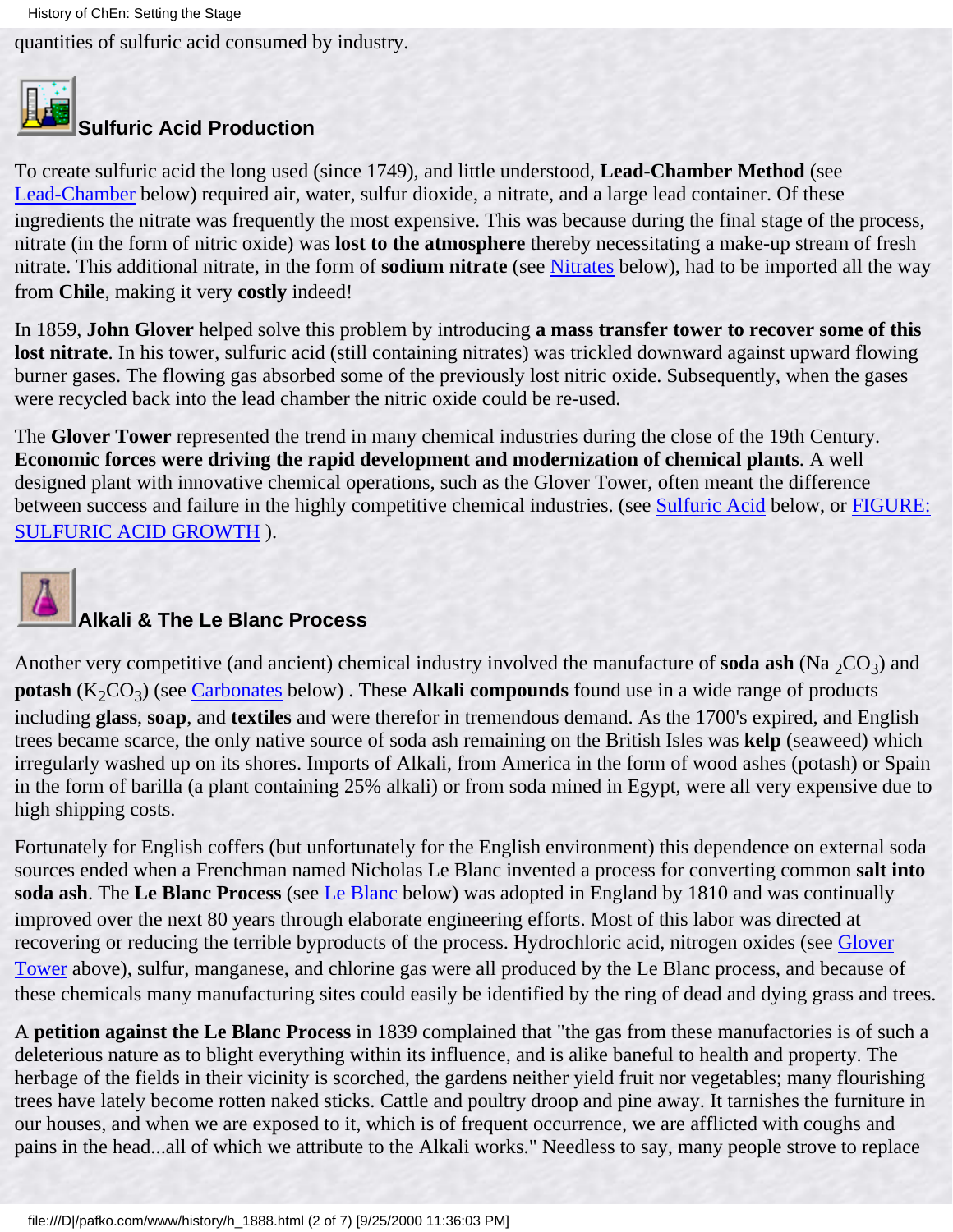the Le Blanc Process with something less offensive to nature and mankind alike.

### <span id="page-13-1"></span>**Soda Ash & The Solvay Process**

In 1873 a new and long awaited process swept across England rapidly **replacing Le Blanc's** method for producing Alkali. While the **chemistry** of the new **Solvay Process** was much **more direct** than Le Blanc's, the necessary **engineering** was **many times more complex**. The straight-forward chemistry involved in the Solvay Process had been discovered by A. J. Fresnel way back in 1811, however **scale up** efforts had proven fruitless until Solvay came along **60 years later.** No doubt this is why the method became known as the Solvay Process and not the Fresnel Process.

The center piece of Solvay's Process was an **80 foot tall** high-efficiency **carbonating tower**. Into this, ammoniated brine was poured down from the top while carbon dioxide gas bubbled up from the bottom. These chemicals reacted in the tower forming the desired **Sodium Bicarbonate**. Solvay's **engineering** resulted in a **continuously operating** process **free of hazardous by-products** and with an **easily purified final product**. By 1880 it was evident that the [Solvay](#page-17-1) Process would rapidly replace the traditional Le Blanc Process. (see Solvay below)

<span id="page-13-0"></span>

#### **George Davis**

Enter **George Davis**, a heretofore unremarkable **Alkali Inspector** (see [Alkali](#page-16-5) below) from the "Midland" region of England. Throughout his long career Davis' daily rounds had carried him through many of the chemical plants in the region. Inside he was given **intimate access** to **monitor pollution levels** as necessitated by the Alkali Works Act of 1863. These rounds included the Lead-Chamber, Le Blanc, and Solvay processing plants which had **undergone a revolution due to engineering efforts**. This revolution in operation clarified the necessity for a new branch of engineering that was equally comfortable with both applied chemistry and traditional engineering. In 1880 George Davis acted upon these ideas and proposed the formation of a "**Society of Chemical Engineers**". While the attempt was unsuccessful, he continued to promote chemical engineering undaunted.

In 1884 Davis became an independent consultant applying and synthesizing the chemical knowledge he had accumulated over the years. In 1887 he molded his knowledge into a series of **12 lectures** on chemical engineering, which he presented at the Manchester Technical School (see **[Davis](#page-14-1)** below). This chemical engineering course was organized around individual chemical operations, later to be called "**unit operations**." Davis explored these operations **empirically** and presented operating practices employed by the British chemical industry. Because of this, some felt his lectures merely shared **English know-how** with the rest of the world. However, his lectures went far in convincing others that the time for chemical engineering had arrived. Some of these people lived **across the Atlantic**, where the need for chemical engineering was also real and immediate.



### **Chemical Engineering in the United States**

In **1888** Americans were entranced by their local papers which carried news from across the Atlantic. However, it was not the **emergence of chemical engineering** that was exciting the populace. Instead "**Jack the Ripper**" grabbed headlines by slaying six women in the foggy, twisting London streets. With all the hype, sensationalism, and overblown coverage surrounding the world's first serial killer, it seemed that the emergence of chemical engineering might slip past unnoticed. However, the **blueprint** for the **chemical engineering profession**, as laid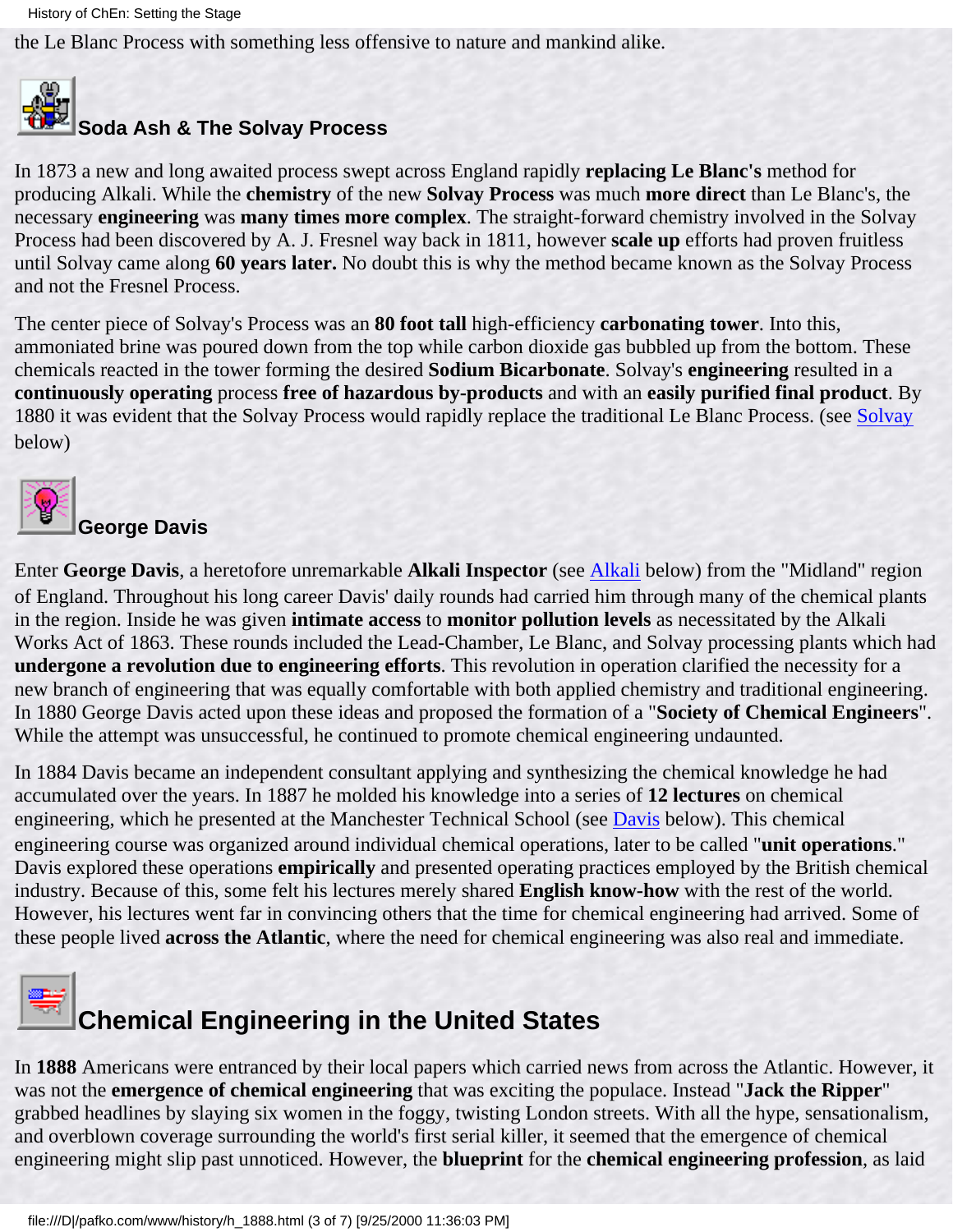down **by George Davis** (see [Davis](#page-14-1) above), was recognized and **fully appreciated** by a few.

<span id="page-14-0"></span>

#### **MIT's "Course X"**

Only a few months after the lectures of George Davis, **Lewis Norton** (see [Norton](#page-15-0) below) a chemistry professor at the **Massachusetts Institute of Technology** (MIT) initiated the first four year bachelor program in chemical engineering entitled "**Course X**" (ten). Soon other colleges, such as the **University of Pennsylvania** and **Tulane University** (see [Penn & Tulane](#page-15-1) below), followed MIT's lead starting their own four year programs. These fledgling programs often **grew from chemistry departments** which saw the need for a profession that could apply the chemical knowledge that had been accumulated over the last hundred years. These pioneering programs were also **dedicated to fulfilling the needs of industry**. With these goals in mind, and following Davis' blueprint, they taught their students a combination of mechanical engineering and industrial chemistry with the emphasis most defiantly on engineering.

From its beginning chemical engineering was tailored to fulfill the **needs of the chemical industry**. At the end of the 19th Century these needs were as acute in America as they were in England. **Competition** between manufacturers was brutal, and all strove to be the "**low cost producer**." To reach this end some unscrupulous individuals stooped so low as to bribe shipping clerks to contaminate competitor's products. However, to stay ahead of the pack dishonest practices were not enough. Instead **chemical plants** had to be **optimized**. This necessitated things such as; **continuously operating reactors** (as opposed to batch operation), **recycling and recovery** of unreacted reactants, and cost effective **purification** of products. These advances in-turn required **plumbing systems** (for which traditional chemists where unprepared) and detailed **physical chemistry knowledge** (unbeknownst to mechanical engineers). The new chemical engineers were capable of designing and operating the increasingly complex chemical operations which were rapidly emerging.

"Enough already..[.go to the bottom.](#page-17-0)"

# **Summary: The Details Worth Remembering**



### **People to Remember**



<span id="page-14-1"></span>George E. [Davis](#page-13-0) (1850 - 1906) (see Davis above)

An industrial Alkali inspector from **Manchester England**. In 1880 he proposed the unsuccessful formation of a "**Society of Chemical Engineers in London**" (F6). In 1887 he presented a series of **12 lectures** on the operation of chemical processes (now called "unit operations") at the Manchester Technical School. In 1901 he published a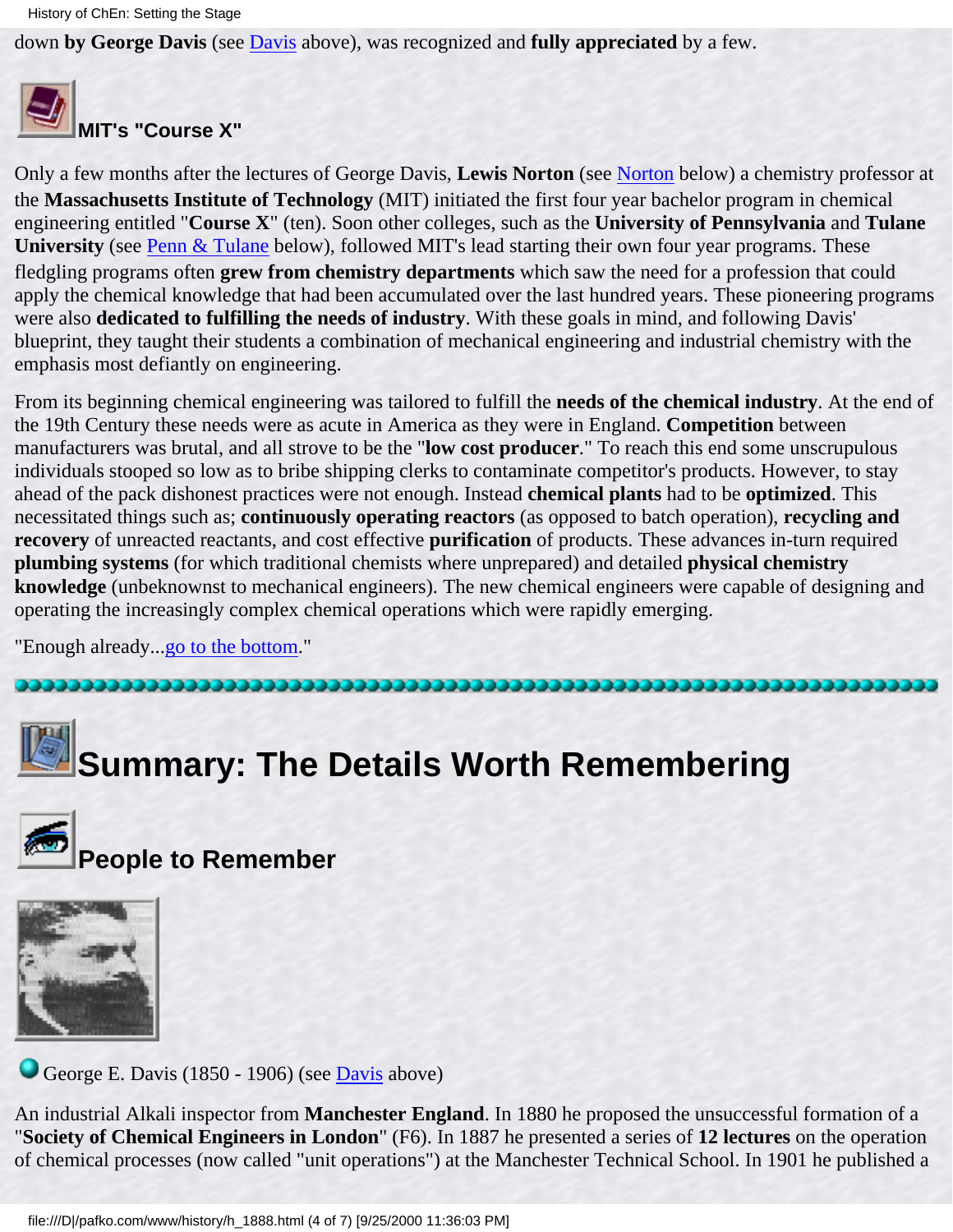"**Handbook of Chemical Engineering**" which was successful enough to demand a second edition in 1904 (V1). In this handbook he stressed the value of large scale experimentation (the precursor of the modern **pilot plant**), **safety** practices, and **a unit operations** approach. Davis was the man most responsible for applying **the term "chemical engineering"** to the emerging profession, and in many ways helped to **define the scope of today's chemical engineer**.



<span id="page-15-0"></span>**Lewis Mills Norton** (1855 - 1893) (see [Norton](#page-14-0) above)

A Professor of Organic and Industrial Chemistry at **MIT.** Taught the first four year course in chemical engineering entitled "**Course X**" (P2). Died at age 38.

#### **William Page Bryant**

In 1891 he was the first of seven students to graduate from "Course X" and thereby became the world's **first formal chemical engineer**. Spent the rest of his life as a rating auditor in the **insurance business** for the Boston Board of Fire Underwriters (V1). Even back then, college students did not always find jobs in their chosen profession.

## **Places of Interest**

#### **Manchester England**

Location of the **first formal class** on chemical engineering; consisting of 12 lectures by **George E. Davis** in 1887.

**Massachusetts Institute of Technology** (see [MIT](#page-14-0) above) (Founded at Boston in 1861, moved to Cambridge in 1916.)

Offered **"Course X"** in 1888, the **first four year chemical engineering degree** which was taught by **Lewis M. Norton**. The program offered a mixture of mechanical engineering and industrial chemistry; however the emphasis was definitely on engineering. MIT gained an independent chemical engineering department in 1920. Throughout its prestigious history the University has provided nearly 5000 bachelor degrees in chemical engineering, and is consistently rated one of the top two chemical engineering programs in the country (right **behind Minnesota**).

<span id="page-15-1"></span>**University of Pennsylvania** became the second school to offer a four-year degree in chemical engineering with its introduction in 1892. As at MIT, the emphasis was placed on mechanical engineering even though the degree sprang from the chemistry department.

**Tulane University** in 1894 became the first Southern school (located in New Orleans), and the third in the United States to offer a four-year curriculum in chemical engineering.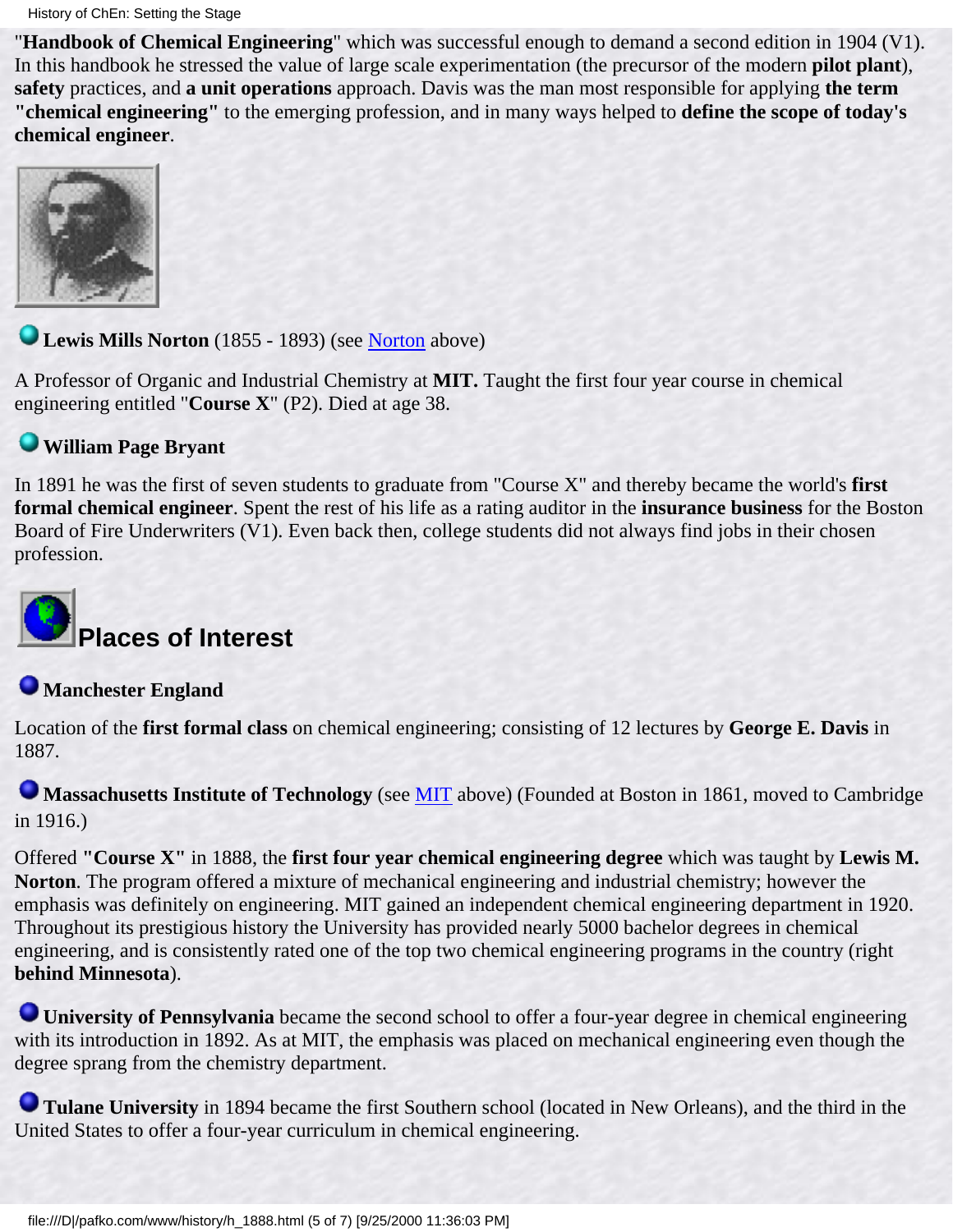### **Industrial Chemicals & Processing**

#### <span id="page-16-2"></span>■ **Sulfuric [Acid](#page-12-1)** (Oil of Vitriol) & "Fuming" Sulfuric Acid (Oleum) (H<sub>2</sub>SO<sub>4</sub>) (see <u>Acid</u> above)

During the 19th Century sulfuric acid was necessary in the production of **alkali salts** and **dyestuffs**, two giants of the day. Today the largest single use is in the manufacture of **fertilizers**. It is also necessary in **petroleum** purification, **steel** production, **electroplating**, and **automobile batteries**. The production of **TNT** (trinitrotoluene), **nitroglycerin**, **picric acid**, and all other mineral and inorganic acids require sulfuric acid. "Fuming" sulfuric acid contains excess amounts of sulfur trioxide and fumes when exposed to air; hence it's name.

<span id="page-16-0"></span>**Lead-Chamber Method** was developed in England in 1749 to make **sulfuric acid**. A mixture of **sulfur**  $divide(SO<sub>2</sub>)$ , air, water, and a nitrate (potassium, sodium, or calcium nitrate) are mixed in a large lead lined chamber thereby forming sulfuric acid (C1).

<span id="page-16-1"></span>**Potassium Nitrate** (**saltpeter**, Nitre) (KNO<sub>3</sub>) Was obtained primarily from India and used to prepare **matches**, **explosives**, and **fertilizers**. Alternate sources of nitrates include: **Chile saltpeter**, an impure form of **sodium nitrate** (NaNO<sub>3</sub>), which was deposited along the Pacific coast by large flocks of birds which nested (and went to the bathroom) for thousands of years, & **Lime saltpeter** (Norwegian saltpeter) which is composed of calcium nitrate  $(CaNO_3)$ . (see [Sulfuric Acid](#page-16-2) above)

<span id="page-16-3"></span>Godium Carbonate (Soda ash, Sal Soda, Washing Soda) (Na<sub>2</sub>CO<sub>3</sub>) & Sodium Bicarbonate (baking soda) (NaHCO3) are used to manufacture **glass, soap, textiles, paper**, and as a **disinfectant**, **cleaning agent**, and **water softener**. (see [Solvay Process](#page-13-1) above)

**Potassium Carbonate** (Potash) (K<sub>2</sub>CO<sub>3</sub>) Produced by slowly running water through the ashes of burned wood (**leaching**) and boiling down the resulting solution in large pots ("pots of ashes" hence the name Potash). Potash can be used in place of **Sodium Carbonate** (soda ash) to make glass or soap.

<span id="page-16-5"></span>**Alkali Hydroxides** (usually just called "**Alkali**") are used to produce **glass**, **paper**, **soap**, and **dyestuffs** for **textiles**, aid in **oil refining**, make **bleaching** compounds, and preparing **leather**. **Sodium Hydroxide** (NaOH) (caustic soda or **lye**) and **Potassium Hydroxide** (KOH) (caustic potash) are the two most common and important chemicals in this class. In 1863 the Alkali Works Act was initiated by the British government. It set limits for chemical emissions in an attempt to reduce the pollution that had devastated the "Midland" region of England for nearly a century and a half. (see [Davis](#page-13-0) above)

#### <span id="page-16-4"></span>**Le Blanc Process** (see [Le Blanc](#page-12-2) above)

A method for converting common **salt** into **soda ash** using **sulfuric acid**, **limestone** and **coal** as feedstocks (raw materials) and thereby creating **hydrochloric acid** as a by product. It was invented in 1789 by Nicholas Le Blanc (1742-1806), a French **industrial chemist**. In 1794, just prior to the French Revolution, the French government seized Le Blanc's process and factory without payment. Although **vast fortunes** where accumulated through his process, Le Blanc died in poverty. In many ways, his process began the modern chemical industry. While the precise chemistry involved in the process remained obscure for nearly 100 years, it was later found to consist of several steps:

**a**) 2 NaCl (salt) +  $H_2SO_4$  (sulfuric acid) => Na<sub>2</sub>SO<sub>4</sub> (saltcake, intermediate) + 2 HCl (hydrochloric acid gas, a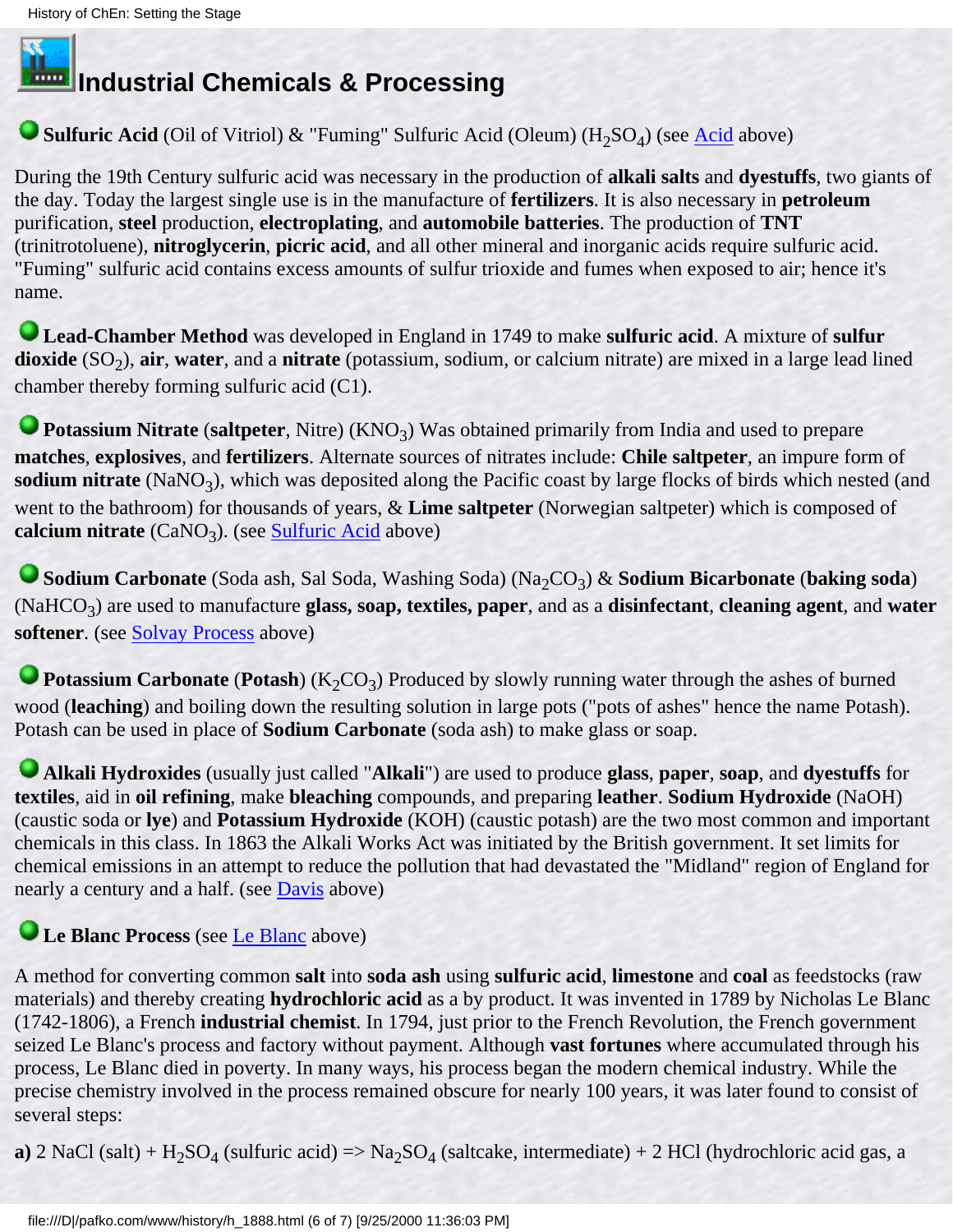horrible waste product)

**b**) Na<sub>2</sub>SO<sub>4</sub> (saltcake) + Ca<sub>2</sub>CO<sub>3</sub> (calcium carbonate, limestone) + 4 C(s) (coal) => Na<sub>2</sub>CO<sub>3</sub> (soda ash extracted from black ash) +  $CaS$  (dirty calcium sulfide waste) + 4 CO (carbon monoxide)

<span id="page-17-1"></span>**Solvay Process** (see [Solvay](#page-13-1) above) was perfected in 1863 by a Belgian chemist named **Ernest Solvay**. The chemistry was based upon a half century old discovery by A. J. Fresnel who in 1811 had shown that **Sodium Bicarbonate** could be precipitated from a **salt** solution containing **ammonium bicarbonate**. This chemistry was far simpler than that devised by Le Blanc, however to be used on an industrial scale many **engineering obstacles** had to be overcome. Sixty years of attempted scale-up had failed until Solvay finally succeeded. **Solvay's contribution was therefor one of chemical engineering**. The heart of his design embodied an **80 foot tall** high-efficiency **carbonating tower** in which ammoniated brine trickled down from above and carbon dioxide rose from the bottom. Plates and bubble caps helped create a large surface area over which the two chemicals could react forming sodium bicarbonate. Solvay's process had several **advantage**s over the Le Blanc process which it rapidly replaced: **1) continuous operation, 2) a product which was easier to purify**, and **3) no dirty, hazardous, and hard to dispose of bi-products**.

<span id="page-17-0"></span>



**[Table of Contents](#page-3-0)**





"The end already...[go back to the top.](#page-11-1)"

We always welcome [COMMENTS, SUGGESTIONS, OR REACTIONS](#page-5-0).

Last updated on 4/4/98 by Wayne Pafko...

[pafko.com](file:///)[/history](#page-0-0)/h\_1888.html Copyright 2000, Wayne Pafko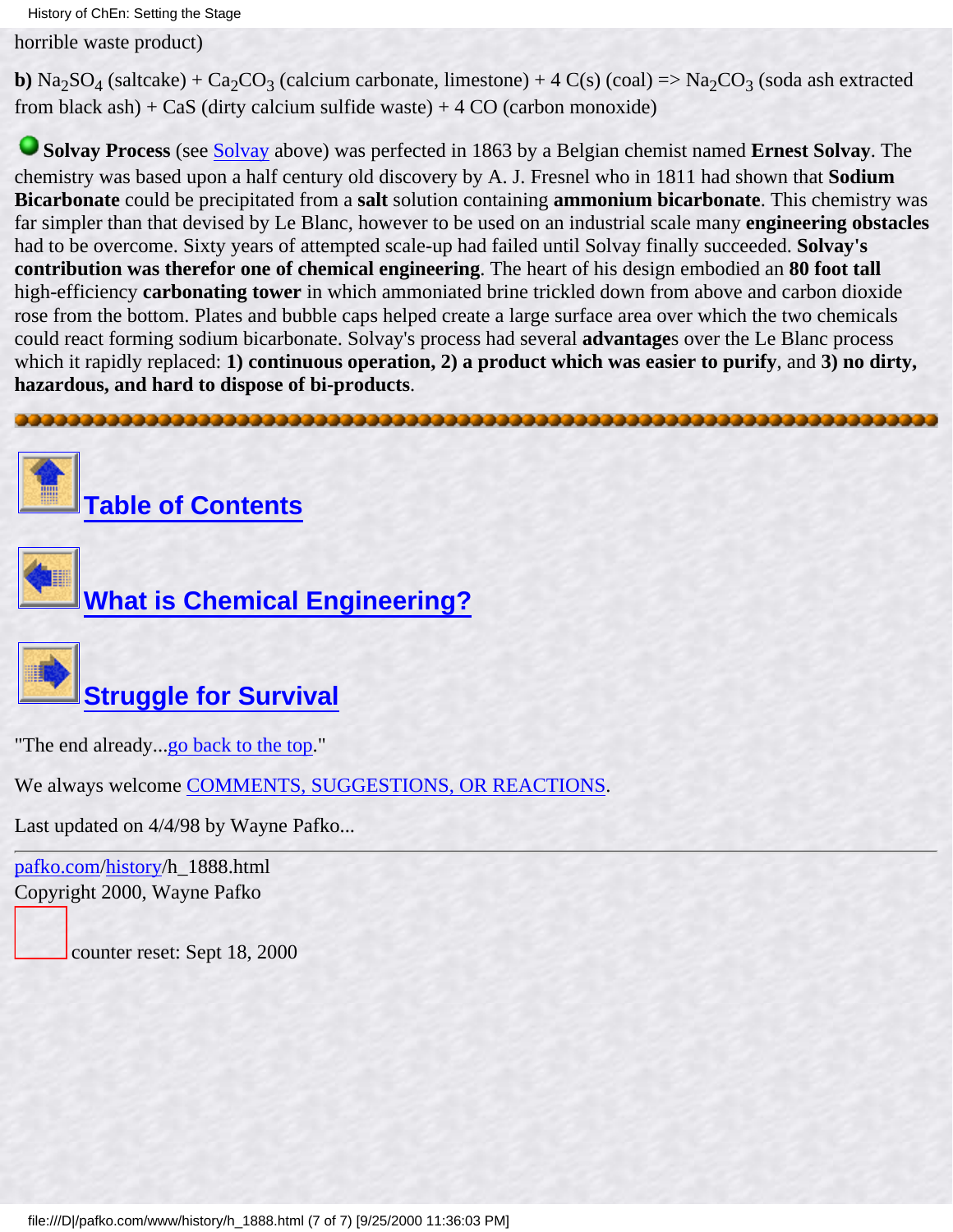### <span id="page-18-0"></span>**The Struggle for Survival**

While **chemical engineers** gained a formal education in 1888, this was certainly **no guarantee of success**. Many prominent people **saw no need for this new profession**. Additionally, it was unclear **what role chemical engineers would play** in industry.

To survive, chemical engineers had to **claim industrial territory** by **defining themselves and demonstrating their uniqueness and worth**. With this goal in mind, the **American Institute of Chemical Engineers** (AIChE) was formed in June of 1908. However, AIChE also faced difficult challenges in **defining its own territory**. The old (since 1876) and powerful (5000 members) **American Chemical Society** (ACS) had already laid claim to all realms of American Chemistry, both pure and applied.

Just weeks after the formation of AIChE, the ACS would launch its own "Division of Industrial Chemistry & Chemical Engineering" placing itself in **direct competition** with AIChE for the hearts and minds of the new engineers. The establishment of chemical engineering in America would involve a fierce struggle for survival.

"Enough already...go to the bottom."

### **Questions to Ponder**

- Why did chemical engineering not develop in Germany?
- What challenges did the newly formed chemical engineering profession face?
- Why was the American Institute of Chemical Engineers (AIChE) formed?
- How did AIChE deal with the possible conflict with the ACS?

,,,,,,,,,,,,,,,,,,,,,,,,,,,,,,,,,,,,,,

How has AIChE helped gain a high status for the chemical engineering profession?

### **The Story: Establishing the American Chemical Engineer**



### **German Chemical Engineers? "Just say 'Nein'!**

With the rapid **growth** of the **American chemical industry** around the turn of the century, the **gap** between **laboratory processes and full-scale industrial production** needed to be **bridged**. To many prominent chemists, educated at popular German universities, the approach to accomplish this had already been tried and proven. Germany had experienced its own rapid period of growth (on their way to becoming the world's greatest chemical power) during the 19th Century. The **German solution** to industrial **scale up** involved **teaming research**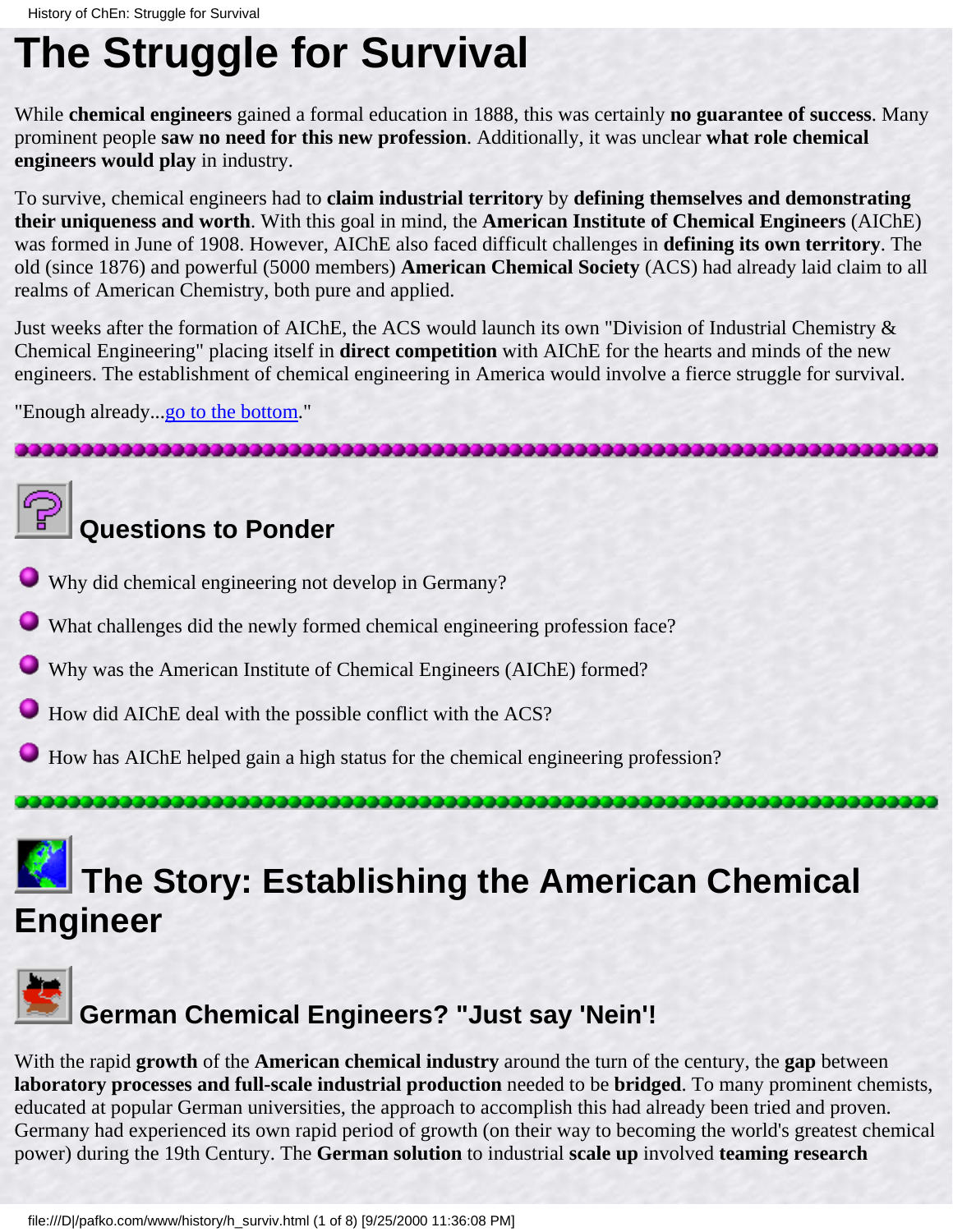History of ChEn: Struggle for Survival

**chemists and mechanical engineers** to take a reaction from the lab bench to the factory floor. They believed this allowed the **research chemist** to **remain creative** by not being tied down with the drudgery of engineering practice (whether or not this belief is justified is a whole other topic). Because of their scale up method **the chemical engineer was entirely unneeded**, being instead replaced by a chemist and a mechanical engineer.

However, the **American chemical industry** was **fundamentally different** from German's counterpart. Instead of specializing in fine chemicals or complicated dyestuffs (often made in batch reactors, something all chemists are familiar with), the American industries produced **only a few simple but widely used chemicals** such as sulfuric acid and alkali (both made in continuous reactors, something chemists have little experience with). These bulk chemicals were produced using **straightforward chemistry**, but required **complex engineering** set on vast scales. American chemical reactors were no longer just big pots, instead they involved complex plumbing systems where **chemistry and engineering were inseparably tied together**. Because of this, the chemical and engineering aspects of production could not be easily divided; as they were in Germany. The **chemical engineer therefore found a role to play in America** despite their absence in the Germany until around 1960.



# **Strong Support for an American Chemical Engineer**

The **American chemical industry** (initially following the German example, and why not?) **employed chemists and mechanical engineers** to perform the functions that would later be the chemical engineer's specialty. However these chemists were of an entirely different nature. The **prominent research chemists** employed in Germany were almost **non-existent** in America until after World War I. **Instead** the American chemical industry employed both **analytical chemists** (involved in materials testing and quality control) and a smaller number of **production chemists** (consisting of plant managers and chemical consultants engaged in engineering design, construction, and troubleshooting). However, unlike the highly praised German research chemists, these American counterparts were **given very little respect** from the chemical industry which employed them. It was noted that "analytical chemists were regarded as being of the same grade as machinists, draftsmen, and cooks." This low status carried over to the weekly paycheck, where in 1905 American analytical chemists received only half the salary of skilled artisans (R4).

Therefore at the turn of the Century, calling yourself a chemist did not bring the immediate admiration of your audience. Because of this many **production chemists** (people more closely engaged in management and engineering than chemistry) **wanted** very dearly **to shed the term "chemist" from their title**. While production chemists were still held in higher regard than their analytical cousins (and also higher paid, funny how that works) they still felt great anxiety over the **falling status of chemists** as a whole. In short, how could they assure that the production chemist would continue to keep their high status with manufacturers? This was a problem that could hit them where it would hurt most, the paycheck! The need for action was most imminent! As a solution, the **production chemists** began **referring to themselves as chemical engineers** (for this is what they were in practice if not in education), and engaged themselves in the **formation of an institute** devoted to securing greater recognition for their profession.



The formation of a society of chemical engineers was originally proposed by **George Davis** in 1880, a full ten years before the profession could boast of a formal education (see [SETTING THE STAGE](#page-11-0) ). The first serious proposal for an American Society of Chemical Engineers was presented in a 1905 editorial by Richard K. Meade. He argued that such a society could help secure greater recognition for the chemical engineer, and also help convince the chemical industry that **chemical engineers instead of mechanical engineers should be designing**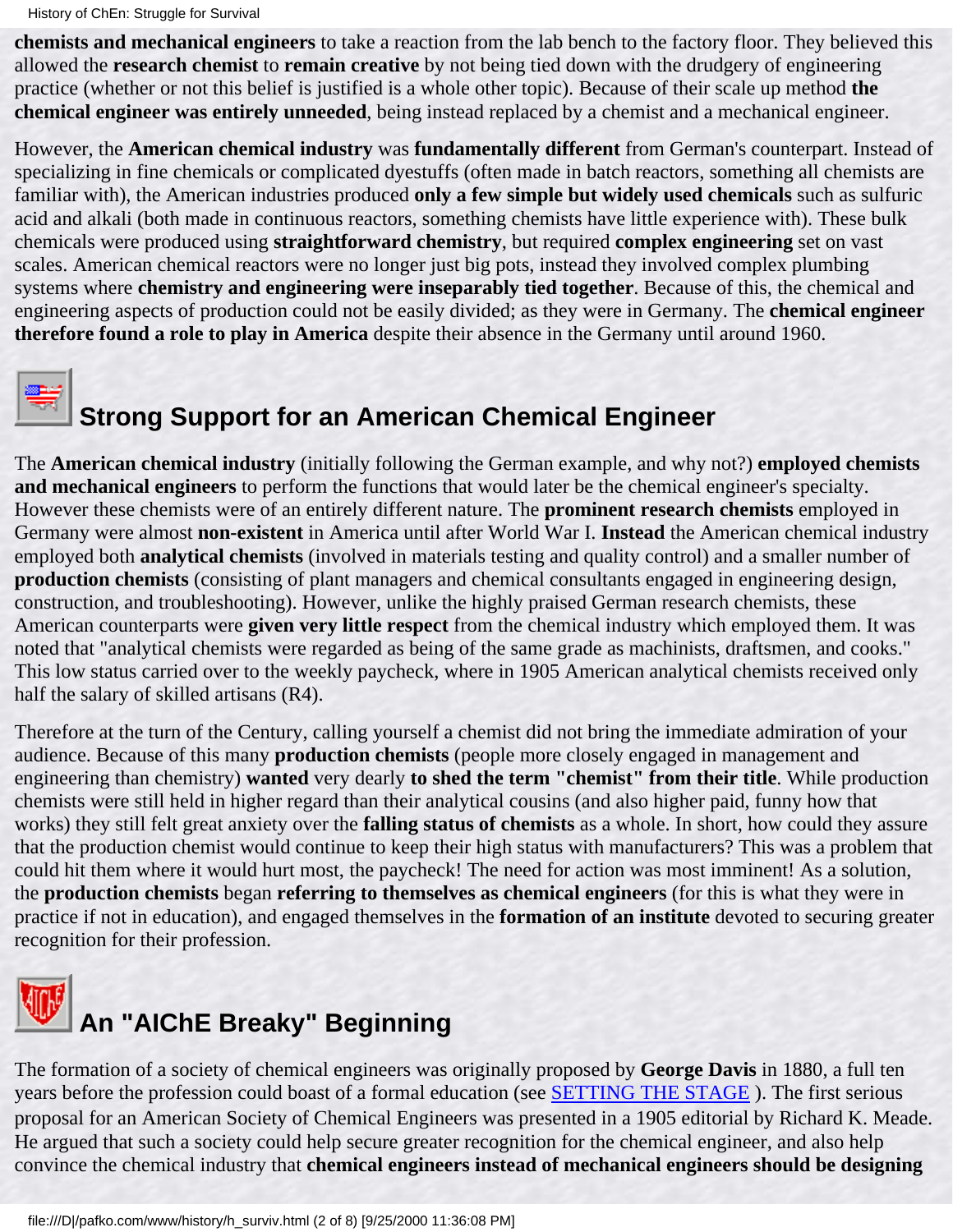**and operating their plants**. The idea must have rung true, for **in 1908** such an organization was formed (however its published goals did not include stealing jobs from mechanical engineers). Hence, the **American Institute for Chemical Engineers (AIChE) was born**.

In 1908, the year AIChE was formed, the powerful and influential **American Chemical Society** had already been around for 30 years and boasted nearly **5000 members**. Additionally, this academic giant had recently committed itself to **preventing anymore splinter groups** from succeeding from the society. The ACS had been sensitized to the succession problem by the electrochemists and leather chemists who had left the ACS in 1902 and 1904 respectively. Both groups had formed their own independent societies to the dismay of the ACS. So when it seemed that the chemical engineers were also preparing to jump ship (and possible take a lot of production chemists with them, see Strong Support above) the ACS quickly reacted forming a "**Division of Industrial Chemistry and Chemical Engineering**."



Faced with the **possibility of direct conflict with the ACS**, **AIChE decided** on a course of action designed **to minimize rivalry** and remain on as good of terms as possible. It accomplished this in three main ways:

**1) Utilizing very restrictive membership criteria (through 1930) so as not to pose a threat to ACS membership.** Part of this exclusive criteria required a full 10 years of **industrial experience** (5 years if you had a B.S.), thereby excluding most chemists in academia from full membership. This selective criteria made **membership very attractive** to those who could gain it and many compared AIChE membership to belonging to an exclusive **men's club**.

**2) Emphasizing a role in which AIChE membership would compliment, not compete with, ACS membership**. By requiring industrial experience, the first wave of AIChE members included **chemical manufactures, plant management, and consultants** (the group formerly called production chemists, see Strong Support above) . This provided a **distinct departure** from the **typical ACS member** which was more likely than not to be associated with academia.

**3) Finally, AIChE avoided conflict by always approaching possible problems with the utmost discretion.** Whether it was membership criteria or the societies political activities; AIChE always acted in a **methodical and conservative fashion**. An example of this occurred in 1920, when the Institute considered adding a new class a membership so analytical chemists working in industry could also gain membership. However, it was recognized that this action conflicted with a founding principle that the Institute should cover a professional field not already represented by other societies. As usual, **slow sustained growth** was recognized as the way to **establish the profession** while not stepping on too many toes along the way.

The **conservative course of action** undertaken by AIChE may have **slowed membership growth**, but it certainly helped bring **chemical engineers and chemists** into a state of **cooperation** rather than competition.



Another **challenge** facing chemical engineers involved **defining who they were** and **how they were unique**? How the AIChE answered these questions had a tremendous impact on the **industrial territory** chemical engineers could **lay claim to**.

Certainly one way the profession could be defined was through the **formal education** its members received.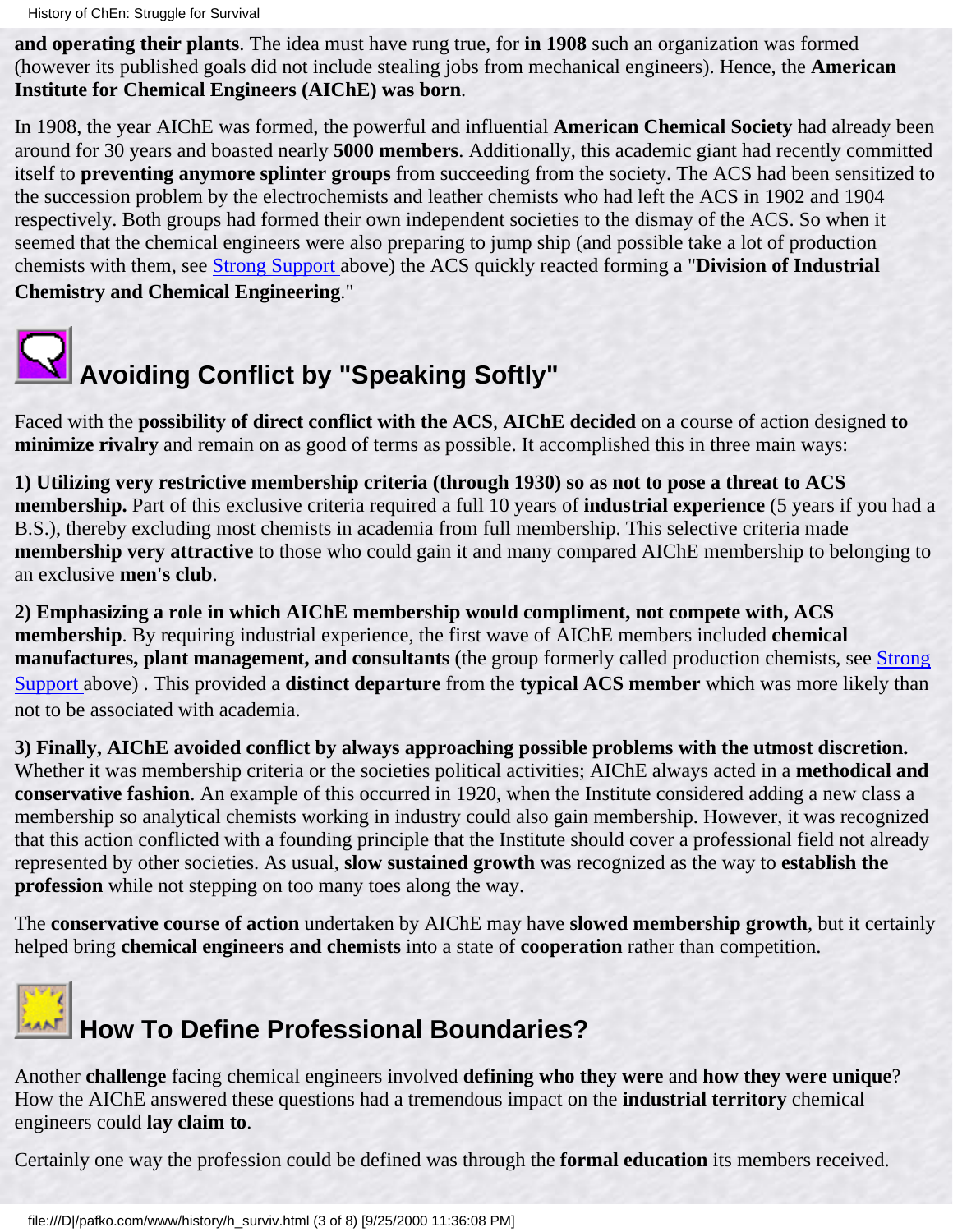History of ChEn: Struggle for Survival

Because of this AIChE spent a lot of time and effort evaluating and improving educational activities.

They strove to **standardize the chemical engineering education** which was often erratic and inconsistent. But how exactly to improve education? In an age when chemical engineers learned mountains of industrial chemistry; where each chemical had its own long and varied history of production, what central theme could chemical engineering education rally around?

The answer came in **1915**, when in a letter to the President of MIT, **Arthur Little** stressed the potential of "**unit operations**" to **distinguish chemical engineering** from all other professions and also to give chemical engineering programs a **common focus**.



## **Unit Operations, The "Big Stick" of Chemical Engineering**

In **transforming matter** from **inexpensive raw materials** to **highly desired products**, chemical engineers became very **familiar** with the **physical and chemical operations** necessary in this metamorphosis. Examples of this include: filtration, drying, distillation, crystallization, grinding, sedimentation, combustion, catalysis, heat exchange, extrusion, coating, and so on. These "**unit operations**" repeatedly find their way into industrial chemical practice, and became a **convenient manner of organizing chemical engineering knowledge**. Additionally, the knowledge gained concerning a "unit operation" governing one set of materials can easily be applied to others. Whether one is distilling alcohol for hard liquor or petroleum for gasoline, the underlying principles are the same!

The "unit operations" concept had been latent in the chemical engineering profession ever since George Davis had organized his original 12 lectures around the topic. However, it was Arthur Little who first recognized the potential of using "unit operations" to separate chemical engineering from other professions. While **mechanical engineers** focused on **machinery**, and **industrial chemists** concerned themselves with **products**, and **applied chemists** studied individual **reactions**, no one, before **chemical engineers**, had concentrated upon the underlying **processes common to all chemical products, reactions, and machinery**. The chemical engineer, utilizing the conceptual tool that was unit operations, could now claim to industrial territory by showing his or her **uniqueness and worth** to the American chemical manufacturer.



## **Educational Standardization & Accreditation**

While the "**unit operation**" concept went a long way in standardizing the chemical engineering curriculum, it **did not solve the whole problem**. A 1922 AIChE report (headed by Arthur Little, the "originator" of the "unit operation" concept) pointed out the continuing need for standardization due to chronic **divergence in nomenclature** and **inconsistencies in course arrangement and worth**. Again **AIChE took action** by making chemical engineering the **first profession** to **utilize accreditation** in assuring course **consistency and quality**. AIChE representatives traveled across the country evaluating chemical engineering departments. In 1925 these efforts culminated with a list of the first 14 schools to gain accreditation (see [EDUCATIONAL GROWTH](#page-35-0)). Such efforts were so effective in consolidating and improving chemical engineering education that **other engineering branches quickly joined the effort**, and in 1932 formed what would later become the Accreditation Board for Engineering and Technology (ABET).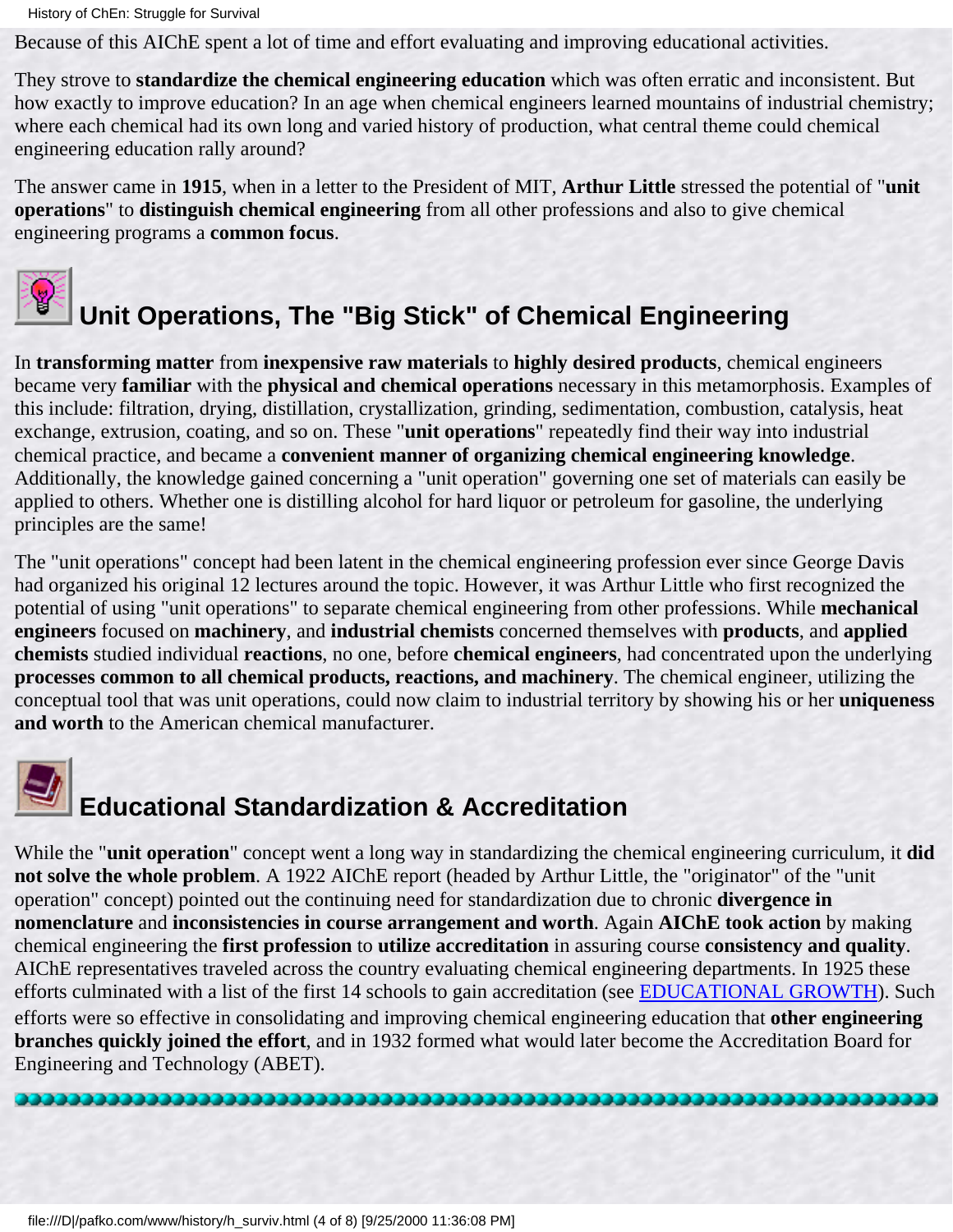

# **Summary: Some Details to Remember**



### **People to Remember**

#### **Arthur D. Little**

Consultant and co-founder, with William Walker, of "Little and Walker" which later became "**Arthur D. Little, Inc**." He **coined the term "unit operations"** in 1915 and headed up AIChE's Committee on Chemical Engineering Education which emphasized the "unit operation" concept along with accreditation to standardize courses in chemical engineering programs.



AIChE (American Institute of Chemical Engineers)

AIChE is the smallest of the societies representing one of the "big four" engineering fields (mechanical, electrical, civil, and chemical engineering). The Institute was **formed in June of 1908** as the sole institutional **home for chemical engineers**. However, almost before the echoes of McKenna's founding keynote address had finished reverberating with the audience, the ACS had launched a new division; joining in a battle for the chemical engineer's heart, mind, and financial dues.

Because of this, the AIChE spent the first third of its life as a very **exclusive organization**. While it contributed to industry through publications such as the "**Transactions of AIChE**" (which evolved into "**Chemical Engineering Progress**" in 1947 and still provides news and technical information today), or through **scholastic accreditation**, AIChE hardly represented the chemical engineering profession as a whole.

This changed in the 1930's when membership requirements were relaxed, and chemical engineers joined in droves. Today there are five classes of membership (student, affiliate, associate, member, and fellow) through which nearly **60,000 chemical engineers** have become members (see [AIChE & THE FUTURE\)](#page-33-0). The Institute has a yearly **budget of around \$21 million**, which it spends providing technical education, safety training, career counseling, governmental advising, and social activities for its members.

#### **ACS** (American Chemical Society)

ACS represents the best American chemistry has to offer. ACS **grew rapidly** after its **founding in 1876** (even before chemical engineering existed). Because of its success, smaller factions within the society often felt they could go it alone, and **splinter groups soon became a problem**. At the turn of the century chemical engineers became one of these splinter groups, forming the AIChE in 1908. The ACS responded by creating the "**Division of Industrial Chemistry & Chemical Engineering**."

Today the ACS remains at the **center of American Chemical developments** boasting 150,000 members. Through its "**Chemical Abstracts**" service and "**Chemical & Engineering News**" the ACS continues to provide valuable information to chemists & chemical engineers alike. Despite bitter feelings concerning the creation of the AIChE, today chemical engineers and chemists have a relationship unlike anything found in other engineering fields.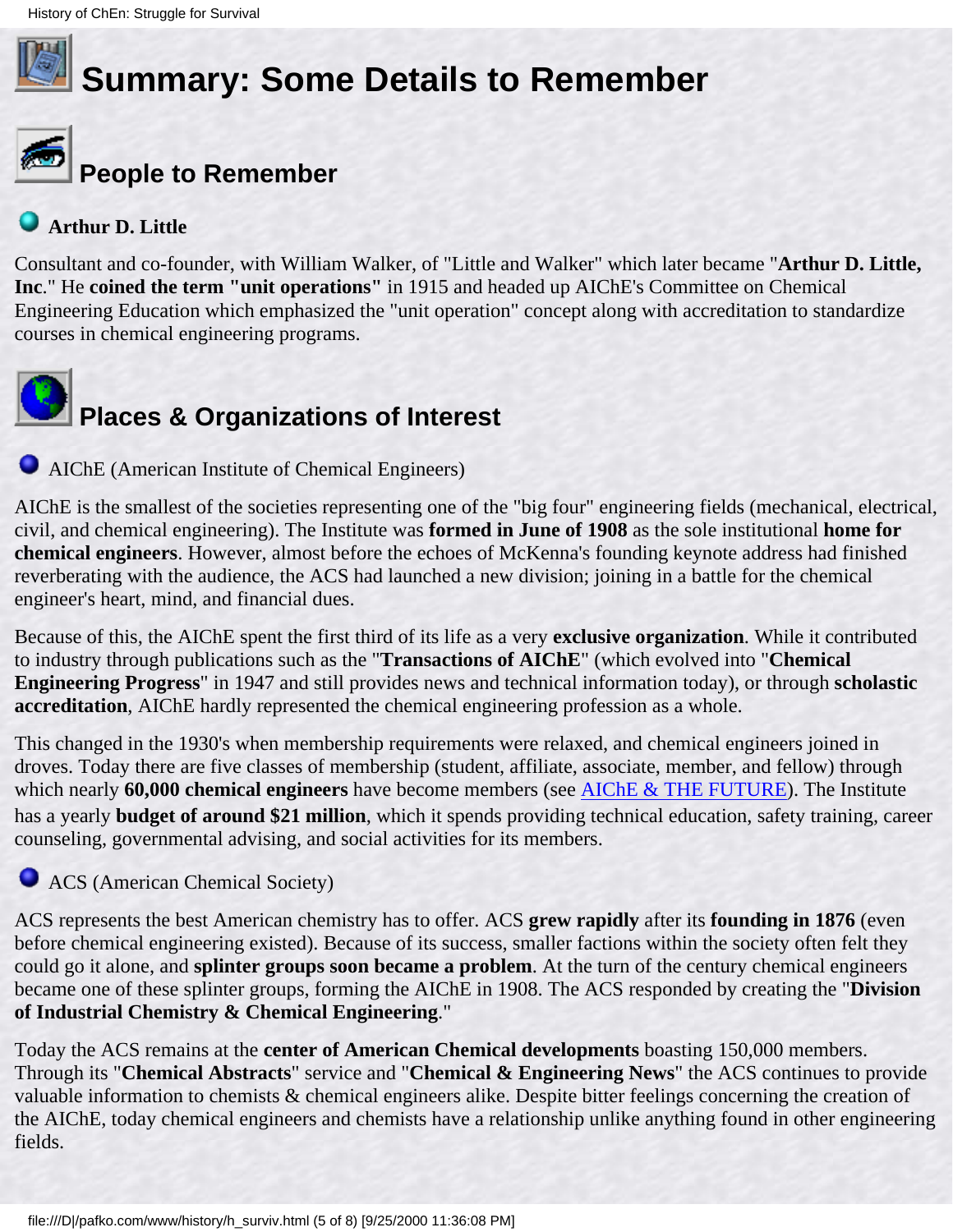### **A Brief History Through Quotations**

 (**1880**) Sir Harold Hartley said (in 1958, but referring to 1880): "From their experience in chemical plants, both **chemists with an instinct for engineering** and **engineers with a taste for chemistry** grew **into chemical engineers** without realizing it and indeed without being willing to admit it."

 (**1886**) E. K. Muspratt said: "It is very **difficult to find a manager** who has a **knowledge of engineering combined** with a **knowledge of chemistry**. **Such men must be educated**, and it is only now .. that we are beginning to follow in [this] path." (shows the need for chemical engineers) (F6).

 (**1888**) MIT catalog ("Course X") said in 1888-1889: "This course is arranged to **meet the needs of students** who desire a **general training** in **mechanical engineering** and to devote a **portion of their time** to the study of the **application of chemistry** to the arts, especially to those engineering problems which relate to the use and **manufacture of chemical products**." (chemical engineering education begins) (V1).

 (**1904**) George Davis (in his "Handbook of Chemical Engineering) said: "The object of this handbook is not to enable anyone to erect works of special character ... but to illustrate the principles by which a **plant of any kind** may be **designed and erected** when certain conditions and requirements are known. We cannot make the best use of our abilities unless we are taught to **investigate the principles underlying** the construction of the appliances with which we have to work." (early recognition of the need to understand underlying physical and chemical principles in chemical engineering) (D1).

 (**1904**) Hugo Schweitzer (at an ACS meeting) said: "**I am absolutely against the introduction of chemical engineering in the education of chemists**." (not everyone was excited about chemical engineering).

 (**1908**) Charles McKenna (founder of AIChE referring to that founding) stated: "..the **noblest aim before us**, gentlemen, the one which most amply justifies us before all the world, is our ambition for the enlightenment and ample equipment of our successors: that is for the **improvement of the training of the chemical engineer of the future**." (education was important to AIChE from the start) (R3).

 (**1910**) F. W. Atkinson (Brooklyn Polytechnic Institute) said: "**Chemical engineering needs to be more sharply defined**. Its scope is still in a somewhat indeterminate state and as yet its position as one of the professions is not clearly recognized." (defining what chemical engineers were, and what made them unique, was an early problem) (R3) .

 (**1911**) Milton C. Whitaker (professor at Columbia University, stating his ideas of what chemical engineering education should consists of) said: "The chemical engineer works in the organization, operation and management of existing or proposed processes with a view to **building up a successful manufacturing industry**... His fundamental training in **chemistry, physics, mathematics**, etc., must be **thorough** and must be **combined** with a natural **engineering inclination** and an acquired knowledge of engineering methods and appliances." (Sounds pretty modern doesn't it?) (P2)

 (**1911**) Olaf Hougen (an eminent professor at the University of Wisconsin, revealing that the actual teaching practices of the past were very different indeed) said in 1972: "**The 1911 curriculum in chemical engineering ... bares no resemblance to that of today**. ... there were: no courses in unit operation, none in material and energy balances, none in heat and mass transfer, none in thermodynamics for chemical engineers, none in chemical kinetics and catalysis, none in process design, none in process control ... and, physical chemistry was not a required course." (OK, so maybe their education wasn't so modern.) (H7)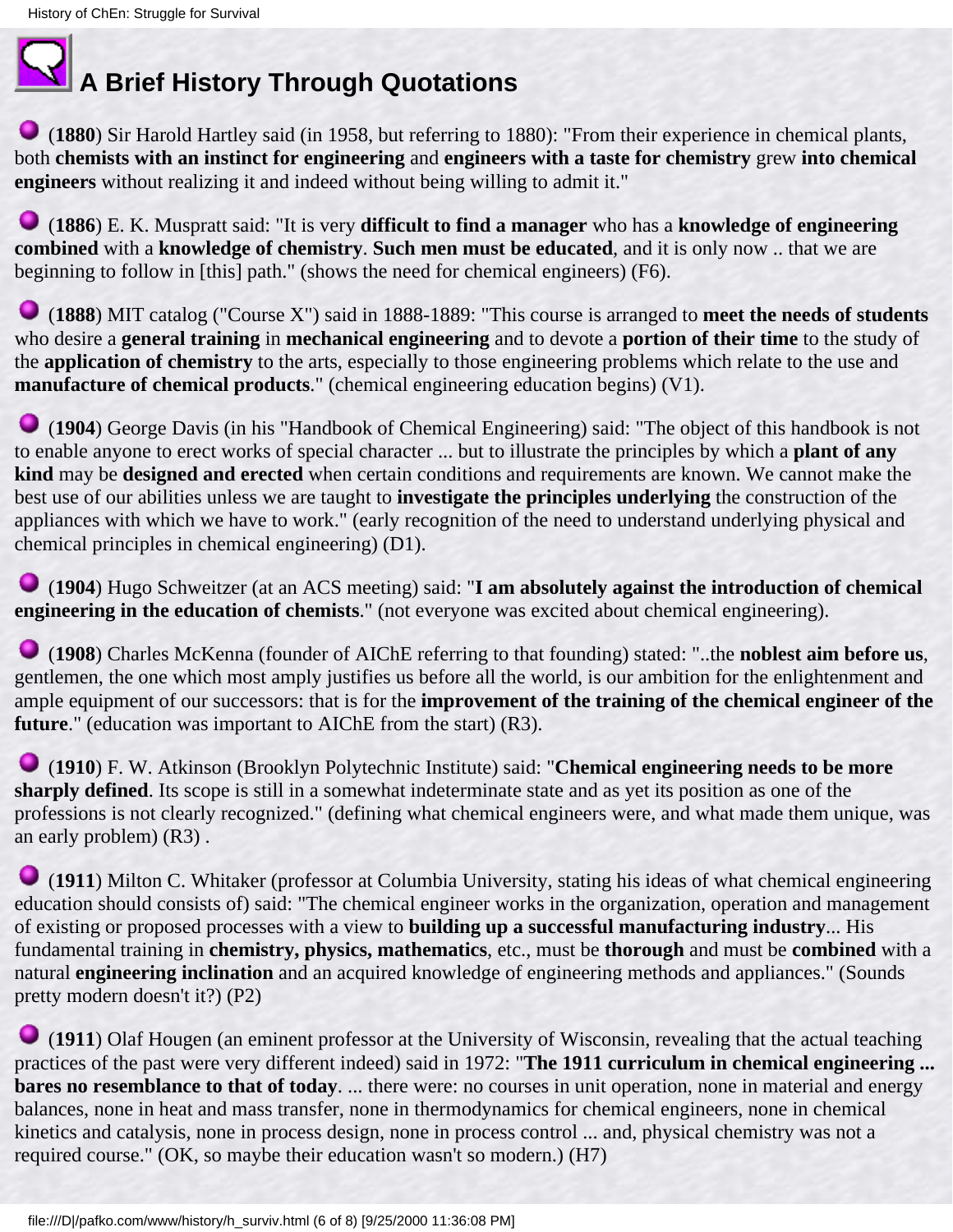(**1915**) Arthur D. Little (consultant responsible for bringing "unit operations" into the lime light) said: "**Any chemical process**, on whatever scale conducted, **may be resolved into a coordinate series of what may be termed 'unit operations'**, as pulverizing, dyeing, roasting, crystallizing, filtering, evaporation, electrolyzing, and so on. The number of these basic unit operations is not large and **relatively few of them** are involved in any particular process. The complexity of chemical engineering results from the variety of conditions as to temperature, pressure, etc., under which the unit operations must be carried out in different processes, and from the limitations as to material of construction and design of apparatus imposed by the physical and chemical character of the reacting substances." (unit operations, the rallying point of chemical engineering for 30 years) (R3).

 (**1921**) H. O. Chute (a chemical engineer specializing in distillations and holding over a dozen patents) said: "**We are not even able to convince other engineers that we are engineers**." (the unit operations concept was slow to take hold and did not solve all the problems) (R3).

 (**1922**) A "monumental" AIChE report on education conducted by Arthur Little declared: "**Chemical engineering**..., as distinguished from the aggregate number of subjects comprised in courses of that name, is not a composite of chemistry and mechanical and civil engineering, but a **science of itself,** the **basis of which is those unit operations** which in their proper sequence and coordination constitute a chemical process as conducted on the industrial scale." (The heart of this report involved recommendations to stress the "unit operation" concept, standardize university programs, and begin university accreditation.) (R3).

 (**1922**) Ralph McKee (AIChE director 1923-25) said: "**The Committee have written a prescription, and it is our duty to see that the prescription is filled** .. and given to the patients..." (AIChE takes action) (R3).

 (**1928**) Alfred Holmes White (AIChE president 1929-30) said: "**Almost all schools which teach chemical engineering now recognize** these unit processes (i.e. **unit operations) as providing the framework for** the engineering side of **chemical engineering**." (unit operations a continued rallying point for standardization) (R3).

 (**1932**) J. V. N. Dorr (AIChE president from 1932-33) said: "The four founder societies while tending **originally to regard us as 'queer kinds of chemists' now recognize us as a fifth classification of basic engineering**." ("Fifth" referring to Civil, Mechanical, Electrical, Mining, and of course Chemical engineering). (It was working, the profession was becoming established) (R3).

## **Quotations from the University of Minnesota**

(Don't take all of these too seriously!)

 (**1993**) Rutherford Aris (or is it Aris Rutherford, sometimes it is hard to tell "Who's Who") (Chemical Engineering Professor at the University of Minnesota) said: "...it is easy to accept **mathematical modeling as a poetic activity**, for, in doing it, we are engaged in a form of imitating nature in mathematical terms." (A2)

(**1995**) Cussler said: "The score is kept in dollars!"

 (**1995**) Lanny Schmidt said: "You can count the number of ... [insert your favorite phrase here] .... on the fingers of one hand of an explosives expert."

 (**1995**) The University of Minnesota student bulletin said: "The **chemical engineer** is **primarily a producer** whose special province is to develop a process from its laboratory beginnings ... to full-scale production.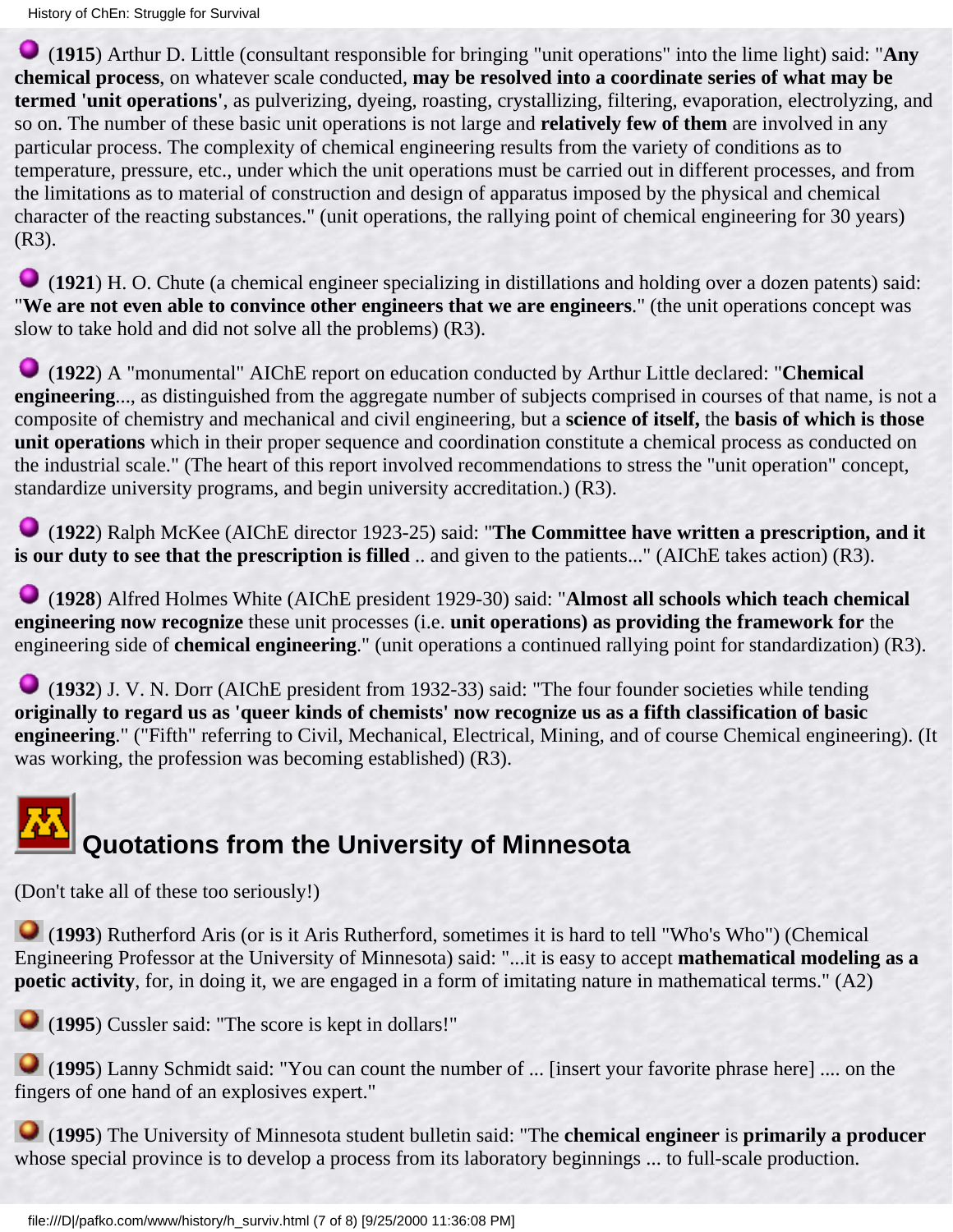History of ChEn: Struggle for Survival

Chemical engineering is based on applications of **chemistry, physics, mathematics, economics**, and increasingly, **biology** and **biochemistry**. Because of this broad-based foundation .. the chemical engineer is considered the **universal engineer**. ... Chemical engineering deals with unit operations... These operations are vital to the commercial success of industries based on chemical or physical transformation of matter. A chemist uses these operations qualitatively in a laboratory, but to apply them to a **complex or large-scale industrial process** requires a chemical engineer who has a complete and quantitative understanding of the engineering principles as well as the scientific principles on which the operations rest. ... Because many industries are based on some **chemical or physical transformation of matter**, the **chemical engineer is much in demand**." (I1)

more quotations to come...



**[Table of Contents](#page-3-0)**



**[Setting the Stage \(1888\)](#page-11-0)**



**[A Century of Contributions](#page-26-0)**

"The end already...[go back to the top.](#page-18-0)"

We always welcome [COMMENTS, SUGGESTIONS, OR REACTIONS](#page-5-0).

Last updated on 4/4/98 by Wayne Pafko...

[pafko.com](file:///)[/history](#page-0-0)/h\_surviv.html Copyright 2000, Wayne Pafko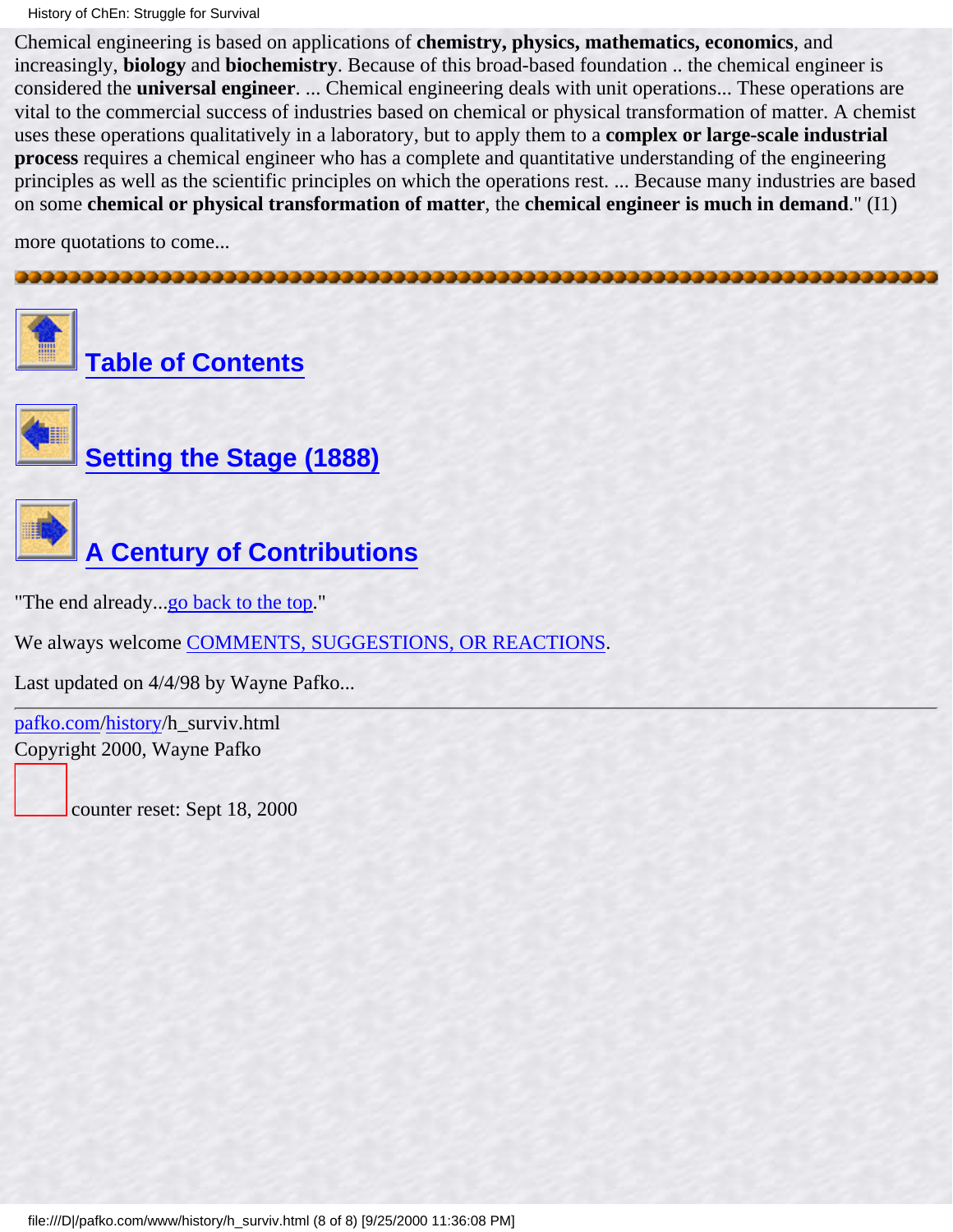### <span id="page-26-1"></span><span id="page-26-0"></span>**A Century of Contributions**

While **chemical engineering** was **first conceptualized** in **England** over a Century ago (see [SETTING THE](#page-11-0) [STAGE](#page-11-0)), its **primary evolution**, both educationally and industrially, has occurred in the **United States**. After an early **struggle for survival** (see [STRUGGLE FOR SURVIVAL\)](#page-18-0), the profession **emerged from** under its **industrial chemistry heritage** with the **help of** the **unit operations** concept.

However, the **metamorphosis** of chemical engineering did not stop there. The addition of **material and energy balances**, **thermodynamics**, and **chemical kinetics** brought the profession closer to something a modern chemical engineer would recognize. With stress on **mathematical competence**, as necessitated by **chemical reactor modeling** and a more detailed examination of **transport phenomena**, chemical engineering continues to broaden in scope. A further requirement in **computer literacy**, as necessary for **process control**, allows today's chemical engineer to be much more efficient with their time.

Along the way, this **changing educational emphasis** has helped the chemical engineer keep up with the **changing industrial needs** and continue to make significant **contributes to society** (see [TIMELINE\)](#page-76-0). Today their broad background has opened doors to many **interdisciplinary areas** such as **catalysis**, **colloid science**, **combustion**, **electrochemical engineering**, **polymer technology**, **food processing**, and **biotechnology**. The **future** of chemical engineering seems to lie with these **continuing trends** towards greater **diversity**.

"Enough already..[.go to the bottom.](#page-30-0)"



### **World War I**

#### **Outbreak of Hostilities**

On June 28, **1914** crowds of people lined the streets of **Sarajevo**, the capital of **Bosnia** (then a province of Austria-Hungary), in hopes of seeing the **Archduke Francis Ferdinand** and his wife **Sofia**. A young student, **Gavrilo Princip**, leaped from the crowd, **assassinating both** the **Archiduke and his wife**. Suspecting the **plot** originated in **Serbia**, **Austria-Hungary** (including Bosnia) **declared war** on the small country. By the end of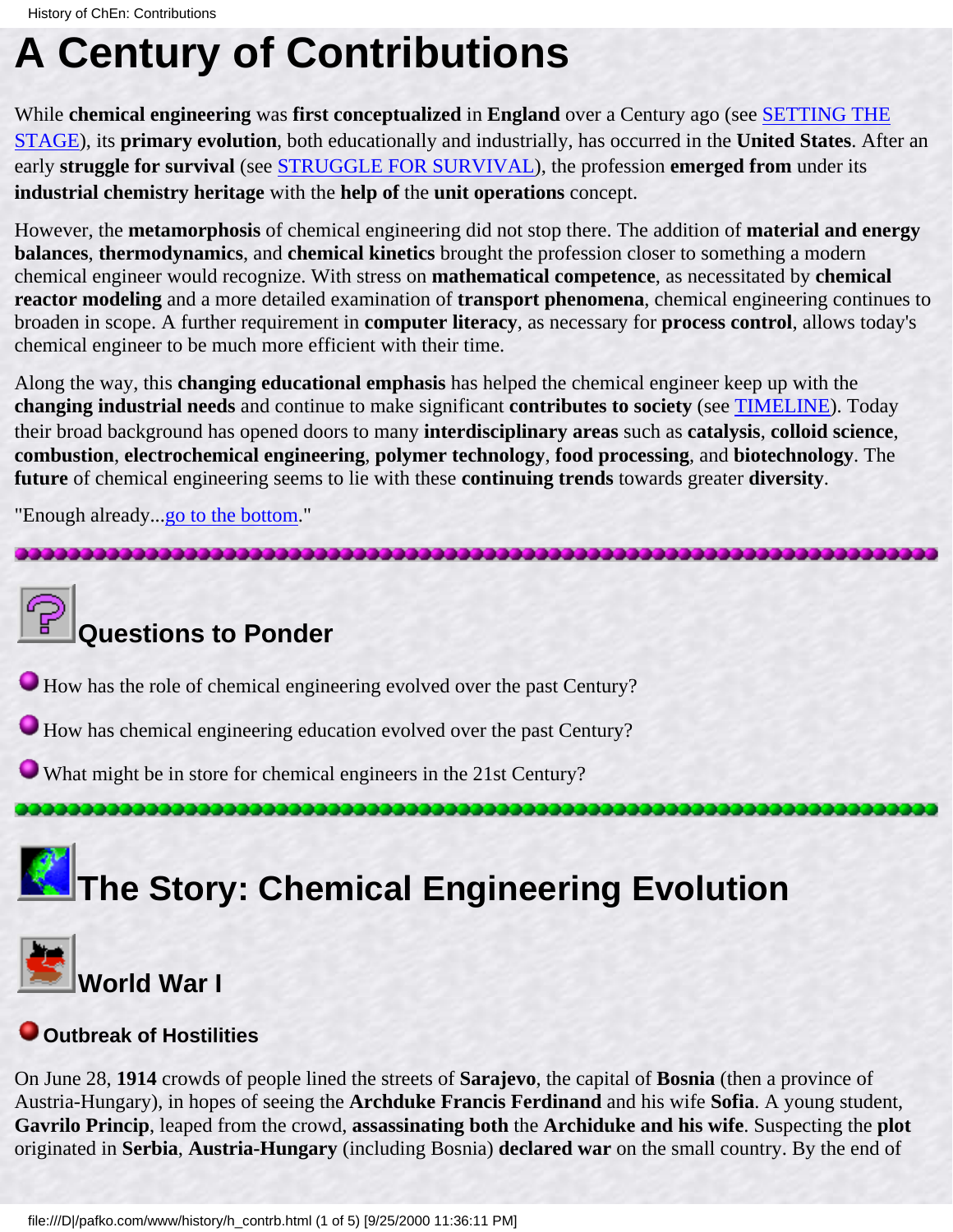1914, **Europe** had been **swept** into a horrendous conflict referred to as **World War I** (maybe we should be more concerned with the ongoing hostilities between the Bosians and Serbians!)

#### **The American Situation**

Prior to the war, **Germany** had **reigned supreme** in **organic chemistry** and **chemical technology**. It was said that in 1905 that **America lagged fifty years behind** the Germans in organic chemical processing (H7). Even America's chemistry and chemical engineering **professors** had been primarily trained in **German Universities**, and a working knowledge of the **German language** was essential to keep up with the **latest chemical advances**. All in all, **America's chemical industry** was very **narrow**, concentrating in only a few **high volume chemical products**, such as sulfuric acid.

#### **America's Opportunity**

As war raged in Europe, the **U.S. became isolated** from Germany. British blockades prevented valuable **dyes** and **drugs**, produced only in Germany, from reaching the shores of America. Suddenly the **American chemical industry** was given the opportunity to **enter these markets** without foreign competition.

#### **The Problem**

However, **chemical engineers** were **not entirely ready** for this turn of events. Their **education** had consisted primarily of instruction in **engineering practice** and **industrial chemistry**. This memorization of existing chemical processes was fine for supervising established chemical plants, but left them at a great **disadvantage** when faced with tackling **entirely new problems**.

Faced with this challenge, how could the technological know-how concerning one set of chemicals be transferred to another process? The answer came in 1915, when **Arthur Little** stressed the "**unit operations**" concept. With it, chemical engineers where trained about **chemical processes** in a more **abstract** manner. Their **expertise** became **independent** of the **actual chemicals** involved, allowing the **rapid establishment** of **new industries**. In short, *education had responded to the needs of industry*.

### **O** The Industry of War

In **1917**, after loosing several ships and many lives, the **United States declared war** on Germany and her Allies. One of the **first actions** of the U.S. Government was to assure that **chemists and chemical engineers** did **not die in the trenches** as had happened to many European nations. **Instead**, they were enlisted to **create the materials necessary to wage war**. Suddenly, united by a **common foe**, America's chemical industries began **cooperating** instead of competing. This cooperation built the **ammonia plants** that produced the **explosives** (and **fertilizers**) that helped win the war (see [NITROGEN: FOOD OR FLAMES\)](#page-39-0).



#### **Hostilities Re-Ignite**

On September 18, 1931, **Japan invaded Manchuria**. Eight years later, on September 1, 1939, **Germany invaded Poland** and war again raged on the European continent. With Japan's infamous **bombing of Pearl Harbor**, on December 7, 1941, **America** was once again **thrust into a World War**.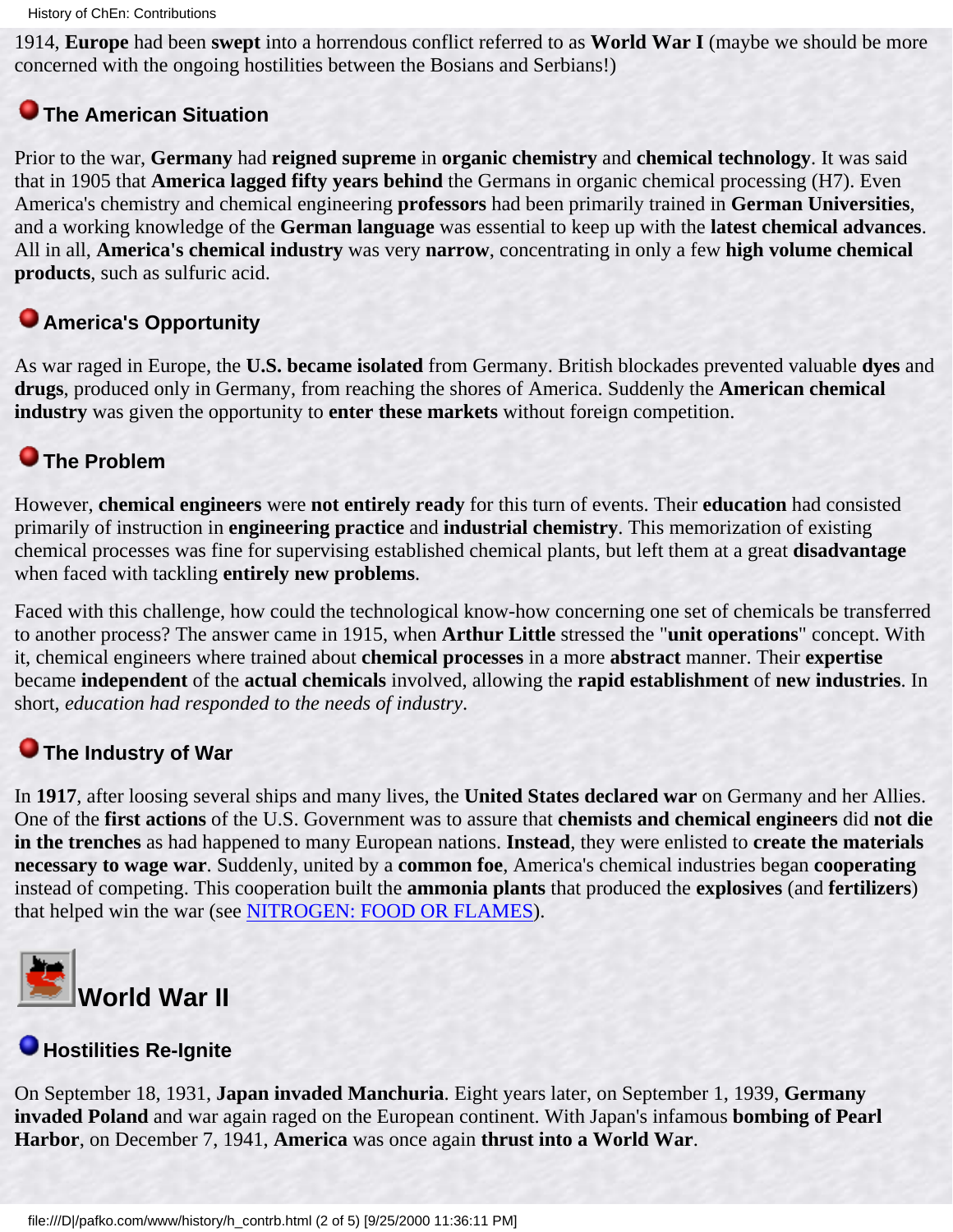#### **Synthetic Rubber**

The **importance** of rubber in warfare had been demonstrated by the **Germans** in **World War I**. The Germans had been **cut off** from their foreign **rubber supply** by the **British blockade**. Without rubber their **trucks** ran out of **tires** while their **troops** had to go without walking **boots**. In an effort to salvage the situation, Germany began experimenting with **synthetic rubber.** However they could **never** find a formulation that **worked well enough** or could be produced in large enough quantities.

Similarly, in the opening days of **World War II, Japan** rapidly **captured** rubber producing lands in the **far east**, **depriving America of 90%** of its natural **rubber** sources. Suddenly America found itself in the same undesirable position that had confronted Germany forty years before.

However, with the help of their new educational emphasis on the underlying principles of chemistry and engineering as opposed to the gross memorization of existing industrial chemical reactions, American chemical engineers were in a position to make great contributions to the synthetic rubber effort. The **unit operations** concept, combined with **mass and energy balances** and **thermodynamics** (which had been stressed in the 30's), allowed the rapid **design, construction, and operation** of **synthetic rubber plants**. Chemical Engineers now had the training to build industries from the ground up. With funds from the government, the chemical industry was able to increase synthetic **rubber production** by over a **hundred times**. This synthetic rubber found uses in tires, gaskets, hoses, and boots; all of which contributed to the war effort.

#### **High Octane Gasoline**

As **German tanks and bombers** swept across Europe using **Blitzkrieg** tactics, it became evident that World War II would be a **highly mechanized conflict**. The Allies needed tanks, fighters, and bombers all supplied with **large quantities** of **high quality gasoline**. In supplying this fuel the American petroleum industry was stretched to its limit (See [OIL\)](#page-45-0).

However, the development of **Catalytic Reforming** in 1940 by the Standard Oil Company (Indiana) had given the **Allies an advantage**. The reforming process produced **high octane fuel** from **lower grades of petroleum** (it also made **Toluene** for **TNT**). Because of the performance edge given by this better fuel, **Allied planes** could successfully **compete** against **German & Japanese fighters**.

#### <span id="page-28-0"></span>**The Atomic Bomb**

In the early 1900's **scientists** were busy **exploring the atom**. Einstein's mass-energy equivalence ( $E = mc^2$ ) showed that **matter** contained **tremendous energy**. By 1939 many scientists had succeeded in **splitting atoms** of uranium and some envisioned the possibility of a chain reaction. In 1942, **Fermi** and his co-workers, produced the first **man-made chain reaction** under the **University of Chicago**. The success proved that an atomic weapon was possible, and the **Manhattan Project** was soon underway. However, despite these early successes, **enormous technical obstacles** still laid ahead.

Only certain materials underwent **fission** rapidly enough to be considered for an atomic bomb. **Uranium 235**, a very scarce from of uranium (only 0.7% of uranium is 235), and **plutonium**, an element which did not exist naturally, were two possible candidates. However, both elements were **exceeding rare** (or nonexistent) and had only been produced on **tiny laboratory scales**. For example, in 1942 only a milligram of Plutonium (1/28,000th of an ounce) was in existence.

Late in 1942, General Leslie R. Groves approached **Du Pont** to ask if they could build and operate a **plutonium production plant**. The company accepted the challenge, but due to intense secrecy, not even its top level people new the whole story. During the next three years the "**Hanford Engineering Works**" was designed, built, and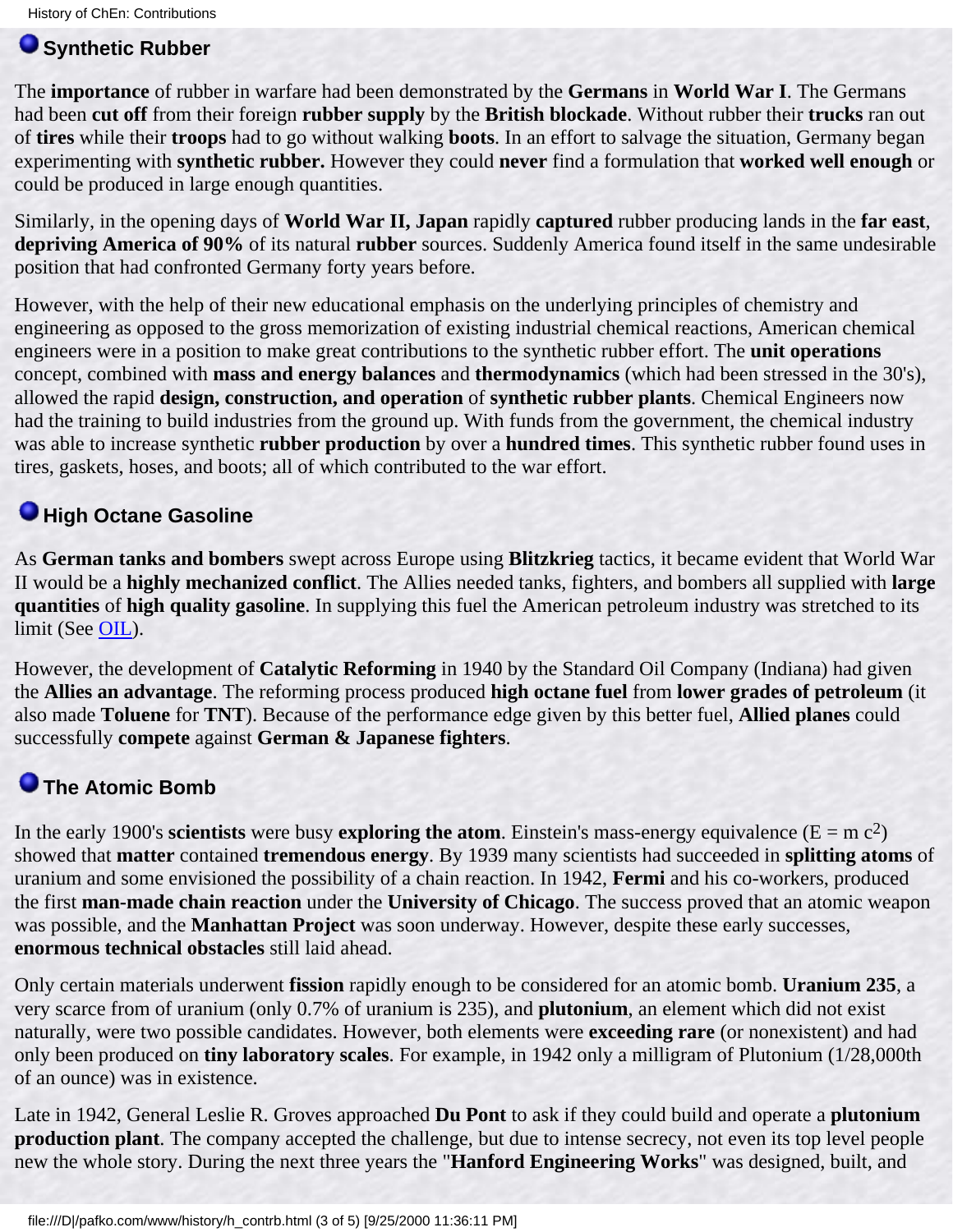operated by chemical engineers. **Equipment** never before conceived of; had to be **designed**, **built**, and **tested** using great **haste**. **Remote processing** and **control** of the plutonium pile was a must. Even **remote repair** was put into place to fix equipment which broke down after becoming radioactive. The Hanford plant was **big**, **complex**, and had to deal with the **most dangerous material** on the planet. It demonstrated what is expected of chemical engineers. **Seemingly impossible problems** must be **solved quickly**, **correctly**, **economically**, and **safely**, using knowledge of both **chemistry and engineering**.

<span id="page-29-0"></span>

### **Post-War Growth**

During World War II, American chemical engineers where called upon to build and operate many new facilities; some never having been before conceived (see [Atomic Bomb](#page-28-0) above). After the war, **Germany's massive chemical industry lay in ruins** while the **Americans** were still operating at full production. Never-the-less, the United States Government **still feared** the **German chemical complex**. They therefor **dismantled** Hitler's enormous **I.G.Farben** and out of it three new companies where **created**; **BASF**, **Bayer**, and **Hoechst**.

With foreign competition almost non-existent, the **U.S. chemical industry** continued its **meteoric rise**; with **petroleum** continuing to be the **foundation** of the industry. From **fuels** and **plastics** to **fine chemicals**, petroleum was where the action was. Some have even argued that World Wars I & II were fought exclusively for the control of petroleum resources (see "The Prize" by Daniel Yergin). The **success** of the **petroleum industry** helped the chemical engineering profession greatly, and is one of the reasons **today's wages are so high** (see [WAGES](#page-51-0)).

With America firmly leading the world in chemical technology, **chemical engineering education** began to **change**. Suddenly, the best way to discover the latest events in chemical technology was **not to pick up a German technical journal**, but **instead** to **make those discoveries for yourself**. **Chemical engineering** was **becoming** more **focused** on **science** than on engineering tradition.

Two universities did much to encourage these events. At the **University of Minnesota**, **Amundson and Aris** began emphasizing the importance of **mathematical modeling** (using dimensionless quantities) in **reactor design**. And at the **University of Wisconsin, Bird, Stewart, & Lightfoot** presented a **unified mathematical description** of **mass, momentum, and energy transfer** in their now famous text, "**Transport Phenomena**." These events were **far removed** from the **early days** of the profession, when the possibility of **eliminating most mathematical courses** was strongly **considered**.

# **Today's Multi-disipline**

For the last **twenty years**, large **changes** have been occurring in the American chemical industry. Most of the **major engineering obstacles** found in petroleum processing have been **overcome**, and **petroleum** is becoming a **commodity industry**. This means that **employment opportunities** for engineers in the petroleum industry are becoming **few and far between**.

Also, **foreign competition** has again **picked up**. Today the **three largest chemical companies** in the world are **BASF**, **Bayer**, and **Hoechst** (perhaps our government's fears where justified, see [Post War Growth](#page-29-0) above; also it is important to point out that **Japan** does **not** represent a **major chemical threat**, instead the competition comes from Europe). While **America's chemical industry** can still compete very well, **growth** has **slowed** immensely. In short, the **unprecedented economic success** which **followed World War II** is **coming to a close** and economic realities are catching up with us.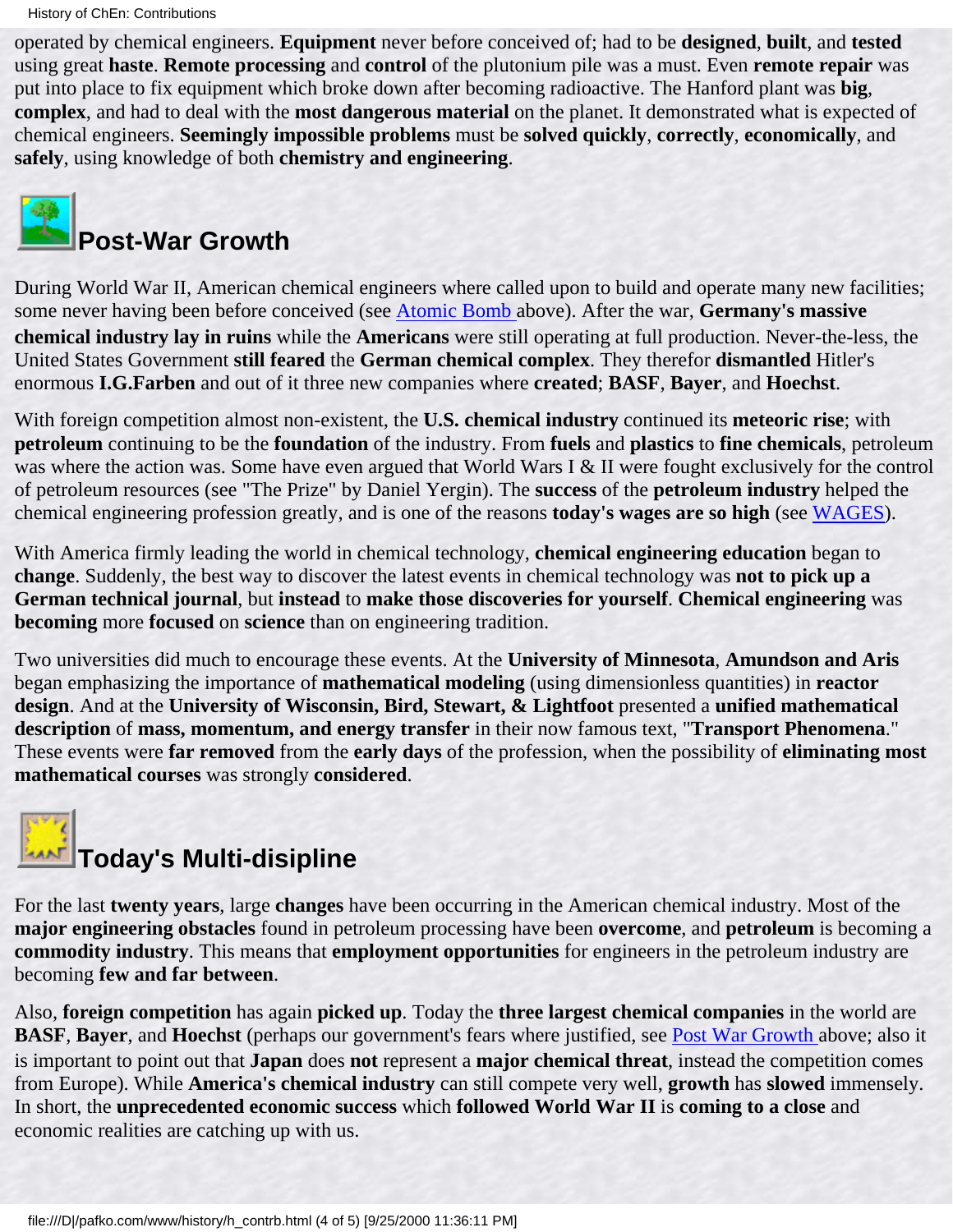History of ChEn: Contributions

However, the strong **scientific**, **mathematical**, and **technical background** found in chemical engineering education is **allowing** the **profession** to **enter new fields** that often lay in the white space between disciplines. The largest growth in employment is occurring in up-and-coming fields which show tremendous potential. **Biotechnology**, **electronics**, **food processing**. **pharmaceuticals**, **environmental clean-up**, and **biomedical implants** all offer possibilities for chemical engineers. The educational emphasis of the last twenty years has helped to realize these opportunities. *Once again, chemical engineering education has responded to, and influenced, the industrial realities of the profession*.

<span id="page-30-0"></span>



**[Table of Contents](#page-3-0)**





"The end already...[go back to the top.](#page-26-1)"

We always welcome [COMMENTS, SUGGESTIONS, OR REACTIONS](#page-5-0).

Last updated on 4/4/98 by Wayne Pafko...

[pafko.com](file:///)[/history](#page-0-0)/h\_contrb.html Copyright 2000, Wayne Pafko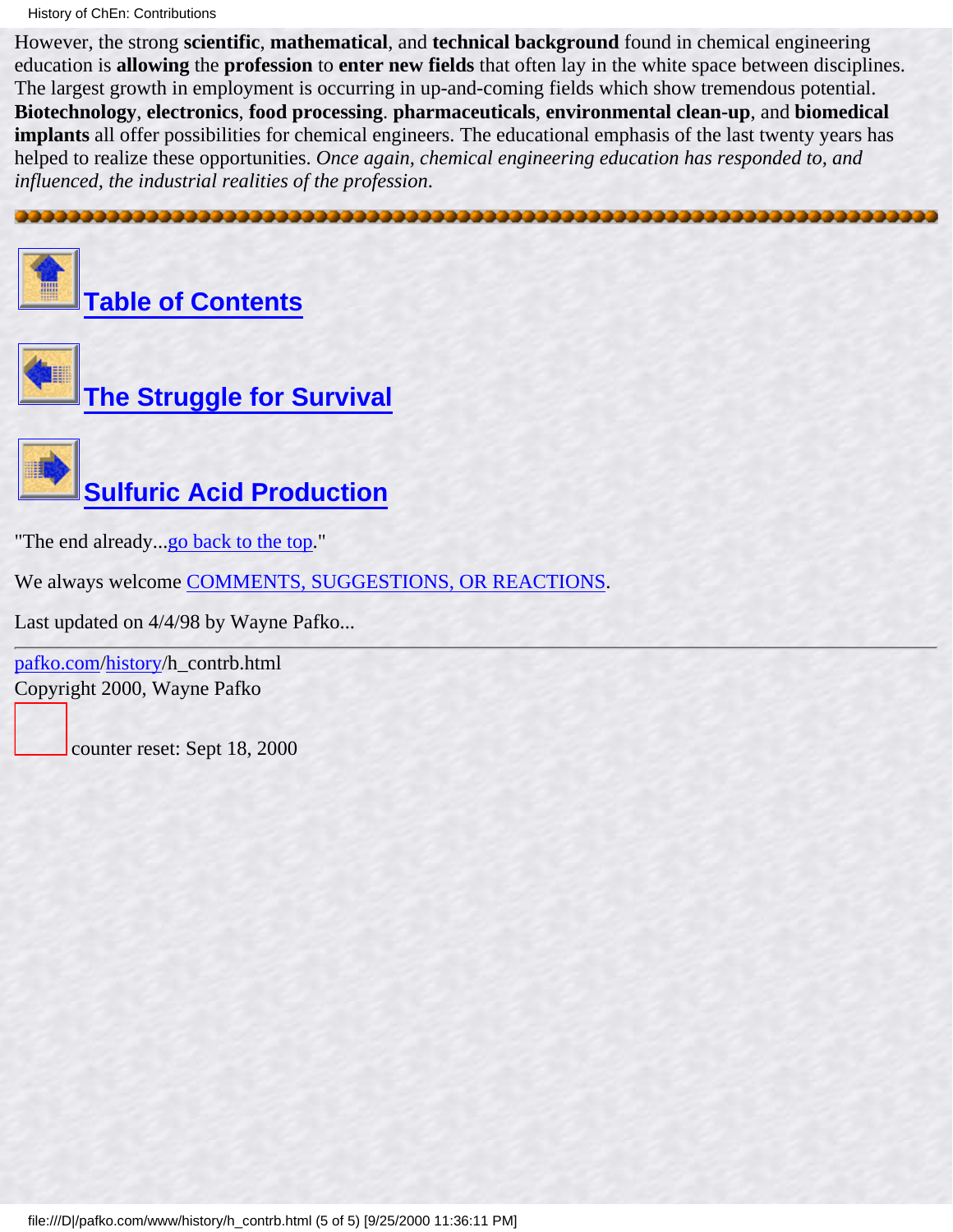### <span id="page-31-0"></span>**Figure 1: Sulfuric Acid Growth**



Because of its **importance**, sulfuric acid was considered an excellent **indicator of a country's industrial well-being**. Below we see the amount of sulfuric acid produced in the United States during the first seven decades of this Century.

"Enough already...go to the bottom."



Note: 1 short ton = 2000 lb. (whereas a metric ton = 2205 lb. and a long ton = 2240 lb.)

**Figure 1-1**, Source: "US Bureau of the Census, Historical Statistics from Colonial Times to 1970."

Notice how **sulfuric acid production closely mirrors historical events** effecting the American economy. Sulfuric acid production dropped after the American involvement in **World War I** (1917-1919) and open world trade resumed. The stock market crash of 1929 further stagnated growth which was restored at the outbreak of **World War II** (1938). As the U.S. entered the war (1941) our economy was rapidly brought up to full production capacity. The post war period (1940-1965) saw the greatest economic growth in America's history, and this was reflected in ever increasing sulfuric acid production. Massive **inflation** during the late sixties and the **energy crisis** and economic recession of the early seventies also reveal themselves in the sulfuric acid curve. Two other important chemicals, Caustic Soda (NaOH) and Ammonia (NH<sub>3</sub>), help emphasis the scale of sulfuric acid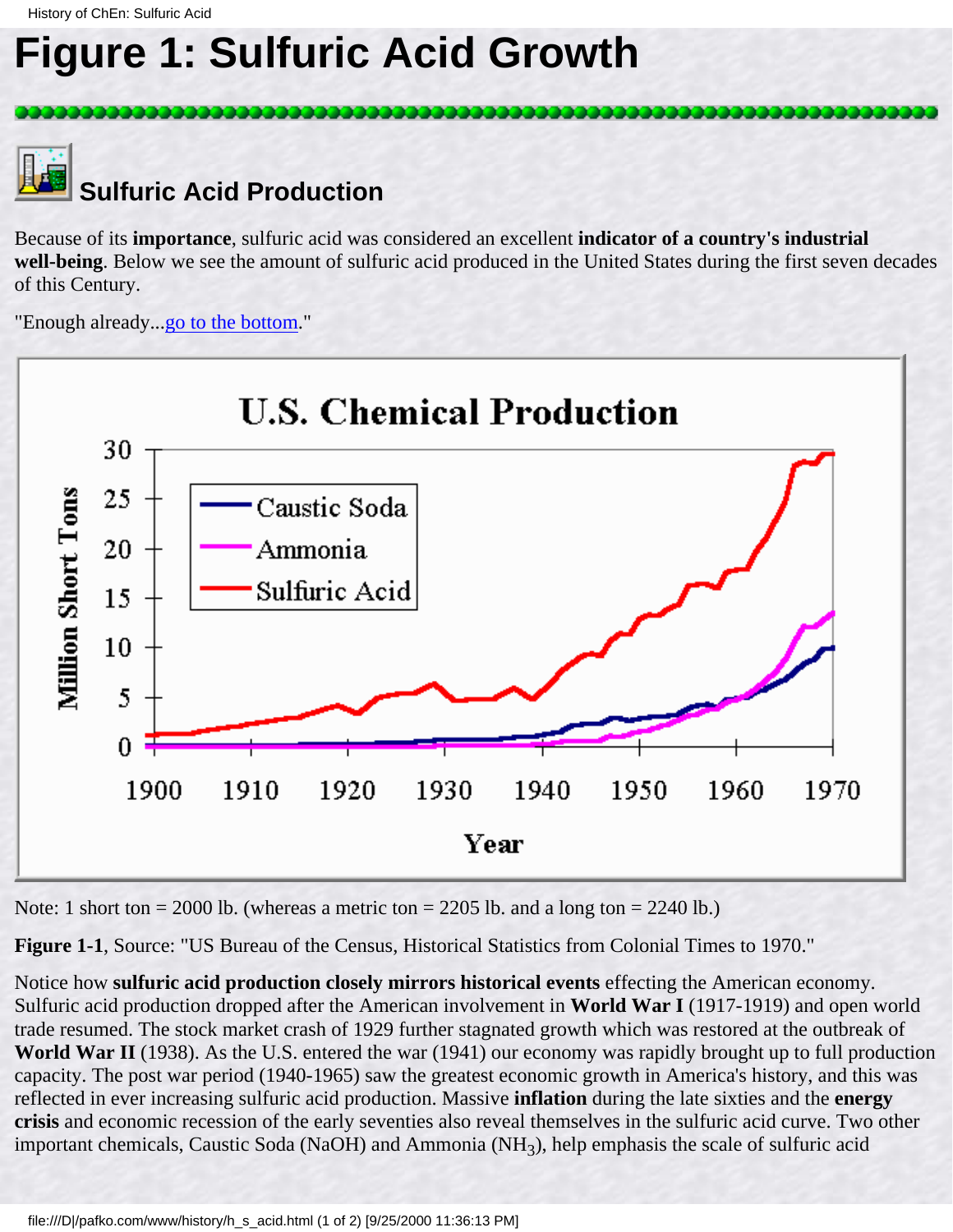History of ChEn: Sulfuric Acid

production while also displaying the same basic trends.



**[Table of Contents](#page-3-0)**



**[Setting the Stage \(1888\)](#page-11-0)**



**[A Century of Contributions](#page-26-0)**



"The end already...go back to the top."

We always welcome [COMMENTS, SUGGESTIONS, OR REACTIONS](#page-5-0).

Last updated on 4/4/98 by Wayne Pafko...

[pafko.com](file:///)[/history](#page-0-0)/h\_s\_acid.html Copyright 2000, Wayne Pafko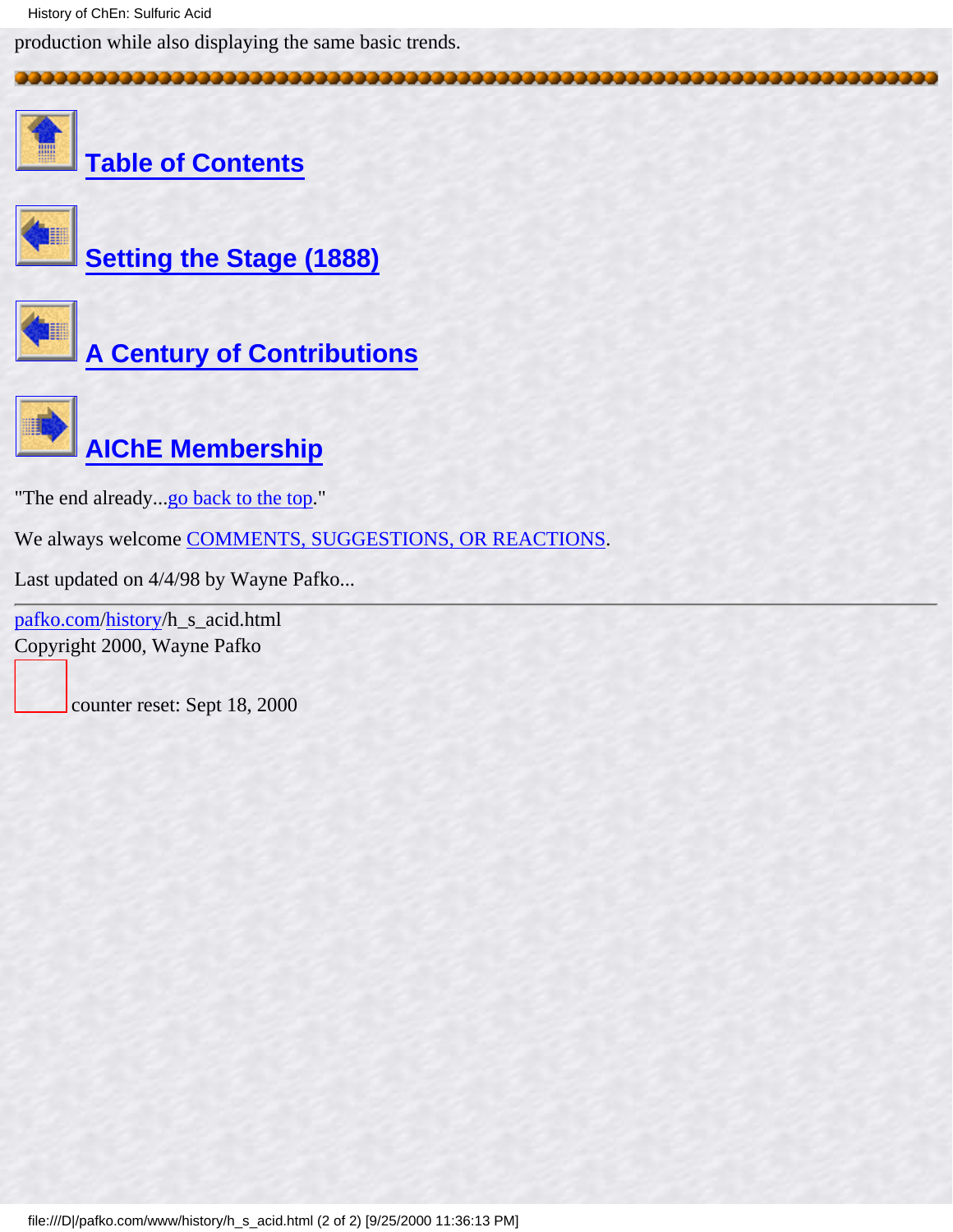### <span id="page-33-0"></span>**Figure 2: AIChE Growth & The Future**



 **Membership for the American Institute of Chemical Engineers**

A **strong AIChE reflections** a strong **chemical engineering profession.** This is because today's AIChE represents the profession as a whole. However, for thirty years after its **formation (in 1908)**, the Institute remained a very exclusive organization (notice the slow initial growth shown below). Its "**club** like" atmosphere made membership desirable to those who could obtain it, while at the same time helping to **avoid direct conflict** with the powerful American Chemical Society (**ACS**).

"Enough already...go to the bottom."



#### **Figure 2-1**, (R3) & "AIChE Correspondence"

In the **latter half of the century**, its highly restrictive membership was lifted, and students were welcomed into the organization with open arms. By the 1990's nearly **70%** of all individuals calling themselves "**chemical engineers**" could also call themselves **AIChE members**. AIChE membership therefore provides a reasonable picture of American chemical engineers as a whole. Therefore, that dramatic membership slump seen around 1985 should start worrying any prospective chemical engineer (see Graph above)!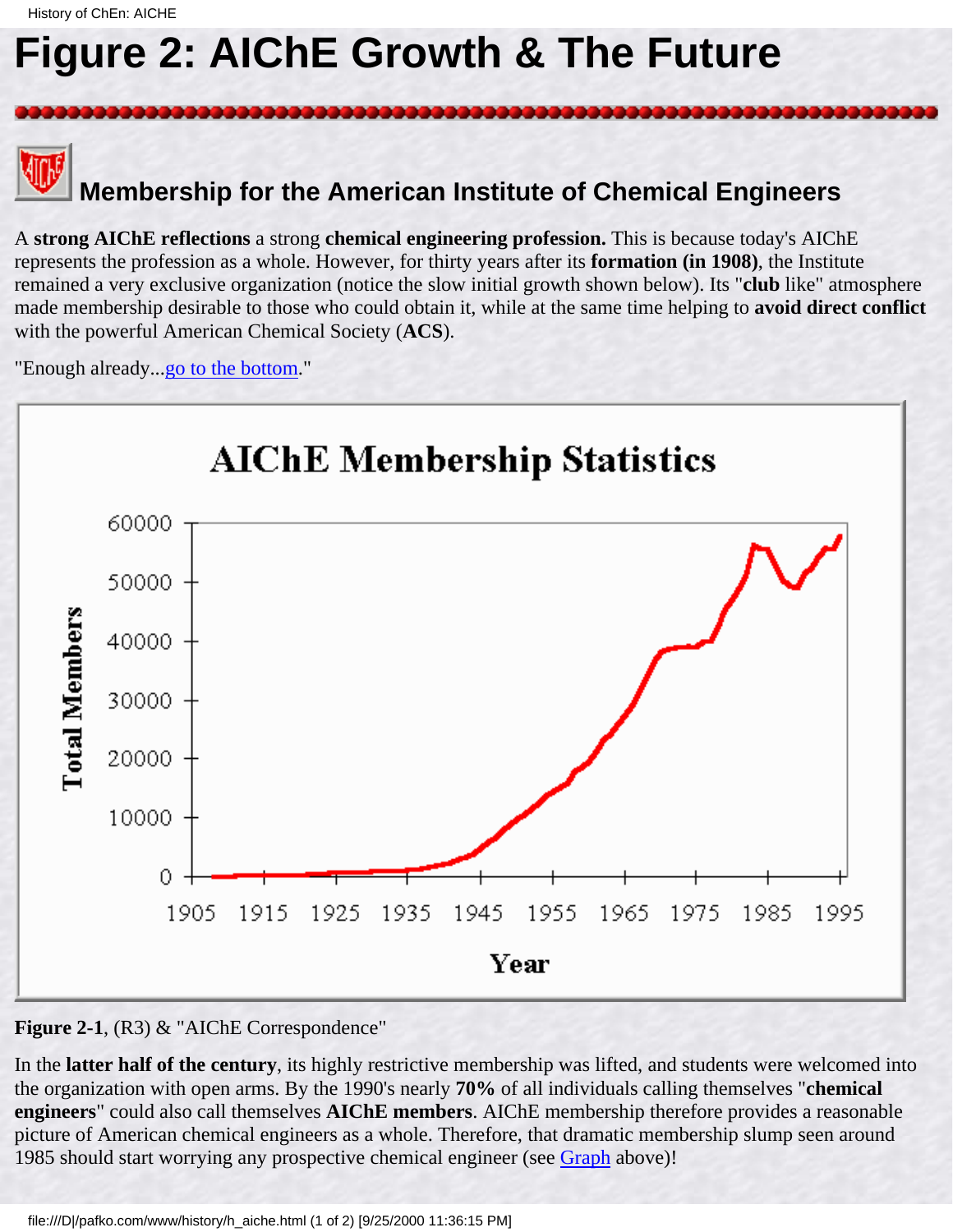

### **"The Future Ain't What it Used to Be!"**

Each year about **5000 chemical engineers graduate** and replace the **1000 chemical engineers who retire**. With the **rapid growth** seen from **1945 to 1970** slowing down, employment in today's chemical industry is not as certain. Only **two-thirds of new chemical engineering graduates find full-time work within their first six months** out of college (however, this employment rate for new graduates is the highest of any major engineering field). Additionally, **the average chemical engineering graduate can expect to work for 6-8 employers over a career**. This is in sharp contrast to twenty years ago, when chemical engineers found secure employment with only 1-2 employers over a lifetime. In short, while future prospects are still good, things ain't what they used to be.



We always welcome [COMMENTS, SUGGESTIONS, OR REACTIONS](#page-5-0).

Last updated on 4/4/98 by Wayne Pafko...

[pafko.com](file:///)[/history](#page-0-0)/h\_aiche.html Copyright 2000, Wayne Pafko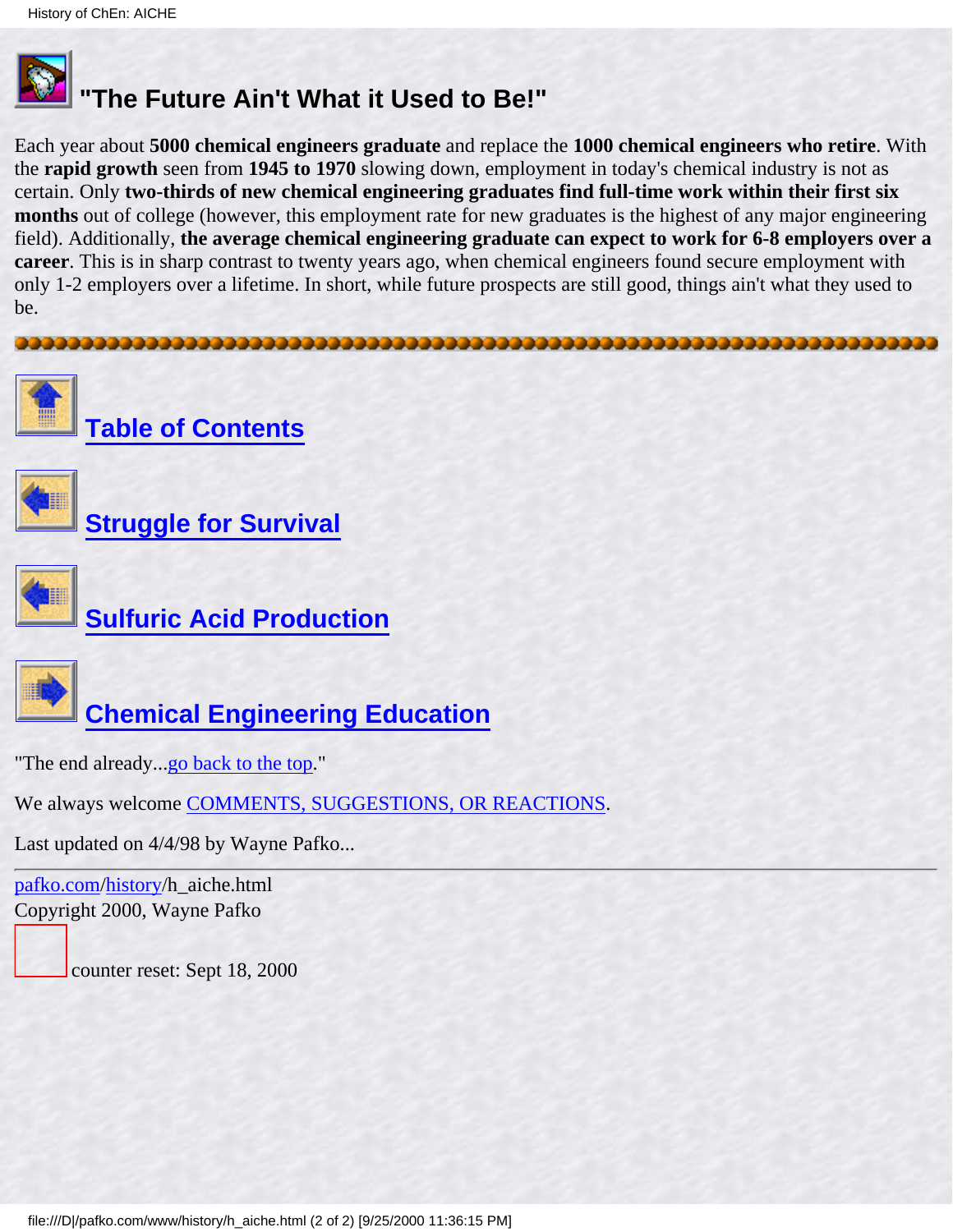### <span id="page-35-0"></span>**Figure 3: Chemical Engineering Education.**



### **Emergence & Growth**

Chemical engineering education **emerged** from the American tradition in **industrial chemistry** at the turn of the Century. However, the **coursework** for these first programs **varied greatly in substance and emphasis**. While all envisioned chemical engineering as bridging the gap between mechanical engineers and chemists, this still allowed for wide **divergence**.

In 1925 the **AIChE** attempted to rectify this situation by becoming the **first organization to use accreditation**. This concept quickly spread to other engineering fields. Today, **ABET's** audits strike fear and foreboding across the country as it strives to **raise the quality of higher education higher and higher**. Below we see the number of chemical engineering programs that must undergo this scrutiny.

"Enough already...go to the bottom."



**Figure 3-1, Source: (R3) & "AIChE Correspondence"** 

**Enormous growth** in chemical engineering education was seen in the years **just prior to,** and the **decades following, World War II**. Today, this **growth** has **stagnated**, and no new programs have been accredited **since 1992**. Despite the stagnation, many feel there are still too many new chemical engineers graduating (about 5000)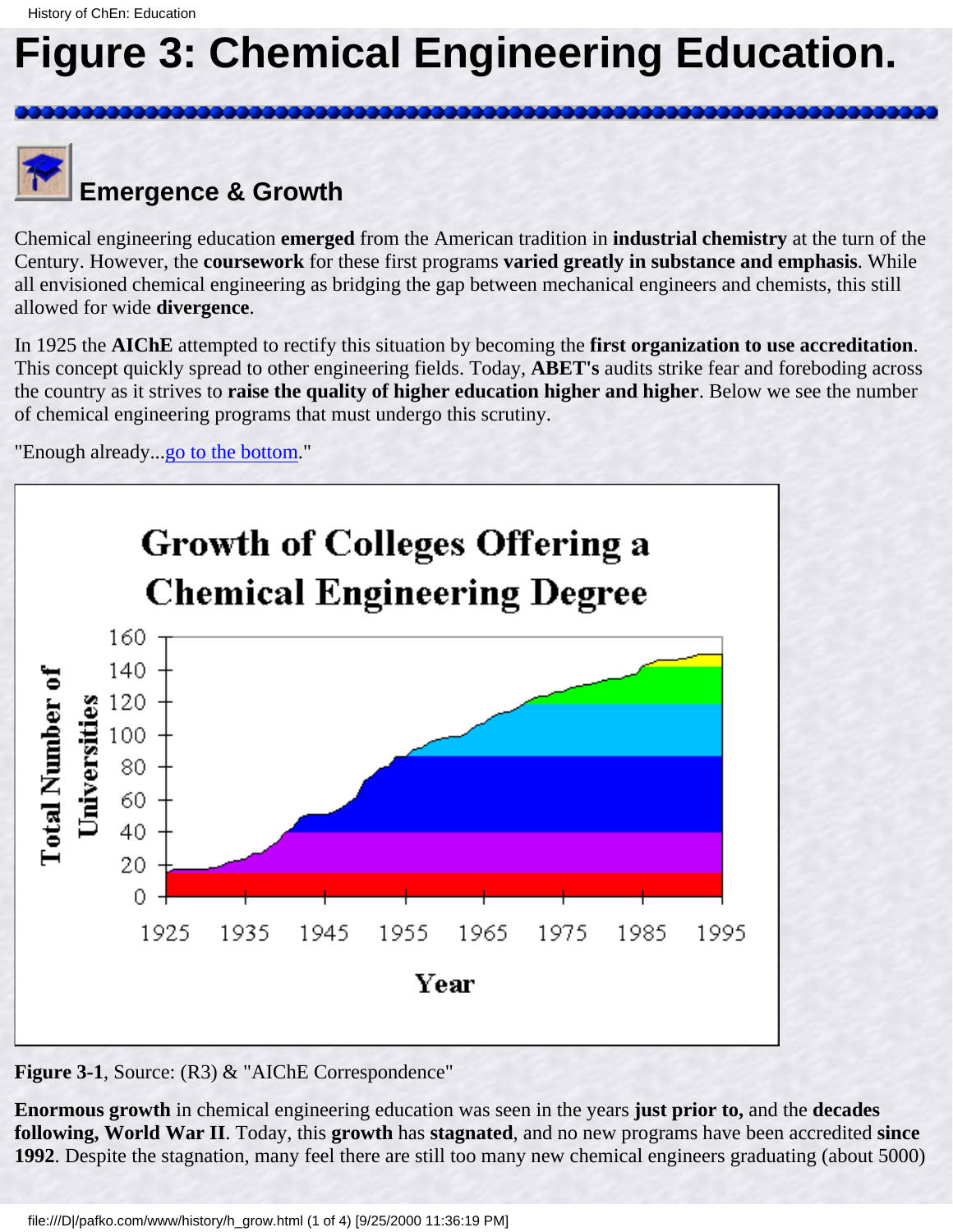History of ChEn: Education

each year. It is therefor unlikely that many new University will seek accreditation in chemical engineering.

# **Take a Look at the Original Programs (1925)**

Carnegie-Mellon University (Pittsburgh, PA) Case Western Reserve University (Cleveland, OH) Columbia University (New York, NY) Illinois Institute of Technology (Chicago, IL) Iowa State University (Ames, IA) **Massachusetts Institute of Technology** (Cambridge, MA) Ohio State University (Columbus, OH) Polytechnic University (Brooklyn, NY) Renssalaer Polytechnic Institute (Troy, NY) University of Cincinnati (Cincinnati, OH) University of Michigan (Ann Arbor, MI) **University of Minnesota** (Minneapolis, MN) **University of Wisconsin at Madison** (Madison, WI)

Yale University (New Haven, CT)



### **The Geographic Trends in Chemical Engineering Education (1925 to the Present)**



**Figure 3-2**, Source: (R3) & "AIChE Correspondence"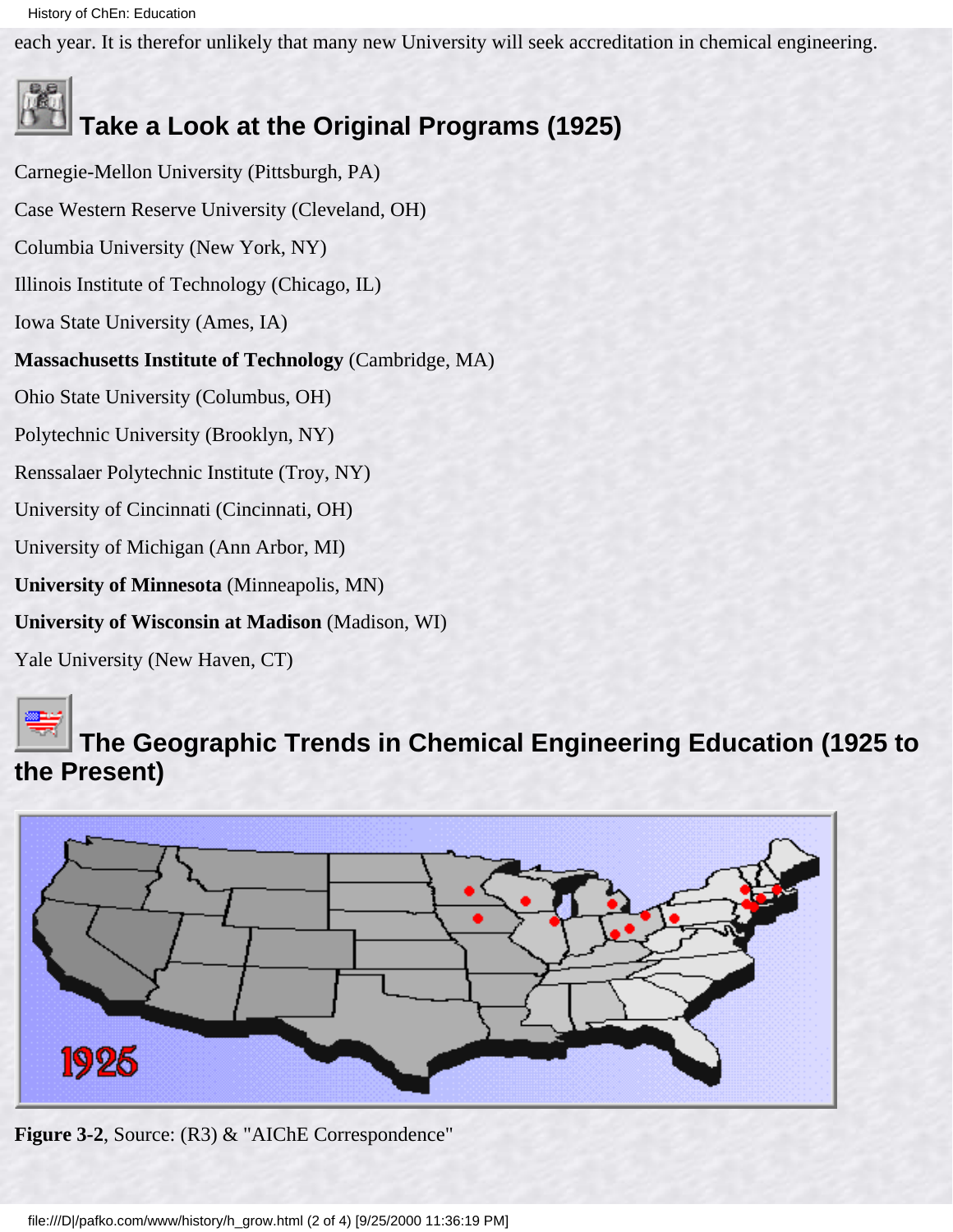History of ChEn: Education



Figure 3-3, Source: (R3) & "AIChE Correspondence"



**Figure 3-4**, Source: (R3) & "AIChE Correspondence"



**Figure 3-5**, Source: (R3) & "AIChE Correspondence"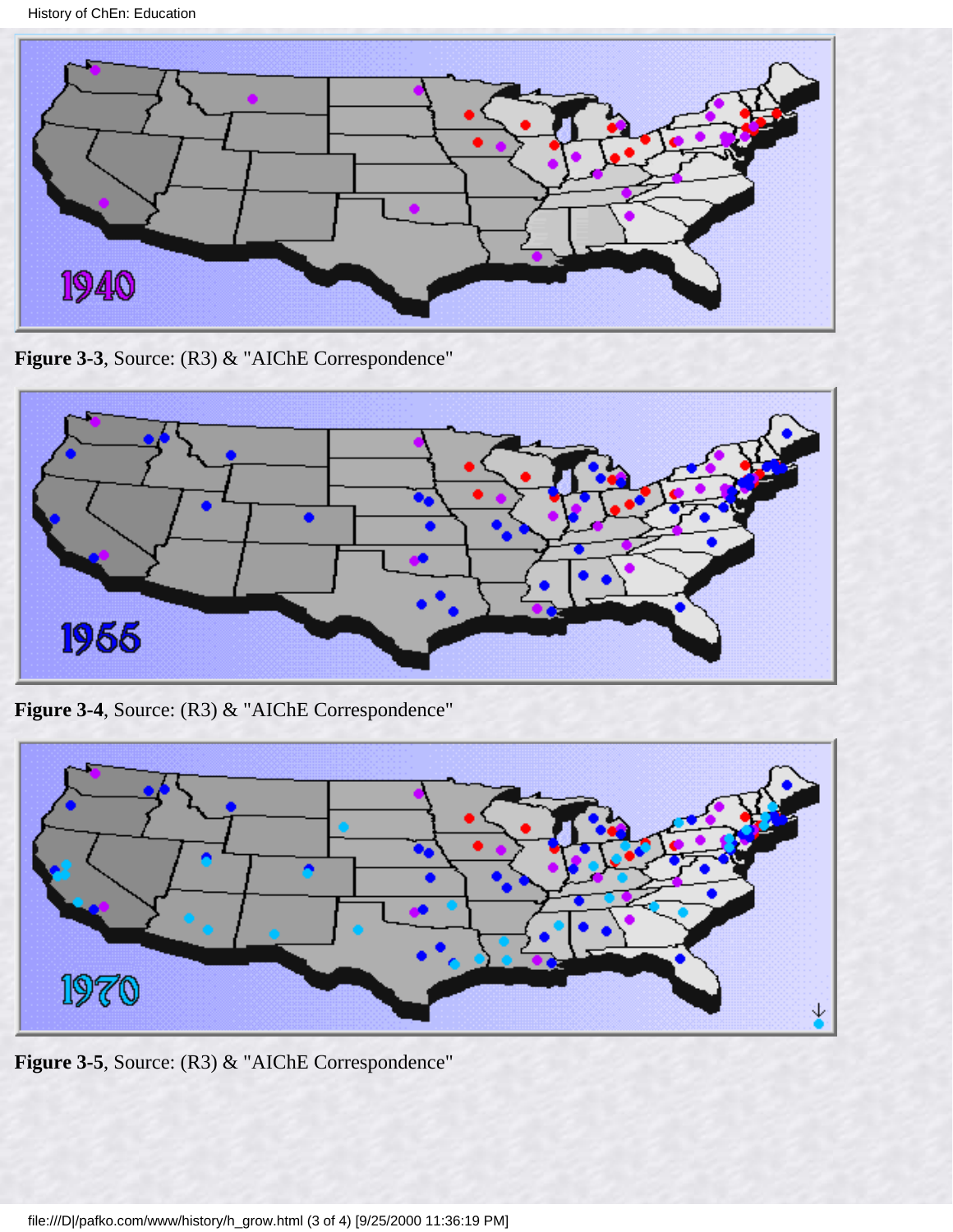History of ChEn: Education



Figure 3-6, Source: (R3) & "AIChE Correspondence"

Note: All dates are based upon the first year of accreditation. This is often much later than the year in which a given chemical engineering program may have begun.

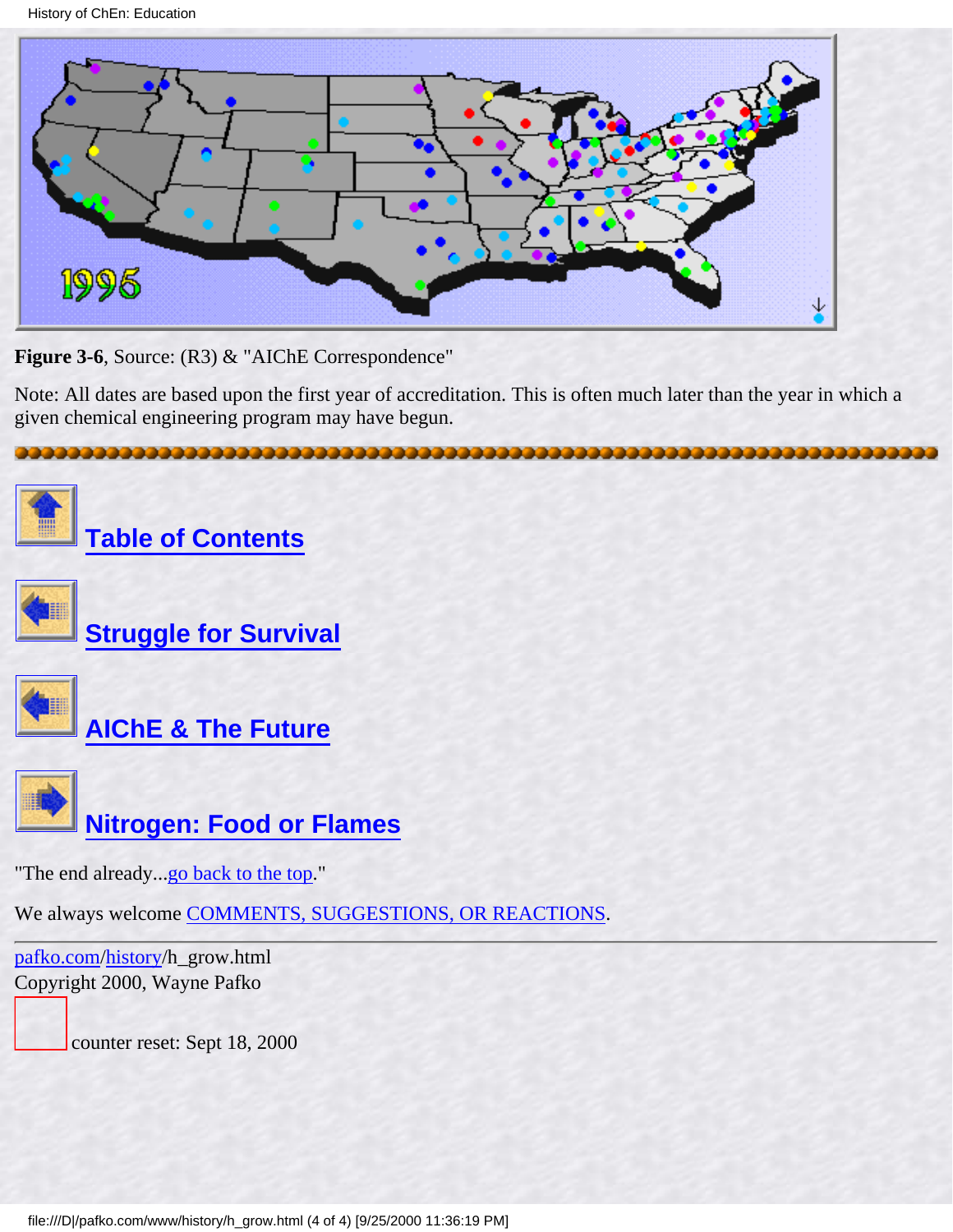### <span id="page-39-0"></span>**Figure 4: Nitrogen: Food or Flames**

**Nitrogen gas** surrounds us all, yet we barely notice this **benign compound** exists (78% of the atmosphere is composed of nitrogen gas,  $N_2$ ). However, when combined with other elements, nitrogen can have a very **schizophrenic personality**. Nitrogen compounds can be used to **feed, or kill, with equal ease**. This ironic nature of nitrogen was tragically demonstrated in the **Oklahoma City Bombing** when fertilizer was used as an explosive, killing hundreds.

,,,,,,,,,,,,,,,,,,,,,,,,,,,,

"Enough already...go to the bottom."



All living things **require nitrogen to live** (it is the "amino" in "amino acids", a major component in DNA, RNA, and proteins) however few creatures can make direct use of the sea of nitrogen surrounding us all. This is because the two nitrogen atoms that make up a nitrogen molecule are held firmly together by a **triple bond** which is exceedingly difficult to break.

Because of this bond, **nitrogen gas** simply does not participate in any reactions at room temperature (or even at the higher temperatures found in small fires), and is therefore described as **inert**. Only at **extremely high temperatures** (such as those found near a lightning bolt or in an automobile's engine), or through the magic of "**nitrogen fixing" bacteria** (who work their trick with a complex set of enzymes instead of heat), can this triple bond energy be overcome, making nitrogen gas momentarily reactive while in an excited state.

If this excited nitrogen molecule is **combined with oxygen** (which incidentally composes the rest of the atmosphere) nitrogen oxide (NO) is produced. This readily oxidizes to nitrogen dioxide (NO<sub>2</sub>), which provides the brownish haze seen in **smog** (as all Los Angeles residents are well aware).

If, on the other hand, the excited nitrogen gas **combines with hydrogen**, it forms **ammonia** (NH3). And ammonia, unlike smog, is a very useful compound indeed. It can be used to make **fertilizers, high explosives, nitric acid, and household cleaning agents**.

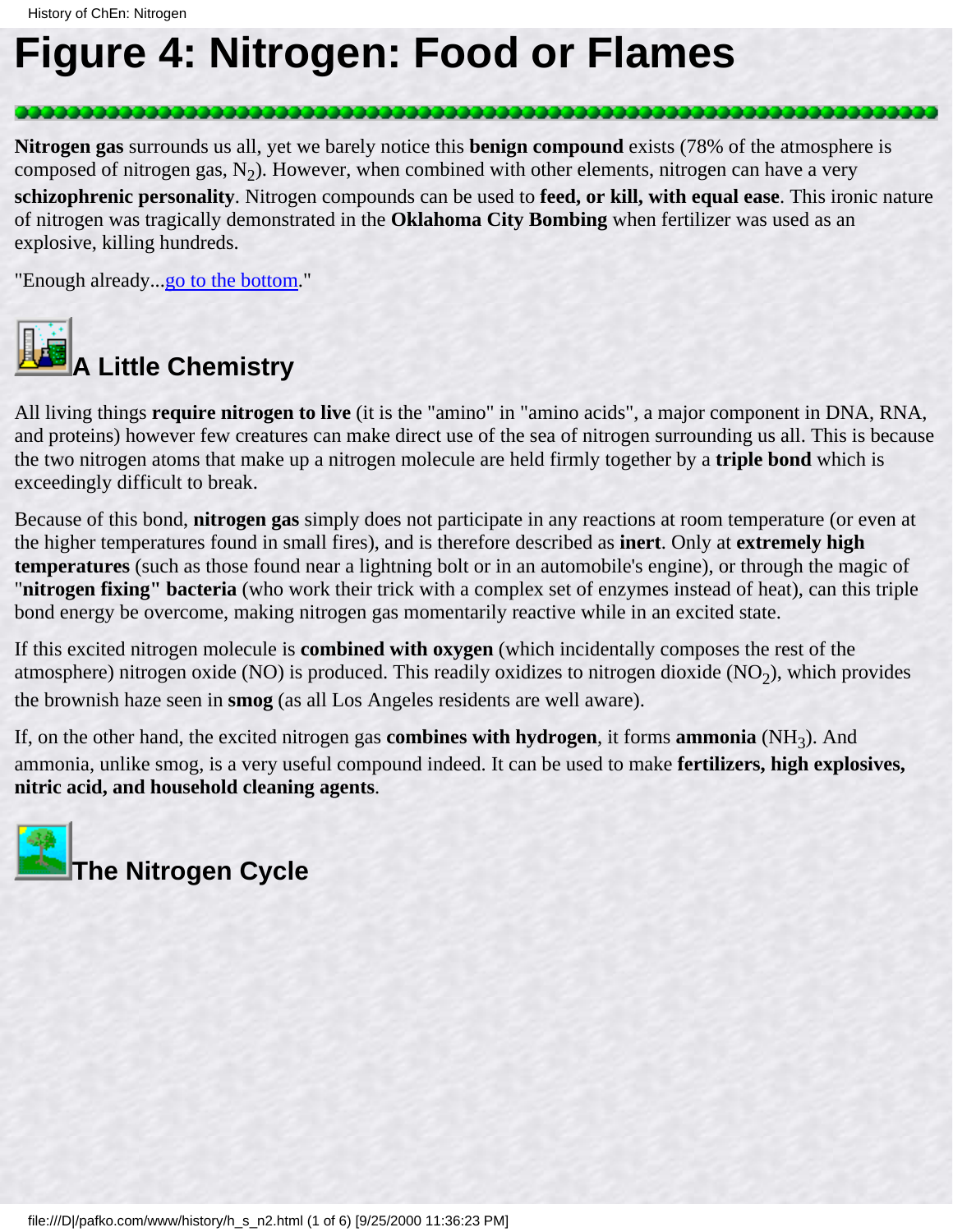

Converting nitrogen gas into more reactive (and useful) nitrogen compounds, such as ammonia, encompasses the first stage in the "**nitrogen cycle**". Once converted from its gaseous form, fixed nitrogen compounds allow **plants to grow large and healthy**. **Animals** gain access to this nitrogen by **eating the plants**, and **deposit excess nitrogen in their feces**. Fixed nitrogen is also returned to the soil when **plants and animals die**. **Bacteria then decompose** this organic matter first into **ammonia**, then into **nitrites** (like potassium nitrite:  $KNO<sub>2</sub>$ ), and finally into **nitrates** (like potassium nitrate:  $KNO_3$ ), which are again used by plants. Additional bacteria return some of the fixed nitrogen back to the atmosphere (in the form of nitrogen gas), thereby regulating the whole cycle.



For thousands of years, humans had little impact on the nitrogen cycle. The strong bond found in nitrogen gas prevented its simple conversion to other, much more useful, nitrogen compounds. People were therefore entirely dependent upon bacteria for the initial nitrogen fixation. Once fixed in the cycle, nitrogen compounds could be collected.

One of the best, and largest, **sources** of this **fixed nitrogen** was found in **Chile**. This outcrop was due to a vast number of **sea birds** which **nested**, and went to the bathroom, along its coasts. Over thousands of years these "**natural" deposits** called "**Guano**" accumulated and became several feet thick. A huge industry developed to supply this Chilean saltpeter to the rest of the world.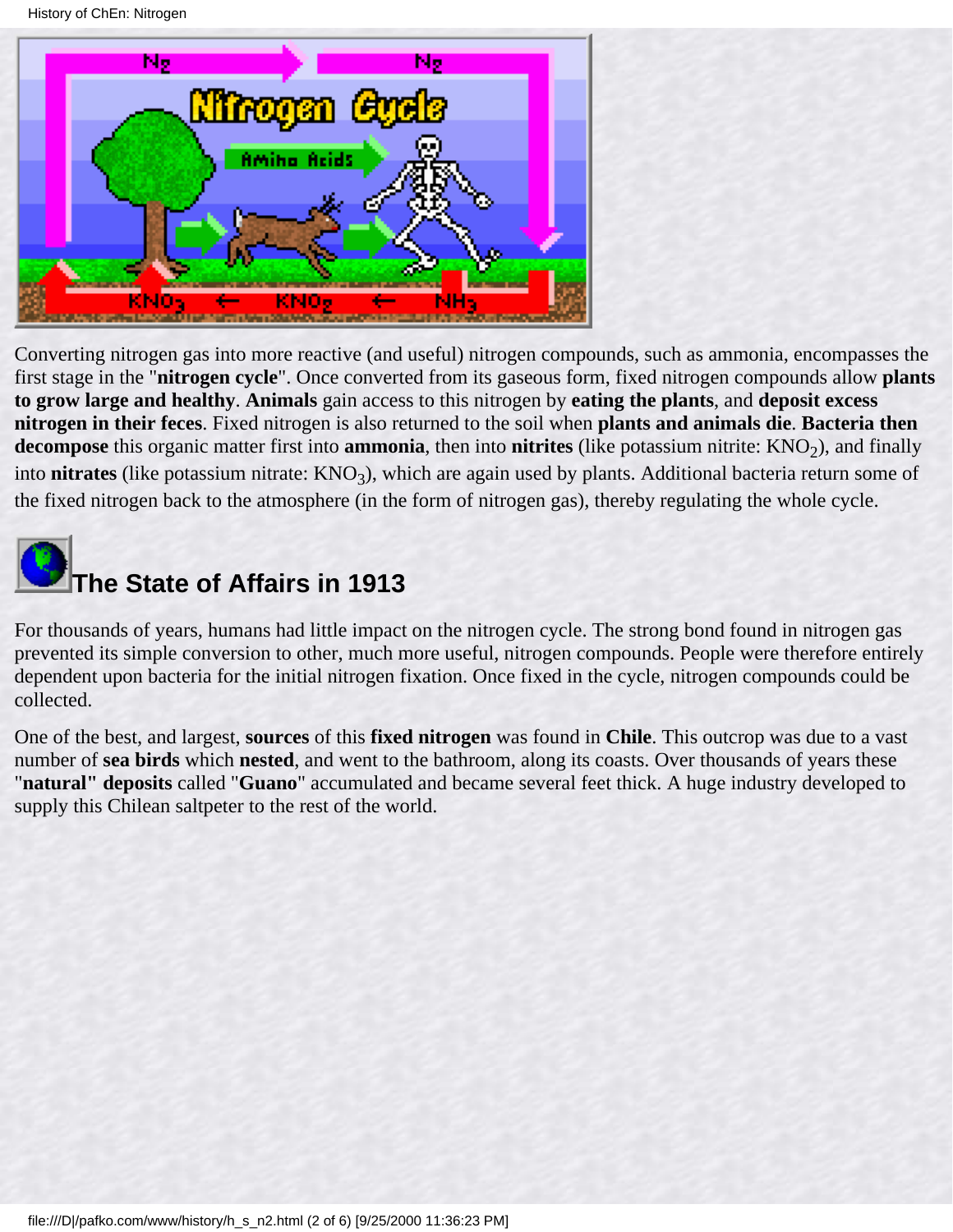

**Figure 4-1**, Source: (M3)

With synthetic production almost non-existent, the world was **entirely dependent** on the **Chilean resource** for **fertilizers and high explosives**. This was a fact which military leaders did not overlook. They realized that if war broke out, the countries which lacked (or were denied) access to the Chilean supply (like Germany) would quickly **run out of munitions**.

In 1913 if you were an up and coming nation, intent on **feeding your people**, or **conquering your enemies** through conquest, you **needed as much Chilean saltpeter as possible**. In short, the fate of the world depended upon who could get their hands on the most bird shit. It is therefor no coincidence that the first major naval battle of World War I occured off the coast of Chile.



Shortly before the outbreak of World War I, two patriotic Germans developed a method for producing **synthetic ammonia**. The first plants using this "**Haber-Bosch Process**" were constructed shortly after the outbreak of the war. They had discovered that ammonia could be made by placing **nitrogen gas** and **hydrogen gas** in a **high pressure** chamber. With the addition of a suitable **catalyst**, and a little **heat** to speed things up, **vast quantities of fixed nitrogen could be produced**. Without the Haber-Bosch Process, **Germany would have run out of munitions in 1916** thereby ending the war.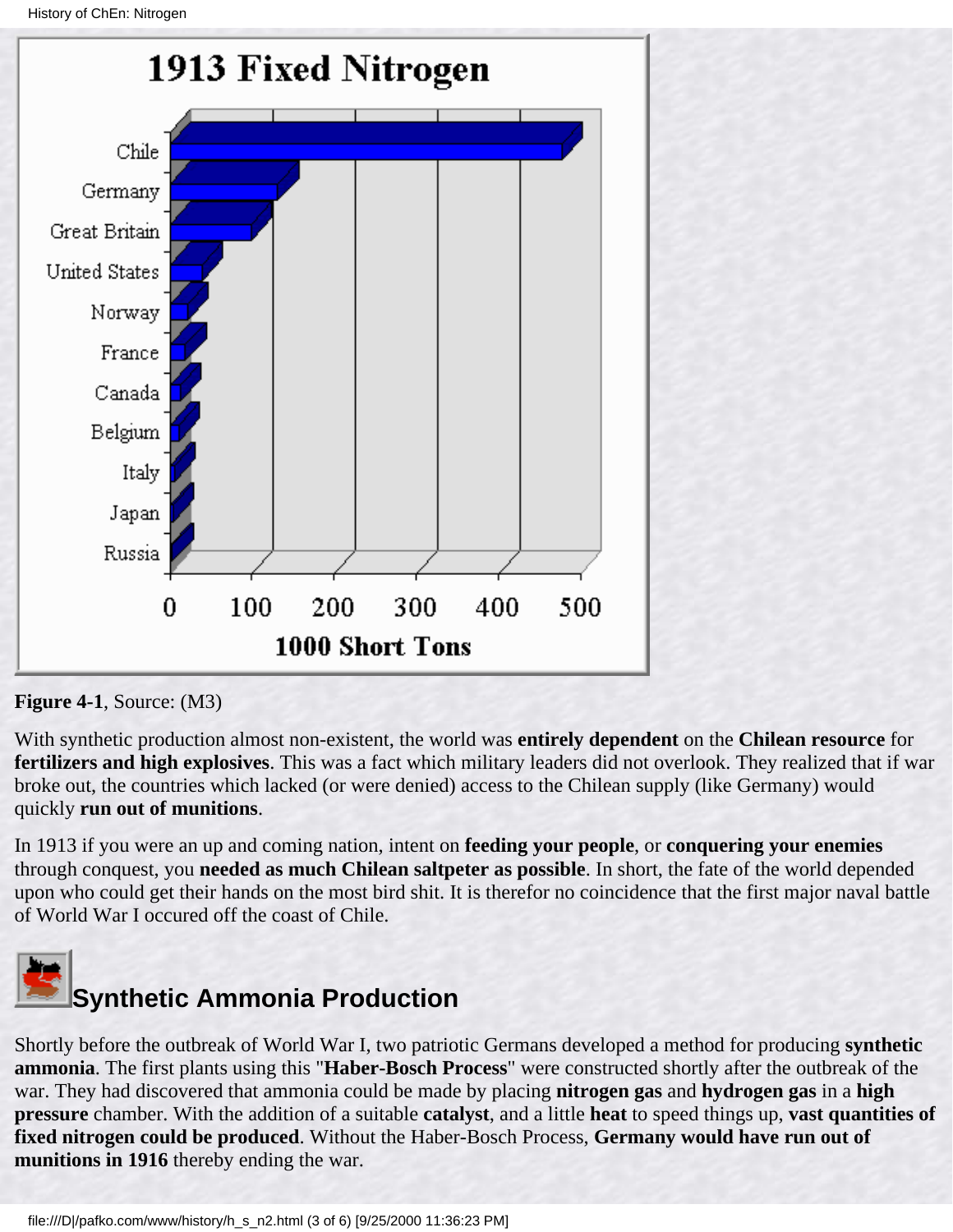To compete with this, other countries copied the process and quickly scaled up their own synthetic ammonia production capabilities. When the war was over, fixed nitrogen continued to be produced in large amounts because of its use as a fertilizer. By 1934 Chile was supplying only 7% of the worlds fixed nitrogen (a huge drop from the 56% supplied in 1913). **Synthetic ammonia production had arrived in force**.





Tabulated data for previous two graphs is shown below...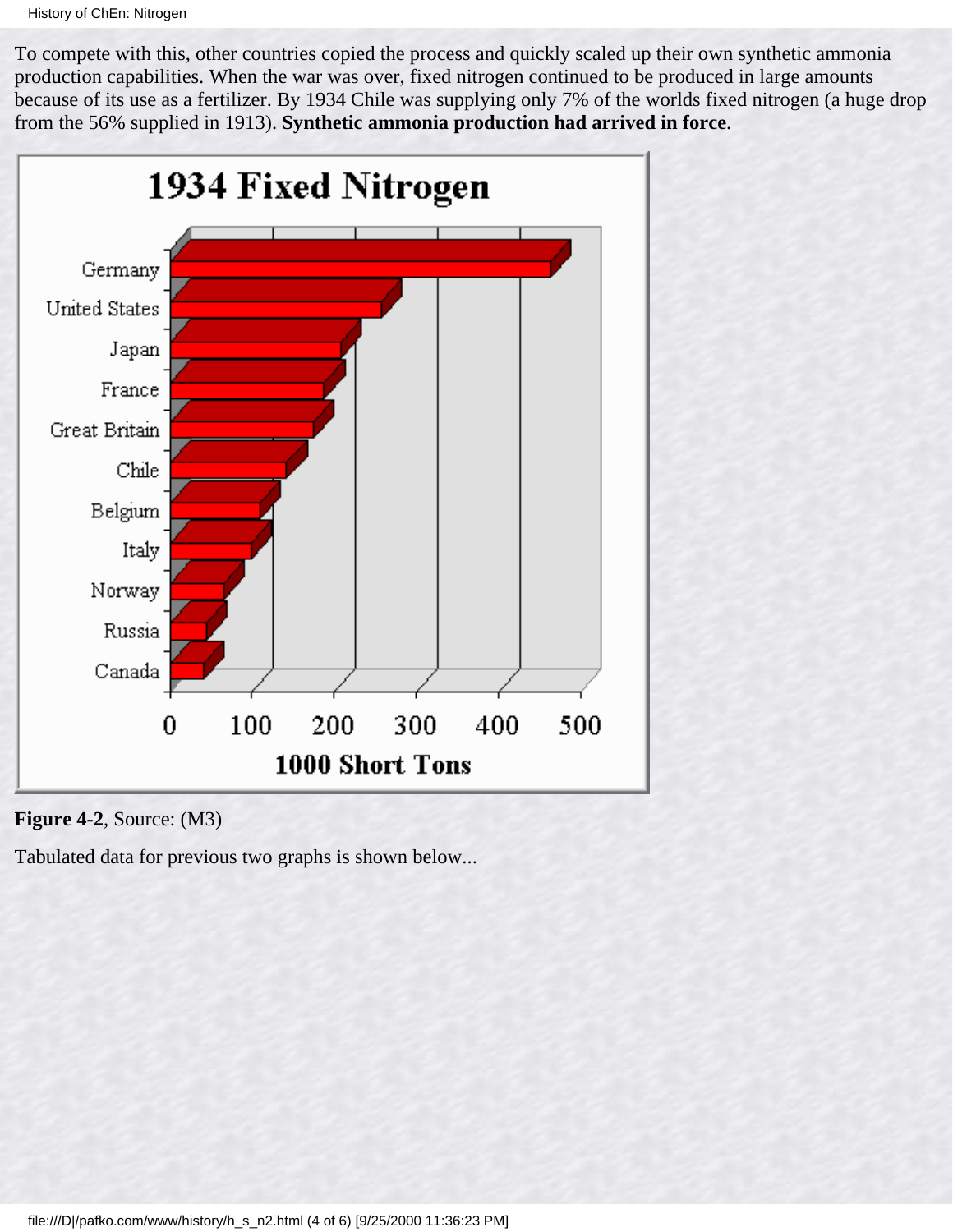| <b>Fixed Nitrogen Production</b> |       |        |
|----------------------------------|-------|--------|
| $(1000 \text{ short tons})$      | 1913  | 1934   |
| World                            | 843.5 | 1972.0 |
| Chile                            | 56.5% | 7.2%   |
| By-product                       | 36.4% | 17.7%  |
| Cyanamide                        | 5.0%  | 11.3%  |
| Synthetic                        | 2.1%  | 63.8%  |
| Chile                            | 476.7 | 141.8  |
| Germany                          | 131.6 | 462.5  |
| Great Britain                    | 99.5  | 175.0  |
| <b>United States</b>             | 39.5  | 256.7  |
| Norway                           | 22.0  | 65.5   |
| France                           | 18.9  | 187.6  |
| Canada                           | 12.7  | 41.1   |
| Belgium                          | 11.0  | 109.8  |
| Italy                            | 6.3   | 98.6   |
| Japan                            | 3.9   | 208.0  |
| Russia                           | 3.2   | 45.0   |

#### **Figure 4-3**, Source: (M3)

As these figures show, **synthetic ammonia** production **eliminated** the worlds **dependence upon Chilean saltpeter**. Chemical engineers played a large role in designing, building, and operating the ammonia plants that made this possible. In 1934 if you wanted to **feed your country** or **wage a war** you turned to a chemical engineer. This fact brought with it a **moral dilemma** for the **chemical engineer** asked to build an **ammonia plant**...



### **A Few Important Nitrogen Compounds**

**Amino Acids** are the **building blocks of life**. All living things are composed of only 20 such compounds, with the amino group  $(NH<sub>2</sub>)$  common to them all.

**Nitrous Oxide** (dinitrogen oxide) (N<sub>2</sub>O) Otherwise known as **laughing gas**, this compound is a colorless gas at room temperatures and pressures.

**Nitrogen Oxide** (NO) A colorless bi-product formed in internal combustion engines where high temperatures and pressures are capable of combining the nitrogen and oxygen gases found in the air.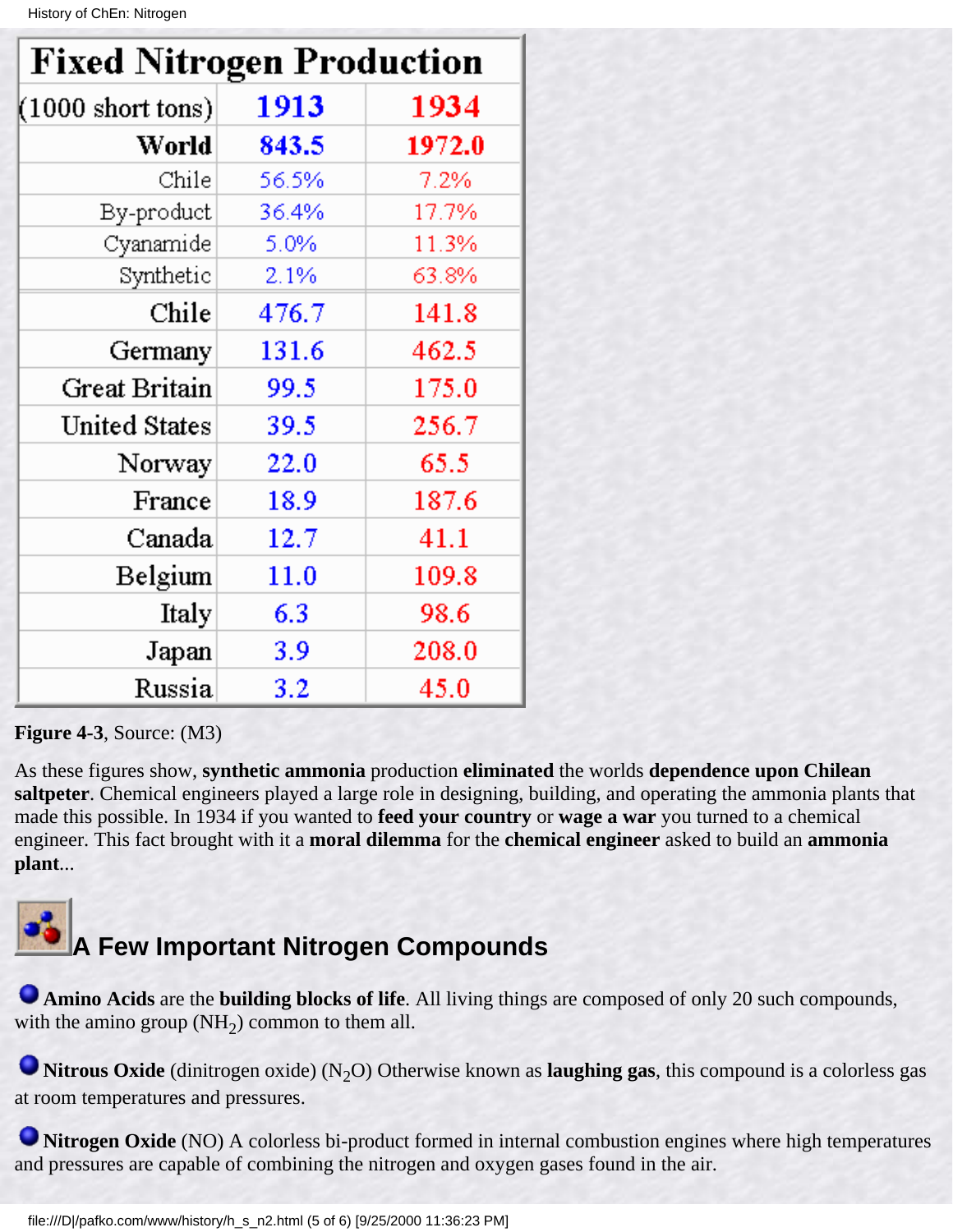**Nitrogen Dioxide** (NO<sub>2</sub>) Otherwise known as **smog**, this brown gas comes about as nitrogen oxide is spontaneously oxidized in the atmosphere.

**Potassium Nitrate** (KNO<sub>3</sub>) Often referred to as **saltpeter**, it can be placed directly on the soil as a **fertilizer**, or when mixed with sulfur and coal forms **gunpowder**. Saltpeter is **prized by both farmers and generals**.

**Trinitrotoluene** (TNT,  $CH_3C_6H_2(NO)_3$ ) A high explosive used as the explosive charge in shells and bombs.

**Nitroglycerin**  $(C_3H_5(ONO_2)_3)$  Being the **principle explosive ingredient in dynamite**, this chemical packs quite a punch. It is three times as powerful as an equal amount of gunpowder, is smokeless, and its explosive wave travels 25 times faster. Because of its many uses, and high demand, dynamite producers were able to amass great fortunes. **Alfred Nobel** was one early manufacturer, and his fortune continues to finance the **Nobel Prize Award** today.





**[A Century of Contributions](#page-26-0)**

**[Chemical Engineering Education](#page-35-0)**



**[Oil, Energy, & Petrochemicals](#page-45-0)**

"The end already...go back to the top."

We always welcome [COMMENTS, SUGGESTIONS, OR REACTIONS](#page-5-0).

[pafko.com](file:///)[/history](#page-0-0)/h\_s\_n2.html Copyright 2000, Wayne Pafko

counter reset: Sept 18, 2000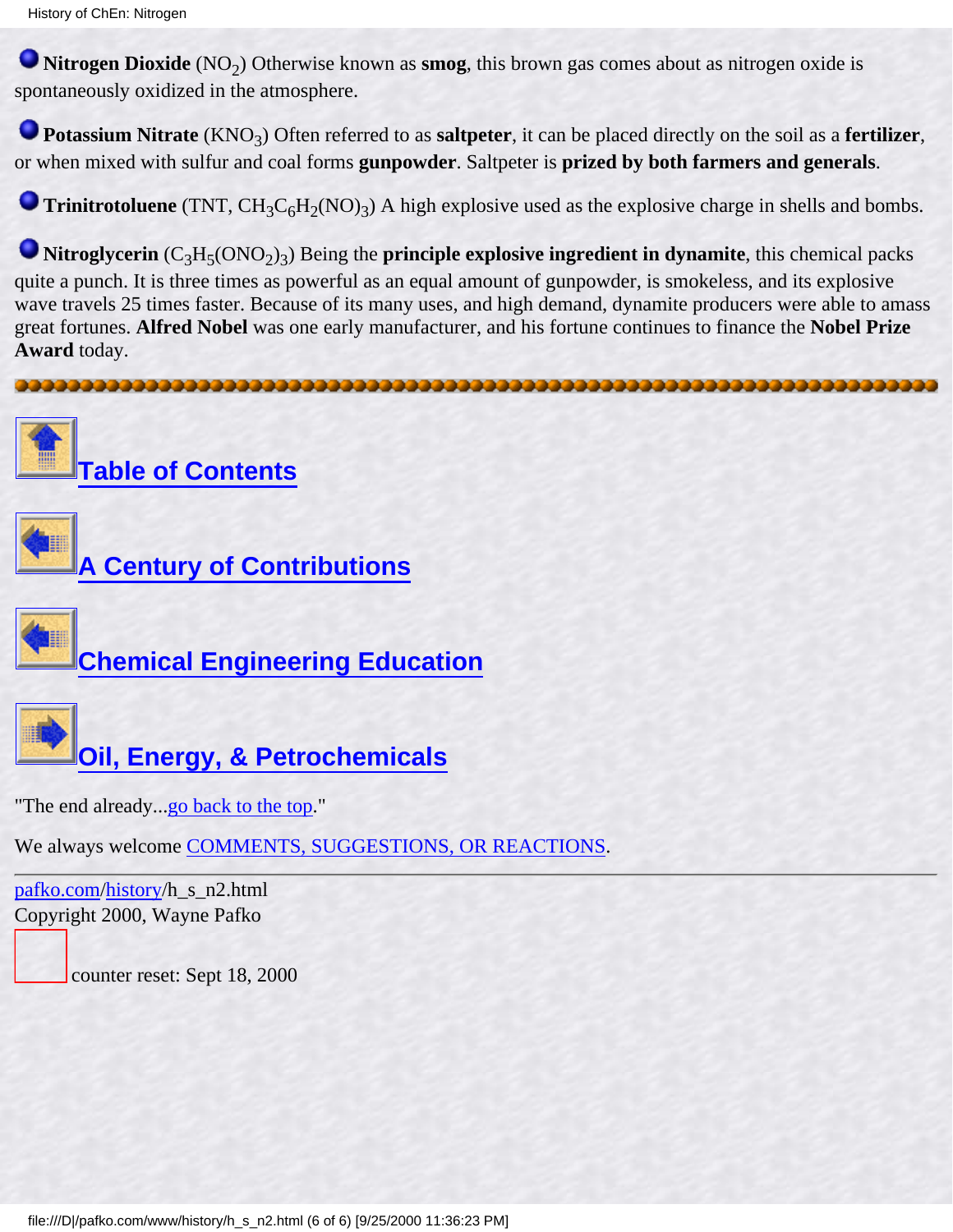# <span id="page-45-1"></span><span id="page-45-0"></span>**Figure 5: Oil: Energy or Petrochemicals**

# **Power for an Energy Hungry Nation**

At the birth of our Nation (1776) **energy was used** primarily to **heat houses** and **cook food;** requiring only **timber and coal**. **Water power** was sufficient for the **textile factories** and **grain mills** that existed, while **animal power** helped **till the fields** and provide **transportation**. However, as the **Industrial Revolution** (18th Century to today) rolled along, larger quantities of **mechanical energy** were soon required. Several inventions helped meet these needs, but in the process they also consumed vast quantities of **fossil fuels**.

"Enough already..[.go to the bottom.](#page-49-0)"

 **Steam Engines**: Developed by the likes of Savery, Newcomen, and Watt; steam engines **burned coal** to supply energy for **locomotives, paddleboats, and factories**.

 **Gasoline Engines**: With the invention of the **internal combustion engine**, and the advent of **gasoline automobiles** in 1885 by Karl Benz, **petroleum** soon became a sought after energy source.

 **Electricity**: With the perfection of the **electric light** in 1879, Thomas Edison had enlightened the world. However, he had also invented a new energy consuming device. Because of the **failings of nuclear power to gain widespread acceptance**, electricity generation continues to consume vast amounts of coal.

The modern **American household** is packed full of **energy consuming devices** all designed to **make life a little easier**. Central heating, air conditioners, fans, electric lights, ovens, microwave ovens, hot water heaters, washing machines, dryers, dish washers, refrigerators, freezers, television sets, computers, and who can forget the automobile; when used cumulatively consume huge amounts of energy. Despite having only about **5% of the worlds population**, modern convenience has caused the **United States to consume 30% of the world's energy**. The non-renewable fuels used to supply this energy hungry lifestyle are shown below.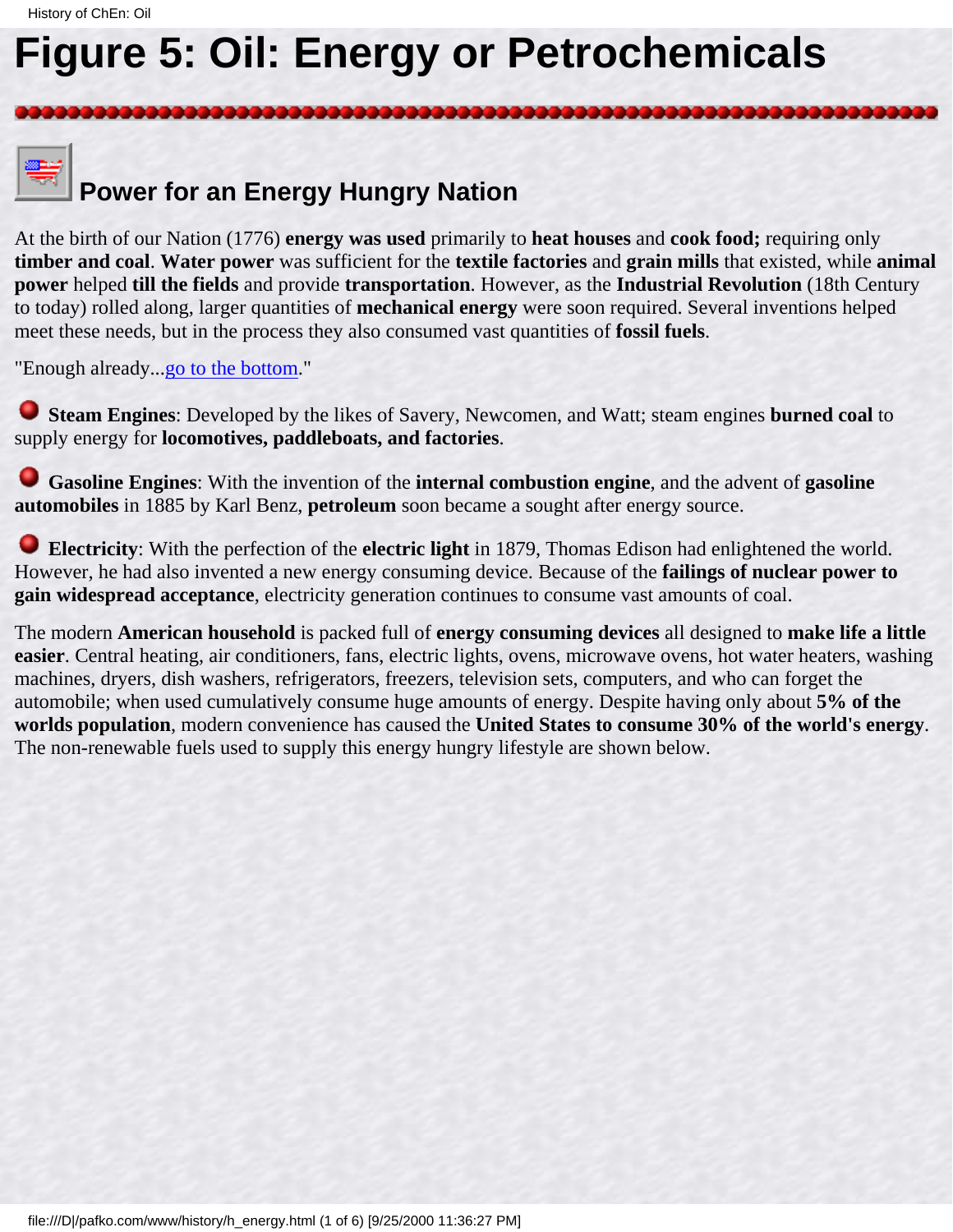

**Figure 5-1**, Source: "US Bureau of the Census, Historical Statistics from Colonial Times to 1970."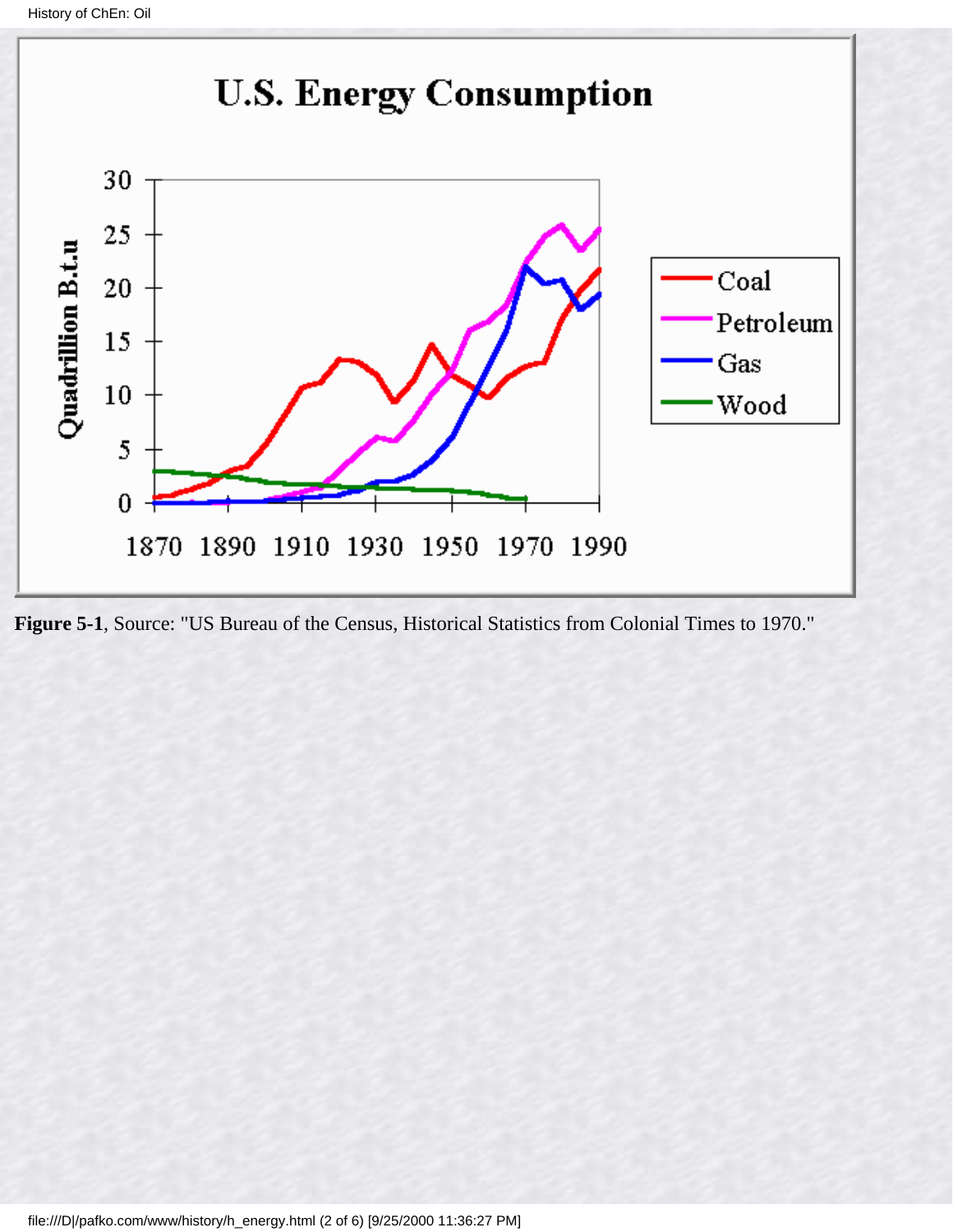|  | History of ChEn: Oil |
|--|----------------------|
|--|----------------------|

| U.S. Energy Consumption (Quadrillion of B.t.u) |                   |                  |               |             |
|------------------------------------------------|-------------------|------------------|---------------|-------------|
|                                                | <b>Bituminous</b> | <b>Crude</b>     | <b>Nature</b> | <b>Fuel</b> |
| Year                                           | Coal              | <b>Petroleum</b> | Gas           | Wood        |
| 1870                                           | 0.5               | 0.0              |               | 2.9         |
| 1880                                           | 1.3               | 0.1              |               | 2.9         |
| 1890                                           | 2.9               | 0.2              | 0.3           | 2.5         |
| 1900                                           | 5.4               | 0.2              | 0.3           | 2.0         |
| 1910                                           | 10.7              | 1.0              | 0.5           | 1.8         |
| 1920                                           | 13.3              | 3.0              | 0.8           | 1.6         |
| 1930                                           | 11.9              | 6.1              | 2.0           | $1.5\,$     |
| 1940                                           | 11.3              | 7.7              | 2.7           | $1.4\,$     |
| 1950                                           | 10.2              | 12.3             | 6.2           | $1.2\,$     |
| 1960                                           | 9.7               | 16.9             | 12.7          | 0.8         |
| 1970                                           | 12.7              | 22.4             | 22.0          | 0.4         |
| 1980                                           | 17.1              | 34.2             | 20.8          |             |
| 1990                                           | 21.8              | 33.6             | 19.5          |             |

**Figure 5-2**, Source: "US Bureau of the Census, Historical Statistics from Colonial Times to 1970."

### **Petroleum: For Fuel or Plastic?**

**Petroleum** is so **important to our society** that it has rightfully earned the title "**black gold**." When used to supply energy, petroleum is converted into; **gasoline**, **fuel oils**, **lubricants**, **kerosene**, and **jet fuels**. However, it is also necessary for; **plastics**, **waxes**, **asphalt**, and all nature of fine **organic chemicals**. Because of its value as a raw material, some claim that **petroleum is to valuable to burn**! About **half** of all **American chemical engineers** are **employed** by the **petroleum industry;** and a huge industry it is (see below). The petroleum industry is one of the main reasons chemical engineers have enjoyed such **success**.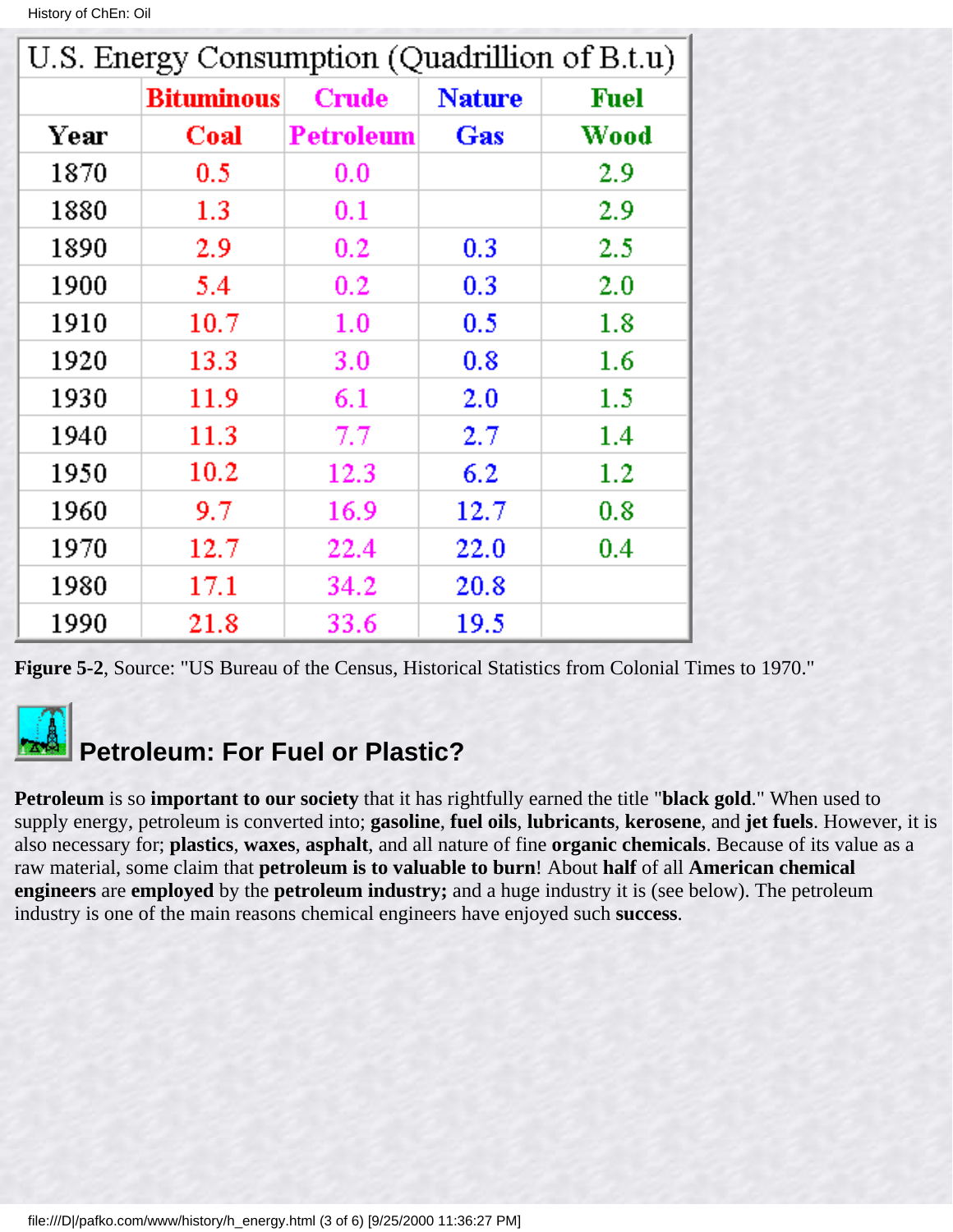```
History of ChEn: Oil
```


**Figure 5-3**, Source: "US Bureau of the Census, Historical Statistics from Colonial Times to 1970."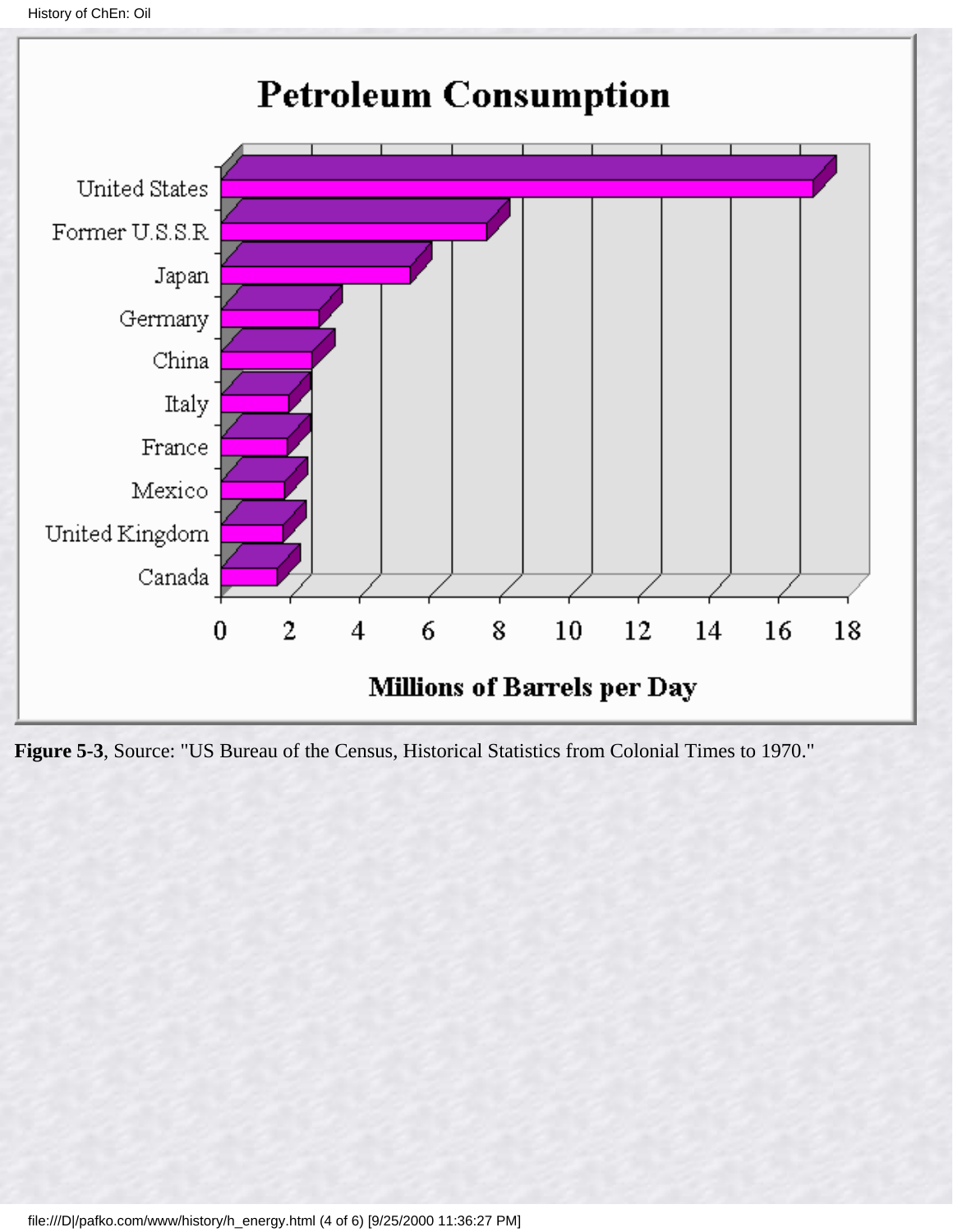History of ChEn: Oil

| 1992 World Petroleum Consumption |             |         |
|----------------------------------|-------------|---------|
| (Million barrels per day)        | Consumption | Percent |
| World                            | 66.7        |         |
| <b>United States</b>             | 17.0        | 25.5%   |
| Former U.S.S.R                   | 7.6         | 11.4%   |
| Japan                            | 5.5         | 8.2%    |
| Germany                          | 2.8         | 4.3%    |
| China                            | 2.6         | 3.9%    |
| Italy                            | 1.9         | 2.9%    |
| France                           | 1.9         | 2.9%    |
| Mexico                           | 1.9         | 2.8%    |
| United Kingdom                   | 1.8         | 2.7%    |
| Canada                           | 1.6         | 2.5%    |
| Rest of World                    | 23.6        | 35.4%   |

**Figure 5-4**, Source: "US Bureau of the Census, Historical Statistics from Colonial Times to 1970."

<span id="page-49-0"></span>





**[A Century of Contributions](#page-26-0)**



**[Nitrogen: Food or Flames](#page-39-0)**



**[Engineering & Technical Wages](#page-51-0)**

"The end already...[go back to the top.](#page-45-1)"

We always welcome [COMMENTS, SUGGESTIONS, OR REACTIONS](#page-5-0).

Last updated on 4/4/98 by Wayne Pafko...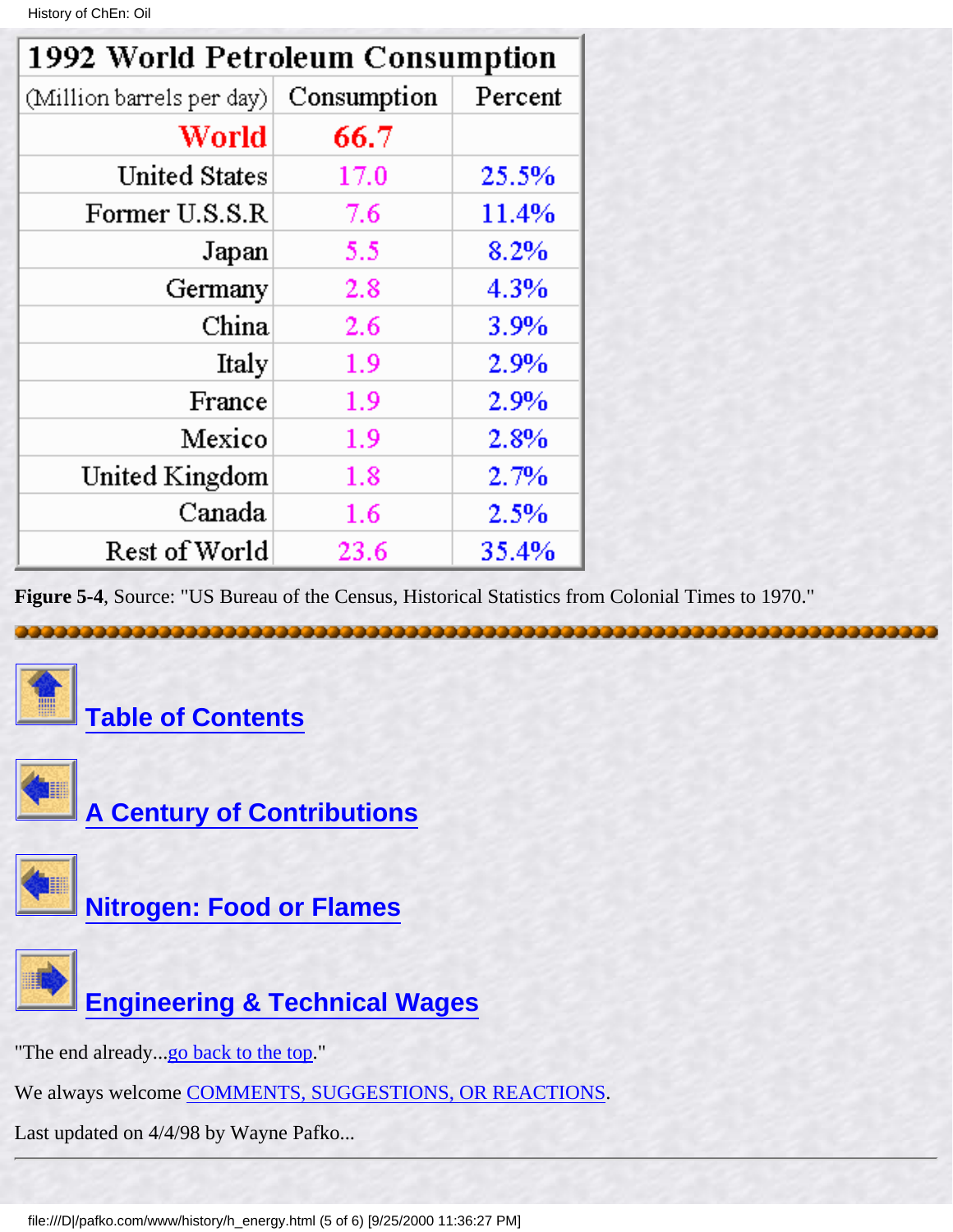[pafko.com](file:///)[/history](#page-0-0)/h\_energy.html

Copyright 2000, Wayne Pafko

counter reset: Sept 18, 2000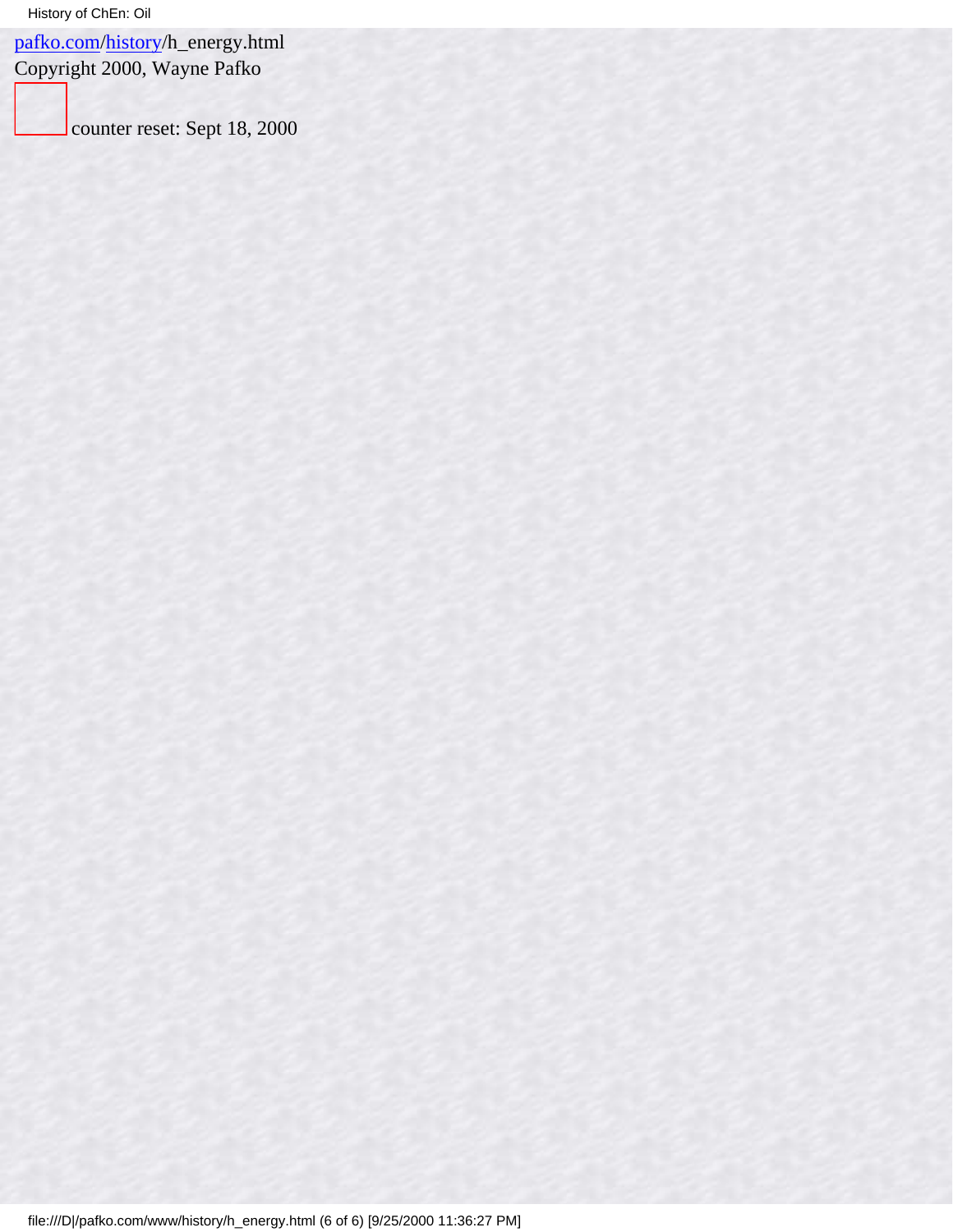## <span id="page-51-0"></span>**Figure 6: Engineering & Technical Wages**

The **chemical engineer**, with a bachelors degree, is usually **paid very well**. While this may be partly because of a **broad background in science and engineering**, it also has a lot to do with the **type of industries** that employ chemical engineers. About half of today's chemical engineers work in the **petroleum** and **petrochemical industry**. Often these industries require enormously **expensive capital equipment**, and therefor **employee salaries** becomes a much **smaller part of the overall cost of doing business**. Because of this, it makes good sense for these companies to pay handsomely to get the best person for the job.

"Enough already...go to the bottom."



**Figure 6-1**, Source: "US Bureau of the Census, Historical Abstract 1993."

One interesting trend in these wage figures is the **relatively low salary increase chemical engineers receive by acquiring higher degrees**. In some professions, such as chemistry, it makes a lot of financial sense to attain the highest degree possible. However, this is not necessarily the case for chemical engineers.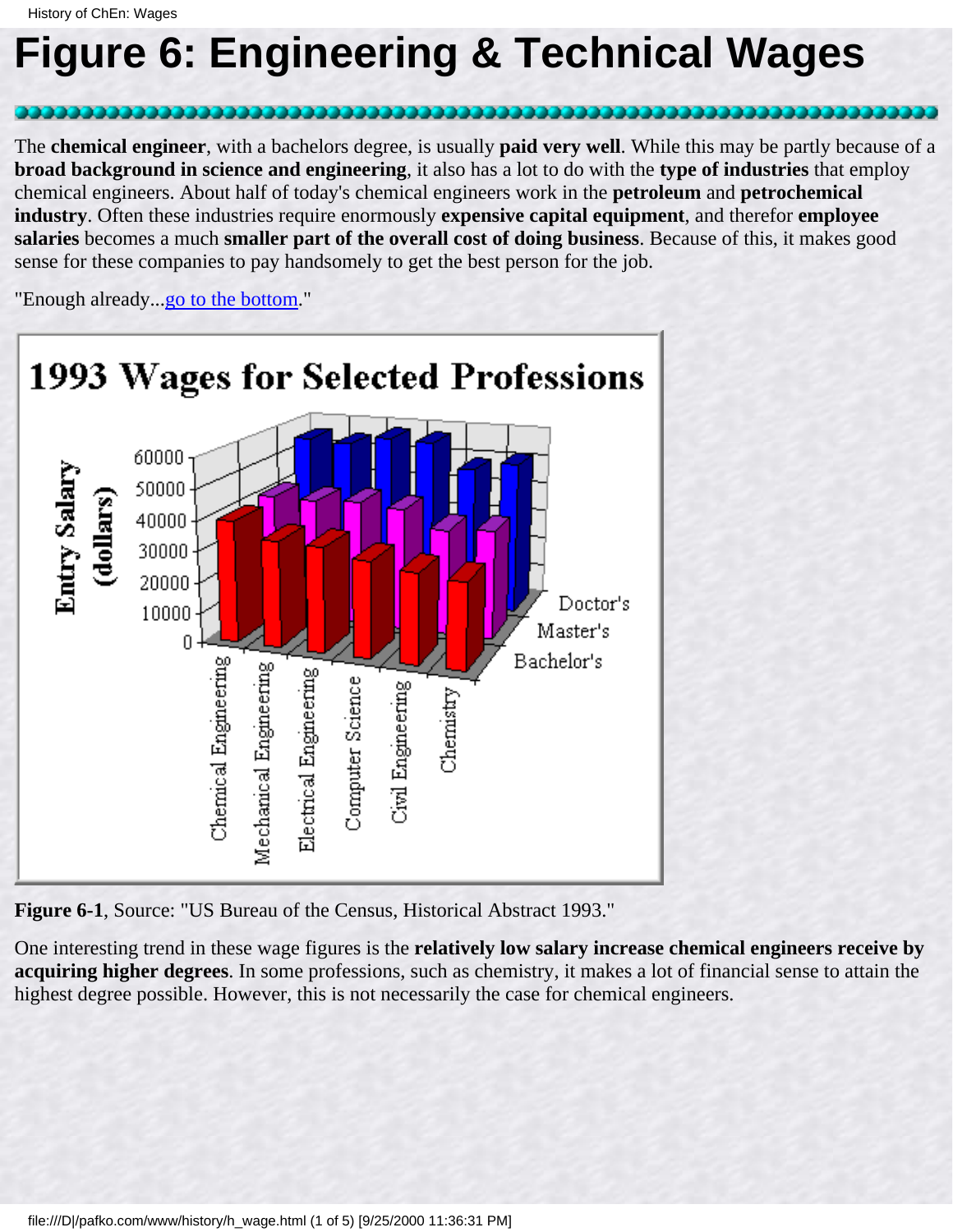| 1993 Entry Level Wages Based On Degree Earned |                   |          |          |
|-----------------------------------------------|-------------------|----------|----------|
| (In dollars)                                  | <b>Bachelor's</b> | Master's | Doctor's |
| Chemical Engineering                          | 39482             | 40874    | 55078    |
| Mechanical Engineering                        | 34460             | 40457    | 54217    |
| Electrical Engineering                        | 34313             | 41291    | 57076    |
| Computer Science                              | 31329             | 40115    | 56513    |
| Civil Engineering                             | 29211             | 34606    | 48268    |
| Chemistry                                     | 28002             | 35690    | 50933    |

**Figure 6-2**, Source: "US Bureau of the Census, Historical Abstract 1993."

It is also informative to examine the **number of degrees awarded** to each of these professions over the last thirty years or so. In the 1980's the **personal computer** craze fueled an incredible **surge** in the number of **computer science** degrees. The PC also dramatically increased the number of **electrical engineering** graduates. An unrelated, but interesting point, is the number of **chemistry majors** which go on to get their **Ph.D. degrees**. Chemists undoubtedly are very aware of how their **pay scale** is structured and try to take advantage of that insight. **Chemical engineers** are also aware of this, and those who go on to higher education do **not usually stop** at a **Master's degree**.



**Figure 6-3**, Source: "US Bureau of the Census."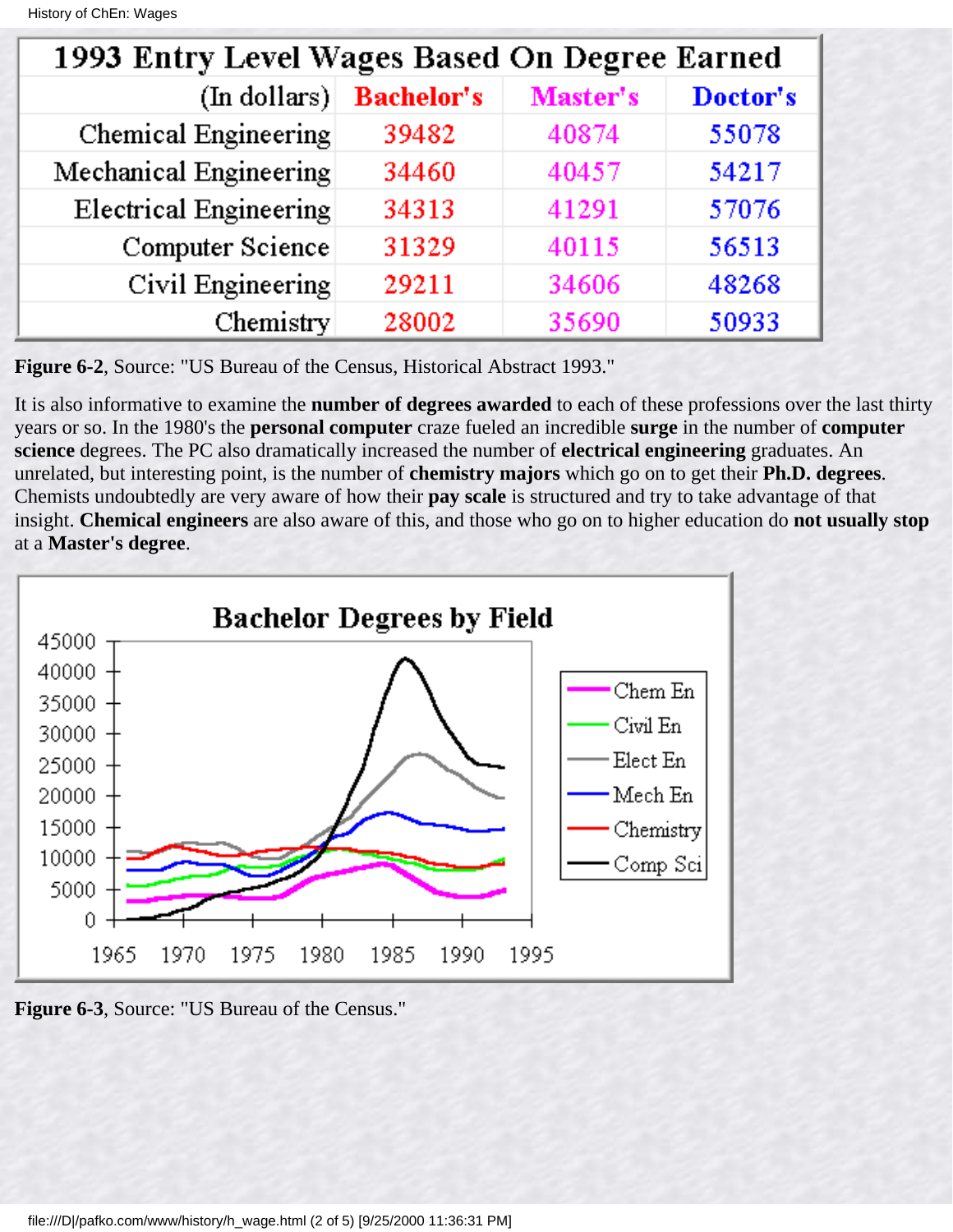History of ChEn: Wages



**Figure 6-4**, Source: "US Bureau of the Census."



**Figure 6-5**, Source: "US Bureau of the Census."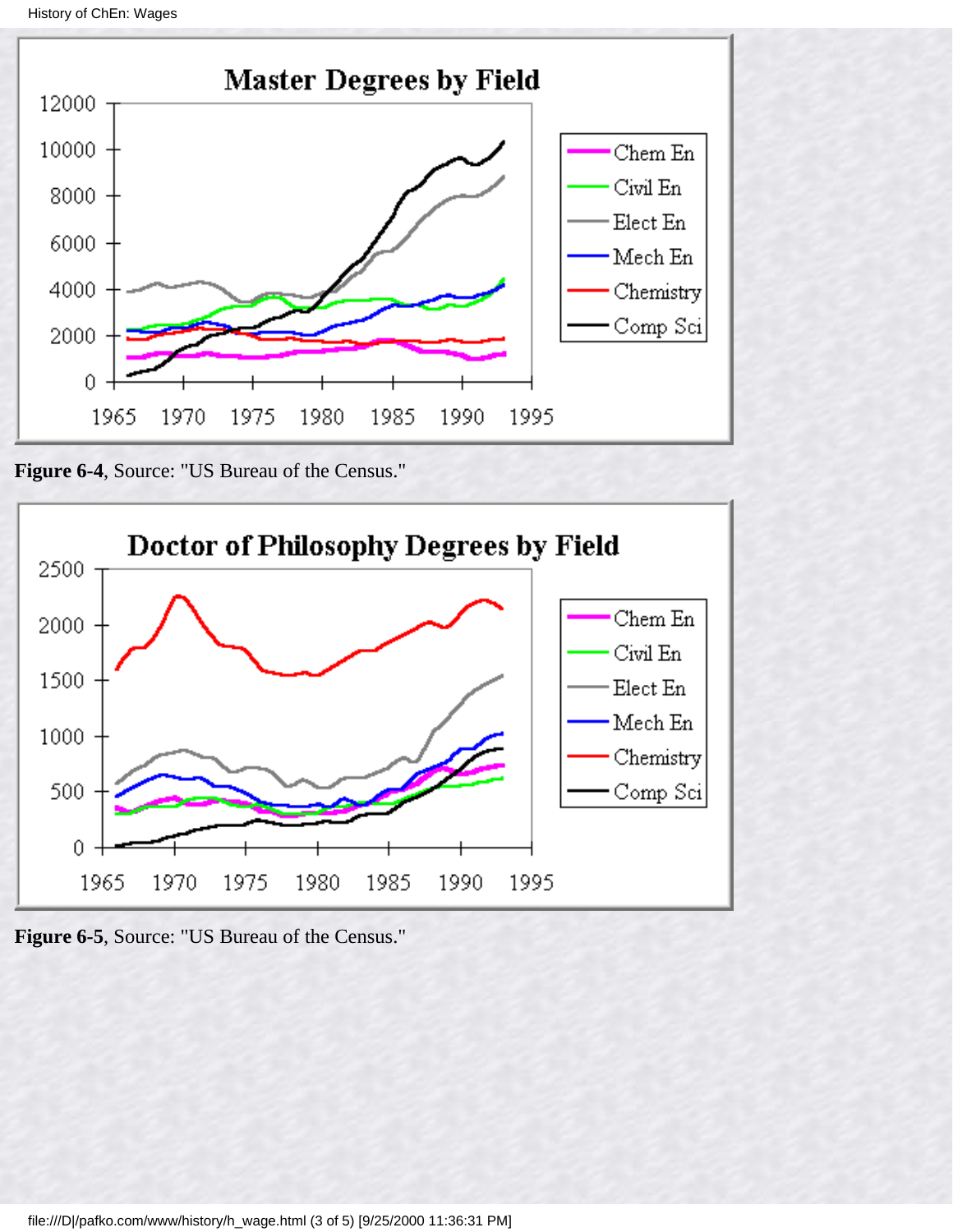```
History of ChEn: Wages
```


**Figure 6-6**, Source: "US Bureau of the Census."



file:///D|/pafko.com/www/history/h\_wage.html (4 of 5) [9/25/2000 11:36:31 PM]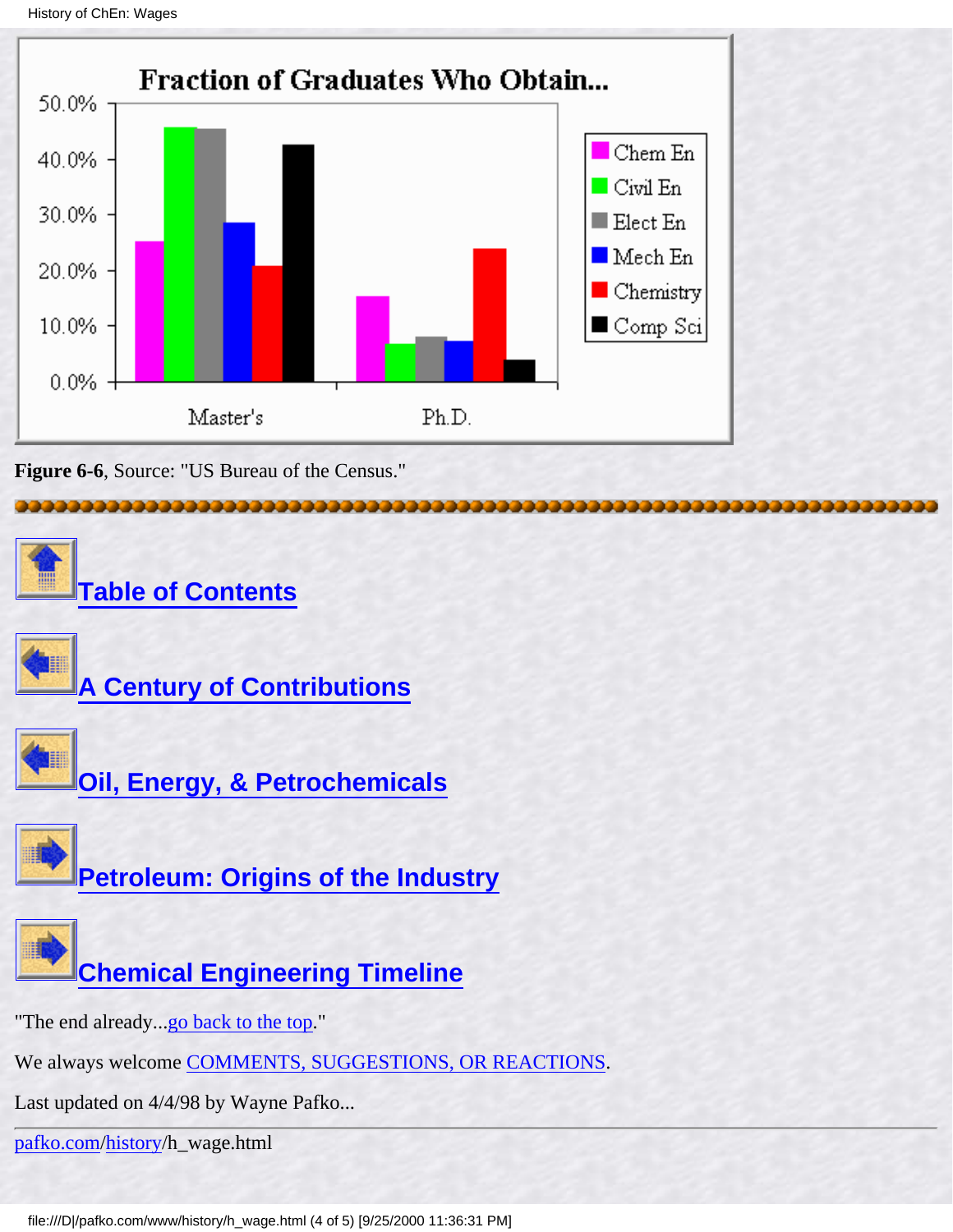Copyright 2000, Wayne Pafko

counter reset: Sept 18, 2000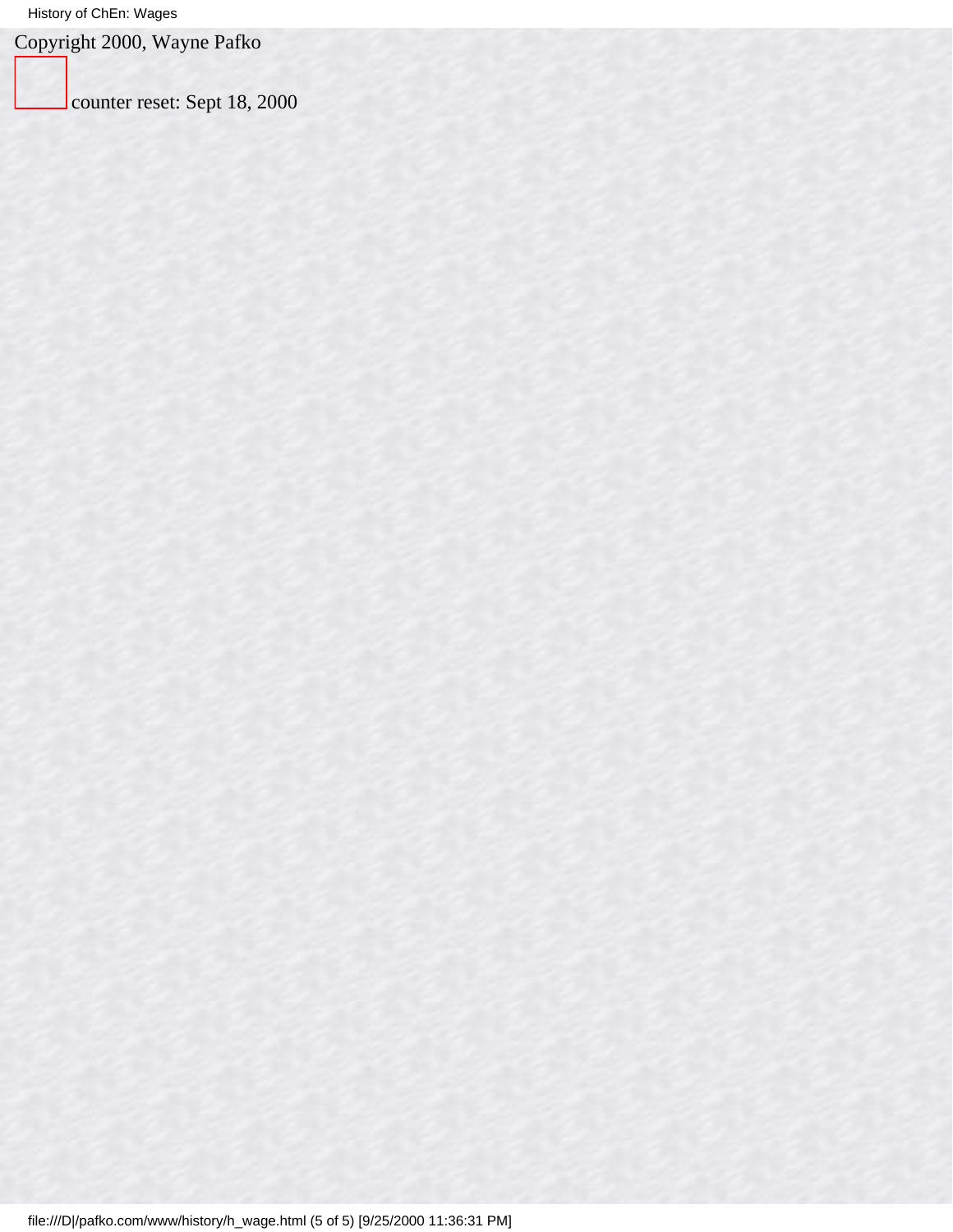# <span id="page-56-1"></span><span id="page-56-0"></span>**Case Study: Petroleum**

## **Origins of the Industry**

The **American chemical engineer** and the **American petroleum industry** developed side by side over the past century. The petroleum industry **began** when **Edwin L. Drake** drilled a **successful oil well** at Titusville **Pennsylvania in 1859**. Others quickly followed his lead, and before long oil wells covered the countryside. Just ten years after California's Gold Rush, Pennsylvania had developed its own brand of "**gold fever**". Some, like **John D. Rockefeller**, accumulated **vast fortunes** from this "black gold", while others like **Mr. Drake died broke**. The difference between success and failure was often a fine line.

"Enough already..[.go to the end.](#page-61-0)"

122222222222222

# **Ancient, and Less Ancient, Times**

Small amounts of petroleum have been used throughout history. The **Egyptians** coated **mummies** and sealed their mighty **Pyramids** with pitch. The **Babylonians**, **Assyrians**, and **Persians** used it to **pave their streets** and hold their **walls** and **buildings** together. **Boats** along the Euphrates were constructed with woven reeds and sealed with pitch. The **Chinese** also came across it while digging holes for brine (salt water) and used the petroleum for heating. The Bible even claims that **Noah** used it to make his Ark seaworthy.

**American Indians** used petroleum for **paint, fuel, and medicine**. Desert **nomads** used it to treat **camels for mange**, and the **Holy Roman Emperor**, Charles V, used petroleum it to treat his **gout**. Ancient **Persians and Sumatrans** also believed petroleum had **medicinal value**. This seemed a popular idea, and up through the 19th Century jars of petroleum were sold as **miracle tonic** able to cure whatever ailed you. People who drank this "**snake oil**" discovered that petroleum doesn't taste very good!



Yet despite its usefulness, for **thousands of years** petroleum was **very scarce**. People collected it when it bubbled to the surface or seeped into wells. For those digging wells to get drinking water the petroleum was seen as a nuisance. However, some thought the oil might have large scale economic value. **George Bissell**, a lawyer, thought that petroleum might be converted into **kerosene for use in lamps**. An analysis by Benjamin Silliman, Jr., a Yale chemistry and geology professor, confirmed his hunch.

In **1854** Bissell and a friend formed the unsuccessful **Pennsylvania Rock Oil Company**. Not one to be easily dismayed, in **1858** Bissell and a group of business men formed the **Seneca Oil Company**. They hired an ex-railroad conductor named **Edwin Drake** to drill for oil along a secluded creek in **Titusville Pennsylvania**. They soon dubbed him "Colonel" Drake to impress the locals. But the "Colonel" needed help so he hired **Uncle Billy Smith** and his two sons who had experience with **drilling salt wells**. In 1859 this motley crew **found oil at a depth of 69 ½ feet**.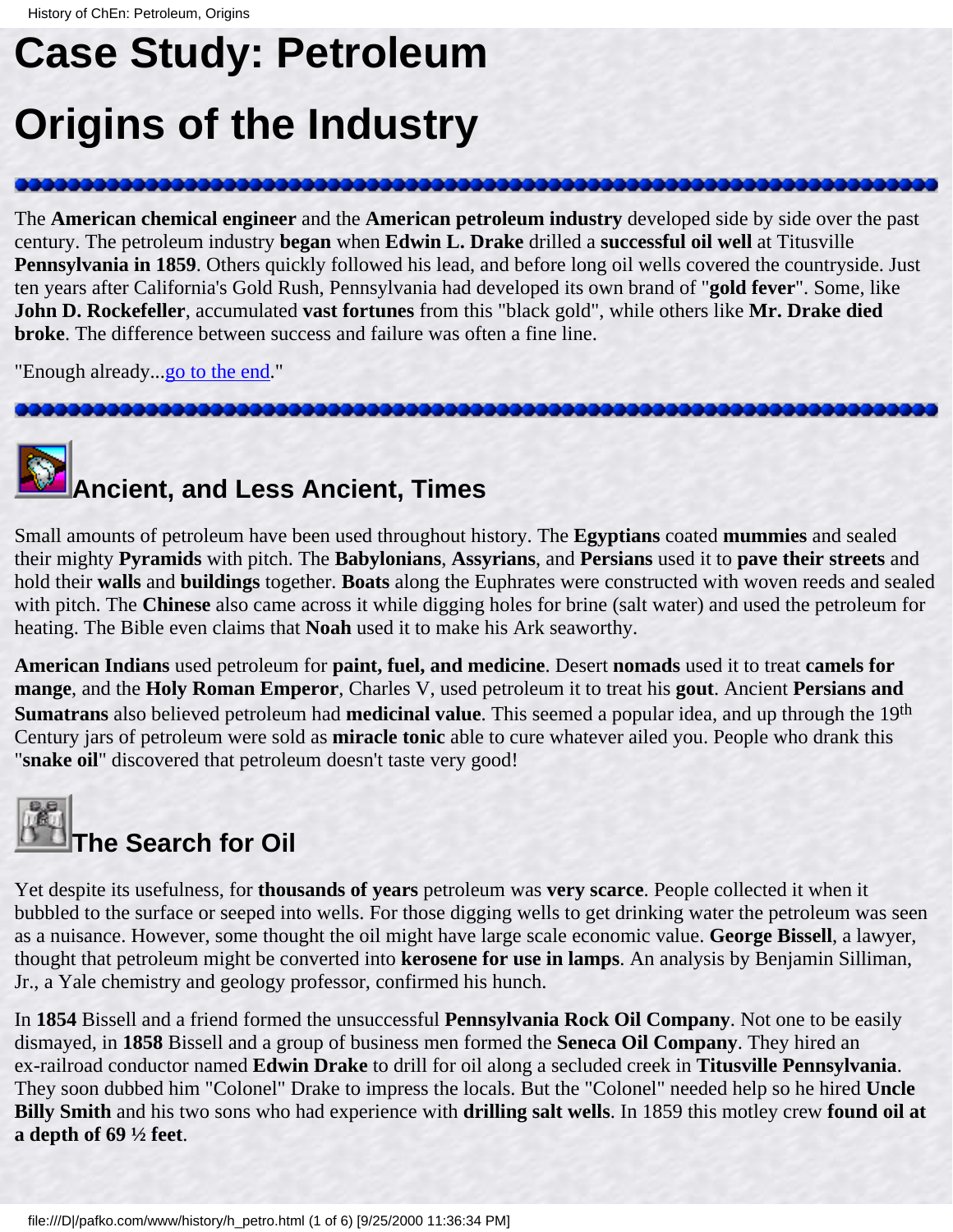

### **Pennsylvania's "Black Gold"**

Drake's well produced only **thirty-five barrels a day**, however he could sell it for **\$20 a barrel**. News of the well quickly spread and **brought droves of fortune seekers**. Soon the hills were covered with prospectors trying to decide where to dig their wells. Some used Y-shaped **devining rods** to guide them. Others followed Drake's lead and **drilled close to water**, a technique that was dubbed "**creekology**". Many found oil, but usually at **4 or 5 hundred feet** below the surface. Drake had just been lucky to find oil so high up!

To dig the wells **six-inch wide cast iron pipes** were **sunk down to the bedrock**. A **screw like drill** was then used to scoop out dirt and rock from the middle. Many discovered to their dismay that once they hit oil they had no way to **contain all of it**. Until caps were added to the wells vast quantities of **oil flowed into** the appropriately named **Oil Creek**.



Transporting the oil was also a problem. In 1865 **Samuel Van Syckel**, an oil buyer, began construction on a **two-inch wide pipeline** designed to span the distance to the railroad depot **five miles away**. The **teamsters**, who had previously transported the oil, didn't take to kindly to Syckel's plan, and they used pickaxes to **break apart the line**. Eventually Van Syckel brought in **armed guards**, finished the pipeline, and made a ton-o-money. By **1865** wooden derricks were bled **3.5 million barrels a year** out of the ground. (Giddens) Such large scale production caused the price of crude oil to plummet to **ten cents a barrel**.



### **How Much Oil?**

**Andrew Carnegie** was a large stockholder in the **Columbia Oil Company**. Carnegie **believed** that the **oil fields would quickly run dry** because of all the drilling. He persuaded Columbia Oil to **dig a huge hole** to **store** 100,000 barrels of **oil** so that they could make a killing when the country's wells went dry. **Luckily there was more oil than they thought!** But don't feel too sorry for Carnegie, he didn't let the setback slow him down very much, and went on to make his **millions in the steel industry**.

In contrast, "**Colonel" Drake** was committed to the oil business. He scoured the country looking for **customers** willing to buy his **crude oil**. However, the **bad smell**, **muddy black color**, and highly **volatile component**, called naphtha, caused few sales. It became obvious that one would have to **refine** the oil to find a market.



By **1860** there were **15 refineries** in operation. Known as **"tea kettle" stills**, they consisted of a large **iron drum** and a **long tube** which acted as a condenser. Capacity of these stills ranged from 1 to 100 barrels a day. A **coal fire** heated the drum, and three fractions were obtained during the distillation process. The first component to boil off was the highly volatile **naphtha**. Next came the **kerosene**, or "lamp oil", and lastly came the **heavy oils and tar** which were simply left in the bottom of the drum. These early refineries produced about **75% kerosene**, which could be sold for high profits. (Giddens, p.14)

Kerosene was so valuable because of a **whale shortage** that had began in **1845** due to **heavy hunting**. **Sperm oil**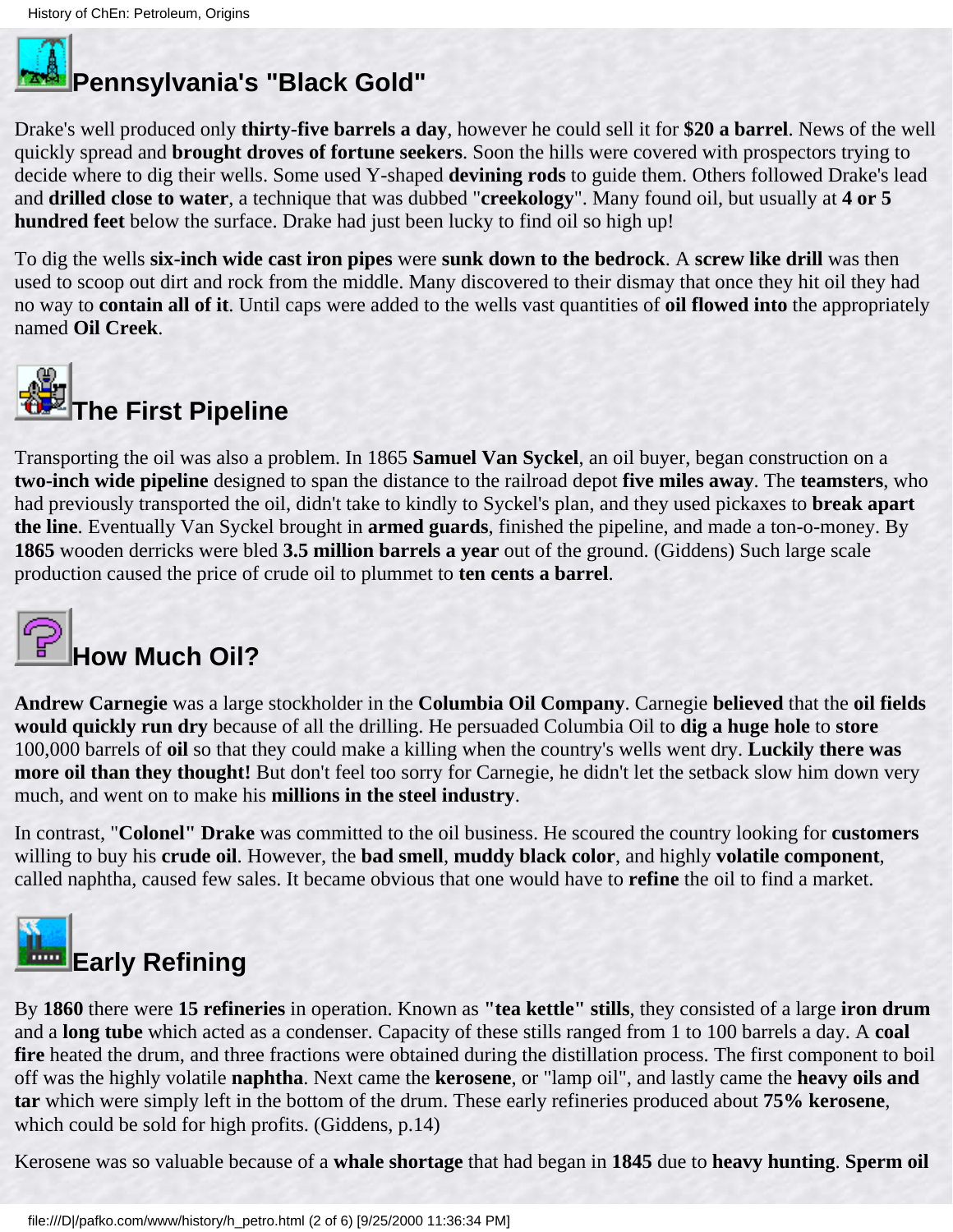History of ChEn: Petroleum, Origins

had been the main product of the whaling industry and was used in **lamps**. **Candles** were made with another whale product called "**spermaceti**". This shortage of natural sources meant that kerosene was in great demand. Almost all the families across the country started using **kerosene to light their homes**. However, the **naphtha and tar fractions** were seen as valueless and were **simply dumped into Oil Creek**. (I would like to point out that these first refineries were not operated by chemical engineers!)

**Later** these waste streams were converted into valuable products. In 1869 Robert Chesebrough discovered how to make **petroleum jelly** and called his new product **Vaseline**. The **heavy components** began being used as **lubricants**, or as **waxes** in **candles** and **chewing gum**. **Tar** was used as a **roofing material**. But the more **volatile components** were still **without much value**. Limited success came in using **gasoline** as a local **anesthetic** and **liquid petroleum gas** (LPG) in a compression cycle to **make ice**. The success in refined petroleum products greatly spread the technique. By **1865** there were **194 refineries** in operation.



# **John D. Rockefeller**

In **1862** John D. Rockefeller **financed his first refinery** as a side investment. He soon discovered that he liked the petroleum industry, and devoted himself to it full time. As a **young bookkeeper** Rockefeller had come to love the order of a **well organized ledger**. However, he was appalled by the **disorder and instability** of the **oil industry**. Anyone could drill a well, and **overproduction** plagued the early industry. At times this overproduction meant that the **crude oil** was **cheaper than water**. Rockefeller saw early on, that **refining and transportation**, as opposed to production, were the **keys to taking control of the industry**. And control the industry he did!

In **1870** he established **Standard Oil**, which then controlled 10% of the refining capacity in the country. **Transportation** often encompassed 20% of the total production cost and Rockefeller made **under-the-table deals** with **railroads** to give him **secret shipping rebates**. This cheap transportation allowed Standard to **undercut its competitors** and Rockefeller expanded aggressively, buying out competitors left and right. Soon standard built a network of "iron arteries" which delivered oil across the Eastern U.S. This **pipeline system** relieved Standard's dependence upon the railroads and reduced its transportation costs even more. By **1880** Standard controlled **90% of the country's refining capacity**. Because of its **massive size**, it brought **security** and **stability** to the oil business, guaranteeing continuous profits. With Standard Oil, **John D. Rockefeller** became the **richest person in the World**.



**But what came out of all this activity?** In short the early petroleum industry:

**Brought a revolution in lighting** with kerosene.

Helped keep **machines** in good conditions with **lubricants**. (it was the "**Machine Age**" after all)

**O** Provided a new source of **national wealth** (in 1865 it was the countries 6<sup>th</sup> largest export).

**Aided the Union** in the Civil War by strengthening the economy (also petroleum was used to treat wounded soldiers at the battle of Gettysburg).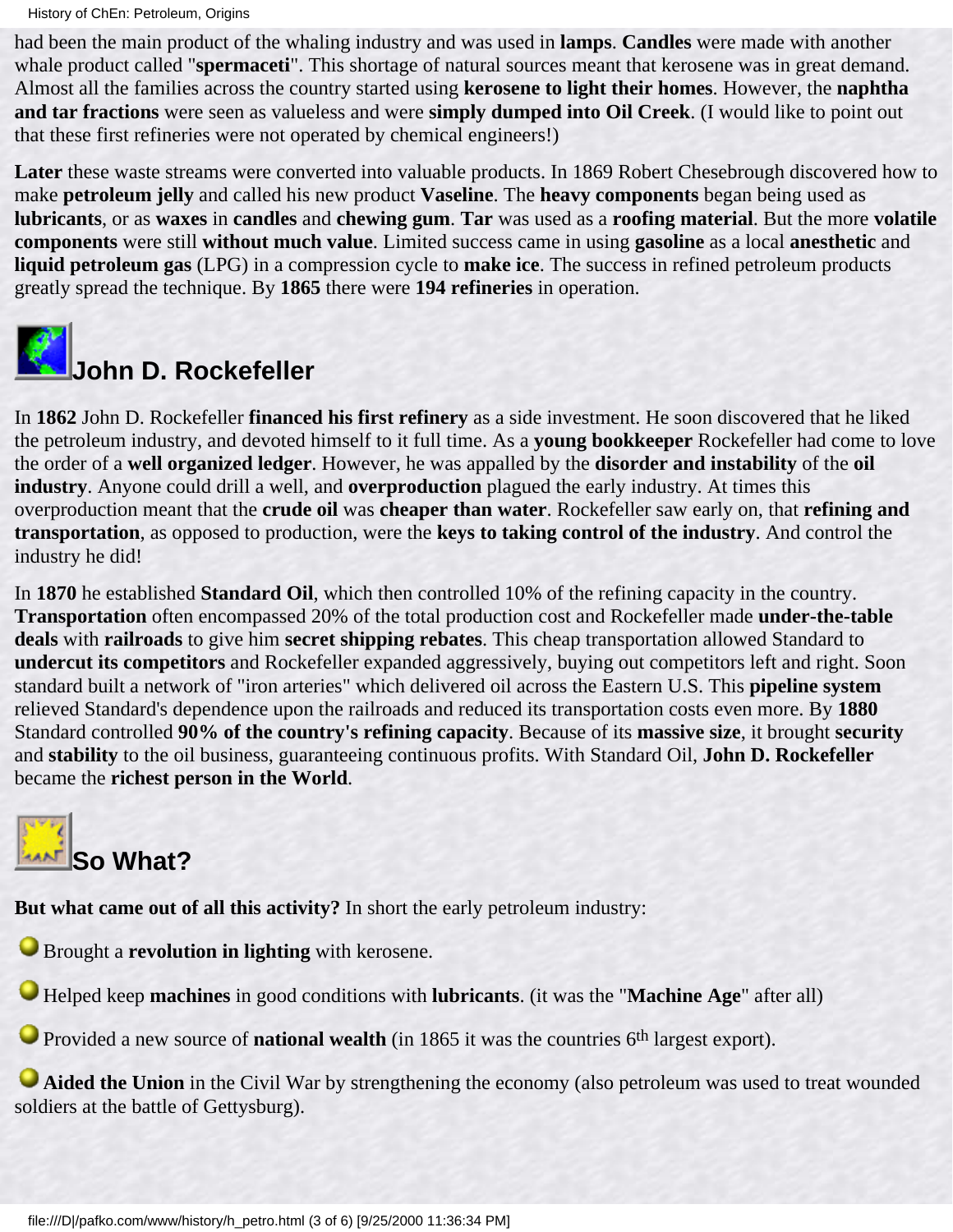# **A Few Terms**

The petroleum industry, like other chemical industries, has a **plethora of terms** designed to **scare off anyone** who wants to understand exactly what is going on. Mastering this nomenclature is one of the **main tasks facing chemistry and chemical engineering students**. Here are a few commonly used terms, but be forewarned; because of the complexity of compounds in the petroleum industry some of these terms are very **vague**.

**Hydrocarbons** are chemical compounds made mainly of **carbon and hydrogen**. Both petroleum and coal contain many different hydrocarbons. Methane, ethanol, and benzene are examples of hydrocarbons, though there are many many others.

**Bitumen** is a another term for **hydrocarbons**. Both petroleum and coal are sometimes referred to as Bituminous.

**Organic compounds** are chemicals made of **carbon** (although the classification is not totally consistent and some carbon compounds, like carbon dioxide, are not considered organic). **Hydrocarbons** are commonly referred to as organic compounds, and it is fair to think of the two as equivalent. Carbohydrates, proteins, and urea (found in urine) are examples or organic compounds. It was once thought that organic compounds could only be produced from organic sources. Because of their usefulness, a **huge chemical industry** developed around organic chemicals during the 19th Century. **Dyes** and **pharmaceuticals** where products of this industry. As chemists increased their skills they found that organic compounds could be synthesized from inorganic sources. However, by this time the classification had been firmly rooted in industry and universities and so it remains today.

**Inorganic compounds** include **everything** that is **not** considered **organic** (every compound in the world is ether organic or inorganic).

**Aromatic** compounds are **organic compounds** which always have a **benzene ring** in them. Because of this they can be quite **reactive** and have some **interesting properties**. The **dye** and **pharmaceutical** industries depend heavily on aromatic compounds.

**Aliphatic** compounds are **organic compounds** which are **not aromatic**. They include single bonded (ethane, propane, butane), double bonded (ethene or called ethylene, propene, butene), and triple bonded (ethyne or called acetylene, propyne, butyne) straight chain hydrocarbons as well as cyclic non-benzene structures (cyclopentane, cyclobutane) (every organic compound in the world is either aromatic or aliphatic).

A **Barrel** (bbl.) of crude contains **42 gallons** or 158.8 liters. No one actually ships petroleum in barrels anymore because they are too small, but the term is still used to describe a defined volume.

**Petroleum** literally means "**rock oil**". It is a very broad word referring to all **liquid hydrocarbons** which can be collected from the ground. Even **natural gas** and **solid** hydrocarbons are sometimes referred to as petroleum. When petroleum first comes from the ground it is called **crude oil**. Later it is usually just referred to as **oil**. It can flow like water or be as viscous as peanut butter. It can be yellow, red, green, brown, or black.

**Fractions** are **complex mixtures** of chemical compounds that all have a **similar boiling point**. **Light** and **heavy** fractions **refer to** a compound's **boiling point** and **not** their actual **density** (these are two entirely different things). Light fractions can be very heavy (dense), and heavy fractions can be very light (go figure)!

**Isomers** are chemicals which have the **same number and type of atoms** but have them **arranged in a**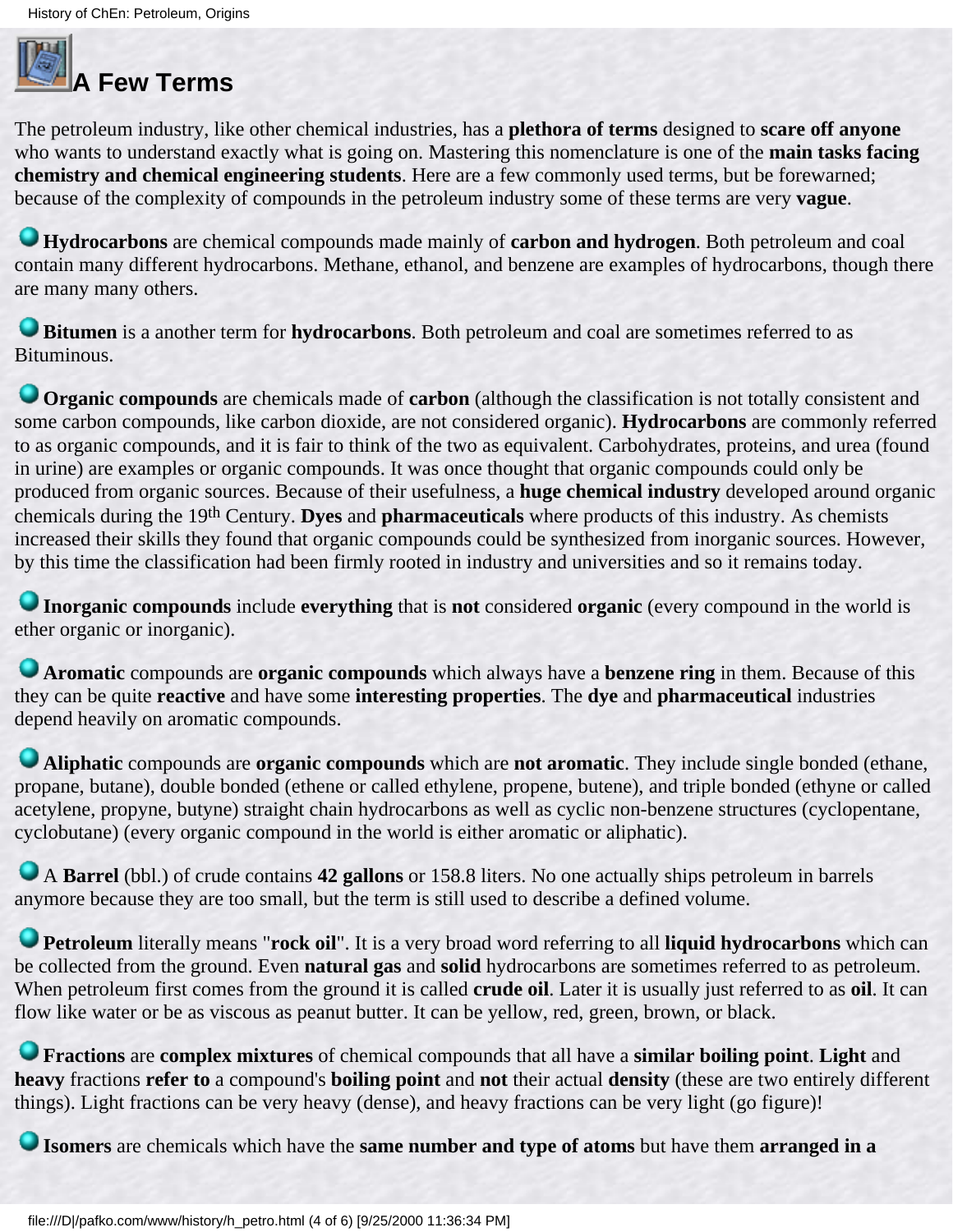History of ChEn: Petroleum, Origins

**different way**. Methane (CH4), ethane (C2H6), and propane (C3H8) have no isomers because their is only one way the carbons can hook together. **Butane** (C4H10) has **two isomers** (n-butane and isobutane). **Decane** (C10H22) has **seventy five isomers**, and a molecule with **20 carbon atoms** (C20H42) has **over 100,000 isomers**. **Crude oil** contains molecules having **1 to 100+ carbon atoms**. Naming these compounds based upon normal chemical rhetoric would be **hell on earth**! The huge number of possible molecular arrangements is why people talk of **fractions** instead of using proper chemical nomenclature.

**Natural Gas** is a mixture of very **low boiling hydrocarbons**. Natural gas can only be liquefied under extremely high pressures and very low temperatures. It is called "**dry**" when **methane** (CH4) is the primary component, and "**wet**" if it contains higher boiling hydrocarbons. If it smells bad, because of **sulfur** compounds, it is called "**sour**". Otherwise, it is called "**sweet**".

**Liquefied Petroleum Gas** (LPG) is a **very light fraction** of petroleum. It is also a fairly **simple** fraction containing mainly **propane and butane**. First, it should be noted that under normal pressures **LPG is actually a gas**, unlike gasoline (often just called "gas") which is really a liquid (ugh). However, under **modestly high pressures** these compounds can be **converted to a liquid** (hence their name). Being able to store them as a liquid **reduces** the **container size** by a factor of a **hundred**. This is no doubt why propane stoves are so popular. As **cracking methods** have evolved **more and more LPG** has been produced by refineries.

**Gasoline** is a light fraction of petroleum which is quite **volatile** and **burns rapidly**. Straight run gasoline refers to gasoline produced by distillation instead of cracking, although it really doesn't make a difference. **Gasoline is often just called "gas"**, however it is a liquid at typical pressures. This confusing state of affairs developed because the **first internal combustion engines ran on town gas** (a mixture of carbon monoxide, CO, and hydrogen, H2, both actual gases). These engines were therefore called "**gas engines**". When gasoline replaced town gas people still called the motors "gas engines" and also started calling gasoline "gas". Today, the **average American** uses **450 gallons** of gasoline **a year**.

**Octane Number** rates a fuel's ability to **avoid premature ignition called knock**. Premature ignition **reduces** an engine's **power** and quickly **wares it out**. The octane scale arbitrarily defines **n-heptane** a value of 0, and **isooctane** (2,2,4-trimethyl pentane) an octane number of 100. Isooctane is then added to heptane until the mixture has the same knock characteristics as the fuel being tested, and the percent isooctane is taken as the unknown fuels octane number. **Tetraethyl lead** used to be a common anti-knock additive which would raise a fuels octane number. **High octane fuel** can be used in engines with **high compression ratios** which in turn produce much **more power**. However, the additive is no longer used because of concerns over **lead pollution**.

**Naphtha** is a light fraction of petroleum used to **make gasoline**. Naphtha also produces **solvents** and **feedstocks** for the **petrochemical industry**.

**Kerosene** was the **first important petroleum fraction**, replacing **whale oils** in **lamps** over a hundred years ago. Some unscrupulous refiners failed to distill off all the **naphtha** from the kerosene fraction thereby increasing the volume of their final product. This lead to many lamp **explosions and fires**.

**Diesel** fuels find use in the **fleet of trucks** which transport the **nations goods**. Diesel engines power these larger engines, and use **higher compression ratios** (and temperatures) than their gasoline cousins. They are therefore **more efficient**. It is also interesting to note that diesel engines have **no spark plugs**, instead the fuel-air mixture is **ignited** by the rising temperatures and pressures during the **compression stroke**.

**Gas Oil** (or fuel oils) are used for **domestic heating**. In the **winter** refineries **produce more gas oil**, whereas during the **summer driving months** they produce **more gasoline**.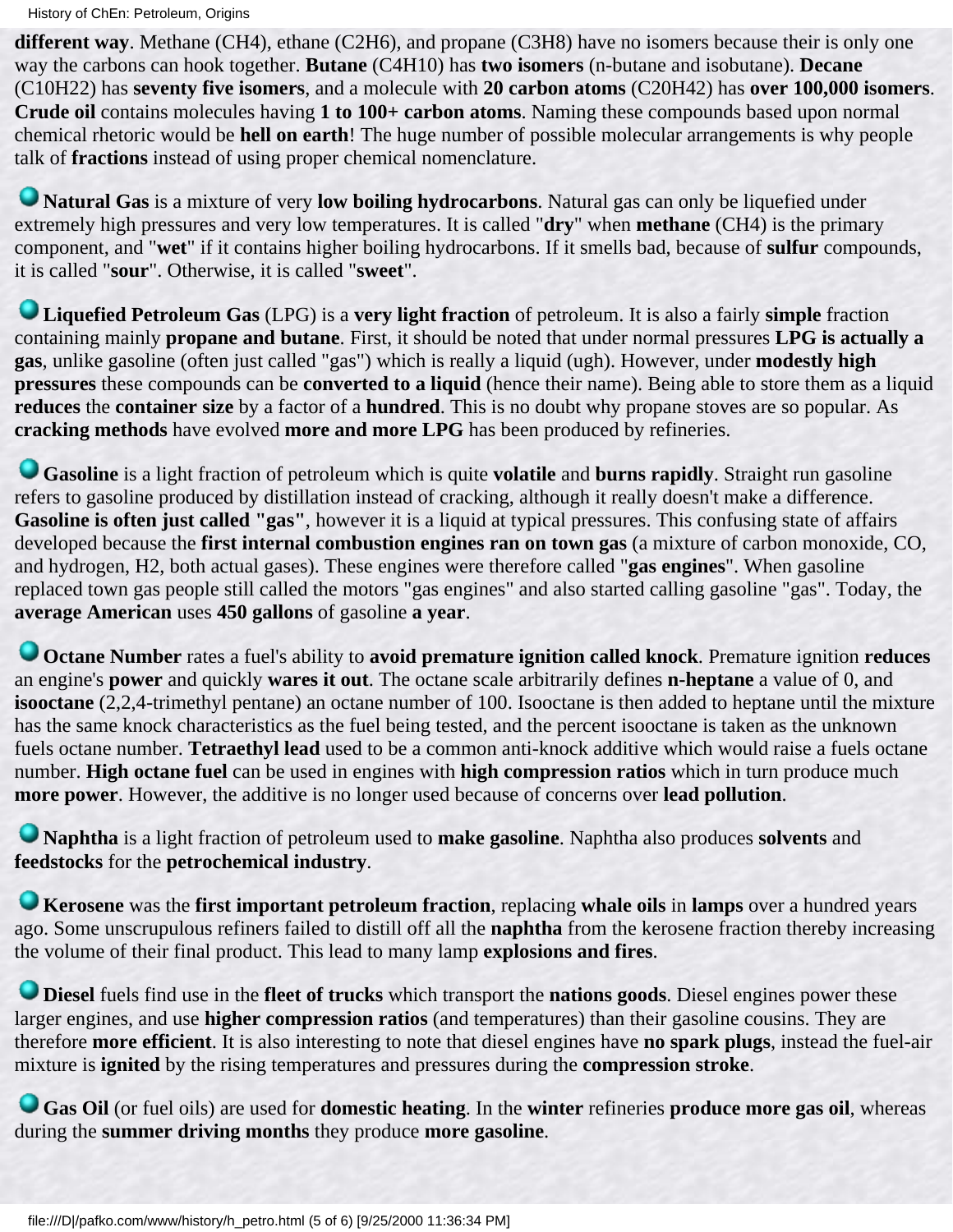**Heavy Fuel Oil** is often **blended** with gas oils for easier use in industry. **Ships** burn heavy fuel oils but they call it **bunker oil**.

**Atmospheric Residual** is everything that **cannot be vaporized under normal pressures**. Atmospheric residual is fed into another distillation column, operating at lower pressures, which can separate out some of the lighter compounds. **Lubricants and waxes** reside in this fraction.

**Vacuum Residual** is the **bottom of the barrel**. It includes **asphalt and some coke**.

**Pitch** is a thick, black, sticky material. It is left behind when the lighter components of coal tar or petroleum are distilled off. Pitch is a **"natural" form of asphalt**.

**Asphalt** is a **high boiling** component of **crude oil**. It is therefore found at the "**bottom of the barrel**" when petroleum is distilled.

**Tars** are **byproducts** formed when **coke** is made from coal or **charcoal** is made from wood. It is a thick, complex, oily black mixture of heavy organic compounds very similar to pitch or asphalt, though from a different source.

<span id="page-61-0"></span>





**[A Century of Contributions](#page-26-0)**



**[Engineering & Scientific Wages](#page-51-0)**



 **[Petroleum: Modern Refining](#page-62-0)**

"The end already...[go back to the top.](#page-56-1)"

We always welcome [COMMENTS, SUGGESTIONS, OR REACTIONS](#page-5-0).

[pafko.com](file:///)[/history](#page-0-0)/h\_petro.html Copyright 2000, Wayne Pafko

counter reset: Sept 18, 2000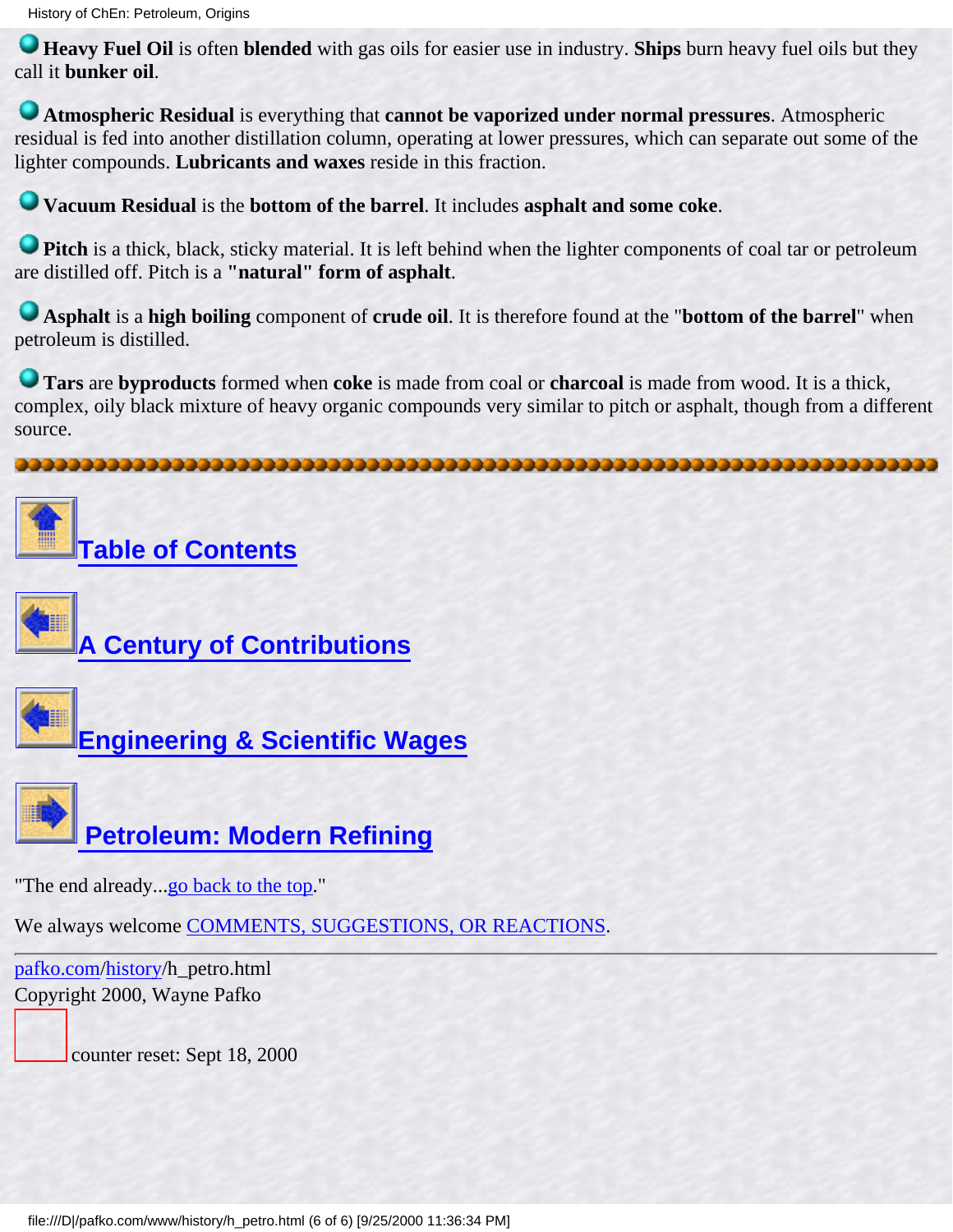# <span id="page-62-1"></span><span id="page-62-0"></span>**Case Study: Petroleum Modern Refining**

Petroleum refineries are marvels of **modern engineering**. Within them a **maze** of **pipes**, **distillation columns**, and **chemical reactors** turn **crude oil into valuable products**. Large refineries cost billions of dollars, employ several thousand workers, operate around the clock, and occupy the same area as **several hundred football stadiums**. The U.S. has about 300 refineries that can process anywhere between 40 and 400,000 barrels of oil a day. These refineries turn out the **gasoline** and **chemical feedstocks** that keep the country running.

"Enough already..[.go to the end.](#page-68-0)"



**Locating an oil field** is the **first obstacle** to be overcome. The first explorers used Y-shaped devining rods and other supernatural, but ineffective, means of locating petroleum. Today **geologists** and **petroleum engineers** employ more tried and true methods. Instruments to aid the search include; **geophones** (uses sound), **gravimeters** (uses gravity), and **magnetometers** (uses the Earth's magnet field). While these methods narrow the search tremendously, a person **still has to drill** a exploratory well, or **wildcat well**, to see if the oil actually exists. Success brings visions of gushers soaring skyward, however today wells are capped before this happens.



There are three main types of **drilling operations**; cable-tool, rotary, and off-shore. **Cable-tool** drilling involves a **jack-hammer** approach were a chisel dislodges earth and hauls up the loose sediment. **Rotary drilling** works at much **greater depths**, and involve sinking a **drill pipe** with a rotating steel bit in the middle. **Off-shore drilling** involves huge **semisubmersible platforms** which lower a shaft to the ocean floor, containing any oil which is located.

**All crude oil** contains some amount of **methane** or other gases **dissolved** in it. Once the drilling shaft makes contact with the oil it **releases the pressure** in the underground reservoir. Just like opening a **can of soda pop**, the dissolved gases fizz out of solution **pushing crude oil to the surface**. The dissolved gases will allow about 20% recovery of oil. To get better recovery water is often pumped into the well, this forces the lighter oil to the surface. **Water flooding** allows recoveries of about 50%. The addition of **surfactant** allows even more oil to be recovered by preventing much of it from getting trapped in nooks and crannies. Yet, it is **impossible to get all of the oil out of a well**.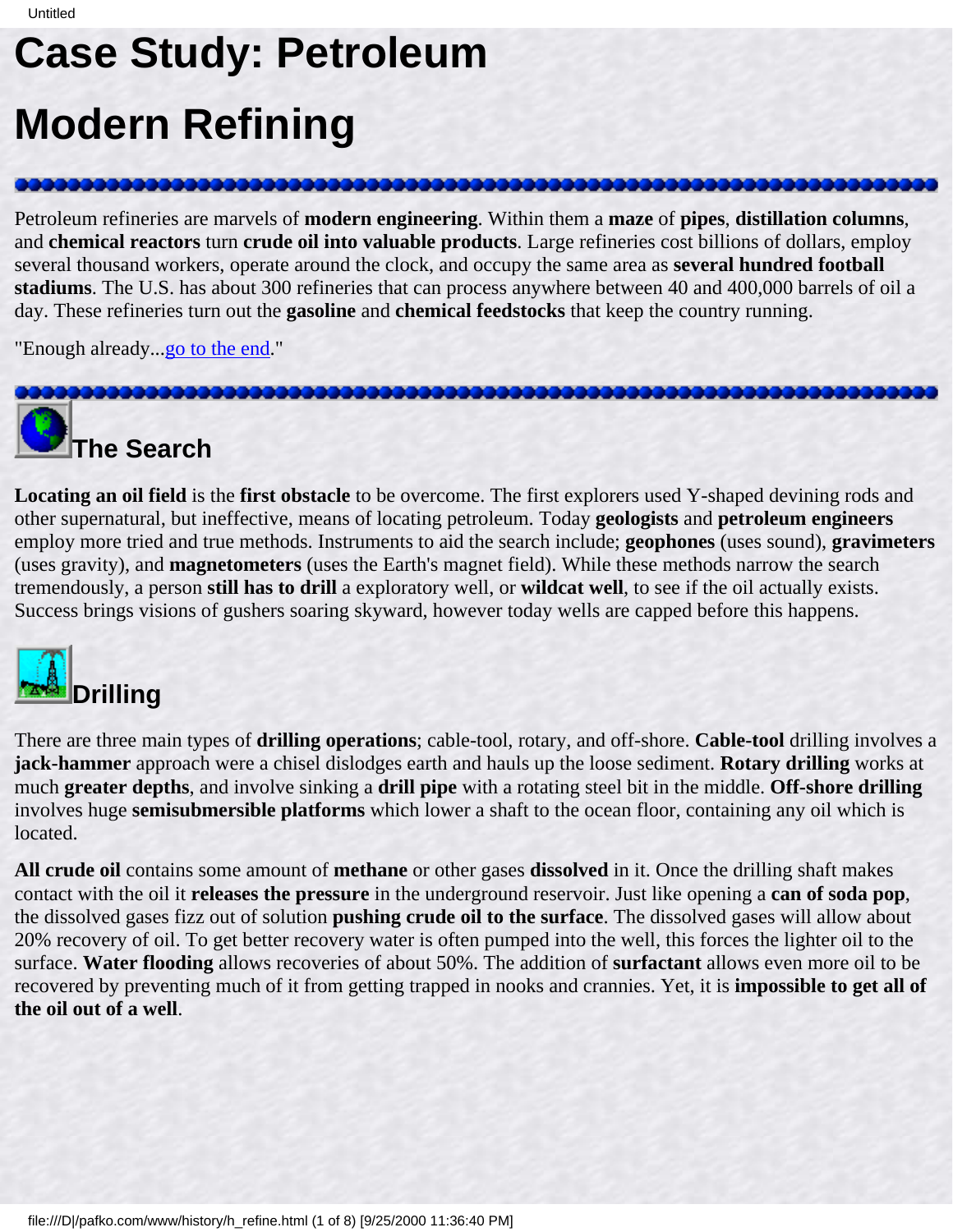

# <u>。</u><br>■Transportation

Because **crude oil** is a liquid it is much **easier to move** than natural gas or coal. **Coal** is nice and dense, so it does not require large holding containers, but it **cannot be pumped**. Conveyor belts and cranes cannot compete with pipelines for economic efficiency. **Natural gas** can be pumped using expensive compressors, but it requires **enormous holding tanks**. A recent trick has been to inject huge amounts of water into salt strata. The water dissolves the salt, leaving truly enormous caverns. The natural gas is then pumped in and stored until needed. The **ease in transporting oil** is one of the reasons we have become so **dependent upon it**. Pound for pound natural gas and coal just cannot compete.



### **Reserves**

The **proven reserves** of crude oil within the **U.S.** are about **3.9 billion cubic meters**. This could **cover** the state of **Minnesota** with a layer **one half inch thick**. A reasonable value for the **total amount of crude oil** obtainable using current methods from around the **world** is **350 billion cubic meters**. This could **cover Minnesota** with a layer of oil **four and a half feet thick**. Yet, at the rate we are consuming oil, the **nation's reserves** will be **depleted by 2010**, and the **world's reserves** will be depleted by the **end of the 21st Century**.

Yet, oil is not the only source of hydrocarbons. **Natural gas** and **coal** are both available in much greater amounts ([see Distillation Figure\)](#page-64-0). However, we may decide that it is not such a good idea to burn all of these

hydrocarbons. **Carbon dioxide** is a **strong greenhouse gas** (along with water and methane), and the results to the global environment could be catastrophic to human life. Nuclear fission, solar power, hydroelectric power, and geothermal power offer immediate **alternatives**, however energy produced by these methods would be more expensive than burning oil, coal, or natural gas. The holy grail of power production, nuclear fusion, continues to elude scientists and engineers. In any case, **refining techniques** will **remain vital** to produce not only **fuels** but raw **materials** for petrochemical industries (plastics, pharmaceuticals, agrochemicals, etc.).

#### **"The Kingdom of Heaven runs on righteousness, but the Kingdom of Earth runs on OIL!"**

Quote by **Ernest Bevin** at the British Parliament during a heated discussion concerning the Middle East.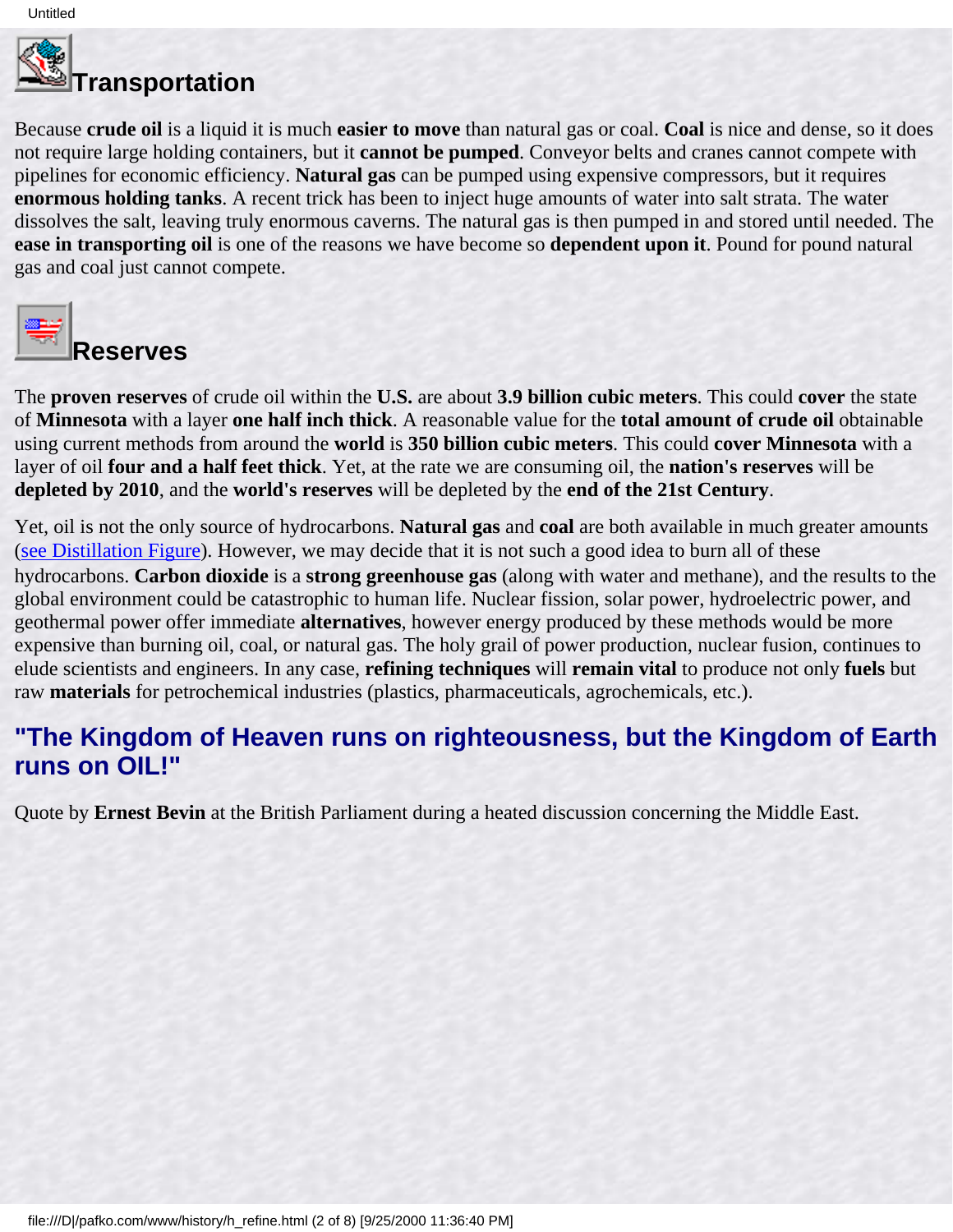<span id="page-64-0"></span>

### **Distillation**

Oil contains a **complex mixture** of hydrocarbons. The first step in obtaining something of value from this muck is to **de-salt** and **de-water** it. Then the oil is heated and sent into a huge **distillation column** operating at **atmospheric pressure**. Heat is added at the reboiler, and removed at the condenser, thereby **separating the oil into fractions based upon boiling point**. A typical atmospheric column can separate about 4,000 cubic meters (25,000 barrels) of oil per day. The bottom fraction is sent to another column operating at a pressure of about 75 mm Hg (one tenth of an atmosphere). This column can separate the heaviest fraction without thermally degrading (cracking) it. Whereas atmospheric columns are thin at tall, **vacuum columns** are **thick and short**, to minimize pressure fluctuations along the column. Vacuum columns can be over 40 feet in diameter!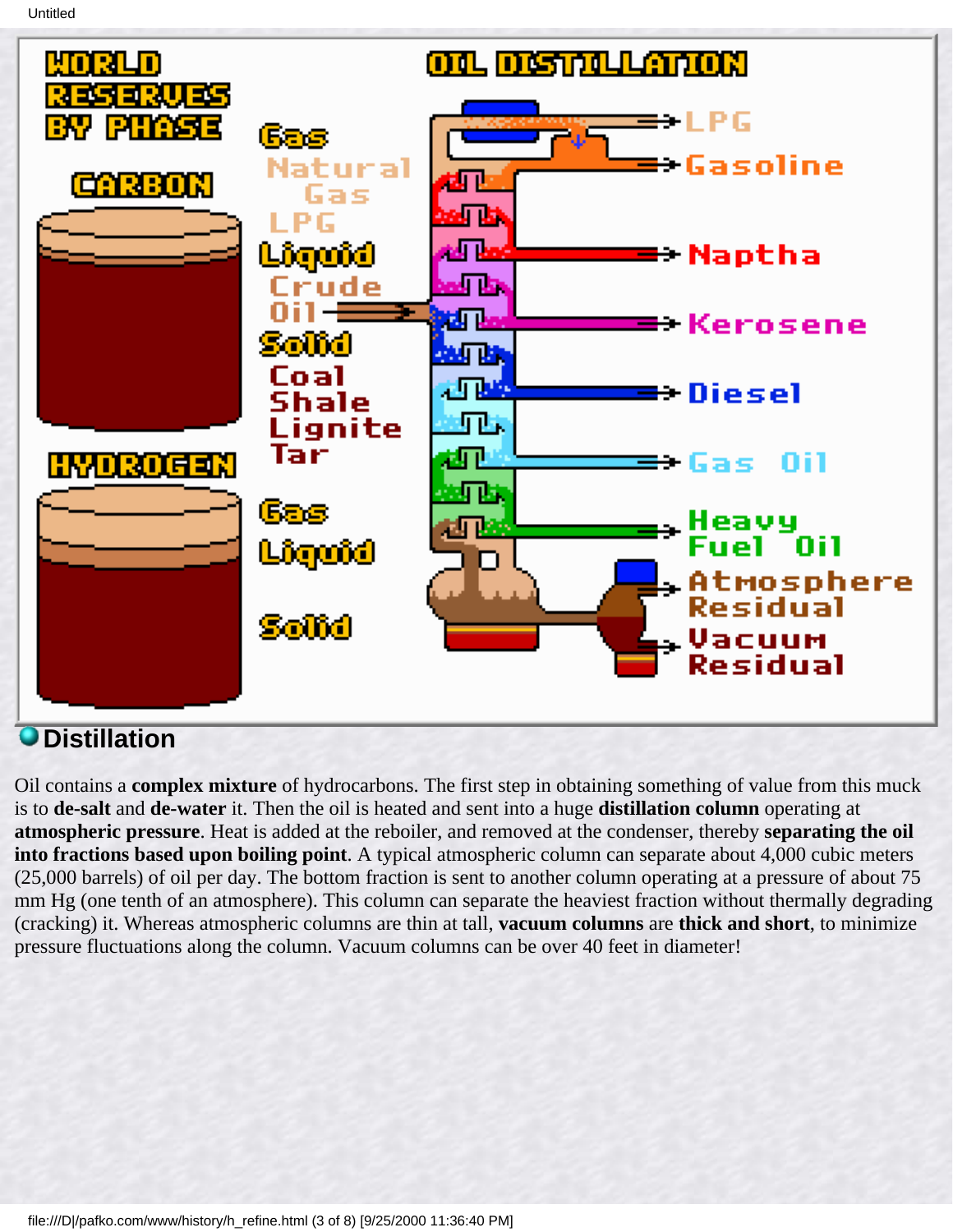| <b>Crude Oil Refining</b>      |                     |                     |
|--------------------------------|---------------------|---------------------|
| <b>Distillate</b>              | <b>Boiling</b>      | <b>Carbon Atoms</b> |
| <b>Fraction</b>                | Point $(^{\circ}C)$ | per Molecule        |
| Gases                          | below 30            | $1 - 4$             |
| <b>Gasoline</b>                | $30 - 210$          | $5 - 12$            |
| <b>Naphtha</b>                 | 100-200             | $8 - 12$            |
| <b>Kerosene &amp; Jet Fuel</b> | 150-250             | $11 - 13$           |
| Diesel & Fuel Oil              | 160-400             | $13 - 17$           |
| <b>Atmospheric Gas Oil</b>     | 220-345             |                     |
| <b>Heavy Fuel Oil</b>          | 315-540             | 20-45               |
| <b>Atmospheric Residue</b>     | over 450            | over 30             |
| <b>Vacuum Residue</b>          | over 615            | over 60             |

**Which Fraction to Make?**

Various **fractions** are more **important** at different **times of year**. During the **summer driving months**, the public consumes vast amounts of **gasoline**, whereas during the **winter** more **fuel oil** is consumed. These demands also vary depending upon whether you live in the **frigid north**, or the **humid south**. Modern refineries are able to **alter the ratios** of the different **fractions** to **meet demand**, and maximize profit.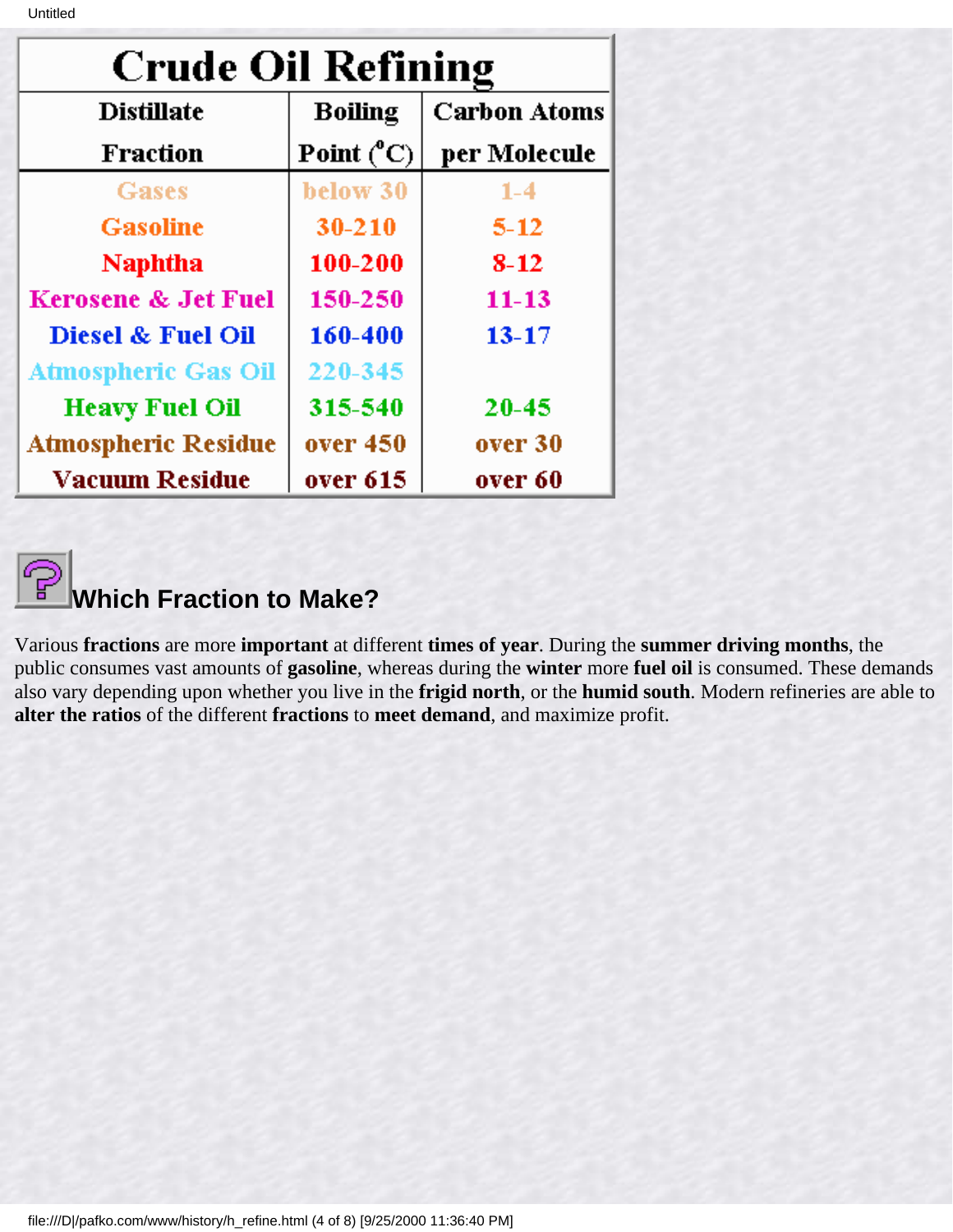

### **Q O O O The Five Pillars of Refining**

While distillation can separate oil into fractions, **chemical reactors** are required to create more of the **products** that are in **high demand**. Refineries rely on four major processing steps to alter the ratios of the different fractions. They are; **Catalytic Reforming**, **Alkylation**, **Catalytic Cracking**, and **Hydroprocessing**. Each of these methods involves feeding **reactants** to a reactor where they will be **partly** converted into **products**. The unreacted reactants are then separated from the products with a **distillation column**. The unreacted reactants are **recycled** for another pass, while the products are further separated and mixed with existing streams. In this way **complete conversion** of reactants can be obtained, even though not all of the reactants are converted on a given pass through the reactor. The **four processing methods**, along with **distillation**, are the **pillars of petroleum refining**.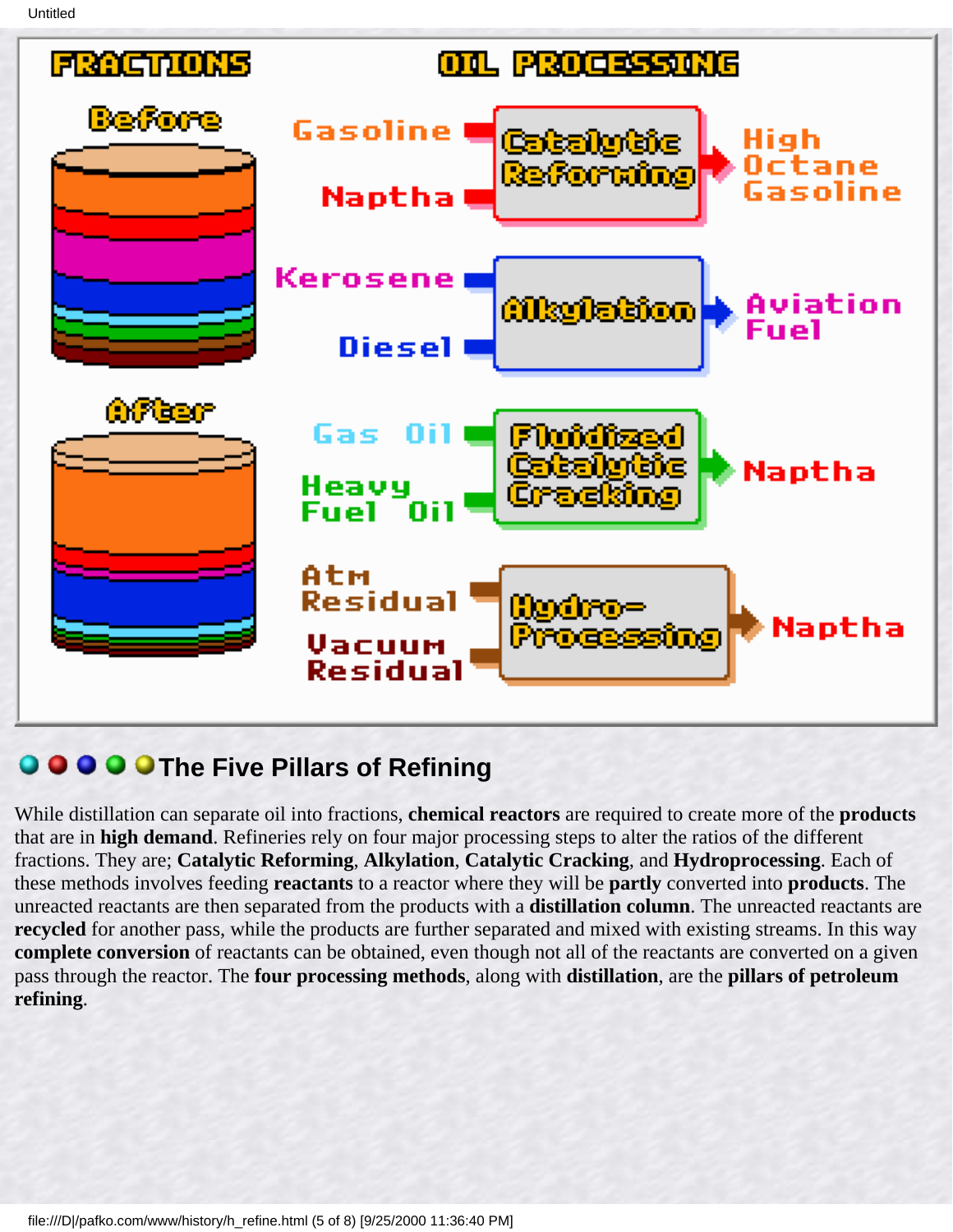

### **Catalytic Reforming**

Catalytic Reforming produces **high octane gasoline** for today's automobiles. Gasoline and naphtha feedstocks are heated to **500 degrees Celsius** and flow through a series of **fixed-bed catalytic reactors**. Because the reactions which produce higher octane compounds (aliphatic in this case) are **endothermic** (absorb heat) additional **heaters** are installed between reactors to keep the reactants at the proper temperature. The **catalyst** is a platinum (Pt) metal on an alumina (Al2O3) base. While catalysts are never consumed in chemical reactions, they can be **fouled**, making them less effective over time. The series of reactors used in Catalytic Reforming are therefore designed to be disconnected, and swiveled out of place, so the catalyst can be **regenerated**.



### **Alkylation**

Alkylation is another process for producing **high octane gasoline**. The reaction requires an **acid catalyst** (sulfuric acid, H2SO4 or hydrofluoric acid, HF) at **low temperatures** (1-40 degrees Celsius) and **low pressures** (1-10 atmospheres). The acid composition is usually kept at about 50% making the mixture **very corrosive**.

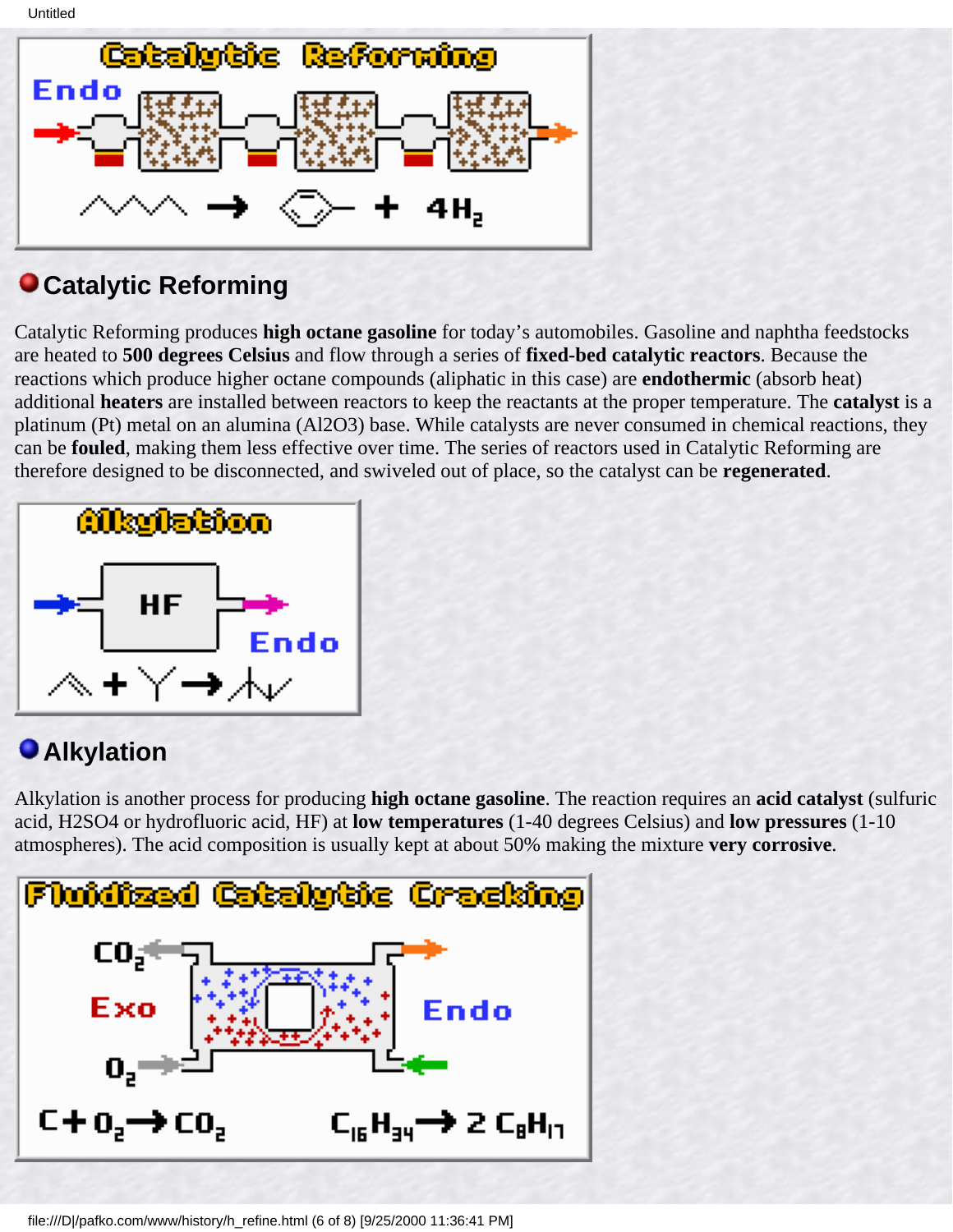### **Fluidized Catalytic Cracking**

Catalytic Cracking takes **long molecules** and **breaks** them into much **smaller molecules**. The **cracking** reaction is **very endothermic**, and requires a large amount of heat. Another problem is that reaction quickly **fouls** the Silica (SiO2) and alumina (Al2O3) **catalyst** by forming **coke** on its surface. However, by using a fluidized bed to slowly carry the catalyst upwards, and then sending it to a **regenerator** where the coke can be **burned off**, the catalyst is **continuously regenerated**. This system has the additional benefit of using the large amounts of heat liberated in the **exothermic regeneration** reaction to heat the cracking reactor. The FCC system is a **brilliant reaction scheme**, which turns two negatives (heating and fouling) into a positive, thereby making the process extremely economical.



### *<u>OHydroprocessing</u>*

Hydroprocessing includes both **hydrocracking** and **hydrotreating** techniques. Hydrotreating involves the addition of hydrogen atoms to molecules without actually breaking the molecule into smaller pieces. **Hydrotreating** involves temperatures of about **325 degrees Celsius** and **pressures of about 50 atmospheres**. Many catalysts will work, including; nickel, palladium, platinum, cobalt, and iron. Hydrocracking breaks longer molecules into smaller ones. **Hydrocracking** involves temperatures **over 350 degrees Celsius** and pressures up to **200 atmospheres**. In both cases, very **long residence times** (about an hour) are required because of the slow nature of the reactions. 

<span id="page-68-0"></span>





"The end already...[go back to the top.](#page-62-1)"

We always welcome [COMMENTS, SUGGESTIONS, OR REACTIONS](#page-5-0).

[pafko.com](file:///)[/history](#page-0-0)/h\_refine.html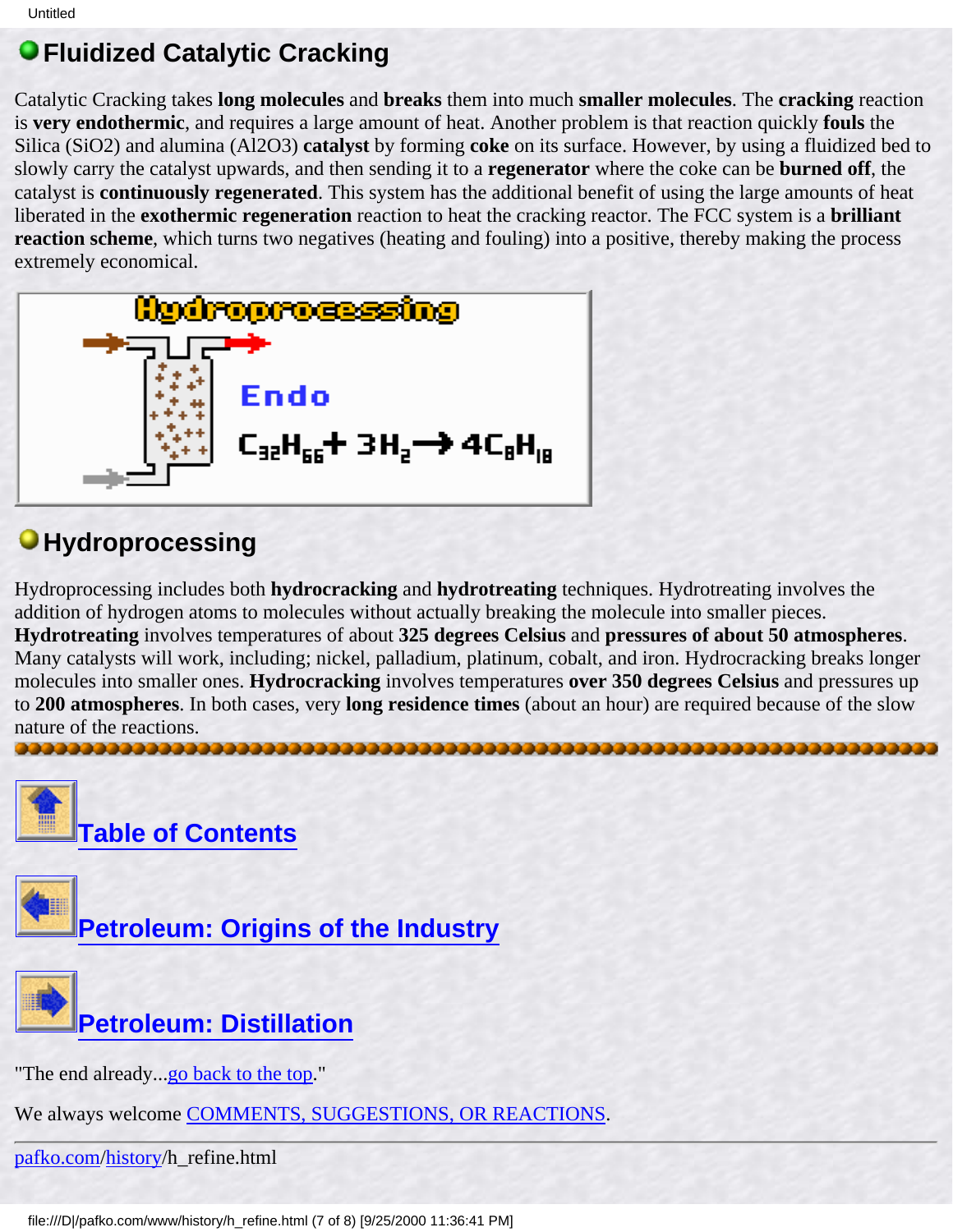#### Untitled

Copyright 2000, Wayne Pafko

counter reset: Sept 18, 2000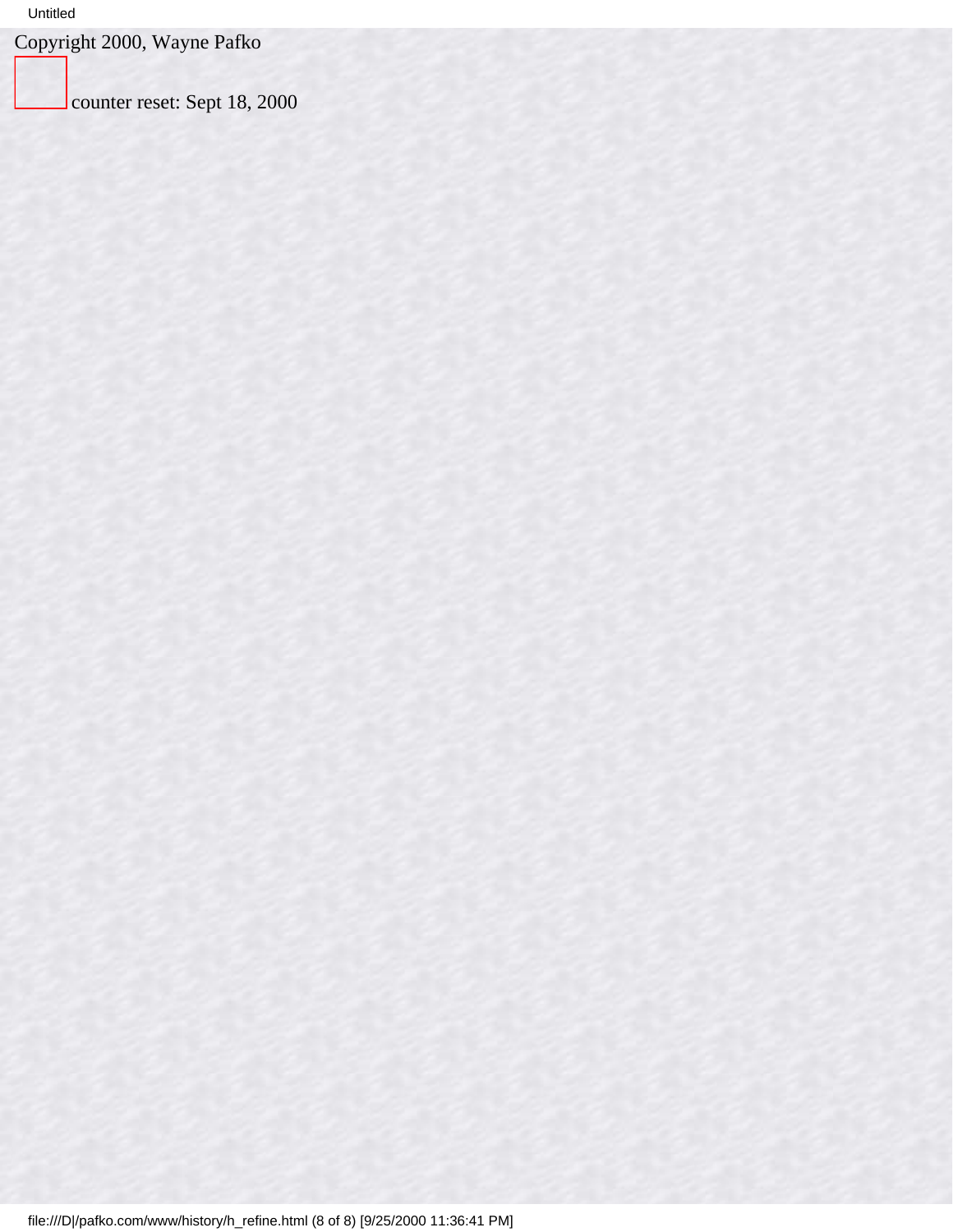# <span id="page-70-0"></span>**Case Study: Petroleum Distillation**

The **chemical engineer** is often faced with **complex mixtures** of chemicals. In these mixtures **some** chemicals are **valuable** while others may be **worthless** or even **hazardous**. The trick is to separate the good from the bad without spending too much money along the way. While there are quite a few separation techniques in a chemical engineer's bag of tricks, **distillation** is the **workhorse of the chemical industry**. It is fairly inexpensive and can produce **very high purity** products. Because of this the petroleum industry has adopted it as their separation method of choice. The **towers** pointing skyward at **oil refineries** are in fact **distillation columns**, and their vast numbers reveal just how frequently this unit operation is used.

"Enough already..[.go to the end.](#page-74-0)"

**But how does a distillation column work?** To answer this we will first **observe** how the world behaves, then try to **understand** why it works the way it does. Finally we must figure out how we can use this knowledge for our **benefit**. Following are descriptions of two experiments which will hopefully illuminate the physical principles governing distillation.



### **Vaporization of pure components**

Imagine **filling a pot full of water** (1 kg or 2.2 lbs) and placing it on the **stove**. We turn on the burner (power of about 5 kW) and start heating the water, hoping to eventually bring it to a **boil**. While it is still cold lets stick a **thermometer** into the water so we may watch how the temperature changes during the process. Here is what happens (ignore the math if you like):



**Point A**: The water has just been **placed on the burner**. It is at the temperature of the tap (70 degrees Fahrenheit), but with the addition of heat from the burner it will not stay there long. Because the temperature is below the boiling point the liquid is called "**sub-cooled**".

**Point B:** The water is slowly **warming up**. The water obviously has a **capacity to absorb heat** and displays a temperature increase while absorbing that heat (heat capacity of 4.2 kJ/kg C).

**Point C**: The **first bubble** (of

file:///D|/pafko.com/www/history/h\_distill.html (1 of 6) [9/25/2000 11:36:45 PM]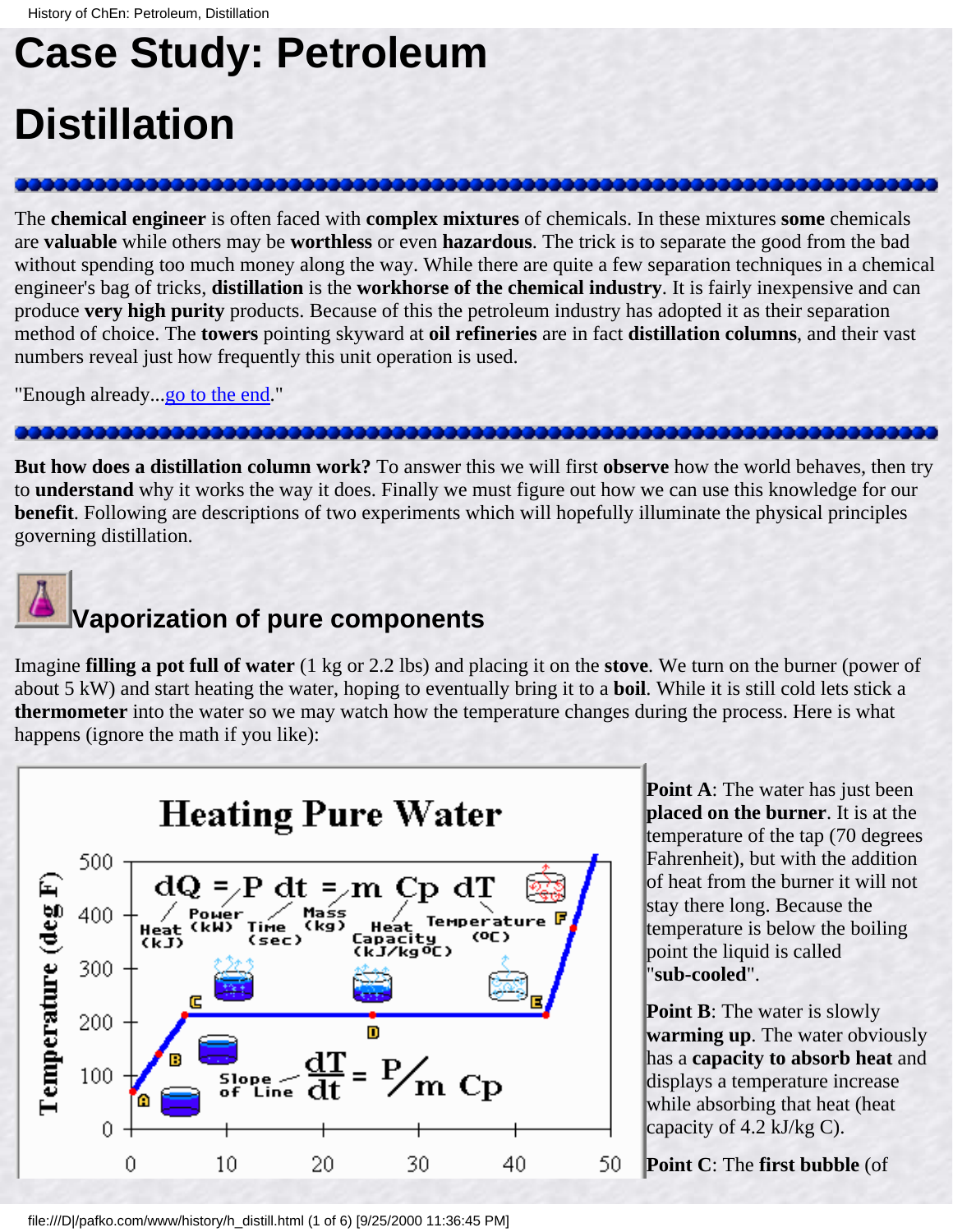#### Time (min)

water vapor) appears at the bottom and rises to the surface. The bubble rises because steam is less dense

than water. This is to say that a given volume of vapor is always lighter than the same volume of liquid. Gravity assures that the heavier fluid will displace the lighter fluid, and a good thing or filling a drinking glass with water would be a challenging process indeed.

**Point D**: More and more of the **water is boiling off**, being converted from water to steam. No surprise there, however something unusual has happened to our thermometer. It seems to have stopped rising, and hovers at 212 degrees Fahrenheit (100 degrees Celsius). The steam boiling off is also at 212 degrees Fahrenheit. Yet, the burner is still on, and is still much hotter than the water, so heat is still flowing into the water. It seems as though when a compound transforms from a liquid to a vapor some additional heat is absorbed. This heat does **not raise the temperature**, instead it causes some water to change to steam. Joseph Black observed this behavior in 1765 and called it "hidden heat". Today it is called "**latent heat**" but the idea is the same. Some heat, in fact a very large amount as evident by the long time needed to finish boiling, is required to turn water into steam (2257 kJ/kg). Similarly, steam gives off the same amount of heat when it is converted back to water. But enough talk, lets continue to watch the pot and see what happens as we add more and more heat.

**Point E**: The last drop of water boils away leaving us a **pot full of steam** and air. The temperature now begins to increase once again and the steam becomes "**super-heated**". The temperature grows rapidly because steam has a lower heat capacity than water and most of the vapor has left the pot so there is less material to heat up. Most cooks would remove the pot to prevent damaging it, but let's leave it on the burner to see what happens.

**Point F**: The temperature of the vapor within the pot continues to **rise**. It will increase until the pot, and vapor within it, finally reach the same **temperature as the burner**. At this point, no more heat will flow and the temperature will remain at a steady state.

### **Summary of our findings:**

**Pure compounds** have a **capacity to absorb heat**, and in the process warm up.

**Pure compounds** boil when they reach a temperature called their **boiling point**. The **temperature then remains constant**, even though heat is still being added, until all the liquid is boiled away.

While boiling, heat is absorbed, but no temperature increase is observed in the liquid or the vapor. This hidden heat is called **latent heat**.

Once all the liquid is boiled off the **temperature** of the **steam** will again **increase**, until the heat source and the steam are at the same temperature.



Well, that was mildly amusing. We are now standing in a hot humid room and have a warped pot laying upon the burner. But, on the bright side, we understand the universe a little better and are one step closer to setting up a distillation column. Now, lets put a **mixture** of liquids in a pot and repeat the same experiment. We choose a bottle of whiskey, and pour it into the pot. The whiskey is made of half **ethanol** (ethyl alcohol) and half **water**. However, it is not entirely clear what is going to happen when we heat the mixture, because **pure ethanol boils at 173 degrees Fahrenheit** (78.3 degrees Celsius), **not 212 degrees like pure water**. **Will the temperature remain constant while the mixture boils off?** With this question in mind we eagerly turn on the burner and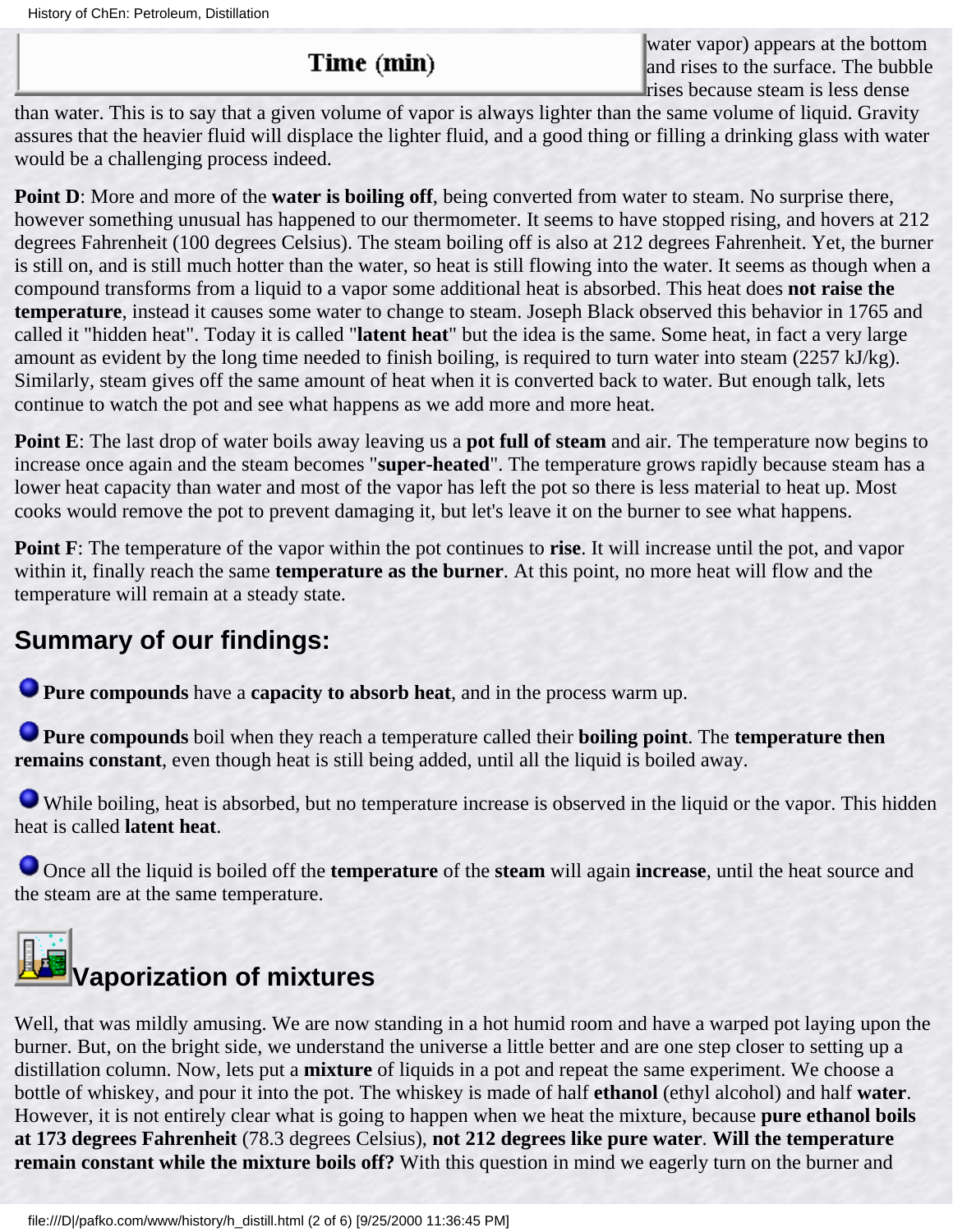watch the thermometer. Our findings are summarized below:



**Point A**: The mixture of **ethanol and water** has just been **placed on the burner**. The liquid is still cool, and for a moment we consider stopping the experiment to take a sip.

**Point B**: The mixture is **warming up faster** than the pure water did. This is not too surprising as we know that pure ethanol would warm up much faster than pure water. Ethanol's heat capacity (2.8 kJ/kg C) is smaller than that of water, and we expect the ethanol-water mixture to have properties somewhere between that of the pure components.

**Point C**: The **first bubble** appears at the bottom and rises to the

surface. If we could catch this bubble we would find that it is **enriched in ethanol**. While the liquid is 50% ethanol and 50% water, the first bubble of vapor is over 65% ethanol. This may come as a surprise, but makes some sense... Because ethanol has a lower boiling point it has a tendency to boil off first. This temperature (about 176 degrees Fahrenheit) is called the **bubble point**, because it is the temperature at which the first bubble forms.

**Point D**: **Ethanol, and water,** continues to be **boiled off**. However, the **temperature is not remaining constant**. Instead, it has slowly been increasing. The **latent heat is still present**, and is responsible for slowing the temperature rise, but its presence is not nearly as obvious as when we had only pure water. The temperature is rising because the **liquid phase** is being **enriched in water**, which has a higher boiling point. This liquid enrichment occurs because the first vapors were mainly ethanol, and so a larger fraction of water was left behind.

**Point E**: The **last drop** of liquid is very **rich in water**, and it too eventually boils away. This is called the **dew point** because if we were condensing the vapor instead of boiling the liquid this would be the temperature at which the first drop of liquid would form (about 185 degrees Fahrenheit). That first drop of liquid condensed would be mostly (84%) water.

**Point F**: The **temperature** of the **vapors** within the pot continues to **rise** until they are as hot as the burner.

## **Summary of our findings:**

**Mixtures** have a **capacity to absorb heat**, and in the process become warmer.

**Mixtures boil** when they reach a temperature called their **bubble point**. Afterwards the temperature slowly rises, even though latent heat is still present, until the **last drop of liquid vaporizes** at the **dew point**.

The **vapor produced** at the **bubble point** is **rich in the lower boiling compound** (in this case ethanol).

The **last** little bit of **liquid** is **rich in the higher boiling compound** (in this case water).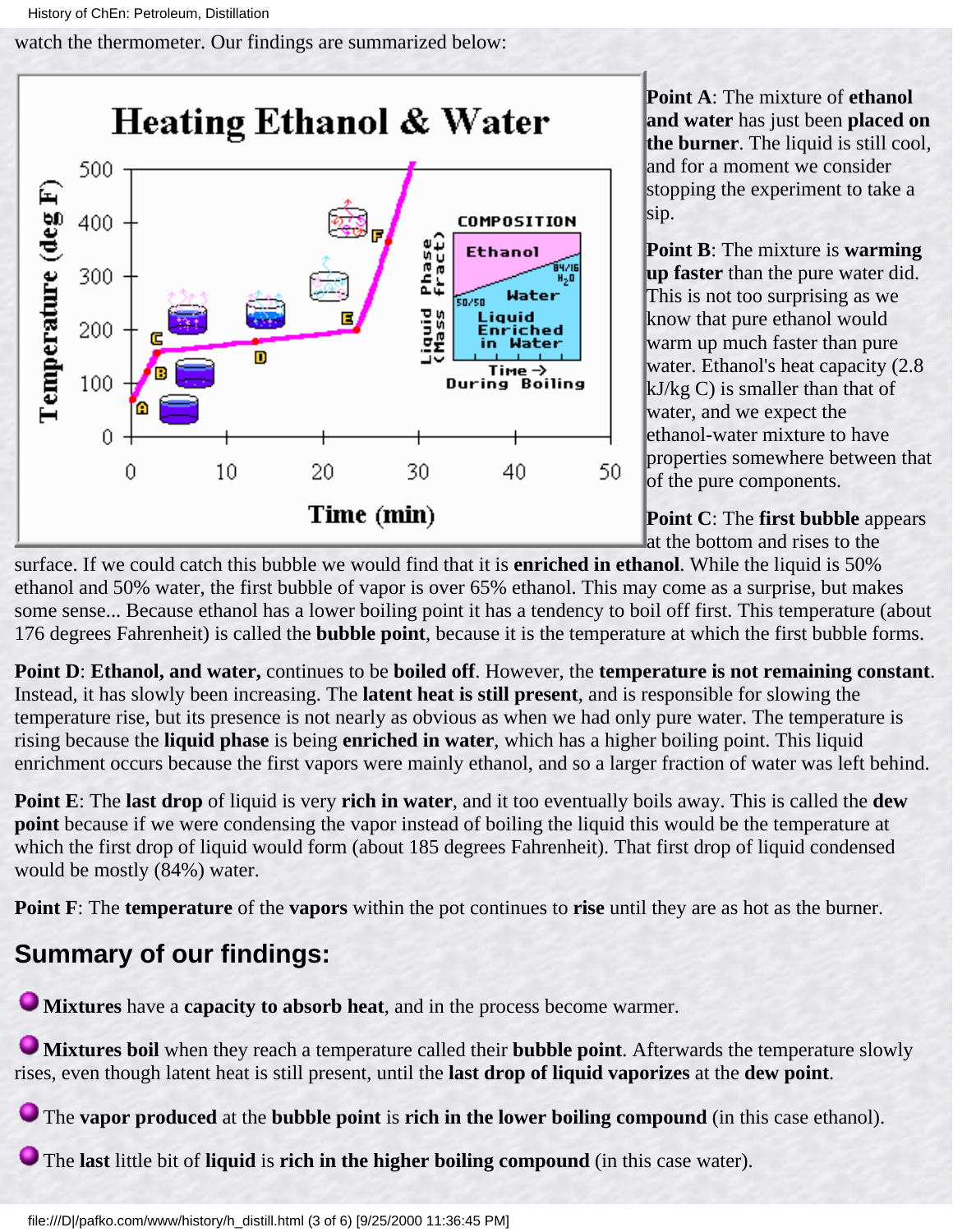Once all the liquid is boiled off the **temperature** of the **vapor mixture** will again **increase**.



## **Batch distillation**

It is fairly easy to turn **pots and burners** into a **batch distillation** apparatus. A **condenser** is required to turn the vapors back to a **liquid** so they can be easily collected. A **tall column** is also desirable because it greatly improves the separation by giving high boiling compounds **another chance to condense** before they reached the top and are collected. Finally, by using **different collection vessels**, the original mixture can be separated into **fractions**. However, despite these bells and whistles the principle is the same; by **applying heat a distillation column separates** compounds in a mixture **based upon their boiling points**.



# **Continuous Distillation**

One of the **characteristics** of the Industrial Revolution has been a **shift from** small scale **batch** (craft like) operations **to** large scale **continuous** (plant based) mass production. Ford's automotive **assembly line** is the typical example of **mass production**, but the same kinds of changes also occurred in the **chemical industry**. Labor intensive **batch distillation** was **replaced** with **continuous distillation** which allowed a much **greater chemical throughput**. Just as mass production techniques greatly **reduced the price** of a "**Model T**" automobile, it also greatly reduced the price of the **gasoline** which powered that machine.

There are two major types of continuous distillation columns, but both operate in basically the same way. In both cases **liquid** is **continuously fed** into the column, and at least **two streams** (**distillate** and **bottoms**), together containing the same amount of total material, are **continuously removed**. **Heat** is **added** to the **re-boiler** (pot) and **removed** at the **condenser**. The re-boiler

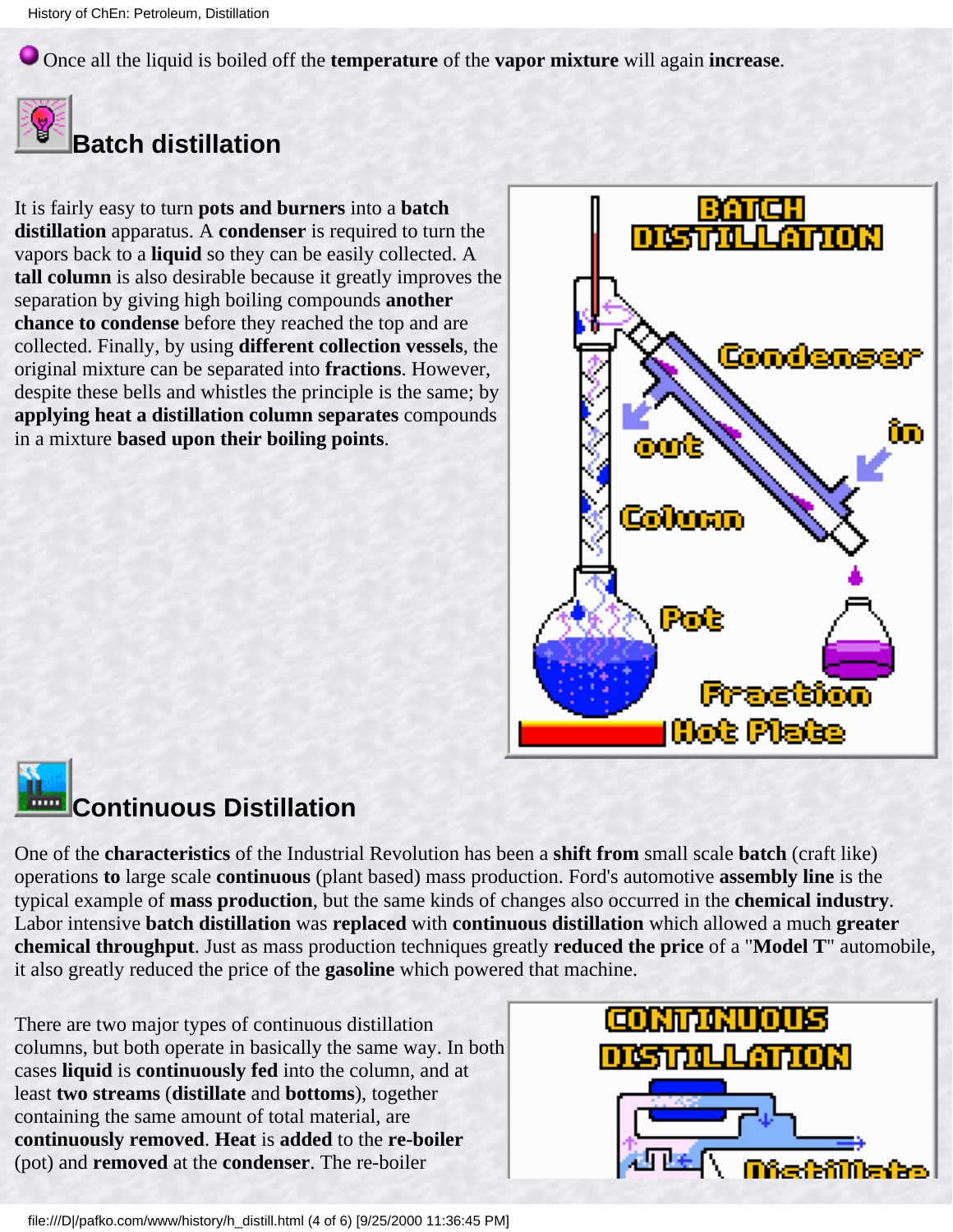History of ChEn: Petroleum, Distillation

vaporizes some of the liquid, which then follows a treacherous path to the top of the column where it is re-condensed. Along the way most of the high boiling compounds will been left behind, and the **distillate will be quite pure**. To further aid the separation process some of the liquid distillate is often returned to the column where it flows back to the bottom. Along the way this **reflux** condenses some of the higher boiling liquids out of the vapor phase helping to purify the vapor. The two types of columns are:

**Tray Columns** (shown above): Such columns consist of physically separated pools of liquid which are in intimate contact with a vapor. Bubble columns are often used to force the upward flowing vapor through these pools of downward flowing liquid. Each of these trays operates as an equilibrium stage (like the pot and water examples above).



**Packed Columns:** Such columns are filled with a saddle shaped packing that resembles Styrofoam peanuts. This packing provides a lot of surface area for the vapor to condense upon and assures that the liquid and vapor are in intimate contact.

Whereas the **composition** of the distillate and bottoms in **batch** distillation **changes over time**, a **continuous** column operates under steady conditions where the **composition at a given location does not change over time**. This **steady state operation** is desired in almost all continuous unit operations. Because the composition **only** depends upon the **position in the column**, additional product steams can be easily tapped at different heights (not shown) and each tray will have a different composition of compounds. The trays at the top of the column are rich in light boiling compounds while those at the bottom are rich in compounds that only boil at high temperatures.







"The end already...[go back to the top.](#page-70-0)"

We always welcome [COMMENTS, SUGGESTIONS, OR REACTIONS](#page-5-0).

[pafko.com](file:///)[/history](#page-0-0)/h\_distill.html Copyright 2000, Wayne Pafko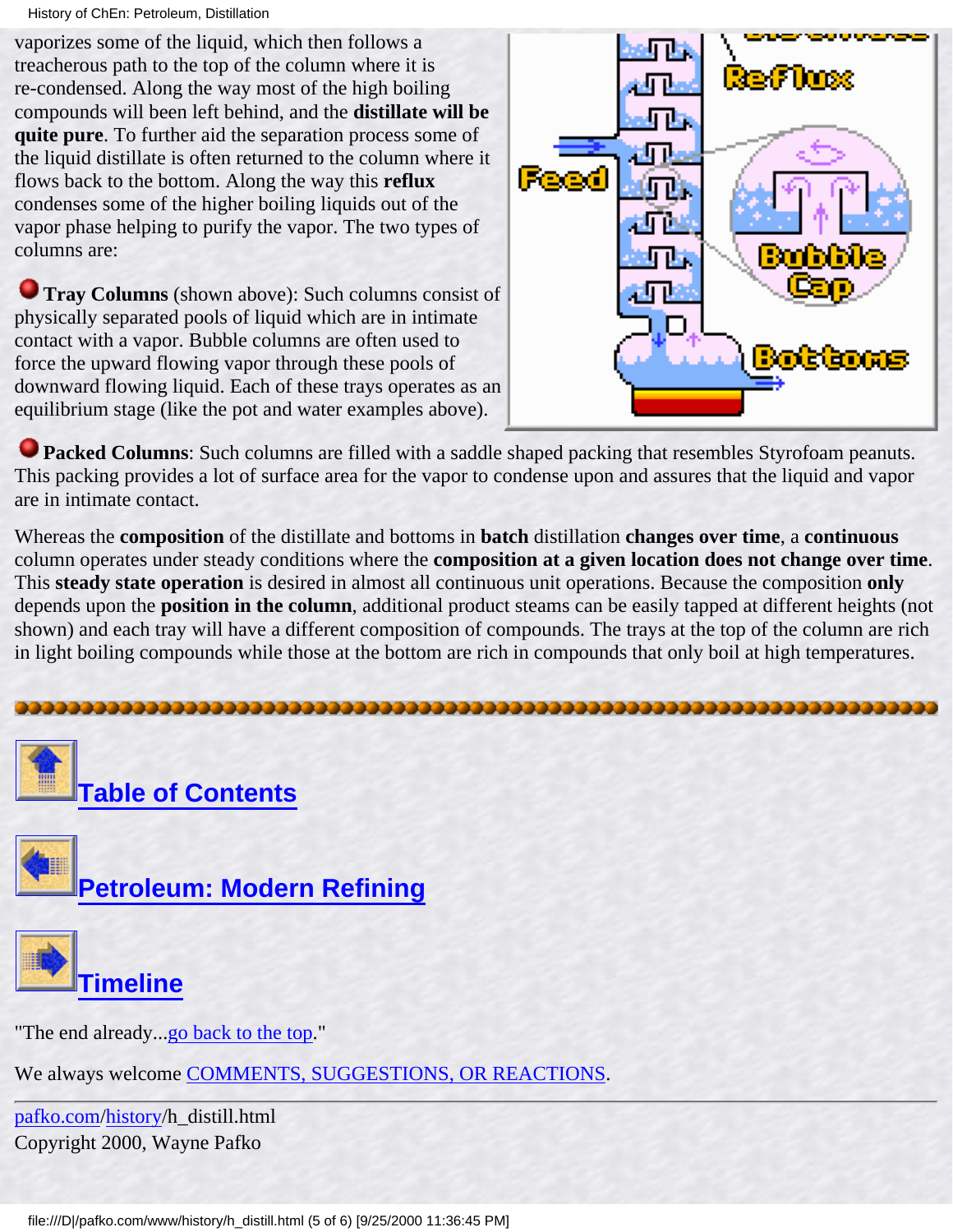counter reset: Sept 18, 2000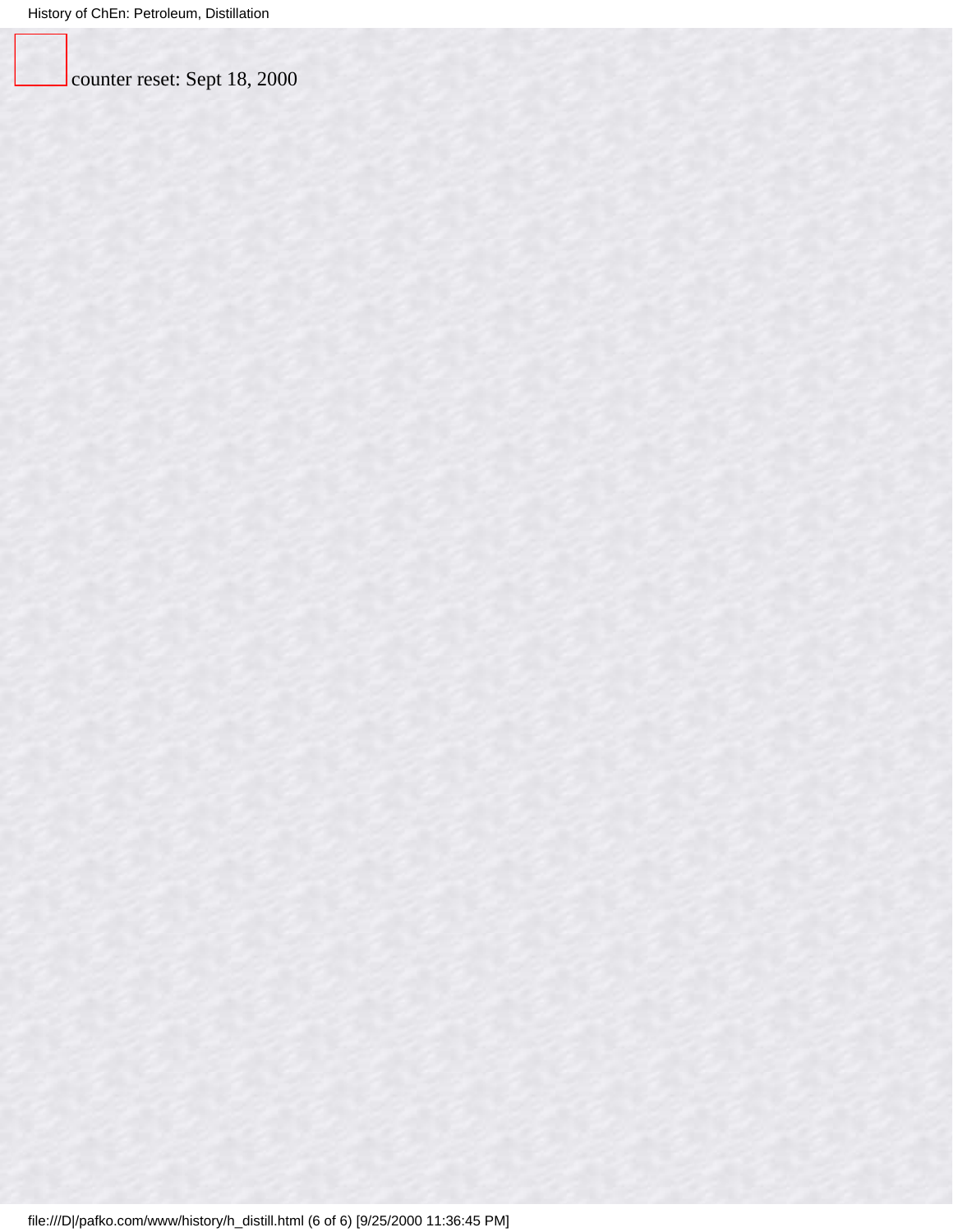<span id="page-76-0"></span>

# **A Chemical Engineering Timeline**

(Please forgive my digression into other topics)

TIMELINE KEY

**Topics Relating to Chemical Engineering.** 

A Digression into Miscellaneous Topics (often Chemistry)

Concerning the Rise and Fall of Nations (Wars & Such)

"Enough already... go to the end."

#### 

3333333333333333333333333

~440 BC: **Democritus** proposes the concept an of **atom** to describe the indivisible and indestructible particles that were thought to compose the substance of all things.

~250 BC: **Archimedes** deduces the law of the **levers** and could evaluate the relative density of bodies by observing their **buoyancy force** when immersed in water.

~240 BC: **Eratosthenes of Cyrene**, director of Alexandria library, calculates the **size of Earth** by measuring the sun's shadow at noon in Siena (Egypt) and Alexandria.

~70: **Pliny the Elder** writes his Historia Naturalis, a 39 volume **universal encyclopedia**, compiling all that was known about the science of his day. Pliny died in Pompeii during the eruption of the volcano the year 79.

~130: **Claudius Ptolemaeus** (Ptolemy) writes a mathematical and geographical treatise describing all ancient knowledge concerning distances and locations on the earth. He also developed a **star catalogue** with 1022 entries. The Ptolomeic model placed the earth as the center of the universe; the sun, stars and planets revolved around the earth in circular orbits. This model remained the standard interpretation for more than a millennium, until the time of Copernicus.

230: **Romans create life expectancy table** for selling "annuities." Average life expectancy is only **20-30 years**.

1347: **William Occam** enunciates the principle now known as **Occam's Razor**; "entities must not be multiplied beyond what is necessary."

1492: Cristoforo Colombo (**Christopher Columbus**) arrives on the shores of a new continent. The continent was later called America in honor to the Italian cartographer **Americo Vespucci**.

1500: **Leonardo da Vinci** points out that animals could not survive in an atmosphere that could not support combustion.

1540: **Johann Gutenberg** receives from Johann Fust an advance of 800 guilders to develop his **printing press**. Probably the first book printed was a dictionary called Catholicon and then later the Latin Bible.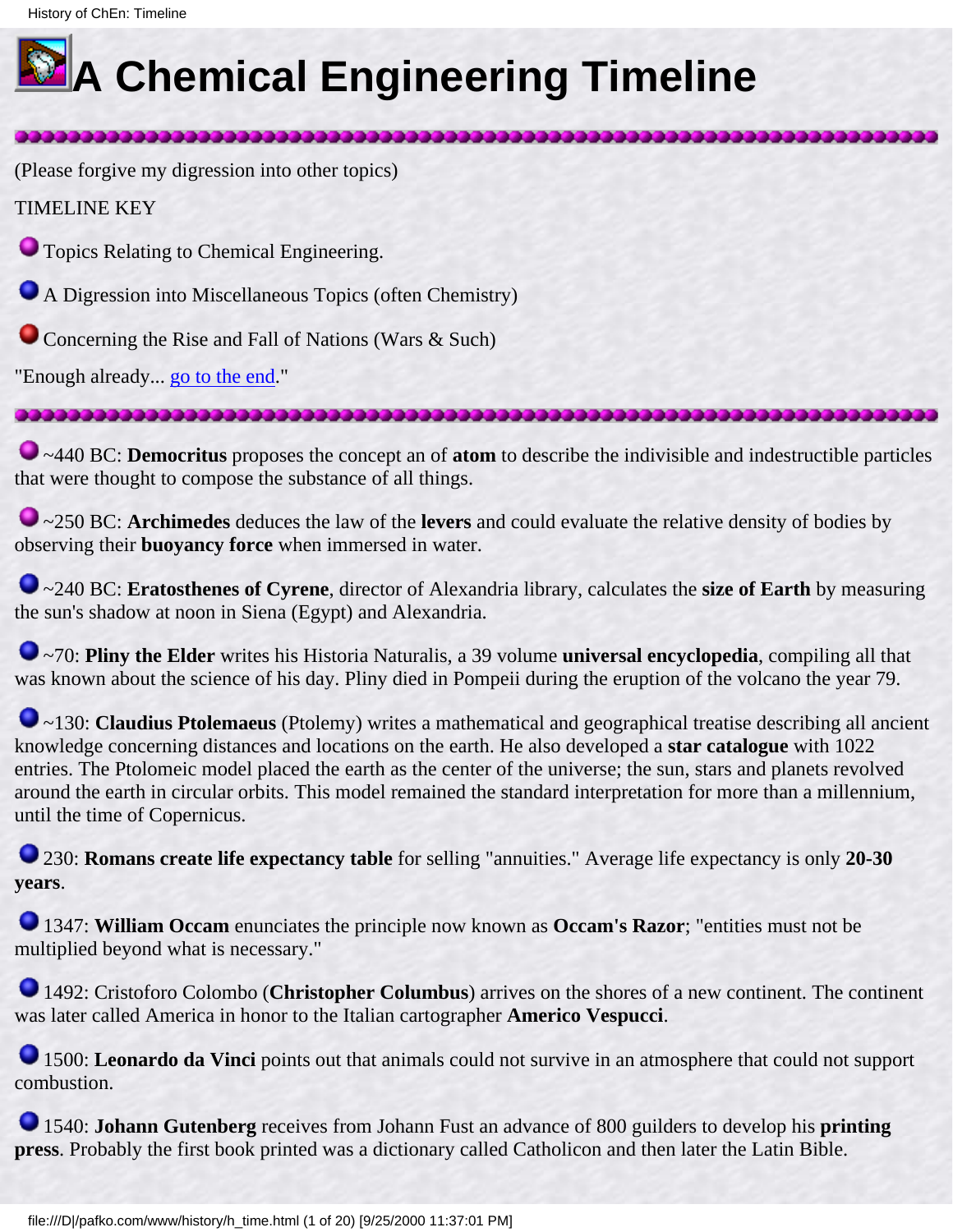1543: **Copernicus**' **heliocentric model** of the universe was a revision of the Ptolomeic model which had become too complex and inaccurate to accommodate the known movement of celestial bodies.

1546: **Hieronymus Francastorius** wrote on Contagion, the first known discussion of the phenomenon of **contagious infection**.

1616: **William Harvey** demonstrates his findings on the **circulation of blood**. In 1628 he published Exercitacio Anatomica Motu Cardis et Sanguinis in Animalibus, in which he describes the function of the circulatory system, including the notion of the **heart as a mechanical pump**.

1635: **John Winthrop**, Jr., opens **America's first chemical plant** in Boston. They produce saltpeter (used in **gunpowder**) and alum (used in **tanning**).

1644: **Evangelista Torricelli** devises the **barometer**.

1647 **Blaise Pascal** determines the **pressure of air**. He also invents a machine to perform **addition and subtraction;** the Pascalina, a remote precursor of calculating machines.

1660: **Nicaise Le Febvre**, in Traité de la Chymie held that the function of **air in the respiration was to purify the blood**.

**1662:** Robert Boyle found that the volume occupied by the same sample of any gas at constant temperature is inversely proportional to the pressure. This statement is known as **Boyle's law**.

1666: **Fire destroys 3/4 of London**. Prompts introduction of fire insurance and municipal fire departments.

1683: **Antoni von Leewenhoek** discovers **bacteria**.

1687: **Isaac Newton** publishes his "Philosophiae Naturalis Principia Matematica". The whole development of modern science begins with this great book. Newton set the foundations of **mechanics**, the theory of **gravitation**, a theory of **light**, and also concurrently, with **Leibnitz**, invents the **calculus**.

1720's: **Newcomen's steam engine** comes into general use.

1722: **Réamur** publishes "L'art de covertir le Fer Forgé en Acier" solving the **guarded secret of steel-makers**; that steel is iron containing just the right amount of carbon.

1749: England begins a **Lead-Chamber Method** to produce **sulfuric acid**.

1750's: **Classic British Industrial Revolution** begins (often said to last until 1830's, however in many ways it continues to this day).

**1760's: James Watt** improves on the Newcomen Engine.

1761: **Joseph Kölreuter** publishes reports in **artificial hybridization**.

1766: **Henry Cavendish** discovers "inflammable air" (**hydrogen**), which he concluded to be a combination of water and phlogiston (oxygen), since its combustion yielded water.

1770: **John Priestley** discovers **oxygen** and showed that is **consumed by animals and produced by the plants**.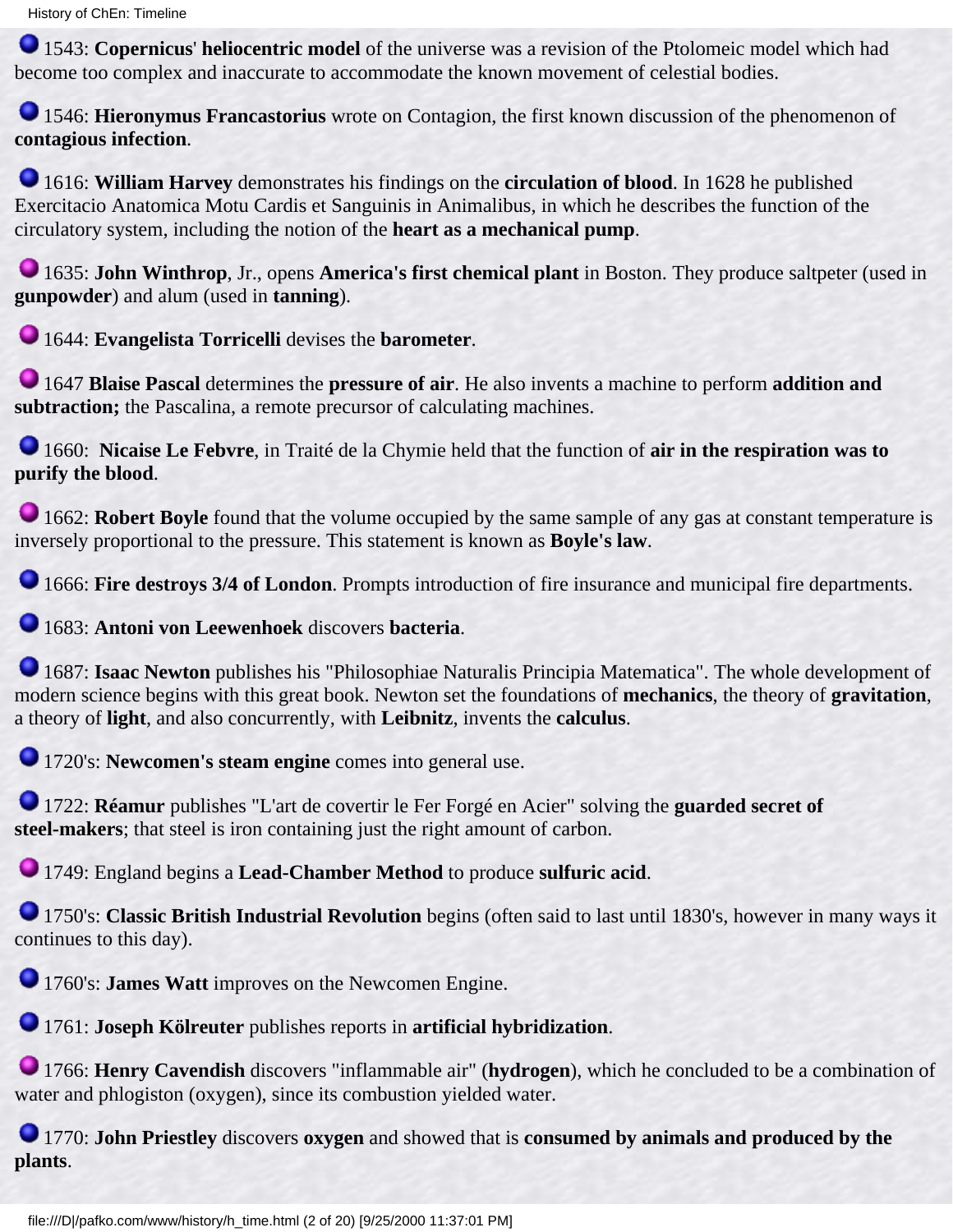1772: **Daniel Rutherford** describes "residual air", the first published description of **nitrogen**.

1772: **Joseph Priestley** and **Jan Ingenhousz** investigate **photosynthesis**.

1773: **Stephen Hales** makes the first measurement of **blood pressure**.

1775: **Antoine Lavoisier** shows that **fire** is due to the **exothermic reaction** between combustible substances and oxygen. He named a gas discovered by Cavendish, that burned to produce water, hydrogen (Greek, water producer). Also demonstrated that  $CO<sub>2</sub>$ , nitric acid, and sulfuric acid contained oxygen.

1776: The **United States** declares its **independence** from England.

1780: **Antoine Lavoisier** and **Pierre Laplace** publish their Memoire on Heat, in which they reach the conclusion that **respiration is a form of combustion**.

1781: The **Americans defeat the British** in the last major battle of the War of Independence at **Yorktown, Virginia**.

1781: **Tobacco snuff linked to cancer** of nasal passage.

1783: **Lazaro Spallanzani** performs experiments demonstrating that **digestion is a chemical process** rather than a mechanical grinding of the food.

**1785: Charles de Coulomb** measures the attractive and repulsive forces of electrically charged particles, and discovered that these **forces are inversely proportional to the square of the distance**.

1787: **Jacques Alexandre César Charles** studies the **volume changes** of gases with changes in temperature.

**1787: The U.S. Constitution** is written.

1789: **Nicholas Le Blanc** develops his process for converting **common salt into soda ash**.

**1795: Alessandro Volta** shows how to produce electricity by simply putting two different pieces of metal together, with liquid or damp cloth between them, and he thus produced the **first electrical current battery**.

1798: **Thomas Robert Malthus** publishes his **Essay on the Principles of Population**.

1800: **Karl Friederich Burdach** coins the term "**Biology**" to denote the study of human morphology, physiology and psychology.

1802: **Louis Joseph Gay-Lussac** announces the **ideal gas law**.

1802: **Jean Baptiste Lamarck** elaborates a theory of **evolution based on heritable modification of organs**.

1802: The **E. I. du Pont de Nemours and Company** (Du Pont) is founded and builds a **gunpowder factory** along the banks of the Brandywine River near Wilmington, Delaware.

1804: **Nicholas Theodore de Saussure** publishes experiments on **photosynthesis**, and described the **balanced equation** of the process.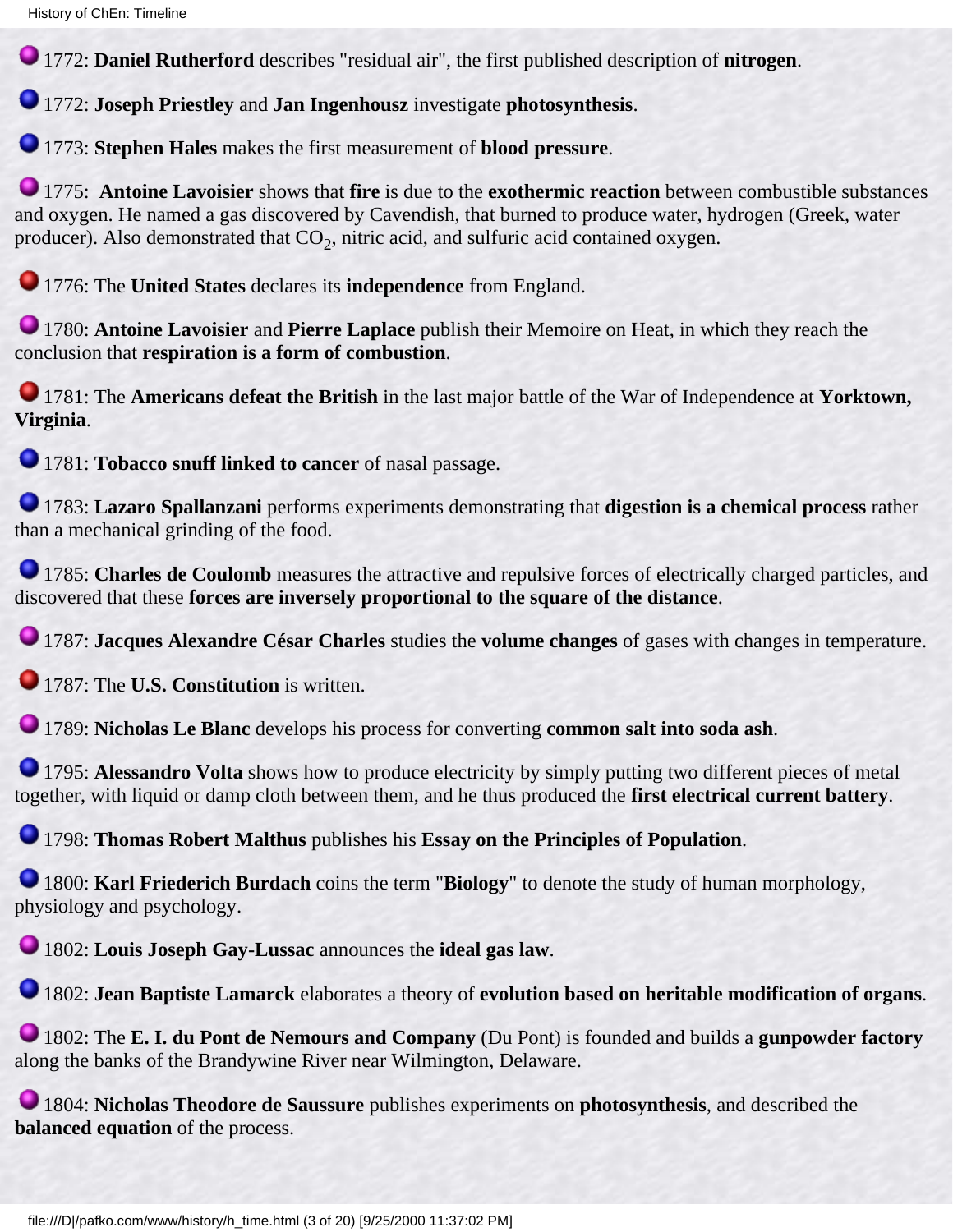1805: **Geoges Cuvier** publishes his **Lessons in Comparative Anatomy**.

1806: **Louis Nicolas Vauquelin** and **Pierre Robiquet** first isolated an amino acid, **asparagine**, from asparagus.

1807: **Humprey Davy** utilizes **electric current to prepare metals** from molecules such as; sodium, potassium, magnesium, calcium, strontium and barium.

1809: **Jean Baptiste Lamarck** investigates the **microscopic structure** of plants and animals and perceived that cellular tissue is the general matrix of all organization. He also published his Philosophie Zoologique, where emphasized the fundamental unity of life.

1809: **Nicolas François Appert**, inventor and bacteriologist, demonstrates a procedure for preservation of foods by **canning**.

1810: **Joseph Louis Gay-Lussac** deduces the equations of **alcoholic fermentation**.

1811: **Amadeo Avogadro** demonstrates that equal volumes of all gases under the same temperature and pressure contain the same number of molecules, and that a fixed number of molecules of any gas will weigh proportional to its molecular weight. Presently the accepted value for the **Avogadro number is 6.023 x 10^23 molecules per gram-mol**.

1824: **Sadi Carnot** publishes his Reflexions sur la Puissance Motrice du Feu, setting various outstanding principles that constitute the basis of actual **Thermodynamics**.

1827: **J. B. Fourier** outlines atmospheric process by which **earth's temperature is altered**, using a hothouse analogy.

1828: **Friederich Wöhler** synthesizes the first **organic compound from inorganic compounds**, preparing Urea by reacting lead cyanate with ammonia.

1828: **Robert Brown** first describes **Brownian motion**.

1830-40: **Justus von Liebeg** develops techniques in quantitative analysis and applied them to biological systems, and the concept that vital activity could be explained in physicochemical terms.

1831: **Michael Faraday** shows the **relation between magnetism and electricity is dynamic.** He showed that not only was magnetism equivalent to electricity in motion but also, conversely, electricity was magnetism in motion. Later, Clerk Maxwell summarized in concise form the electromagnetic theory.

1833: **Jean Baptiste Boussingnault** recommends the use of **iodized salt to cure goiter**.

1835: **Ralph Waldo Emerson** writes the essay *Nature*.

1835: **Jöns Jacob Berzelius** demonstrates that the **hydrolysis of starch** is catalyzed more efficiently by malt diastase than by sulfuric acid. He published the first general theory of **chemical catalysis**.

**1837: René Dutrochet** recognizes that **chlorophyll** was necessary for photosynthesis.

1838: Congress passes act requiring **boiler inspection and testing** because of frequent **steamboat explosions**. This is the **first US legislation regulating a technology**.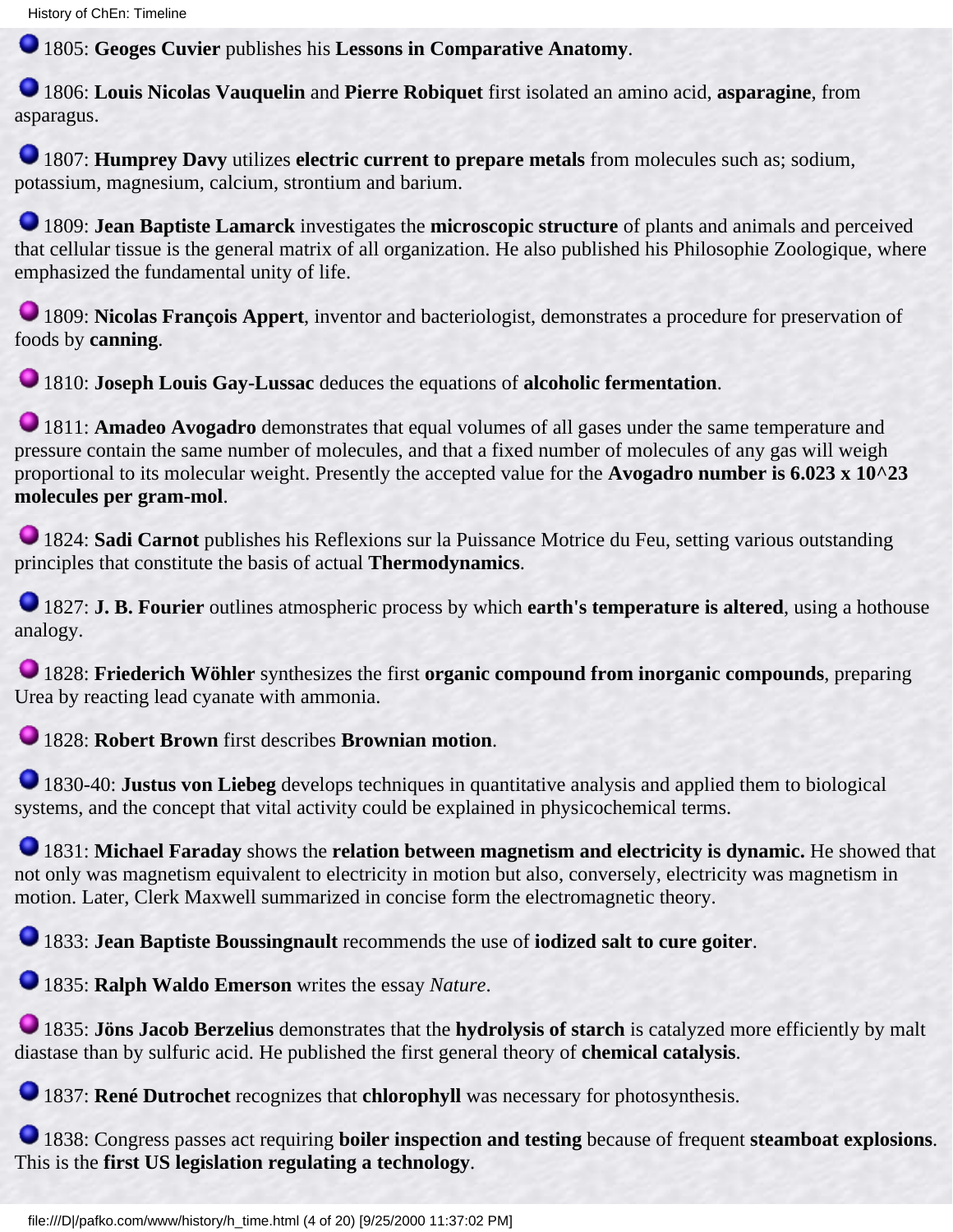1839: **Pierre François Verhulst** develops the logistic model of **population growth**.

1840: Publication of **Justus von Liebig's Thierchemie** which united the field of chemistry and physiology. He pointed out that that organic compounds in plants are synthesized from **carbon dioxide** in the atmosphere while **nitrogenous compounds** are derived from precursors in the soil.

1842: **Julius Robert Mayer** enunciates the **Law of Conservation of Energy** (1st Law of Thermodynamics), after establishing the work equivalent of Heat.

1845: **Herman von Helmoltz** and **Julius Robert Mayer** formulate the **Laws of Thermodynamics**.

1845: **Alfred Kolbe** synthesizes **acetic acid**.

1846: **Joule** demonstrates the **equivalence for various forms of energy** (heat - electrical - mechanical).

1846: An **ether-soaked sponge** became the first successful **surgical anesthetic** helping to remove a **tumor** at the Massachusetts General Hospital in Boston.

**1848: The American-Mexican War** comes to a close.

1850's: The first **petroleum refinery** consisting of a **one-barrel still** is built in Pittsburgh by Samuel Kier.

1853: **Kerosene** is extracted **from petroleum**.

1854: The **Pennsylvania Rock Oil Company** becomes the **first oil company** in the US

1854: **Colera epidemic in London** linked to contaminated water by Dr. John Snow. The removal of the **pump-handle at the Broad Street well** prevented people from drinking the contaminated water and stopped the epidemic.

1855: **Benjamin Silliman**, of New Haven, Connecticut, obtains valuable products by **distilling petroleum**. They include; **tar**, **naphthalene**, **gasoline**, and **various solvents**.

1856: **Bessemer** devises a process to make **cast steel** on a large scale by blowing air through melted pig iron to burn the carbon and maintain the resulting steel melted.

1856: Seeking to make a substitute for quinine, the first artificial aniline **coal tar dye** is developed by **William H. Perkin**.

1858: **Friederich August Kekulé von Stradonitz** proposes that **carbon atoms can form chains**.

1859: The **first** commercially successful US **oil well** is drilled by **E. L. Drake** near Titusville, Pennsylvania. This 70 foot well **launches the petroleum industry**.

1860: During the **First International Congress of Chemistry** in Karlsruhe, **Canizzaro** presented new methods determine **atomic weights**; Oxygen weight of 16 was adopted as measuring basis of element weights, thus setting Hydrogen's weight, the lightest known element, to approximately 1.

1860: Louis Pasteur germ theory of disease revolutionizes concepts of Medicine and public health.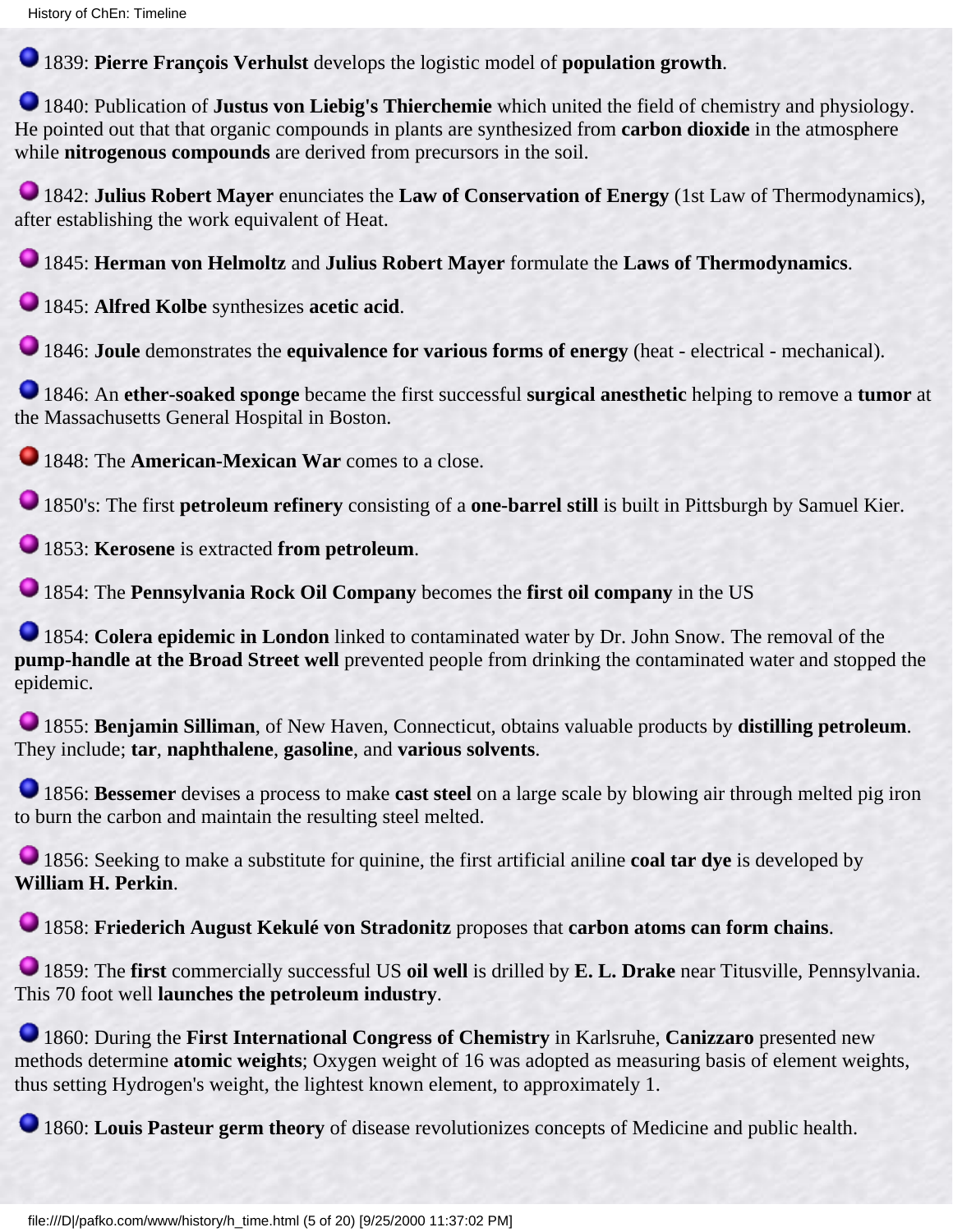History of ChEn: Timeline

1863: **Ernest Solvay** perfects his method for producing **sodium bicarbonate**.

1863: The **British government** passes the "**Alkali Works Act**" in an attempt to control environmental emissions.

1864: **Ernst Haekel** outlines the essential elements of modern **zoological classification.**

1864: **Louis Pasteur's demolition** of the doctrine of **spontaneous generation**.

1864: **Ernst Seyler** performed the first **crystallization** of a protein: **hemoglobin**.

1865: The **Civil War** (1861-65) **ends**.

1865: **Friederich August Kekulé** devices a **ring model** for the structural formula of **benzene**.

1865: The first US **petroleum pipeline** is built from an oil field near Titusville, Pennsylvania to a nearby railroad.

1866: **Dynamite** is developed by **Alfred Nobel**.

1866: **Celluloid** is invented by a British entrepreneur named **Alexander Parkes** ("The Father of Plastics").

1866: **Gregor Mendel** published his investigations on plant hybrids and the **inheritance of "factors"**.

1866: **Ernst Heinrich Haekel** hypothesizes that the **nuclei of a cell transmits its hereditary information**. He was the first using the term "ecology" to describe the study of living organisms and their interactions with other organisms and with their environment.

**1867: The Typewriter** is invented.

**1868: Charles Darwin** elaborated the theory of pangenesis.

1868: **Jean Baptiste Boussingnault** pointed out that plants require **oxygen** for the **photosynthesis**.

1869: **Dmitri Mendelejeff** published a chemical elements arrangement table. This is the basis of the well known **periodic table**.

1869: The **Transcontinental Railroad** is completed as the Golden Spike is driven in at Promontory Point, Utah.

1869: **Celluloid** was produced by **John Hyatt** in Albany, New York. The breakthrough came about because of a search for an **ivory substitute that could be used to make billiard balls**. Celluloid was the **first synthetic plastic** to receive **wide commercial use**.

1870: **Justus von Liebeg** proposed that all ferments were **chemical reactions rather than vital impulses**.

**1871: Johan Friederich Miescher** isolated a substance which he called "nuclein" from the nuclei of white blood cells. This substance came to be known as **nucleic acid**.

1872: **Carl Friederich Wilhem Ludwig** and **Eduard Pfünger** studied the gas exchange process in the blood and showed that **oxidation occurs in the tissues rather than in the blood**.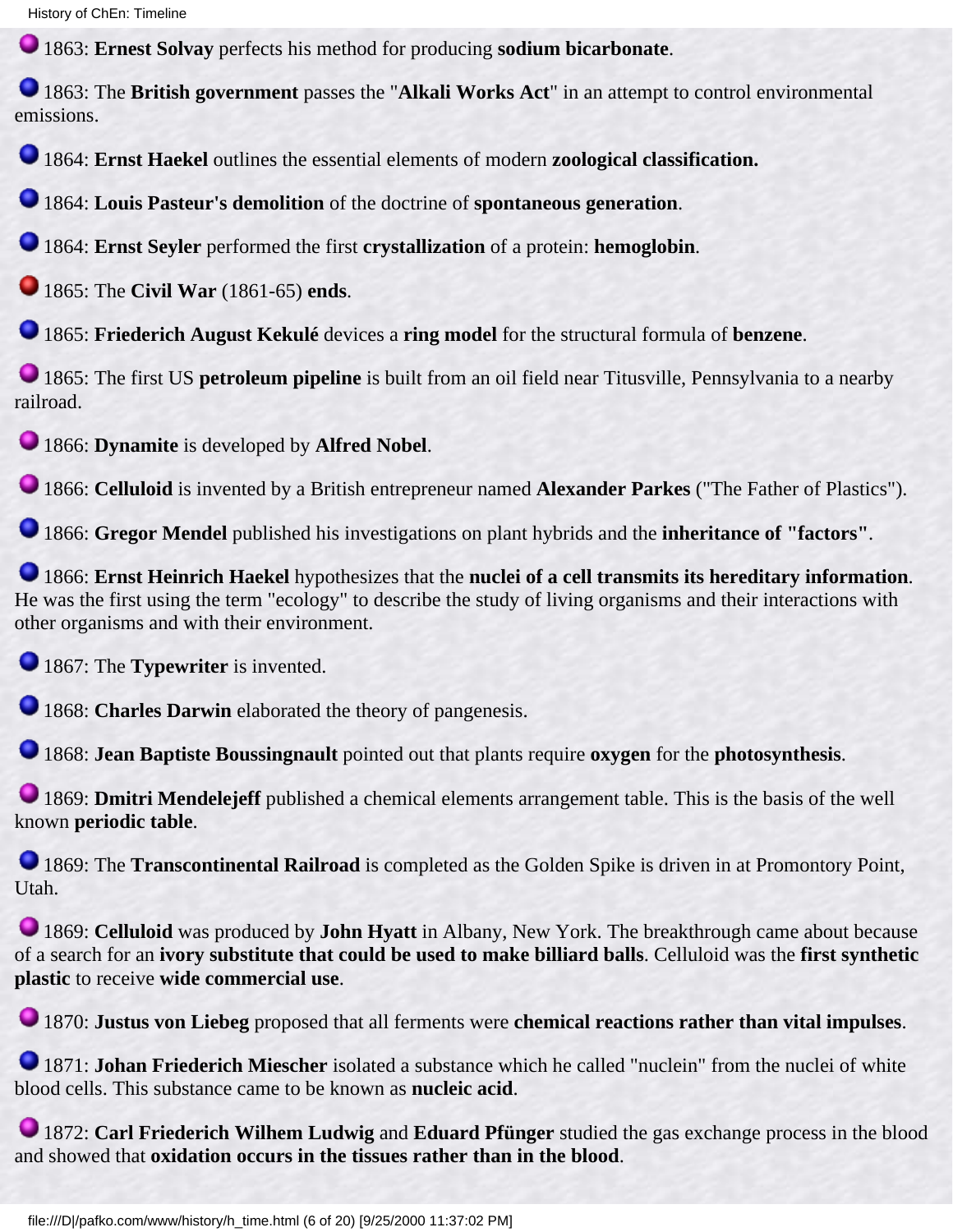1872: **Lodygin**, produced the first **incandescent** lamps in Russia.

**1873: Barbed wire** is introduced. Meat becomes plentiful as the cattle population doubles between 1875 and 1890.

1873: **Anton Schneider** observed and described the behavior of nuclear filaments (**chromosomes**) during cell division, providing the first accurate description of the process of **mitosis** in animal cells.

1873: **London fog kills 1,150 people**; similar incidents repeated in the following 20 years.

1874: German graduate student **Othmar Zeider** discovers the chemical formula for **DDT**.

**1875: Oscar Hertwig** showed that the head of the spermatozoon becomes a pronucleus and combines with the female pronucleus as the zygote nucleus, thus establishing the concept that **fertilization** is the conjugation of two cells.

1876: The **Telephone** is patented by **Alexander Graham Bell**.

1876: **Nikolaus August Otto** designed the **first four stroke piston engine**. It is nicknamed the "Silent Otto".

1876: The **American Chemical Society** (ACS) is formed.

1877: **Wilhelm Friederich Kühne** proposed the term **enzyme** (meaning "in yeast") and distinguished enzymes from the microorganisms that produce them.

1877: **Thomas Edison** patented the **phonograph**.

1878: **Josiah Willard Gibbs** developed the theory of **Chemical Thermodynamics** introducing fundamental equations and relations to calculate multiphase equilibrium, the phase rule, and the free energy concept. His work remained unknown until 1883, when **Wilhelm Ostwald** discovered his work and translated it to German.

1879: **First electric train** is presented at the international exposition in Berlin.

1879: **Thomas Edison** and **Sir Joseph Swan** independently devise the **first practical electric lights**.

1879: **Saccharin** is discovered by Constantin Fahlberg, a chemist at Johns Hopkins University. The **calorie free sweetener** is 300 times stronger than sucrose and has been sold commercially since about 1900.

1880: **Andrew Carnegie** develops his first, large, **steel furnace**.

1880: **George Davis** proposes a "**Society of Chemical Engineers**" in England.

1881: **Billy "the Kid"** is **shot** by **Pat Garrett**.

1881: **Louis Pasteur** gave a public demonstration of the effectiveness of his **anthrax vaccine**.

1882: **Thomas Edison** builds the first **hydroelectric power plant** in Appleton, Wisconsin.

1882: Robert Koch discovers the rod-like tubercle bacillus responsible for **tuberculosis** (TB).

1883: **Osborne Reynolds** published his paper on the **Reynolds' Number**, a dimensionless quantity which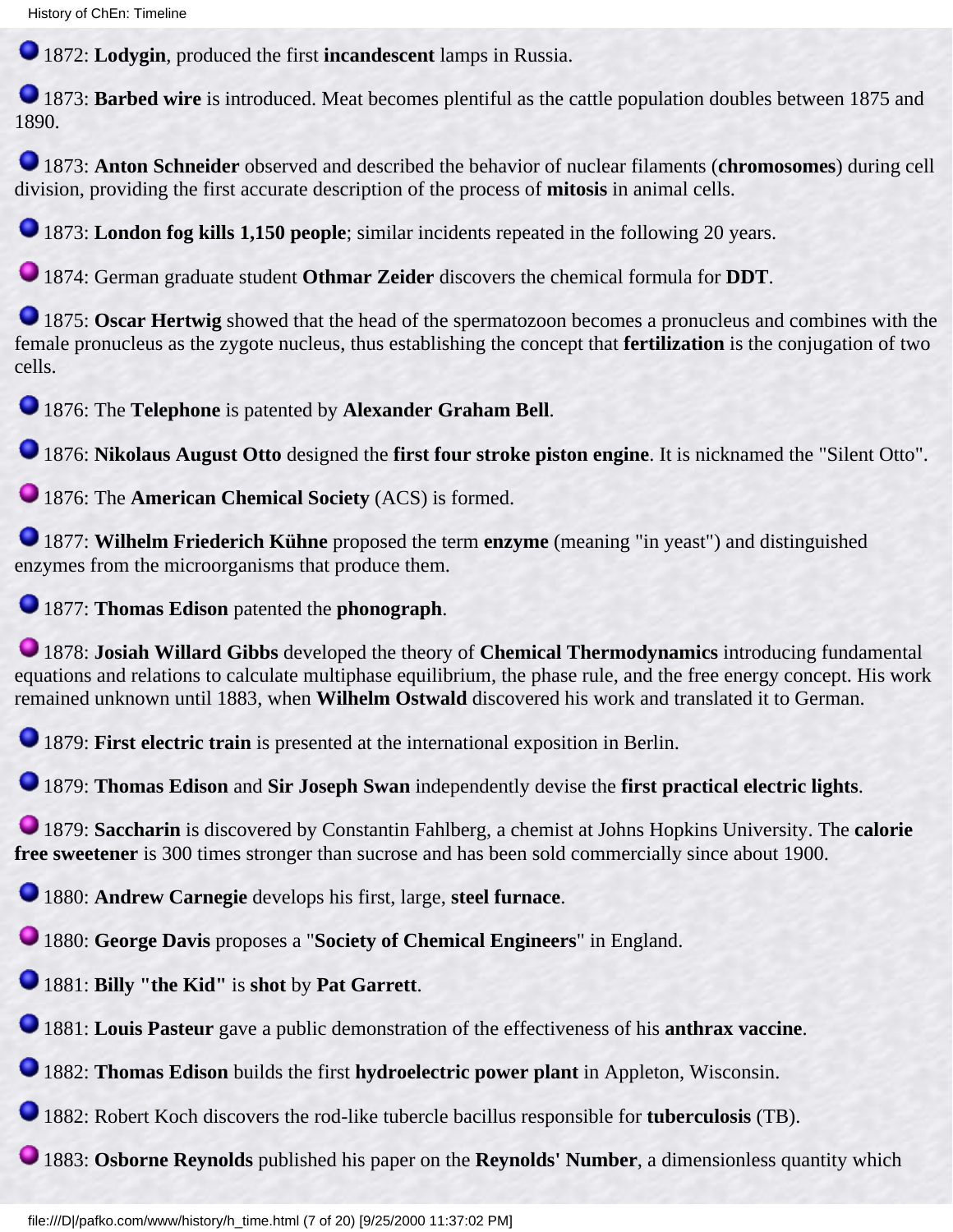characterizes **laminar and turbulent** flow by relating **kinetic** (or inertial) **forces** to **viscous forces** within a fluid.

1884: The World's **first Skyscraper** begins to be erected in **Chicago**.

1884: **Patent** granted for **chemical-coagulation filtration** process.

1884: The **Solvay process** is transferred to the **United States** and the Solvay Process Co. begins making soda ash in Syracuse.

1884: **Svante Arrhenius** and **Friederich Ostwald** independently **defined acids** as substances which release hydrogen ions when dissolved in water.

1884: **Christian Joachim Gram** invented his staining method for **classification of bacteria**.

1884: **Viscose Rayon** is invented by the French chemist Hilaire Chardonnet.

1885: The **gasoline automobile** is developed by **Karl Benz**. Before this, gasoline was an unwanted fraction of petroleum which caused many house fires because of its tendency to explode when placed in Kerosene lamps.

1886: The **first** modern **Oil Tanker**, the *Gluckauf*, was built for Germany by England.

1887: **August Weismann** elaborated a theory of chromosome behavior during cell division and fertilization predicting the occurrence of **meiosis**.

1887: **Emil Fischer** elaborated the structural patterns of **proteins**.

1888: **George Davis** provides the blueprint for a new profession as he presents a series of **12 lectures on Chemical Engineering** at the Manchester, England.

1888: **Jack "the Ripper"** kills six women in London.

1888: The **Massachusetts Institute of Technology** begins "**Course X**" (ten), the first four year Chemical Engineering program in the United States.

1888: **Heinrich Hertz** performed the first experiments with a receptor to "hear" herzian radio waves.

1889: **Francis Galton** formulated the law of ancestral inheritance, a statistical description of the relative contribution to heredity made by ancestors.

1890: **Theodor Boveri** and **Jean Louis Guignard** established the numerical equality of paternal and maternal chromosomes at **fertilization**.

1890: **Emil Adolf von Behring** discovered **antibodies**.

1891: **Heinrich Wilhelm Weldiger** proposed the **neuron theory** of the nervous system.

1891: **Marie Eugene Dubois** discovered Java man and named it Pithecanthropus Erectus, now known as **Homo erectus**.

1892: **Diesel** develops his **internal combustion engine**.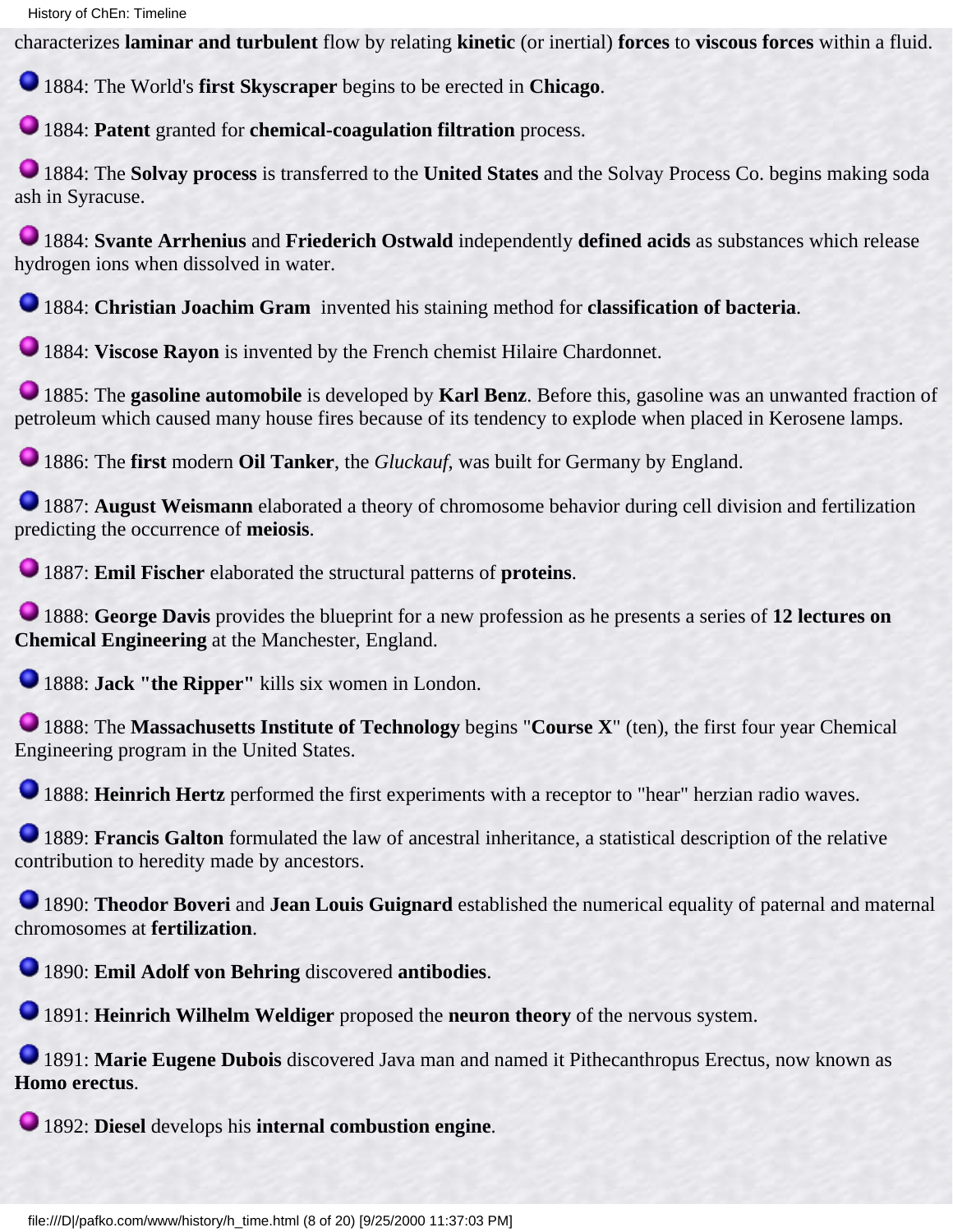History of ChEn: Timeline

1892: **Pennsylvania** begins its **Chemical Engineering curriculum**.

1893: **Sorel** published "La rectification de l'alcool" were he developed and applied the mathematical theory of the **rectifying column for binary mixtures**. **William Ostwald** proved that **enzymes are catalysts**.

1894: **Karl Pearson** published the first of a series of contributions to the mathematical theory of **evolution** and methods for analyzing statistical frequency distribution.

1894: **Emil Fischer** conducted investigations which form the basis of the notion of **enzyme specificity**.

1894: **William Maddock Bayliss** and **Henry Sterling** studied the electric currents in mammalian heart.

1894: **George Oliver** and **Eduard Albert Sharpey-Schaeffer** first demonstrated the action of a specific hormone; the effect of an extract of adrenal gland on blood vessels and muscle contraction, upon injection in normal animals it produced a striking elevation of blood pressure.

1894: **Tulane** begins its **Chemical Engineering curriculum**.

1895: The German physicist **Wilhelm Konrad Roentgen** discovered a new kind of radiation working with the vacuum tube discharge. This radiation was called **X-rays.**

1895: **Linde** develops his process for **liquefying air**.

1895: The first professional **US football game** is played in Pennsylvania.

1897: Badishe produces **synthetic Indigo** on a commercial scale in Germany.

1898: The US defeats Spain in the **Spanish-American War**.

1899: The first bottle of **Aspirin** goes on **sale to the public**.

1899: **Max Plank** introduced the concept that light and all other kinds of electromagnetic radiation, which were considered as continuous trains of waves, actually consist of individual energy packages with well defined amounts of energy **quanta**, proportional to its vibration frequency.

1900: **John Herreshoff**, of the Nichols Chemical Co., develops the first **contact method for sulfuric acid production** in the United States.

1900: **Automobile** is welcomed as bringing **relief from pollution**. New York City, with 120,000 horses, scrapes up 2.4 million pounds of manure every day.

1901: **J.P. Morgan** organizes the **US Steel Corporation**.

1901: **George Davis** publishes a "**Handbook of Chemical Engineering**."

1901: **Oil Drilling** begins in **Persia**.

1903: **Orville & Wilbur Wright** fly the **first powered aircraft** at Kitty Hawk, North Carolina.

1903: The **Ford Motor Company** is founded.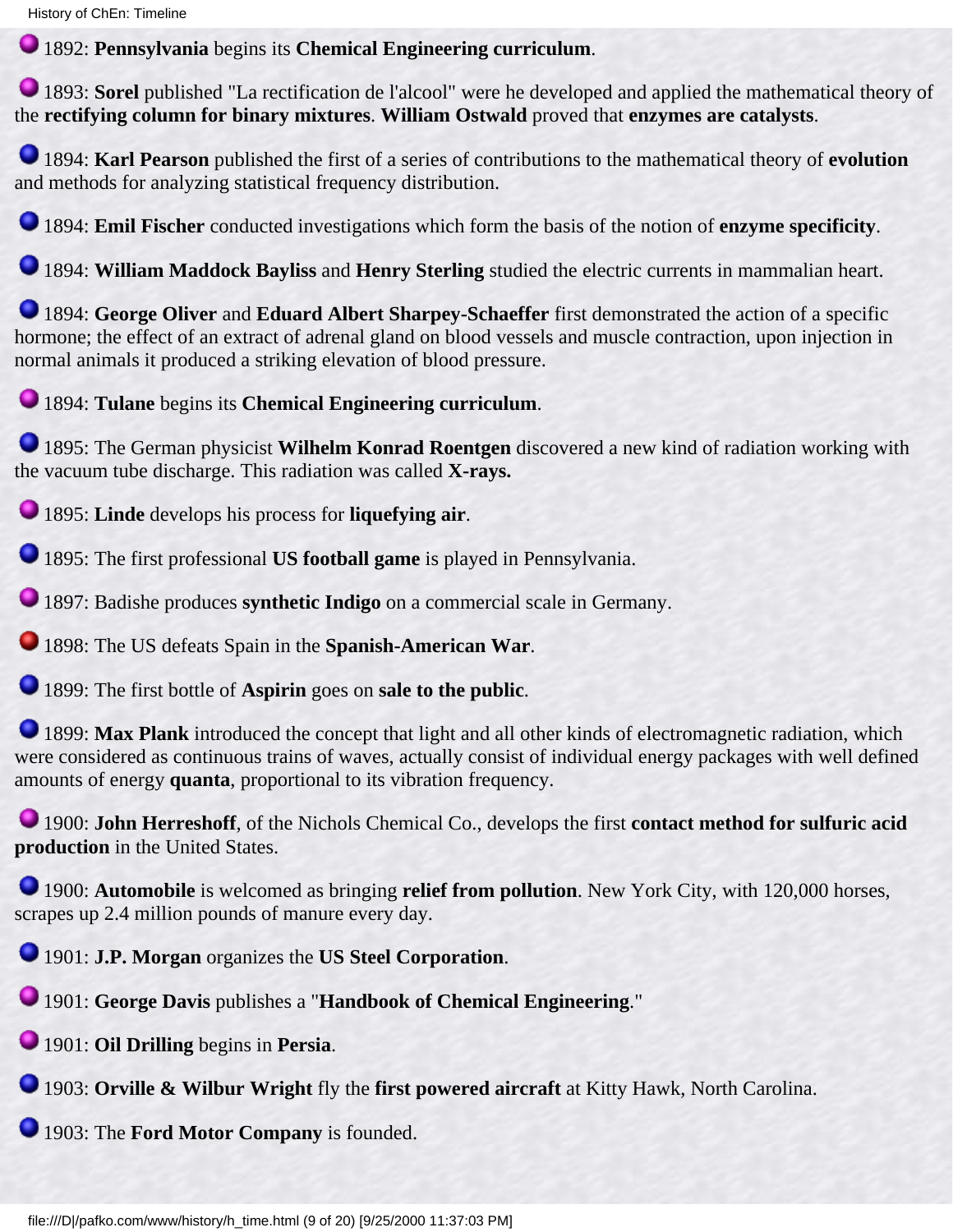1903: **Arthur Noyes**, a prominent MIT professor, established a **Research Laboratory of Physical Chemistry**.

1905: **Einstein** has his "**miracle year**" as he formulates the **Special Theory of Relativity**, establishes the **Law of Mass-Energy Equivalence**, creates the **Brownian Theory of Motion**, and formulates the **Photon Theory of Light**.

1906: The **San Francisco Earthquake** kills hundreds and destroys the city.

1906: **Ludwig Boltzman dies**. He has the equation: **"S=k ln(W)" carved** on his **tombstone** in Vienna. Today it is known as the **Boltzman Principle**, and provides a **statistical relationship** between **entropy** (S) and the **number of ways** a system can be configured (W).

1908: The **American Institute of Chemical Engineers** (AIChE) is founded.

**1908: Cellophane** is discovered by a Swiss chemist named Jacques Brandenberger.

1908: New Jersey starts **chlorinating water supply**.

1908: **Svante Arrhenius** argues that the **greenhouse effect** from coal and petroleum use is warming the globe.

1908: The **General Motors** Company is founded.

1908: The first "**Model T**" rolls of the **Ford assembly line**.

1908: **Dr. Leo Baekeland** ("The Father of the Plastics Industry") discovers **Bakelite** in his laboratory in Yonkers, N.Y.

**1910: Bakelite production begins** at the General Bakelite Company. The plastic finds widespread use in; electric **insulation**, electric **plugs and sockets**, **clock bases**, **iron handles**, and **jewelry**.

1910: **Synthetic Ammonia** is first produced by the **Haber Process** in Ludwigshafen, Germany.

1910: A US **Rayon plant** is constructed by the American Viscose Co.

1911: **Sir Ernest Rutherford** proposes his theory concerning the **atomic nucleus**.

1912: The **Titanic sinks**, killing 1513 people, after striking an iceberg.

1912: **Piltdown Man** is proven a **hoax**.

1912: **Wilson's cloud chamber** allows the detection of **protons and electrons**.

1913: The Standard Oil Co. (Indiana) begins the **thermal cracking of petroleum** in "**Burton Stills**".

1913: **Niels Bohr** proposes his "solar system" **model of the atom**.

1914: **Robert Goddard** begins his **rocketry experiments**.

1914: **World War I begins in Europe**.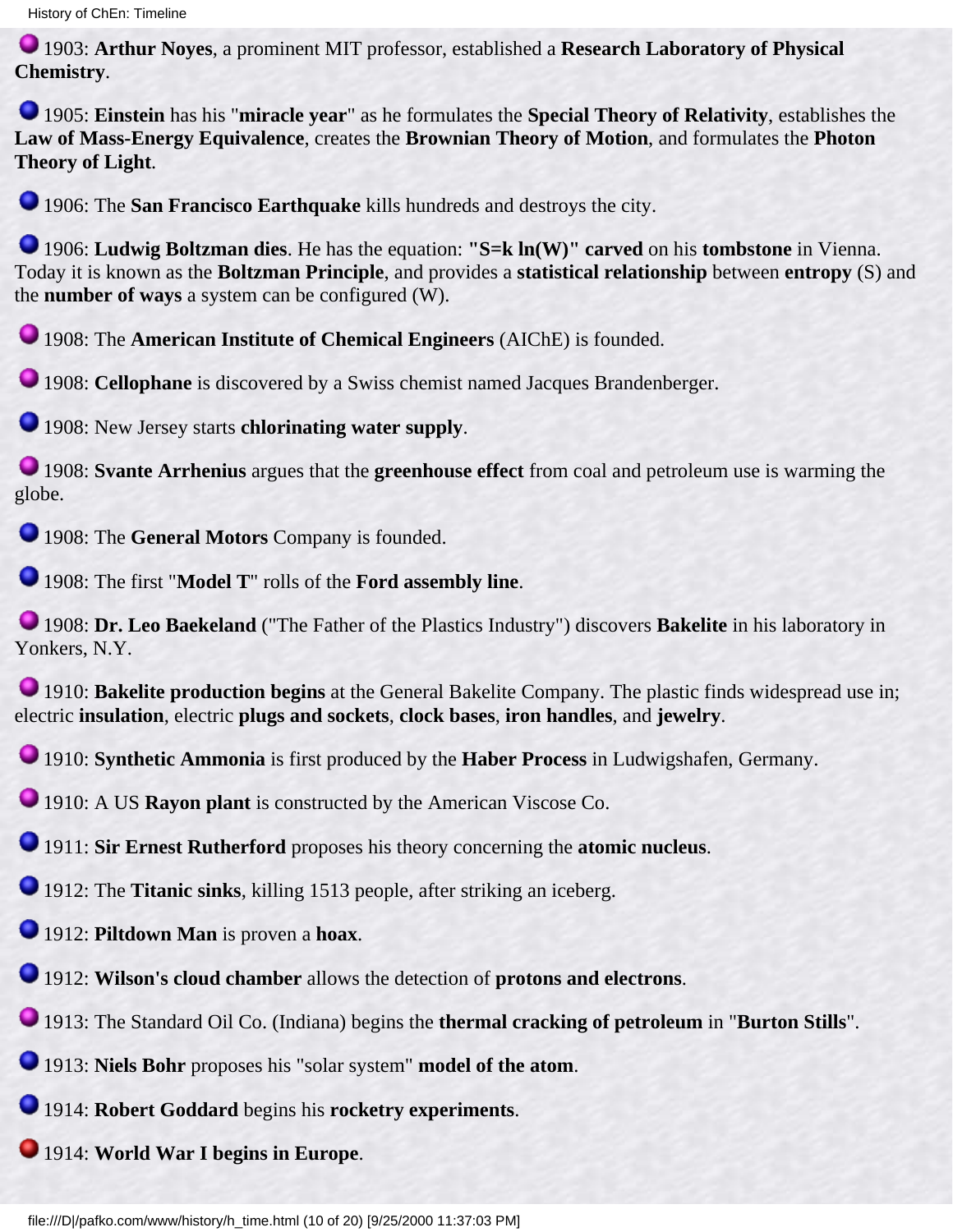1915: The **unit operations** concept is articulated by **Arthur Little**.

1915: **Ford** Motor Co. develops a **farm tractor**.

1915: **Toxic gas** (Chlorine Gas) is used in **World War I** at the battle of Ypres. **Fritz Haber**, primarily known for his ammonia production process, **supervises these deadly "experiments"**. Later, his **wife** pleads with him to stop his work concerning poison gases. After he refuses she **commits suicide**.

1915: The **Corning Glass Works** begins marketing **Pyrex glass**.

1916: **William H. Walker** and **Warren K. Lewis**, two prominent MIT professors, established a **School of Chemical Engineering Practice**.

1916: **German saboteurs blow up the US munitions arsenal** at Black Tom Island, New Jersey.

1917: The **US enters World War I**.

1917: A full-sized plant, producing **nitric acid** from ammonia, is built by the Chemical Construction Co.

1918: **Fritz Haber** receives the **Nobel Prize** for his work on **Ammonia synthesis**. However, the **award is highly protested** because of his prominent role in developing and delivering **poison gas in WWI**. Ironically, Haber is **forced to leave his beloved Germany** in 1933 because he is **part Jewish**

1918: **Acetone** is produced for the British in Terre Haute, Indiana.

1920's: **Cellulose acetate**, **acrylics** (Lucite & Plexiglas), and **polystyrene** can finally be produced in large quantities.

1920: The **18th Amendment**, **prohibiting** the **sale of alcoholic** beverages, goes into effect. Many cases of **blindness** and death result as people mistake **wood alcohol** (methanol) for **ethanol**.

1920: The **Massachusetts Institute of Technology** starts an independent **Department of Chemical Engineering**.

1920: **Ponchon** and **Savarit** developed and presented the famous **Enthalpy-Concentration diagram** useful to solve distillations calculations.

1920: The Standard Oil Co. (New Jersey) produces **Isopropyl Alcohol**, the first commercial petrochemical.

1921: A 4,500 metric ton stockpile of **ammonium nitrate** and ammonium sulfated **exploded** at a chemical plant in **Oppau, Germany**. The blast and subsequent fire **killed 600**, injured 1500, and left 7000 people homeless.

1922: Thomas Midgley uses **Tetraethyl lead** as an **antiknock additive** in **gasoline**.

1922: Albert Calmette and Camille Guerin develop a **tuberculosis vaccine**, BCG.

1922: The first human **diabetes** patient is injected with **insulin.** Mass production of this "wonder drug" soon follows.

1923: **Louis de Broglie** demonstrated that **radiation** has corpuscular properties, and that matter particles such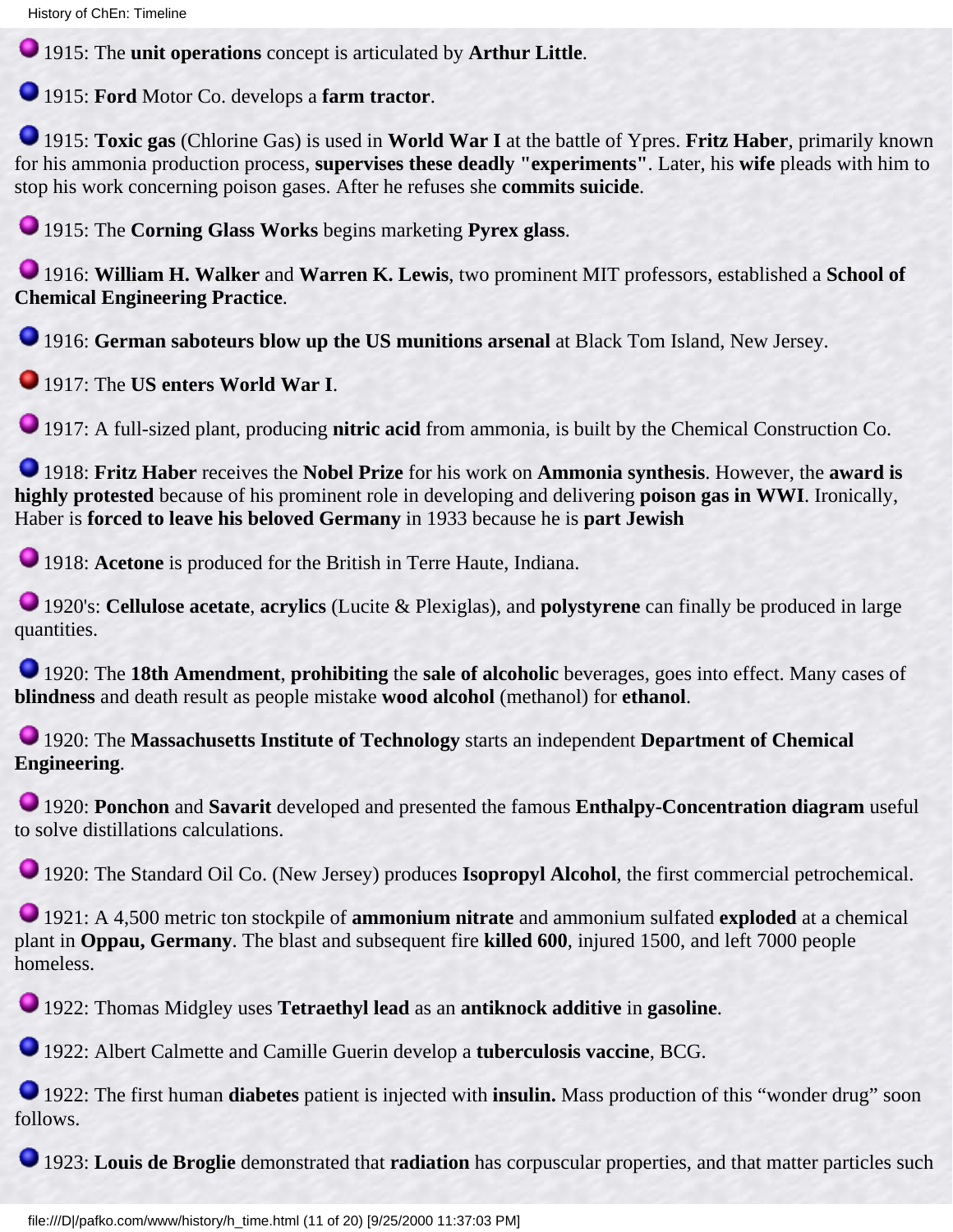as **electrons** present ondulatory **wave characteristics**.

1925: The **AIChE** begins **accreditation** of chemical engineering programs.

1925: **Rubber antioxidants** begin to be used.

**1925: McCabe and Thiele** present a graphical method for computing the number of equilibrium plates required in a fractionating column for binary mixtures.

1926: **Du Pont** and Commercial Solvents begin **synthetic methanol production** in the US

1927: **Hermann Miller** used X-rays to cause **artificial gene mutations** in Drosophila.

1929: The **stock-market crash** on "Black Thursday" brings ruin to thousands of investors.

1929: **Alexander Fleming** observes the effect **Penicillin** has on bacteria. The breakthrough occurred when he returned to his laboratory after a **four week vacation**. An improperly sealed bacteria culture had been accidentally **contaminated** by a number of **molds and yeast**. One of the molds had killed the bacteria in the culture.

1930's: The Wisconsin duo of **Hougen & Watson** stress the importance of **thermodynamics** in Chemical Engineering **Education**.

1930's & 40's: Michigan's **Katz**, **Brown**, **White**, Kurata, Standing, & Sliepcevich help lay down some foundations in **phase equilibria**, **heat** transfer, **momentum** transfer, and **mass transfer**.

1930's: The US suffers through the **Great Depression**.

1930's & 1940's: **Systematic analysis of chemical reactors** begun by; **Damkohler** in Germany, **Van Heerden** in Holland, and **Danckwerts** and **Denbigh** in England. They explore **mass transfer**, **temperature variations**, **flow patterns**, and **multiple steady states**.

1931: **Neoprene synthetic rubber** is produced by **Du Pont**.

1933: The Imperial Chemical Industries in England discover **Polyethylene**.

1933: Du Pont begins production of **Rayon tire cord fabrics**.

1934 Perry's first edition of the **Chemical Engineers Handbook** is published.

1935: **Wallace H. Carothers**, of **Du Pont**, discovers **Nylon**.

1936: Rohm & Haas begins marketing **Methyl Methacrylate plastics (PMMA)**.

1936: The **Houdry Process** is used in the **Catalytic Cracking of Petroleum**.

1937: **Polystyrene** is offered to consumers in the US by **Dow Chemical**. It finds uses in **radios**, **clock cases**, **electrical equipment**, and **wall tiles**.

1938: **World War II** begins in Europe.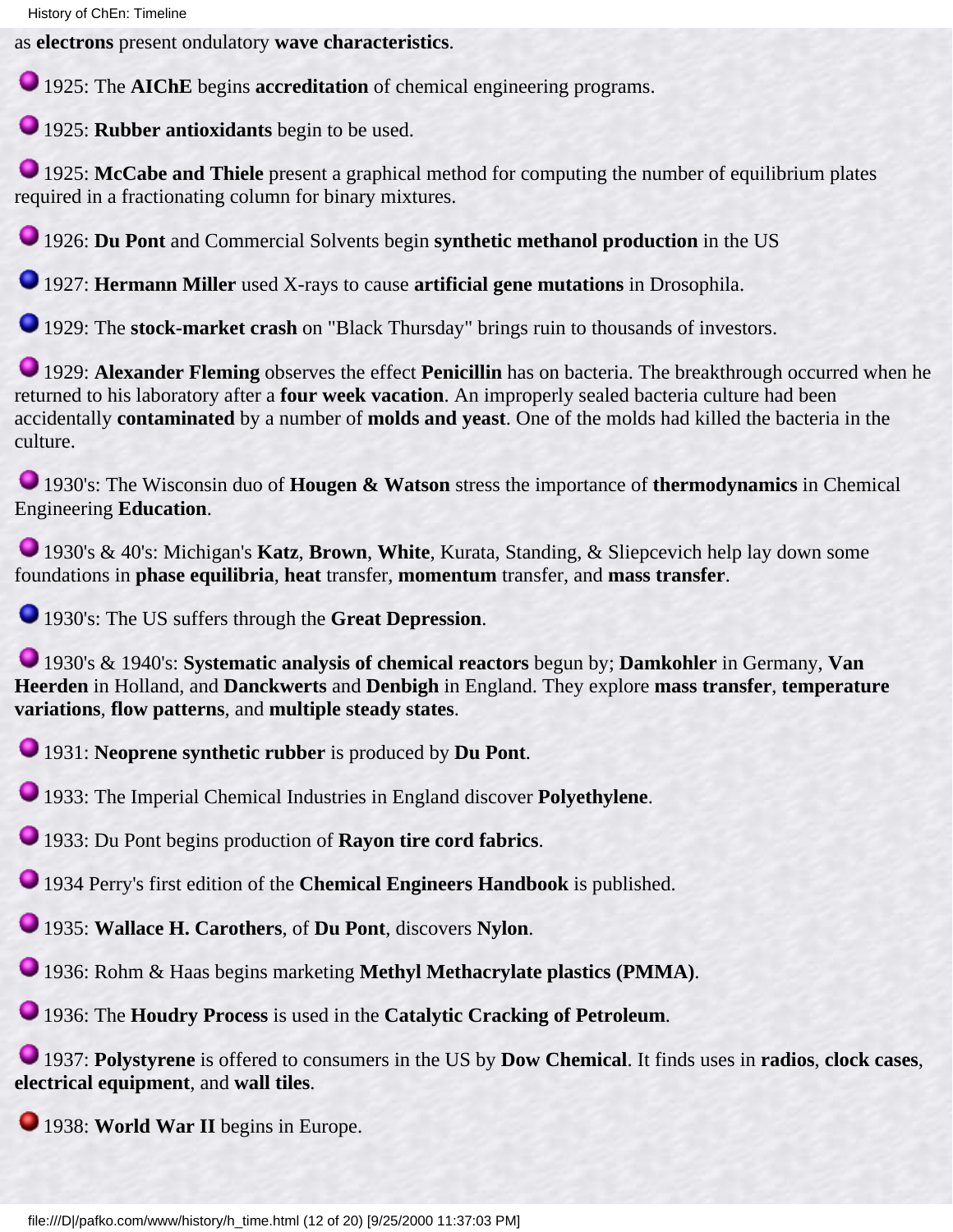History of ChEn: Timeline

1939: Enrico Fermi, Otto Hahn, F. Strassman, Lisa Meitner, and Otto Frish discover **Nuclear Fission**.

1939: **Nylon** used for **women's stockings**.

1940's: **Polyethylene** (electrical insulation and food packaging), **silicones** (lubricants, protective coatings, and high-temperature electronic insulation), and **epoxy** (a very strong adhesive) are developed.

1940: Standard Oil Co. (Indiana) develops **Catalytic Reforming** to produce **higher octane gasoline** and create **toluene for TNT**. Higher octane gasoline helped the American and British fighters outperform their German counterparts.

1940: First **tire** from **synthetic rubber** produced in US

1941: The **United States** enters **World War II**.

1941: **Styrene-Butadiene Rubber** first produced in the US

1942: **Polyester resins** introduced.

1942: **Enrico Fermi**, and a team of scientists, operated the **first man-made nuclear reactor** under a **football field** at the **University of Chicago**. A **cadmium control rod** was suspended over the **pile** with a **rope**. Should something have gone wrong, a scientist was to cut the rope with an ax, thereby dropping the rod into the reactor, hopefully solving the problem. Ever since then an emergency shutdown has been called a **SCRAM**, which stands for "**safety control rod ax man**".

1942: New York State grants Hooker Chemical Company **permission to dispose of waste** in clay-lined abandoned **Love Canal**.

1943: **Government owned synthetic rubber** plants help boost war time production.

1943: **DDT**, a powerful pesticide, first produced in the US

1944: **Teflon,** Tetrafluoroethelene resins, marketed by **Du Pont**.

1944: Selman Waksman discovers **streptomycin**, the first effective **anti-tuberculous drug**.

1945: The US ends World War II by detonating the **Atomic Bomb** over **Hiroshima, Japan**.

1945: After World War II, the US broke Germany's enormous **I.G. Farben** into; **BASF**, **Bayer**, and **Hoechst**.

1947: A **barge**, the *Grandcamp*, loaded with **fertilizer grade ammonium nitrate** catches fire and **explodes** destroying a nearby city and **killing 576** in what would later be known as the "**Texas City Disaster**".

1947: The formation of **hydrocarbons from synthetic gas** by the **Fischer-Tropish Process**.

1947: **ENIAC** computer uses **Monte Carlo methods** to solve neutron diffusion problem in atomic bombs.

1947: The first **off shore oil** is drilled.

1948: A **deadly smog** settled over the **small steel mill town of Donora, PA**. The noxious air **killed 19** and caused thousands to become ill.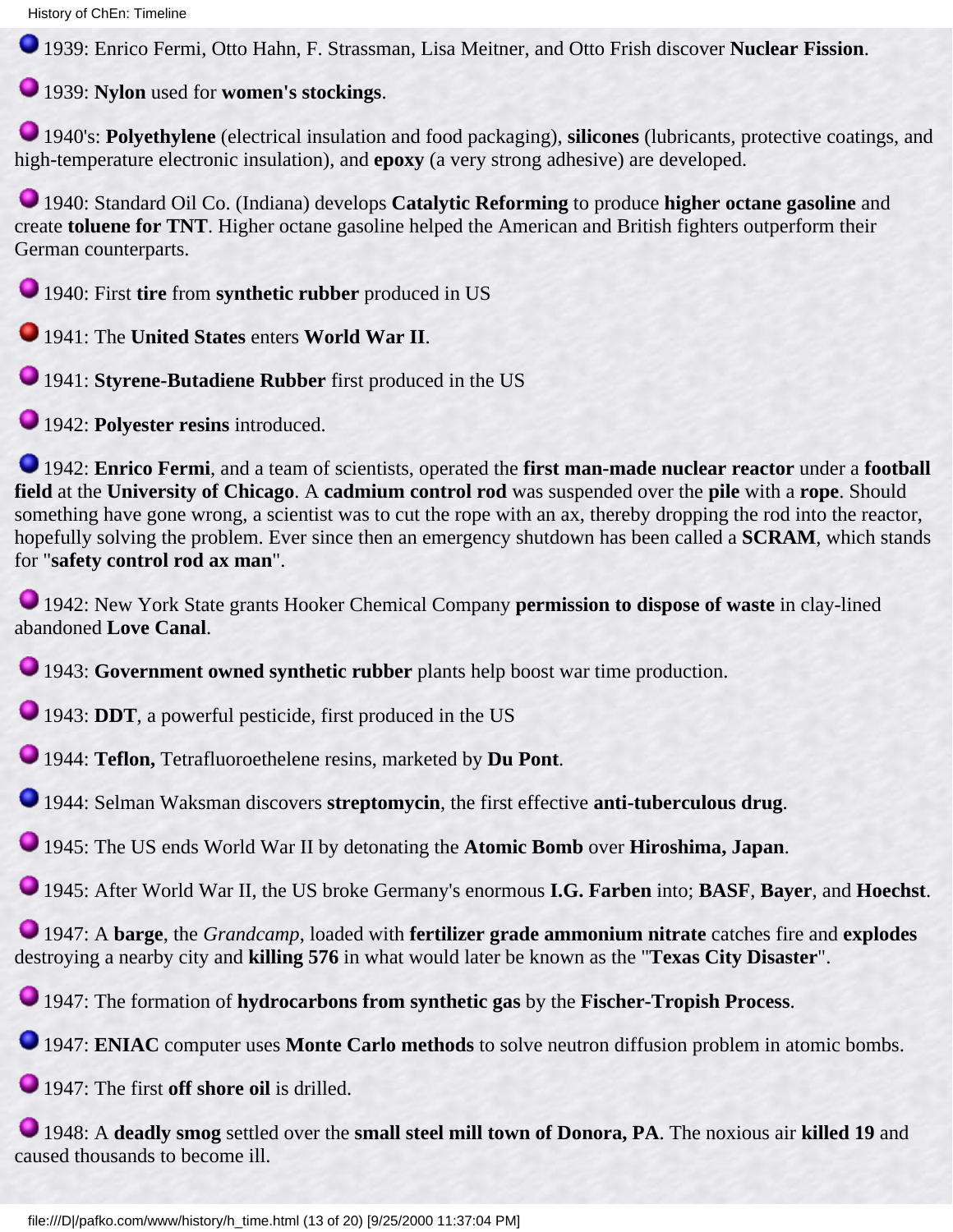1948: Müller awarded **Nobel Prize for inventing DDT** (dichlorodiphenyltrichloroethane).

**1950's: Television** enters American homes.

**1950: The Korean War begins.** 

1950's & 1960's: **Minnesota's mathematical marvel** of **Amundson & Aris** stress the importance of **mathematical modeling** in **Chemical Reactor Engineering**. Their work helps **encourage greater mathematical competence** in Chemical Engineering Education.

1950's & 1960's: **Wisconsin's triumvirate** of **Bird, Stewart, & Lightfoot** reveal the unifying concepts of **mass, momentum, and energy transport**. Their textbook, "*Transport Phenomenon*" continues to be a phenomenon in Chemical Engineering Education.

1950: **Benzene** produced from petroleum.

1951: The first **Fusion Bomb** is tested.

1952: **Du Pont** introduces **Mylar** polyester film.

1952: 4,000 die in a **London smog.**

1953: Production of **soap** exceeded by **synthetic detergents**.

1953: Francis Crick solved the three-dimensional structure of **DNA** molecule disclosed by James Watson and discovered in 1950 by Erwin Chargaff.

1953: After an extremely strong storm the **North Sea floods southern Holland**. More than **1800 people di**e.

1954: **Polyisoprene rubber** developed.

1955: **General Electric** produces **synthetic diamond**.

1955: **Government sells synthetic rubber plants** to private industry.

1957: The Russians launch **Sputnik I**, the first man-made satellite.

1957: **Windscale graphite nuclear reactor burns** for 42 hours in England. Releases I-131. Residents curtail milk consumption for safety reasons.

1957: **General Electric** develops **polycarbonate plastics**.

1959: The **computer control** of **chemical processes** gains credibility.

1959: A large scale **hydrogen plant**, to produce **rocket fuel**, is completed by Air Products.

1960: **Theodore Maiman** builds the first **LASER** based upon the proposal of Arthur Schawlow.

1961: **Alan Shepard** becomes the **first American into space**.

1961: **William McBride**, an Australian obstetrician, discovers that **thalidomide**, a mourning sickness drug,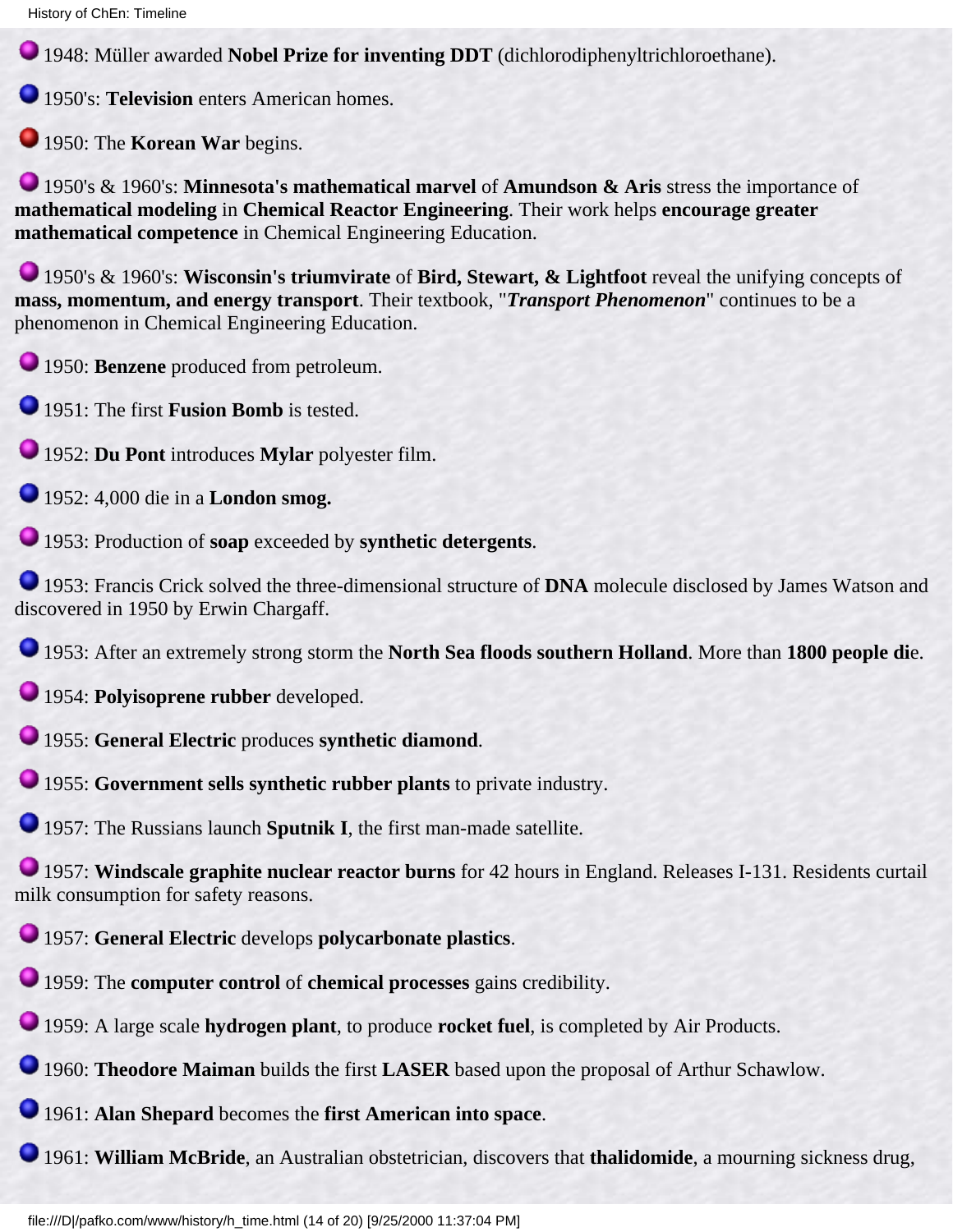**causes birth defects**. Twenty years later he similarly "discovers" that **debendox**, another mourning sickness drug, also causes birth defects. However, this time his McBride had altered his data. Debendox produces no ill effects. In 1993, he was **found guilty of scientific fraud by a medical tribunal**.

1962: The **Russians remove** their **missiles from Cuba**.

1962: The **smog** in London kills 1,000.

1962: Rachel Carson's book, "**Silent Spring**", presents an emotional plea for **protecting human health** and the **environment** from **chemical pesticides**.

1965: American Troops enter the **Vietnam War**.

1965: **Bottles** made from **polyvinyl chloride** gain market share.

1965: **NutraSweet** is discovered by a researcher, Mr. James Schlatter, at the G.D. Searle & Co. The calorie free sugar replacer is 200 times sweeter than common sucrose.

1966: Fist attempt to **control organic solvent emissions** made by Los Angeles' Rule 66.

1968: Consumption of **man-made fibers** tops natural fibers in US

1969: The **Apollo 11** mission succeeds by **landing Man on the Moon**.

1969: The horribly **polluted Cuyahoga River**, running through Cleveland, actually **caught on fire**.

1970's: America's heavy **dependence on foreign oil** results in an **Energy Crisis** as the Arabs stop shipment to countries which supported Israel in the **Arab-Israeli Wars**.

1970: America holds its first "**Earth Day**" on April 22.

1970: The Environmental Protection Agency (**EPA**) is **formed**. It consists of 6,000 employees and has an annual budget of \$1.3 billion.

1970: Congress passes the "**Clean Air Act**" establishing national air quality standards.

1972: Congress passes the "**Clean Water Act**" to confront water pollution.

1973: The last **American Troops leave Vietnam**.

1973: Stanley Cohen & Herbert Boyer perform the first experiment in **Genetic Engineering**.

1973: Construction on New York's "**World Trade Center**" and Chicago's "**Sears Tower**" are completed.

1974: **Richard Nixon resigns** from office.

1974: **Cyclohexan vapor** from ruptured makeshift bypass pipe **explodes killing 28 workers in Flixborough, England**, prompting legislation for risk studies in British chemical plants.

Mid 1970's: **Toxic** releases including: the **Kepone** tragedy at **Hopewell**, VA; the **PCB** contamination of the **Hudson River**; and the **PBB** poisoning of **cows in Michigan** keep environment issues in the headlines.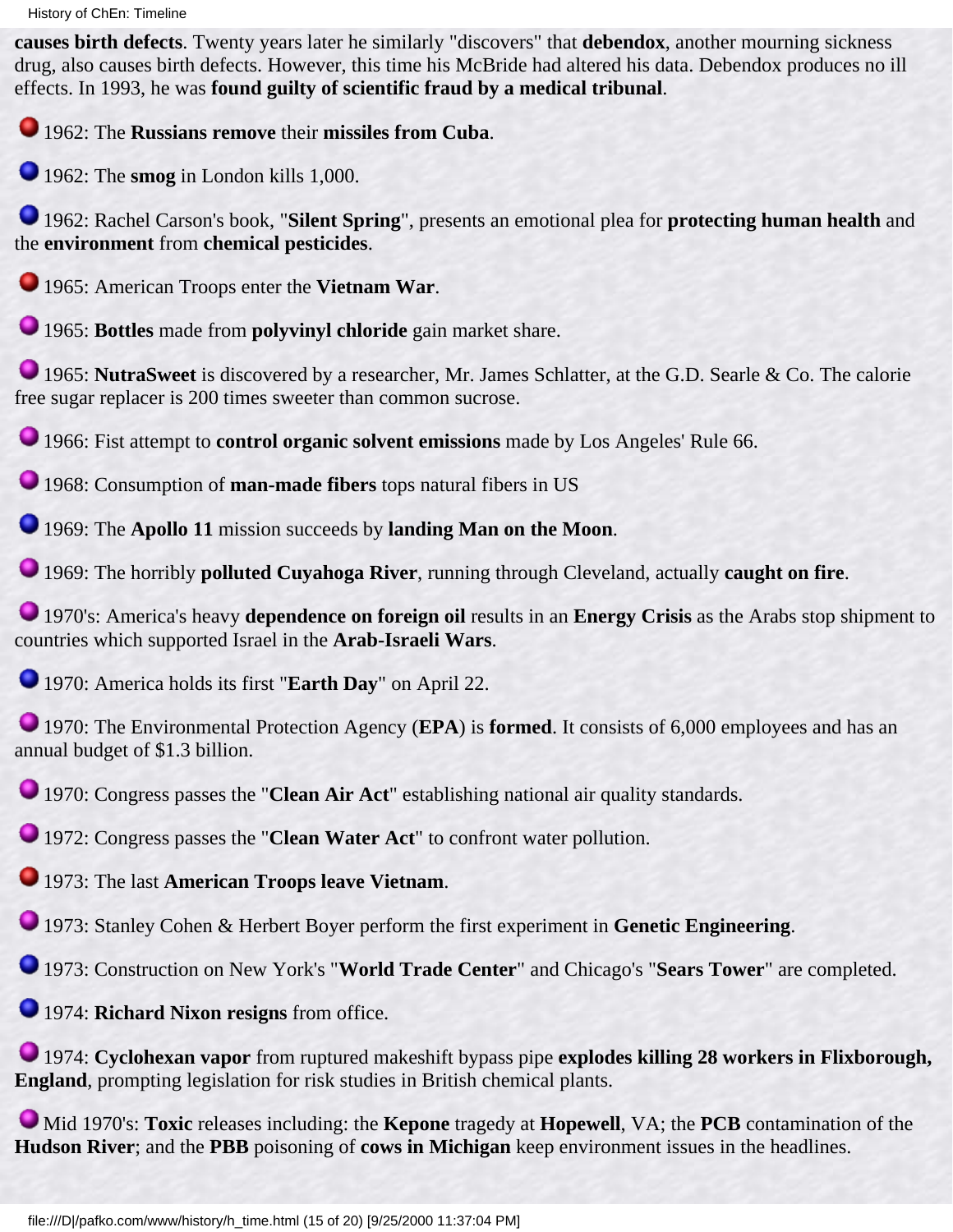1975: **Catalytic converters** are introduced in many **automobiles** to meet emissions standards established by the US government.

1975: **Cable fire at Browns Ferry nuclear reactor** in Alabama almost leads to disaster. It was **caused by an electrician who used a candle to check for air leaks** below the nuclear plant's control room.

1975: Du Pont recognizes the contributions of Nathaniel C. Wyeth. He was responsible for introducing the **plastic soda bottles** made from **polyethylene terephthalate (PET)** which quickly **replaced** their **glass predecessors**.

1975: **McDonald's** fast food chain starts using **Polystyrene** to package its **hamburgers**.

1976: Congress passes the "**Toxic Substances Control Act**" regulating toxic chemicals.

1976: Seymour Cray, of **Cray Research**, makes the Cray-1 **super-computer**

1976: The US National Academy of Sciences reports that **chlorofluorocarbons** (Freons) can deplete the **Ozone Layer**.

1976: The US **bans** the use of **chloroform** in drugs and cosmetics.

1976: **Viking 1** lands on **Mars**, becoming the first man-made object to ever soft-land on another planet.

1977:The **FDA** moves to **ban Saccharin**, a calorie free sweetener, because it has been found to cause **cancer in rats**.

1977: Raymond Damadian builds his **first Magnetic Resonance Imager (MRI)** used to generate **3-D images** of the **human body** using the principles of **Nuclear Magnetic Resonance spectroscopy (NMR)**.

1978: Due to considerable grass roots pressure, the **FDA** decides to merely require an **information label on Saccharin**, despite being shown to cause cancer in laboratory animals.

**1978: Chlorofluorcarbons** (Freons) are **banned** as spray propellants in the US because of fears over the **Ozone Layer**.

1978: The **US Government begins limiting** the amount of **lead permitted in gasoline**. The action is taken to **prevent deterioration** of the **platinum catalysts** in catalytic converters, **not to protect the public's safety**.

1979: No one is injured, but many are terrified, by an **nuclear reactor incident** at **Three Mile Island**, Pennsylvania.

1979: **Soviet** troops **retreat** from **Afghanistan**.

1979: **Genetic Engineering** succeeds in **synthesizing human insulin**.

Late 1970's: **Love Canal** (in New York) and the **Valley of Drums** (10,000 leaking hazardous waste drums near West Point, KY) keep environmental issues in the news and are described as "**ticking time bombs**."

1980: The US Supreme Court rules that **General Electric** can **Patent** a **microbe** used for **oil cleanup**.

1980: The "**push through tabs**" used on today's **pop and beer cans** are first introduced.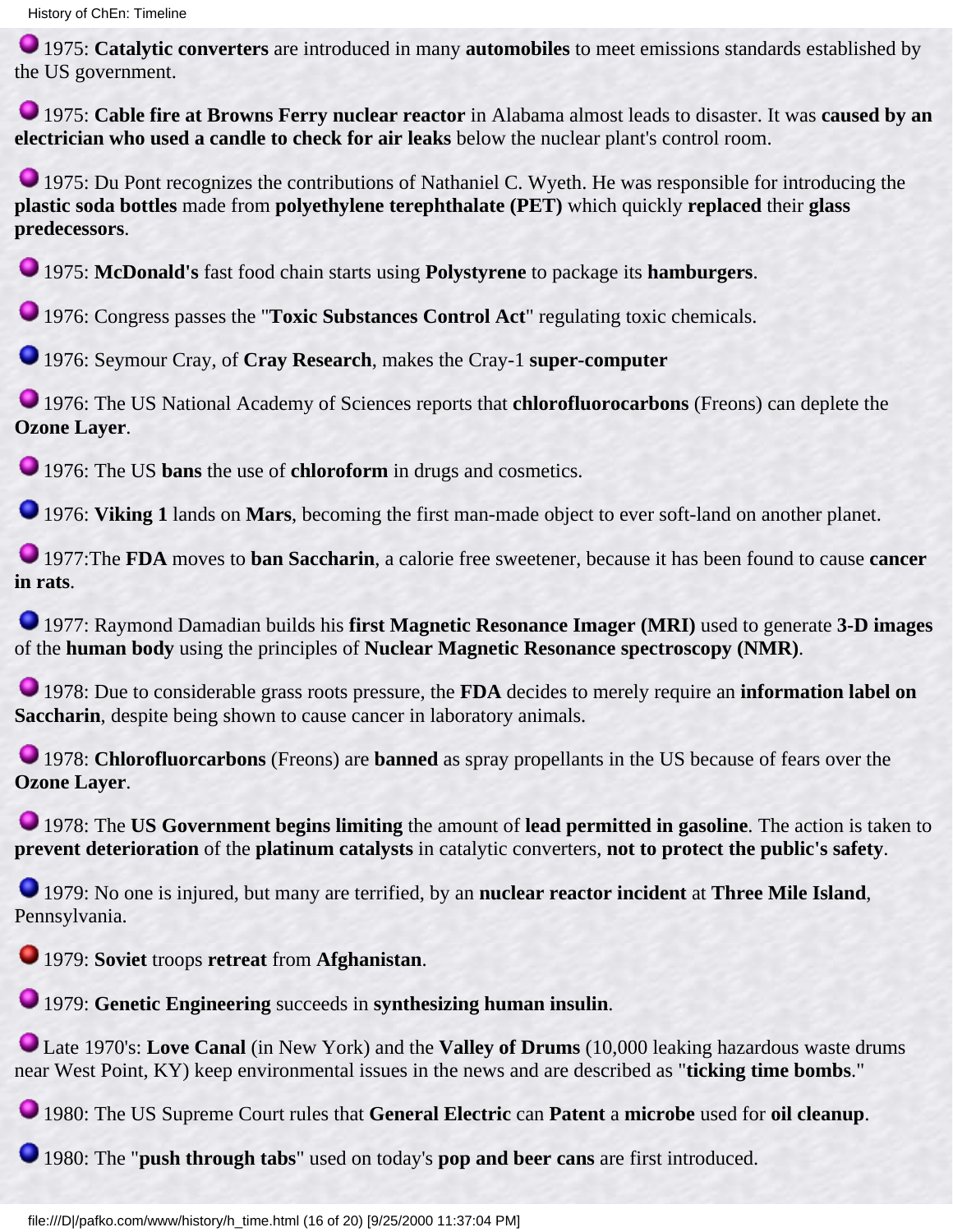1980: The **US Government bans** the sale of **lead based paints**.

1980: The **Superfund**, containing \$1.6 billion, is formed to be used by the **EPA** in cleaning up **pollution sites**.

1981: **Microsoft** develops **MS-DOS** for the IBM PC.

1981: **Chemical Process Simulation software** is released for the PC. Soon packages like DESIGN II, ASPEN, SIMSCI (PROII), HYSIM, & CHEMCAD start appearing on engineering desktops.

1981: **John Darsee**, a former Harvard researcher, was found to be **faking heart study data**. His fraud had been propagated in almost 100 published research studies.

1981: Gerd Binnig & Heinrich Rohrer develop the **Scanning Tunneling Microscope (STM)** which is capable of **resolving individual atoms on a surface**.

1981: NASA's **"Columbia" Space Shuttle** becomes the world's **first reusable space craft**.

1983: **Carl Sagan**, and a group of scientists, publishes an alarming report concerning the **long term climatic impacts of nuclear war**.

1984: **AT&T is broken** into "**Baby Bells**" by the US government.

1984: **Apple** introduces the **Macintosh** personal computer.

1984: An accidental **toxic gas release** by Union Carbide **kills over 2000 and disables 10000 in Bhopal, India.**

1985: Richard E. Smalley and Harold W. Kroto discover "**Buckyballs**", a **soccer ball** like molecule made of **60 carbon atoms**.

1985: Low petroleum prices lead to the **cancellation** of the US Government sponsored **"Synfuels" project**, designed to develop **alternative energy sources based on coal or oil shales**.

1986: **Chernobyl Nuclear Reactor #4 explodes**, releasing large amounts of radiation near Kiev, USSR.

1986: NASA's Space Shuttle, **Challenger**, **explodes** shortly after take off.

1986: K. Alex Muller and George J. Bednorz discover a **superconductor** that operates at **30 degrees Kelvin**. This sets off an explosion in "high" temperature superconductors.

1987: Japan's "Nipon Zeon" company develops a **plastic with "memory**". At **low temperatures** it can be **bent and twisted**, however when **heated** above 37 degrees Celsius it **returns to its initial shape**.

1988: A **Scanning Tunneling Microscope** produces the first picture of a **Benzene Ring**.

1988: **North Sea oil platform explodes** prompting England to require risk assessments in oil industry.

1988: **McDonald's** fast food chain **stops** using the "**clamshell**" to package its **hamburgers** because of fears over the CFC's used in manufacturing Polystyrene.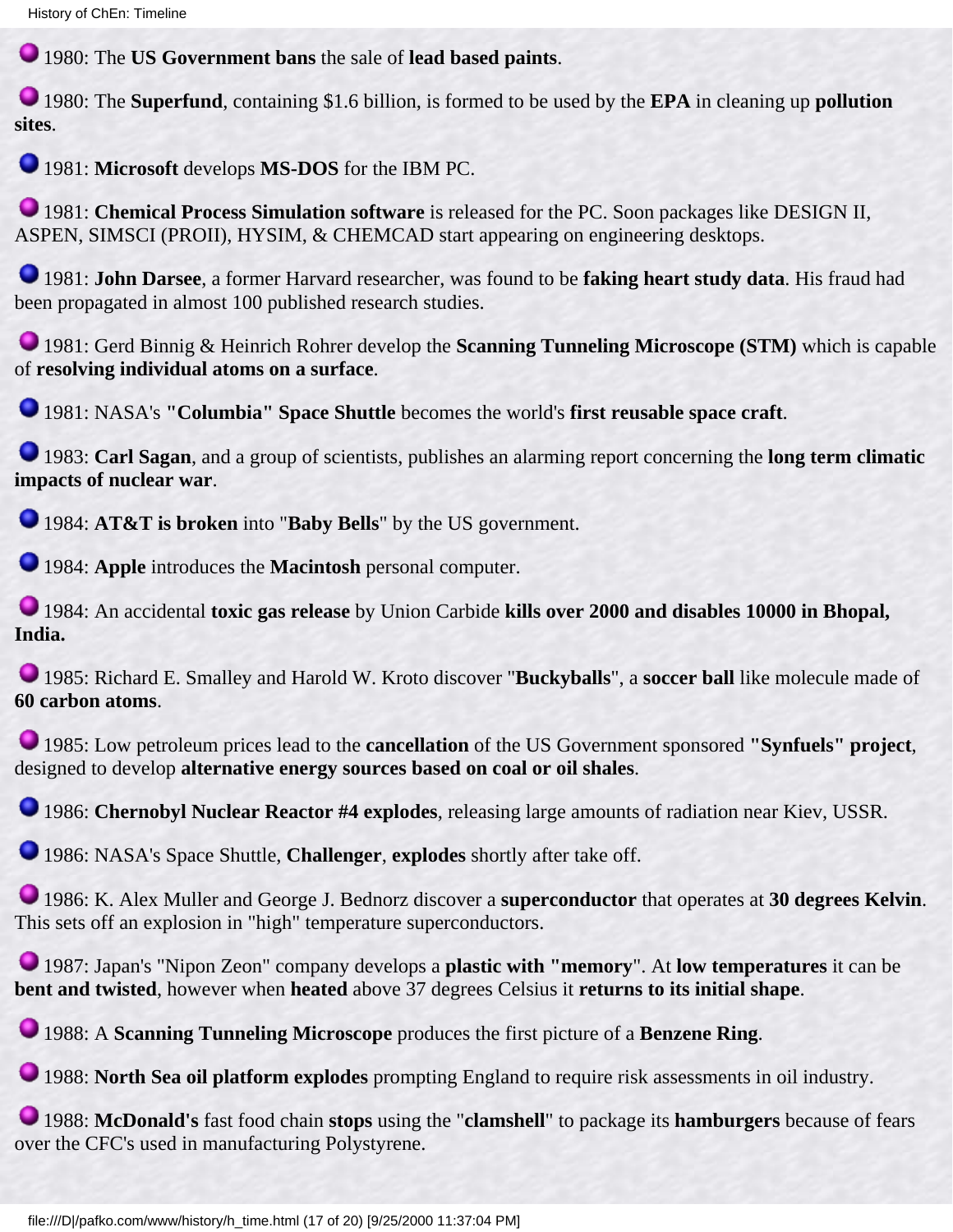1989: An **Exxon Oil Tanker**, the *Valdez*, **runs aground** in of the coast of Alaska.

1989: The fall of **Berlin Wall**.

1989: "The New Yorker" magazine raises the possibility that **electromagnetic fields might cause cancer**. Over the next decade, US taxpayers spend \$25 billion funding studies which find no link between power lines and cancer. Similar epidemiological studies in Canada and Britain also find **no link**.

**1989: The Human Geonome Project**, designed to map all the genes in a human being, is launched.

1989: Stanley Pons & Martin Fleischmann boldly announce the "invention" of **cold fusion**. Results have never been duplicated and are agreed to have been faulty.

1990: **Lithuania declares independence** from Soviet Union in March 11. As response USSR sends troops and blocks gas and oil supplies.

1990: Federal Trade Commission **opens antitrust probe of Microsoft**.

1991: The **Soviet Union** formally dissolves.

1991: Washington D.C. has a **victory parade**, celebrating the decisive **US success against Iraq in the Gulf War**.

1992: The **Australian Government** begins a three year plan to introduce **plastic \$5, \$10, \$20, \$50, & \$100 bills**.

**1993: New York's "World Trade Center"** is bombed by terrorists. The explosive was created by a 26-year-old **chemical engineer** educated at **Rutgers University**.

1993: The high price of replacing a **corroding heat exchanger** causes the **Portland General Electric Company** to **retire, rather than repair**, its **Nuclear Power Plant** in Rainier Oregon.

1994: **More computers than television sets** are sold.

1994: **Eurotunnel opens**. The 50 kilometer long tunnel connects England with France.

1995: The **Shinri Kyo cult** uses **Sarin nerve gas** in the deadly **Tokyo subway attack**.

1995: A **bomb** made from **ammonium nitrate** fertilizer and **fuel oil** destroys the **Federal Building** in **Oklahoma City**, OK.

**1995: Dow-Corning files bankruptcy** after being sued by 19000 women over "faulty" breast implants.

1996: **Dolly**, a female sheep, becomes the first mammal to be **cloned** from an adult mammal's cells. This incredible work was carried out at Edinburgh's Roslin Institute, and its announcement sparked a rash of discussion and legislation concerning the morality of cloning human beings.

**1996: Olestra**, a fat-free fat replacer, is approved for use in salted snacks by the FDA after 10 years of deliberation. Olestra is a novel lipid made from sucrose and soybean oil. With up to 8 fatty acids attached to the sucrose molecule, instead of the 3 fatty acids typically found in fat, enzymes are unable to break down Olestra. The Procter & Gamble company has been studying the safety of Olestra for nearly 30 years.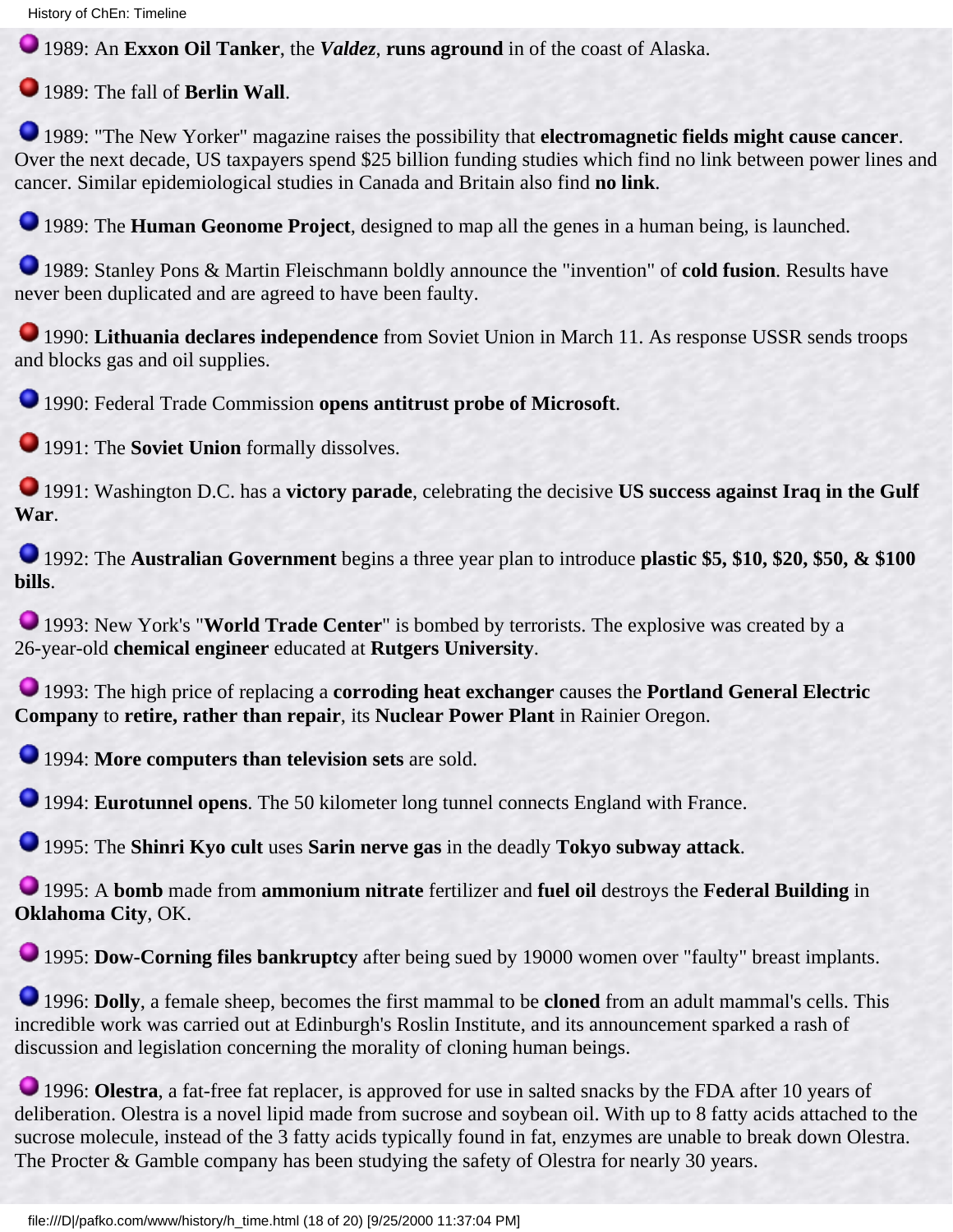1996: Britain announces that 10 people have contracted **mad cow disease**, or Bovine Spongiform Encephalopathy (BSE), from contaminated beef. In response, **3.7 million cattle are slaughtered**.

1996: A **NASA** funded team finds evidence that suggests microbial **life may have existed on Mars** more than 3.6 billion years ago. The evidence consists of traces of **organic compounds** and **mineral features** characteristic of biological activity.

1996: **Troll offshore platform** begins collecting natural gas off the Norwegian coast. At 369 meters tall (most submerged) and 656,000 tons it is one of the worlds largest structures.

**1997: Mar's Pathfinder** becomes the first spacecraft to land on Mars in more than two decades. Its **automated rover** provides close-up views of "Barnacle Bill" and other Martian rocks while its novel **airbag** landing demonstrates NASA's commitment to more numerous, less expensive missions.

1998: Government begins antitrust trial of Microsoft.

**2000: Y2K bug** costs \$100 billion to fix. Doomsday scenarios averted.

**[Table of Contents](#page-3-0)**







**[Petroleum: Distillation](#page-70-1)**



"The end already... go back to the top."

We always welcome [COMMENTS, SUGGESTIONS, OR REACTIONS](#page-5-0).

Don't forget to [VIEW OUR GUESTBOOK.](http://www.pafko.com/vbpro/htdocs/guestbook/history/entries.html)

Special thanks to Luis Klemas & Murugan Selvan for their contributions...

Last updated on September 18, 2000 by Wayne Pafko...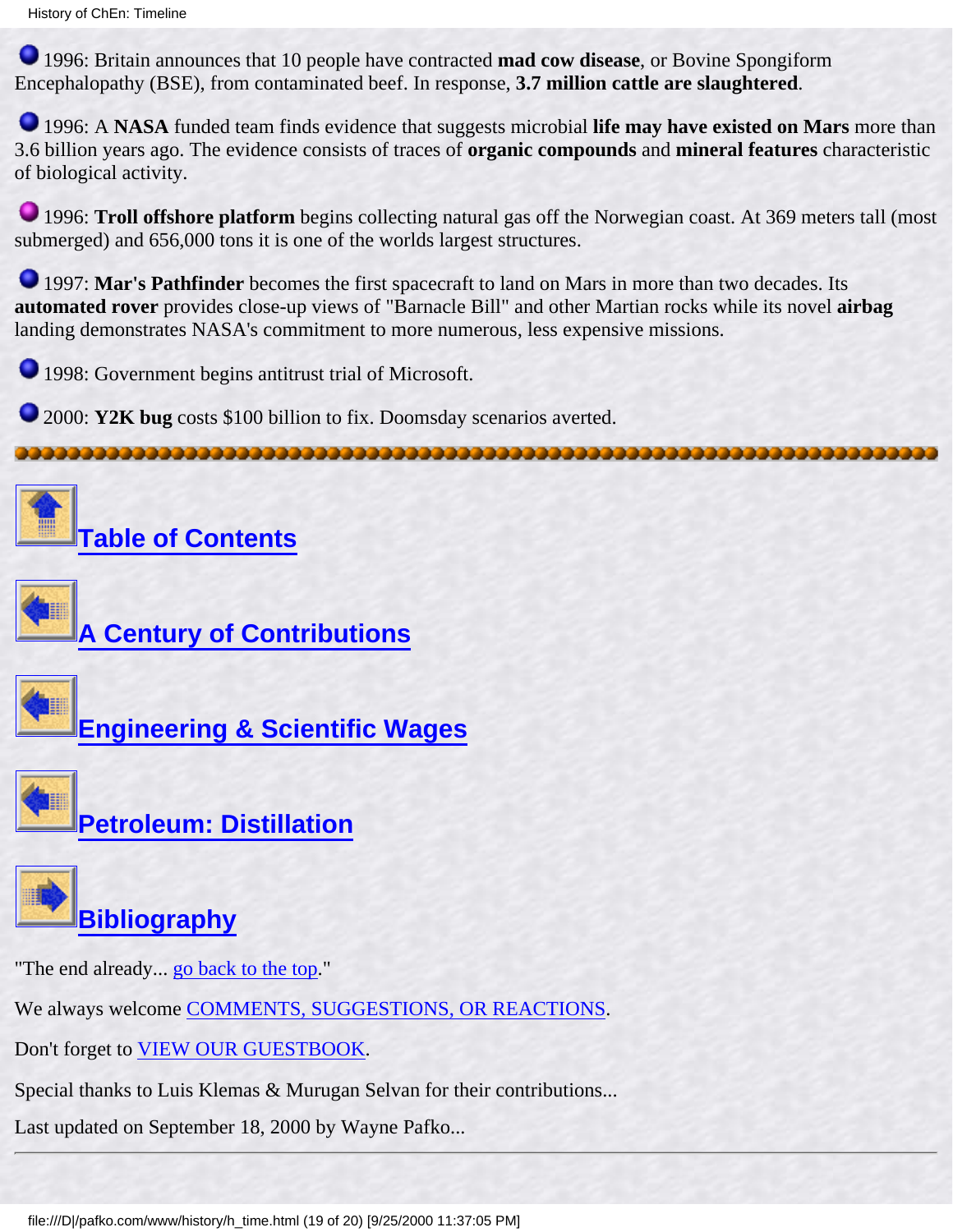[pafko.com](file:///)[/history](#page-0-0)/h\_time.html

Copyright 2000, Wayne Pafko

counter reset: Sept 18, 2000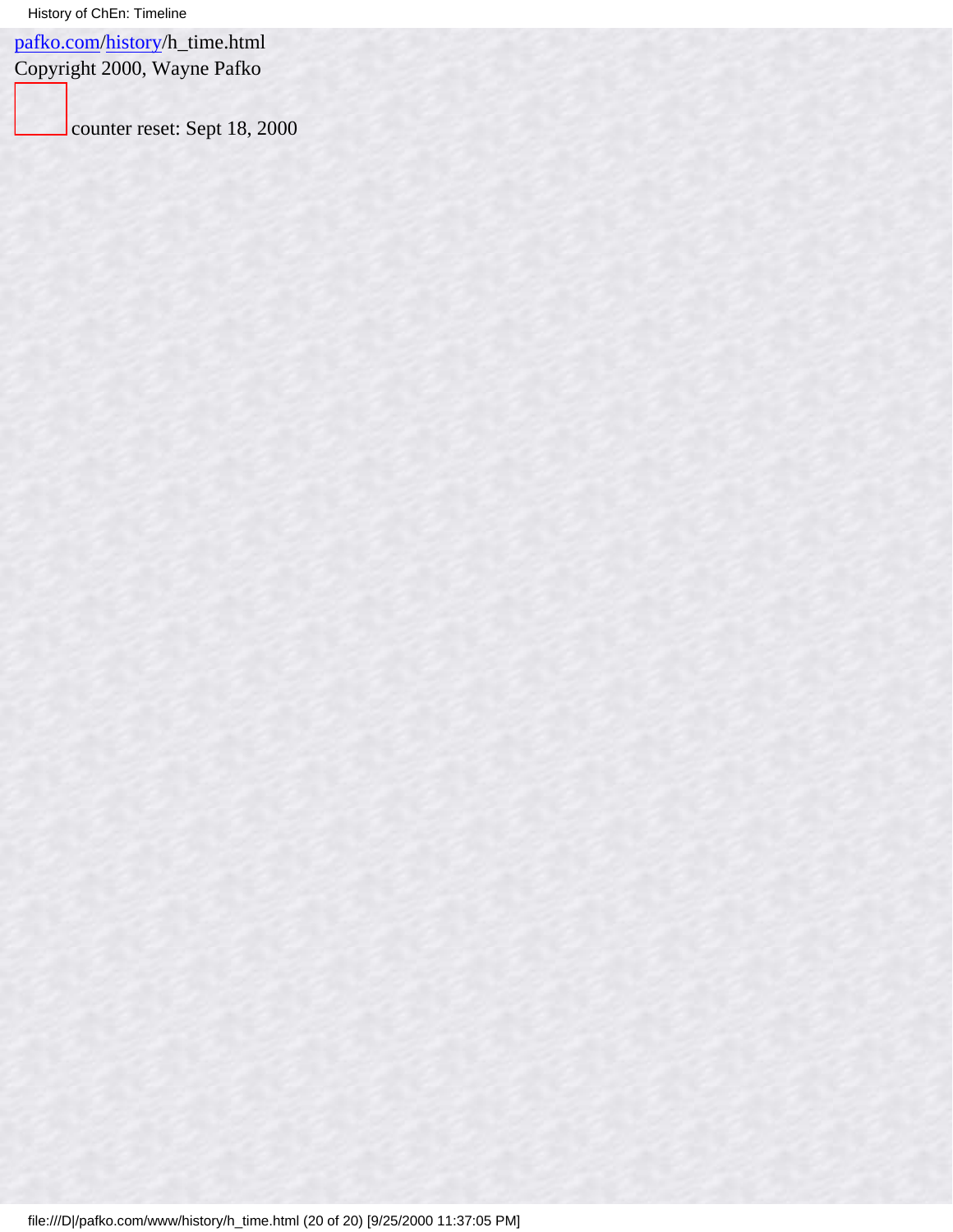<span id="page-96-0"></span>

## **Working Bibliography**

This history has only scratched the surface of a **vast, varied, and interesting history** concerning **chemical engineering**, **applied chemistry**, and **chemical technology**. Below is a sampling of some works on this subject. If you are interested in reading more I recommend:

1) [Isaic Asimov](#page-96-1) who discusses the **future** of chemical engineering (and why not, he wrote about everything else!)

2) [John Servos](#page-100-0) who does an excellent job examining the **beginnings at MIT** (all programs should have such a detailed and well written exploration of their past!)

3) [William Walker](#page-100-1) who discusses the "modern" (1911) **alchemists** in industry who keep their discoveries to themselves (some things never change!)

4) [Terry Reynolds](#page-99-0) who describes the scene in the American industry, at the turn of the century, that helped chemical engineers gain **prominence and prestige** (hopefully to never be lost).

"Enough already..[.go to the end.](#page-101-0)"

### 

(A1) Aris, Rutherford. *Academic Chemical Engineering in an Historical Perspective*. *Ind. Eng. Chem. Fundamentals*. 16, Feb 1977 (p.1-5).

(A2) Aris, Rutherford. *Ends and Beginnings in the Mathematical Modelling of Chemical Engineering Systems*. *Chemical Engineering Science*. 48 (14), 1993 (p. 2507-2517).

(A3) Aris, Rutherford*. How to Get the Most Out of an Equation Without Really Trying*. *Chemical Engineering Education*. Summer, 1976 (p.114-123).

(A4) Aris, Rutherford. *University of Minnesota, Chemical Engineering Education*. Spring 1982 (p 50-54).

<span id="page-96-1"></span>(A5) Asimov, Isaac. *The Future of Chemical Engineering, Chemical Engineering Progress*. January 1988 (p 43-49).

(A6) *The Atomic Age Matures and the Space Age Begins, Chemical & Engineering News*. January 15, 1973 (p 74-82).

(A8) Ayerst, R. P. & Liddell, D., & McLaren, M.. *The Role of Chemical Engineering in Providing Propellants and Explosives for the U.K. Armed Forces*, *History of Chemical Engineering*. Washington D.C.: ACS, 1980 (p 337-392).

(B1) *Bachelor of Chemical Engineering Program*. University of Minnesota: Department of Chemical Engineering and Materials Science, 1994.

(B2) Bernheim, Robert A. *Chemistry in 1876: The Way it Was, Chemical & Engineering News*. April 6, 1976 (p 28-51).

(B3) Bird, R. Byron, Wtewart, Watten E., & Lightfoot, Edwin N. *The Role of Transport Phenomena in Chemical Engineering Teaching and Research: Past, Present, and Future*, *History of Chemical Engineering*. Washington D.C.: ACS, 1980 (p 153-166).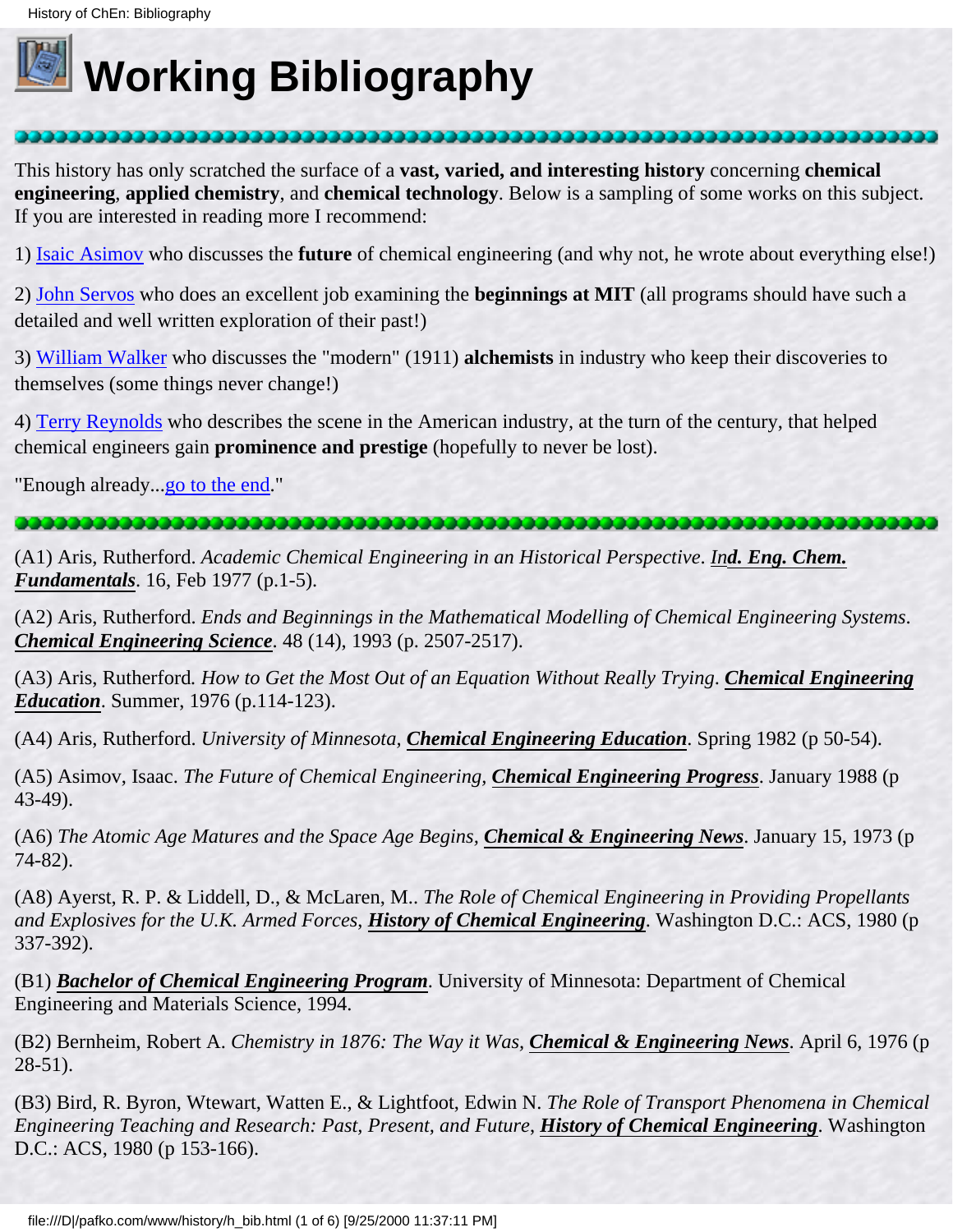History of ChEn: Bibliography

(B4) Bridgwater, J. *History of a Research Journal, Chemical Engineering Science*, *One Hundred Years of Chemical Engineering; From Lewis M. Norton (M.I.T. 1888) to Present*. Boston: Kluwer Academic Publishers, 1989 (p 39-46).

(B5) Broderick, Richard. *The Art & Science of Rutherford Aris*. *Update*. March (21 2), 1994 (p. 6-7).

(B6) Browne, Charles Albert, & Weeks, Mary Elvira**.** *A History of the American Chemical Society; Seventy-Five Eventful Years*. Washington, D.C: American Chemical Society, 1952.

(B7) Bunch, Bryan & Hellemans, Alexander. *The Timetables of Technology: A Chronology of the Most Important People and Events in the History of Technology*. New York: Simon and Schuster, 1993.

(C1) Campbell, William Alec. *The Chemical Industry*. London: Longman Group Limited, 1971.

(C2) Chelemer, Marc J. *Chemical Engineering at MIT, Chemical Engineering Progress*. January 1988 (p 27-31).

(C3) *Chemistry Meets Depression and Survives in Style, Chemical & Engineering News*. January 15, 1973 (p 50-82).

(C4) Clafin, A. A. *The General Education Value of the Study of Applied Science*, *Technology and Industrial Efficiency: Proceedings of the Congress of Technology 1911*. New York: McGraw Hill, 1911 (p 129-133).

(D1) Davies, John T. *Chemical Engineering: How Did It Begin and Develop?*, *History of Chemical Engineering*. Washington D.C.: ACS, 1980 (p 15-44).

(D2) Dodd, Donald B. *Historical Statistics of the States of the United States: Two Centures of the Census, 1790-1990*. London: Greenwood Press, 1993.

(D3) *Du Pont: The Autobiography of an American Enterprise*. Charles Scribner's Sons: New York, 1952.z

(E1) Ewing, Galen W. *Analytical Chemistry: The Past 100 Years, Chemical & Engineering News*. April 6, 1976 (p 128-142).

(E2) Eyring, Henry. *Physical Chemistry: The Past 100 Years, Chemical & Engineering News*. April 6, 1976 (p 88-104).

(F1*) Facts & Figures for the Chemical Industry, Chemical & Engineering News*. July 4, 1994 (p 28-74).

(F2) *Faculty Interests*. University of Minnesota: Department of Chemical Engineering and Materials Science, 1994.

(F3) Freshwater, D. C*. The Development of Chemical Engineering as Shown by its Texts***,** *One Hundred Years of Chemical Engineering; From Lewis M. Norton (M.I.T. 1888) to Present*. Boston: Kluwer Academic Publishers, 1989 (p 15-26).

(F4) Freshwater, D.C*. George E. Davis, Norman Swindin, and the Empirical Tradition in Chemical Engineering*, *History of Chemical Engineering*. Washington D.C.: ACS, 1980 (p 97-112).

(F5) Furter, William F. *Chemical Engineering and the Public Image*, *History of Chemical Engineering*. Washington D.C.: ACS, 1980 (p 393-400).

(F6) Furter, William F. *Preface*, *History of Chemical Engineering*. Washington D.C.: ACS, 1980 (p ix-xi).

(F7) Futrell, A. W. Jr. *Orientation to Engineering*. Columbus, Ohio: Charles E. Merrill Books, Inc., 1961.

(G1) Gornowski, Edward J. *The History of Chemical Engineering at Exxon*, *History of Chemical Engineering*. Washington D. C.: ACS, 1980 (p 303-312).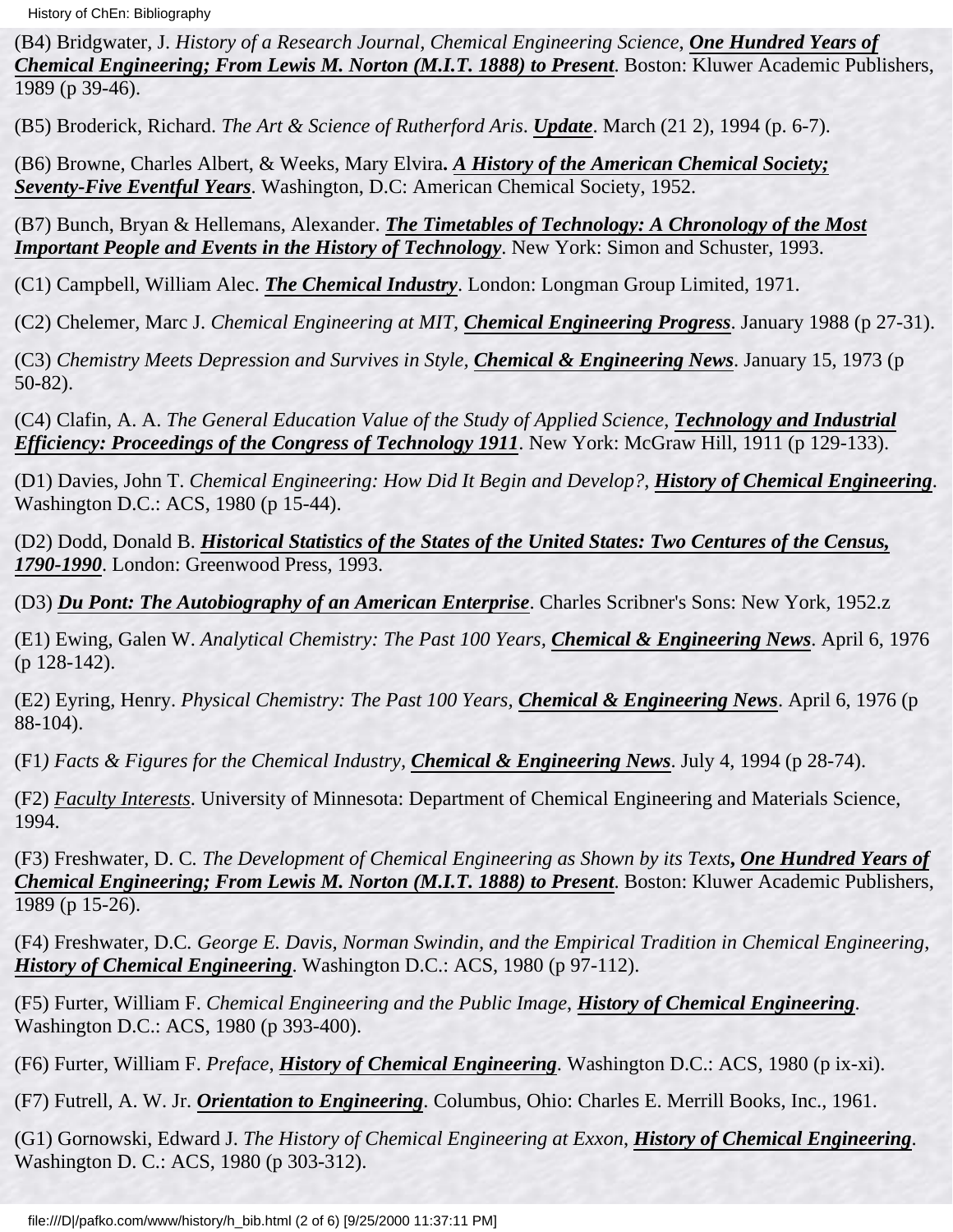(G2) Guédon, Jean-Claude. *Conceptual and Institutional Obstacles to the Emergence of Unit Operations in Europe*, *History of Chemical Engineering*. Washington D.C.: ACS, 1980 (p 45-76).

(H1) Haber, L. F. *The Chemical Industry: 1900-1930, International Growth and Technological Change*. Oxford: Claredon Press, 1971.

(H2) Hammond, John Hays. *The Chemical Engineer*, *The Profession of Engineering*. New York: John Wiley & Sons, Inc., 1929.

(H3) Hayes, Williams. *American Chemical Industry: Background & Beginnings*. New York: D. Van Nostrand Company: 1954.

(H4) Heitmann, John. *Technology and Culture*. 25, 1984 (p. 616-617).

(H5) Herrnstein, Richard J. & Murray, Charles. *The Bell Curve: Intelligence and Class Structure in American Life*. New York: The Free Press, 1994.

(H6) Hiscox, Gardner D (M.E.). *Henley's Formulas for Home and Workshop*. New York: Wings Books, 1907.

(H7) Hougen, Olaf A. *Seven Decades of Chemical Engineering. Chemical Engineering Progress*. 73, Jan 1972 (p. 89-104).

(H8) Huntzicker, Bill. *Phony Whisky Expert Listed in 'Who's Who in America'*. *Report*. March 1, 1975 (p. 4).

(I1) *Institute of Technology Bulletin 1995-1997*. University of Minnesota, 1995.

(J1) Jefferson, Edward G. *The Emergence of Chemical Engineering as a Multidiscipline, Chemical Engineering Progress*. January 1988 (p. 21-23).

(J2) Johnson, William S. *The Pollution of Streams by Manufacturing Wastes*, *Technology and Industrial Efficiency: Proceedings of the Congress of Technology 1911*. New York: McGraw Hill, 1911 (p 406-411).

(K1) Krieger, James H. *Report on Chemical Engineering Reflects a Profession in Flux, Chemical and Engineering News*. November 30, 1987 (p 7-12).

(L1) Landau, Ralph. *The Chemical Engineer: Today and Tomorrow, Chemical Engineering Progress*. June 1972 Vol. 68 No. 6 (p 9-19).

(L2) Layton, Edwin T. Jr. *The Dimensional Revolution: The New Relations Between Theory and Experiment in Engineering in the Age of Michelson. AIP Conference Proceedings*. 179, 1988 (p.23-38).

(L3) Layton, Edwin T. Jr. *Technology & Civilization: Renaissance to Industrial Revolution*. Hsci 1712/3712. University of Minnesota, Winter 1994.

(L4) Levenspiel, Octave. *The Coming-of-Age of Chemical Reaction Engineering*. *Chemical Engineering Science*. 35, 1980 (p. 1821-1839).

(L5) Lewis, H. C. *W. K. Lewis, Teacher*, *History of Chemical Engineering*. Washington D.C.: ACS, 1980 (p 129-140).

(L6) Lewis, W. *An Object Lesson in Efficiency*, *Technology and Industrial Efficiency: Proceedings of the Congress of Technology 1911*. New York: McGraw Hill, 1911 (p 173-180).

(L7) *A Look at the Top 10 Ch.E. Achievements, Chemical Engineering Progress*. December 1967 Vol. 63 No. 12 (p 29).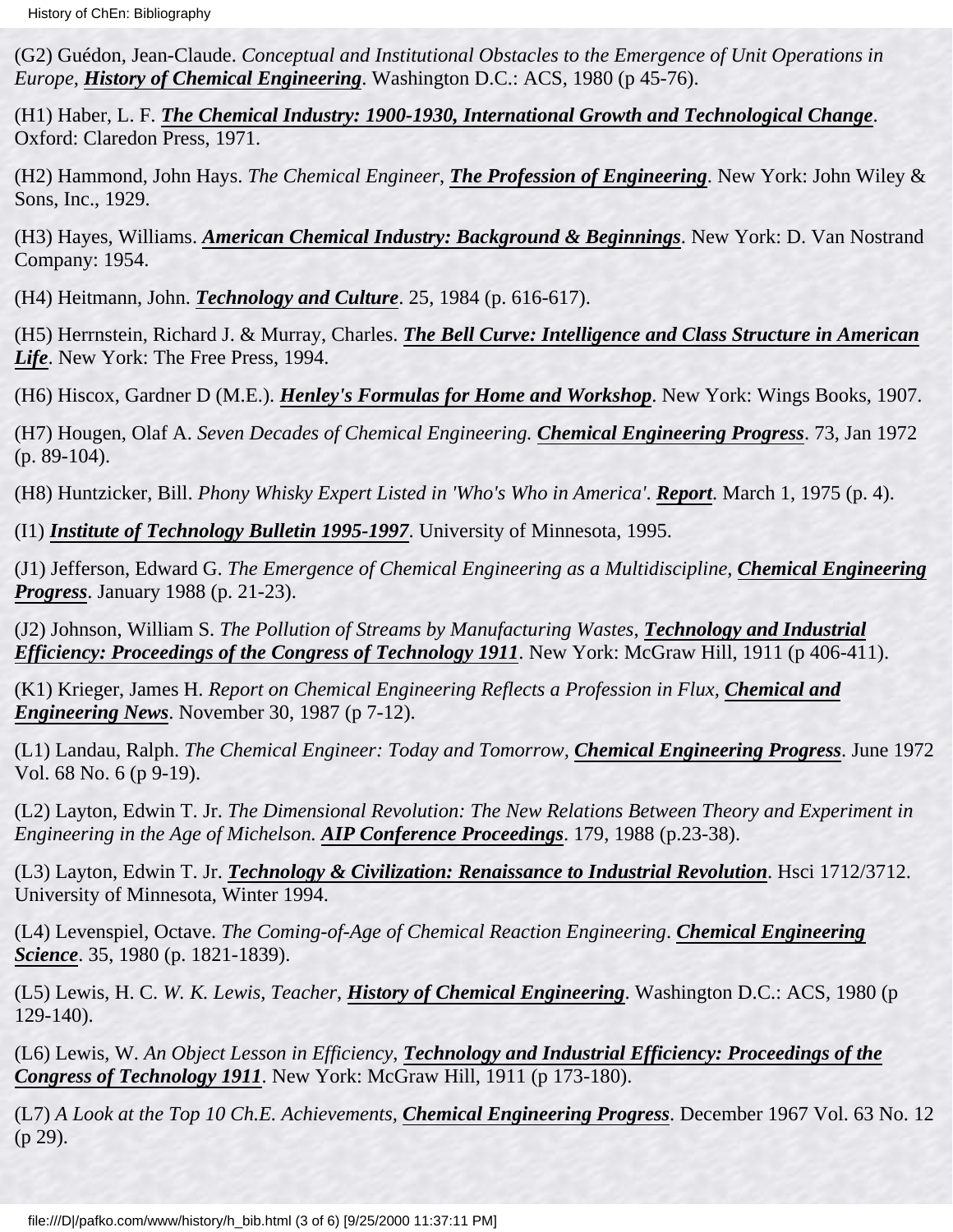(L8) Lyon, Tracy. *Scientific Industrial Operation*, *Technology and Industrial Efficiency: Proceedings of the Congress of Technology 1911*. New York: McGraw Hill, 1911 (p 200-203).

(L9) Lyons, John W. *Fire*. New York: Scientific American, 1985.

(M1) Maclaurin, Richard C. *Some Factors in the Institute's Success*, *Technology and Industrial Efficiency: Proceedings of the Congress of Technology 1911.* New York: McGraw Hill, 1911 (p 1-10).

(M2) Mark, Herman F. *Polymer Chemistry: The Past 100 Years, Chemical & Engineering News*. April 6, 1976 (p 176-189).

(M3) Morrison, A. Cressy. *Man in a Chemical World*. New York: Charles Scribner's Sons, 1937.

(M4) Munroe, J. P*. Influence of the Institute upon the Development of Modern Education*, *Technology and Industrial Efficiency: Proceedings of the Congress of Technology 1911*. New York: McGraw Hill, 1911 (p 109-113).

(O1) *Our Professional Heritage, Chemical Engineering Progress*. May 1958 Vol. 54 No. 5 (p 51-67).

(O2) Othmer, Donald F. *The Big Future Program for Chemical Engineers: Fuel and Energy Conversions*, *History of Chemical Engineering*. Washington D.C.: ACS, 1980 (p 401-418).

(P1) Peppas, Nikolaos A. *Academic Connections of the 20th Century U.S. Chemical Engineers*, *One Hundred Years of Chemical Engineering; From Lewis M. Norton (M.I.T. 1888) to Present*. Boston: Kluwer Academic Publishers, 1989 (p 27-38).

(P2) Peppas, Nikolaos A. *The Origins of Academic Chemical Engineering, One Hundred Years of Chemical Engineering; From Lewis M. Norton (M.I.T. 1888) to Present*. Boston: Kluwer Academic Publishers, 1989 (p 1-14).

(P3) Peppas, Nikolaos A & Harland, R. S*. Unit Process Against Unit Operations: The Educational Fights of the Thirties*, *One Hundred Years of Chemical Engineering; From Lewis M. Norton (M.I.T. 1888) to Present*. Boston: Kluwer Academic Publishers, 1989 (p 125-142).

(P4) Person, James E. Jr. *Statistical Forcasts of the United States*. Detroit: Gale Research Inc., 1993.

(P5) Perry, Robert H. and Green, Don. *Perry's Chemical Engineers' Handbook*, 6th Ed. New York: McGraw-Hill Inc. 1984.

(P6) Pigford, Robert L. *Chemical Technology: The Past 100 Years, Chemical & Engineering News*. April 6, 1976 (p 190-203).

(R1) *RA of Minnesota*. *Chemical Enginering Education*. Winter, 1979 (p.8-12).

(R2) Rae, H. K. *Three Decades of Canadian Nuclear Chemical Engineering*, *History of Chemical Engineering*. Washington D.C.: ACS, 1980 (p 313-334).

(R3) Reynolds, Terry S. *75 Years of Progress; A History of the American Institute of Chemical Engineers 1908-1983*. New York: American Institute of Chemical Engineers, 1983.

<span id="page-99-0"></span>(R4) Reynolds, Terry S*. Defining Professional Boundaries: Chemical Engineering in the Early 20th Century*. *Technology and Culture*. 27, 1986 (p. 694-716).

(R5) Richards, E. H. *The Elevation of Applied Science to an Equal Rank with the So-called Learned Professions*, *Technology and Industrial Efficiency: Proceedings of the Congress of Technology 1911*. New York: McGraw Hill, 1911 (p 124-128).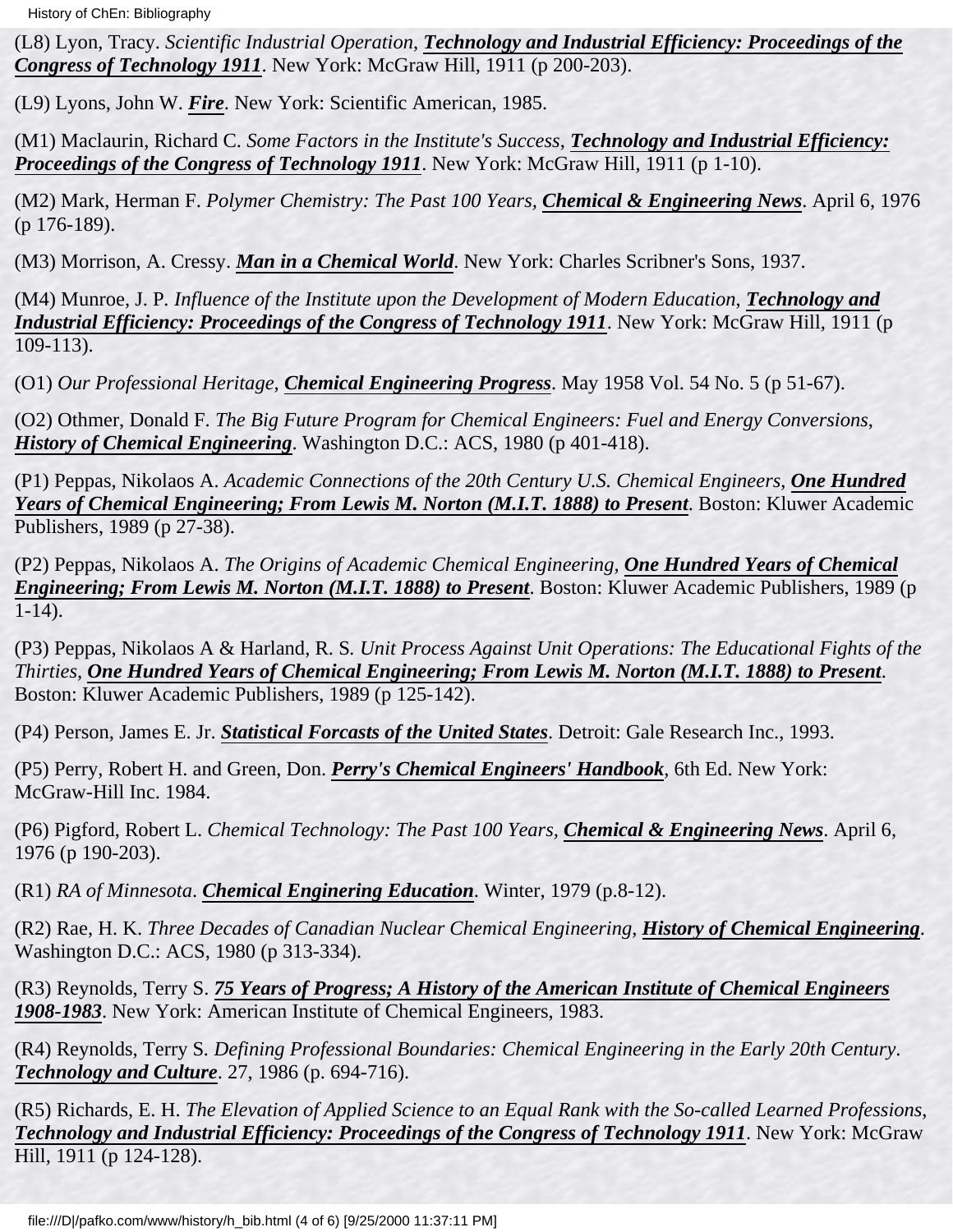(R8) *Roaring Twenties Sets the Stage for a Chemical Era, Chemical & Engineering News*. January 15, 1973 (p 26-49).

(S1) Schoenemann, Karl. Th*e Separate Development of Chemical Engineering in Germany*, *History of Chemical Engineering*. Washington D.C.: ACS, 1980 (p 249-272).

(S2) Schmidt, Lanny D. *The Engineering of Chemical Reactions*. University of Minnesota: Department of Chemical Engineering and Materials Science, 1995 (unpublished).

(S3) Senecal, Vance E. *Du Pont and Chemical Engineering in the Twentieth Century*, *History of Chemical Engineering*. Washington D.C.: ACS, 1980 (p 283-302).

<span id="page-100-0"></span>(S4) Servos, John W*. The Industrial Relations of Science: Chemical Engineering at MIT, 1900-1939*. *ISIS*. 71, 1980 (p.531-549).

(S5) Skinner, H. J. *The Debt of the Manufacturer to the Chemist*, *Technology and Industrial Efficiency: Proceedings of the Congress of Technology 1911*. New York: McGraw Hill, 1911 (p 70-71).

(S6) Smith, H. E. *The Chemist in the Service of the Railroad*, *Technology and Industrial Efficiency: Proceedings of the Congress of Technology 1911*. New York: McGraw Hill, 1911 (p 61-63).

(S7) *Soaring Sixties Takes off Fine, Lands with Thud, Chemical & Engineering News*. January 15, 1973 (p 84-92).

(S8) Sturchio, Jeffrey L. *Chemistry & Public Policy, Chemical and Engineering News*. March 9, 1987 (p. 20-29).

(T1) Tarbell, D. Stanley. *Organic Chemistry: The Past 100 Years, Chemical & Engineering News*. April 6, 1976 (p 110-123).

(T2) Talbot, H. P. *The Engineering School Graduate: His Strength and His Weakness*, *Technology and Industrial Efficiency: Proceedings of the Congress of Technology 1911*. New York: McGraw Hill, 1911 (p 114-123).

(U1) U.S. Bureau of the Census. *Historical Statistics of the United States, Colonial Times to 1970, vol. 1*. Washington, D.D.: Government Printing Office, 1975.

(U2) U.S. Bureau of the Census. *Statistical Abstract of the United States*. Washington, D.C.: Government Printing Office, Annual.

(V1) Van Antwerpen, F.J. *The Origins of Chemical Engineering*, *History of Chemical Engineering*. Washington D.C.: ACS, 1980 (p 1-14).

<span id="page-100-1"></span>(W1) Walker, W. H. *The Spirit of Alchemy in Modern Industry*, *Technology and Industrial Efficiency: Proceedings of the Congress of Technology 1911.* New York: McGraw Hill, 1911 (p 11-17).

(W2) Weber, H. C. *The Improbable Achievement: Chemical Engineering at M.I.T.*, *History of Chemical Engineering*. Washington D.C.: ACS, 1980 (p 77-96).

(W3) Westwater, J. W. *The Beginnings of Chemical Engineering Education in the USA*, *History of Chemical Engineering*. Washington D.C.: ACS, 1980 (p 141-153).

(W4) White, Robert M. *Technological Competitiveness and Chemical Engineering, Chemical Engineering Progress*. January 1988 (p 24-26).

(W5) Williams, Glenn C. and Vivian, J. Edward. *Pioneers in Chemical Engineering at M.I.T.*, *History of*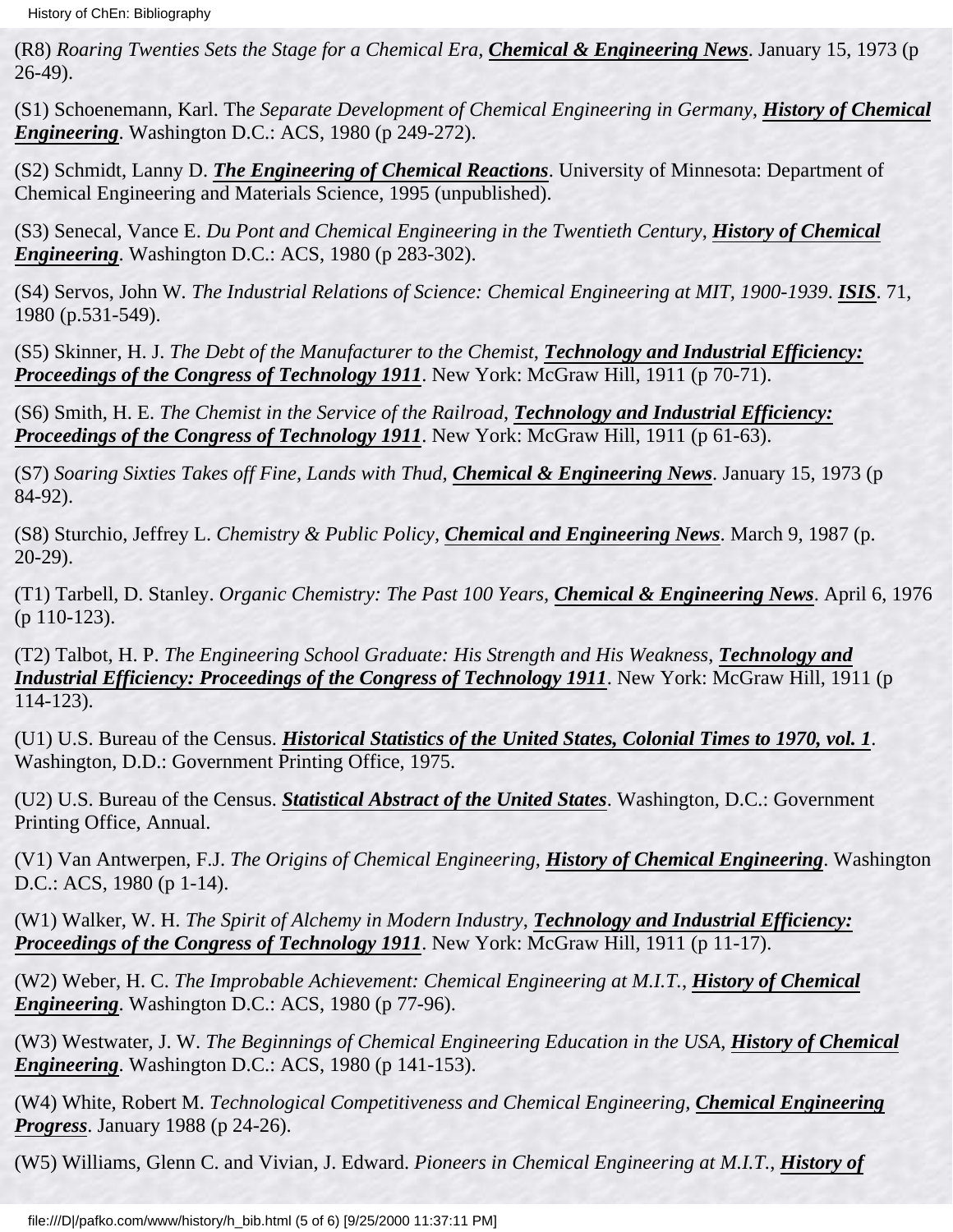History of ChEn: Bibliography

*Chemical Engineering*. Washington D.C.: ACS, 1980 (p 113-128).

(W6) *World War II Comes, Goes, and a Chemical Heyday Arrives, Chemical & Engineering News*. January 15, 1973 (p 64-73).

(Z1) Zlokarnik, Marko. *Dimensional Analysis and Scale-up in Chemical Engineering*. New York: Springer-Verlag, 1991.

(Z2) Zubieta, Jon A., & Juckerman, Jerold J. *Inorganic Chemistry: The Past 100 Years, Chemical & Engineering News*. April 6, 1976 (p 64-79).

<span id="page-101-0"></span>



**[Table of Contents](#page-3-0)**



**[Chemical Engineering Timeline](#page-76-0)**



## **[WWW Links](#page-102-0)**

"The end already...[go back to the top.](#page-96-0)"

We always welcome [COMMENTS, SUGGESTIONS, OR REACTIONS](#page-5-0).

[pafko.com](file:///)[/history](#page-0-0)/h\_bib.html Copyright 2000, Wayne Pafko

counter reset: Sept 18, 2000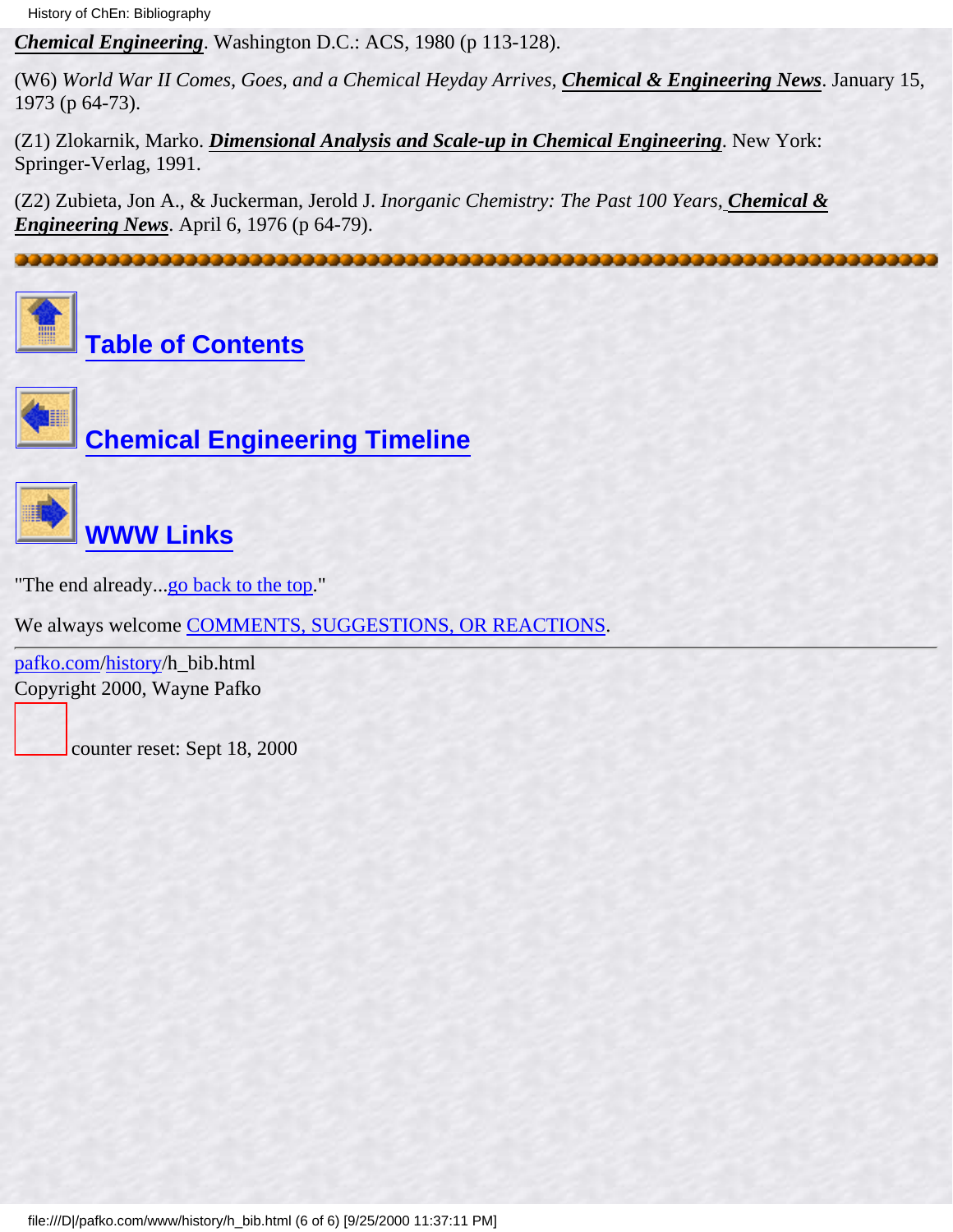<span id="page-102-1"></span><span id="page-102-0"></span>

# **WWW Chemical Engineering Links**

The **World Wide Web** is a new *Medium*; so called because most **Web Pages** are *neither rare nor well done*.



See what our fine institute has to say in defense of itself...



University of Minnesota Chemical Engineering and Materials Science (CEMS) department. See what the best department in the country has to say (modesty is their thing).



## **[Local AICHE Chapter](http://www.cems.umn.edu/orgs/aiche/)**

See what our University of Minnesota AICHE chapter has to offer.



**[WWW Chemical Engineering Virtual Library](http://www.che.ufl.edu/WWW-CHE/#TOP)**

Lotsa links.



Explore what the American Institute of Chemical Engineers has to say about our profession.